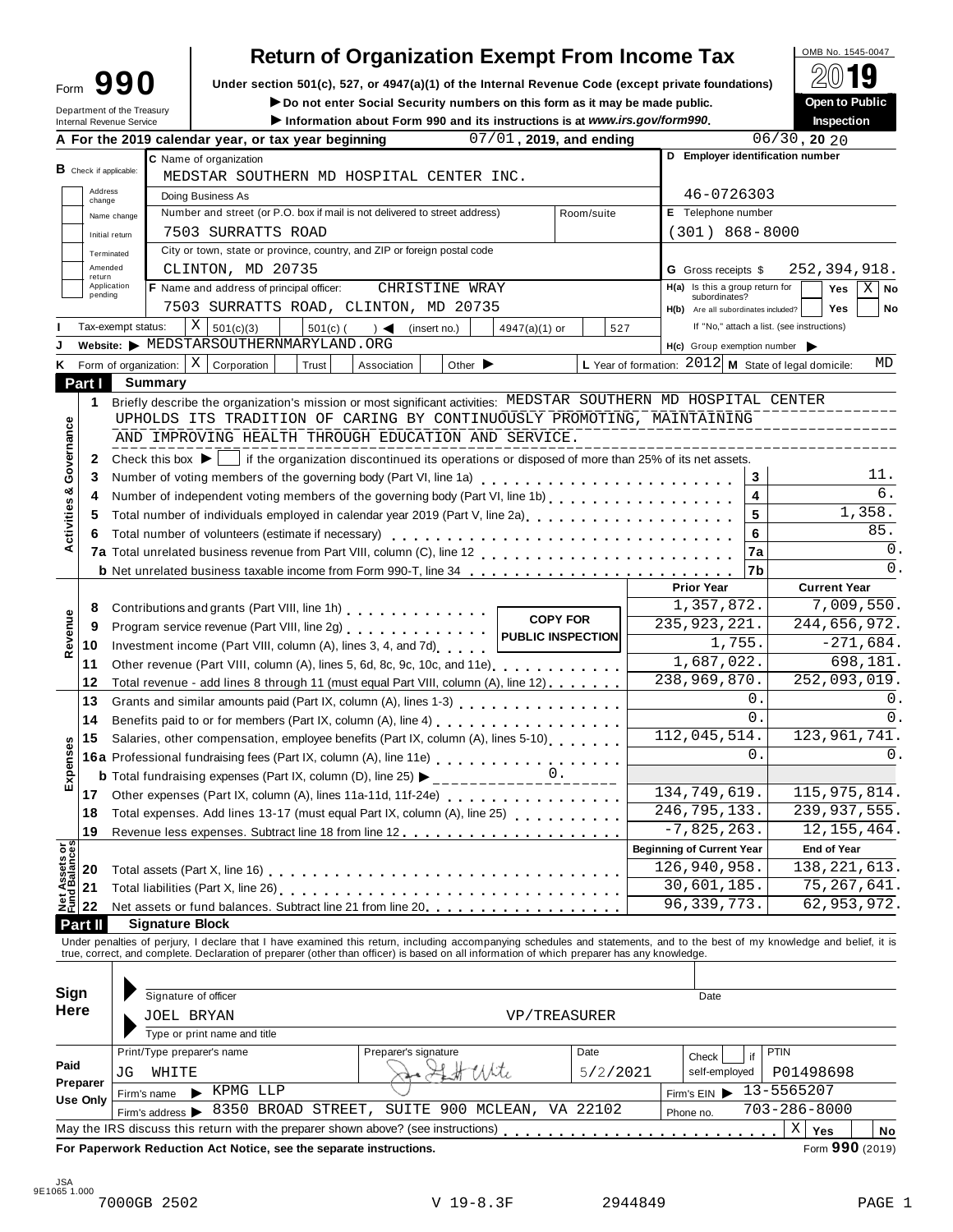## **Application for Automatic Extension of Time To File an Exempt Organization Return** (Rev. January 2020) OMB No. 1545-0047

TRETIPL OF GETTIPL OF SAFETTIPE OF SAFETTIPE OF SAFETTIPE OF SAFETTIPE OF SAFETTIPE OF SAFETTIPE OF SAFETTIPE OF SAFETTIPE OF SAFETTIPE OF SAFETTIPE OF SAFETTIPE OF SAFETTIPE OF SAFETTIPE OF SAFETTIPE OF SAFETTIPE OF SAFET ▶ Go to www.irs.gov/Form8868 for the latest information.

**Electronic filing** *(e-file)***.** You can electronically file Form 8868 to request a 6-month automatic extension of time to file any of the forms listed below with the exception of Form 8870, Information Return for Transfers Associated With Certain Personal Benefit Contracts, for which an extension request must be sent to the IRS in paper format (see instructions). For more details on the electronic filing of this form, visit *www.irs.gov/e-file-providers/e-file-for-charities-and-non-profits.*

#### **Automatic 6-Month Extension of Time.** Only submit original (no copies needed).

All corporations required to file an income tax return other than Form 990-T (including 1120-C filers), partnerships, REMICs, and trusts must use Form 7004 to request an extension of time to file income tax returns.

|                                            | Name of exempt organization or other filer, see instructions.                                                                       | Taxpayer identification number (TIN) |  |  |  |  |
|--------------------------------------------|-------------------------------------------------------------------------------------------------------------------------------------|--------------------------------------|--|--|--|--|
| Type or<br>print                           | MEDSTAR SOUTHERN MD HOSPITAL CENTER INC.                                                                                            | 46-0726303                           |  |  |  |  |
| File by the<br>due date for<br>filing your | Number, street, and room or suite no. If a P.O. box, see instructions.<br>7503 SURRATTS ROAD                                        |                                      |  |  |  |  |
| return. See<br>instructions.               | City, town or post office, state, and ZIP code. For a foreign address, see instructions.<br>CLINTON, MD 20735                       |                                      |  |  |  |  |
|                                            | Enter the Return Code for the return that this application is for (file a separate application for each return) $\dots \dots \dots$ | $0 \mid 1$                           |  |  |  |  |

| <b>Application</b> |        |             |      |
|--------------------|--------|-------------|------|
|                    | Return | Application | `urn |

| <b>Is For</b>                                                                                                                                                                                                                          | Code | Is For                            |         |            | Code |
|----------------------------------------------------------------------------------------------------------------------------------------------------------------------------------------------------------------------------------------|------|-----------------------------------|---------|------------|------|
| Form 990 or Form 990-EZ                                                                                                                                                                                                                | 01   | Form 990-T (corporation)          |         |            | 07   |
| Form 990-BL                                                                                                                                                                                                                            | 02   | Form 1041-A                       |         |            | 08   |
| Form 4720 (individual)                                                                                                                                                                                                                 | 03   | Form 4720 (other than individual) |         |            | 09   |
| Form 990-PF                                                                                                                                                                                                                            | 04   | Form 5227                         |         |            | 10   |
| Form 990-T (sec. 401(a) or 408(a) trust)                                                                                                                                                                                               | 05   | Form 6069                         |         |            | 11   |
| Form 990-T (trust other than above)                                                                                                                                                                                                    | 06   | Form 8870                         |         |            | 12   |
| <b>JOEL BRYAN</b><br>$\bullet$ The books are in the care of $\blacktriangleright$ 10980 GRANTCHESTER WAY COLUMBIA MD 21044<br>Telephone No. ▶ 410 772-6721                                                                             |      | Fax No. $\blacktriangleright$     |         |            |      |
|                                                                                                                                                                                                                                        |      |                                   |         |            |      |
| • If this is for a Group Return, enter the organization's four digit Group Exemption Number (GEN) __________________. If this is<br>for the whole group, check this box $\Box$ . If it is for part of the group, check this box $\Box$ |      |                                   |         | and attach |      |
| a list with the names and TINs of all members the extension is for.                                                                                                                                                                    |      |                                   |         |            |      |
|                                                                                                                                                                                                                                        |      |                                   |         |            |      |
| 1 I request an automatic 6-month extension of time until ______________05/17, 2021, to file the exempt organization return<br>for the organization named above. The extension is for the organization's return for:                    |      |                                   |         |            |      |
| If the tax year entered in line 1 is for less than 12 months, check reason: $\vert$   Initial return<br>$\mathbf{2}$                                                                                                                   |      | Final return                      |         |            |      |
| Change in accounting period                                                                                                                                                                                                            |      |                                   |         |            |      |
| 3a If this application is for Forms 990-BL, 990-PF, 990-T, 4720, or 6069, enter the tentative tax, less any                                                                                                                            |      |                                   |         |            |      |
| nonrefundable credits. See instructions.                                                                                                                                                                                               |      |                                   | 3a S    |            | 0.   |
| b If this application is for Forms 990-PF, 990-T, 4720, or 6069, enter any refundable credits and                                                                                                                                      |      |                                   |         |            |      |
| estimated tax payments made. Include any prior year overpayment allowed as a credit.                                                                                                                                                   |      |                                   | $3b$ \$ |            | 0.   |
| Balance due. Subtract line 3b from line 3a. Include your payment with this form, if required, by using EFTPS                                                                                                                           |      |                                   |         |            |      |
| (Electronic Federal Tax Payment System). See instructions.                                                                                                                                                                             |      |                                   | $3c$ \$ |            | 0.   |
| Caution: If you are going to make an electronic funds withdrawal (direct debit) with this Form 8868, see Form 8453-EO and Form 8879-EO for payment                                                                                     |      |                                   |         |            |      |
| instructions.                                                                                                                                                                                                                          |      |                                   |         |            |      |

**For Privacy Act and Paperwork Reduction Act Notice, see instructions.** Form **8868** (Rev. 1-2020)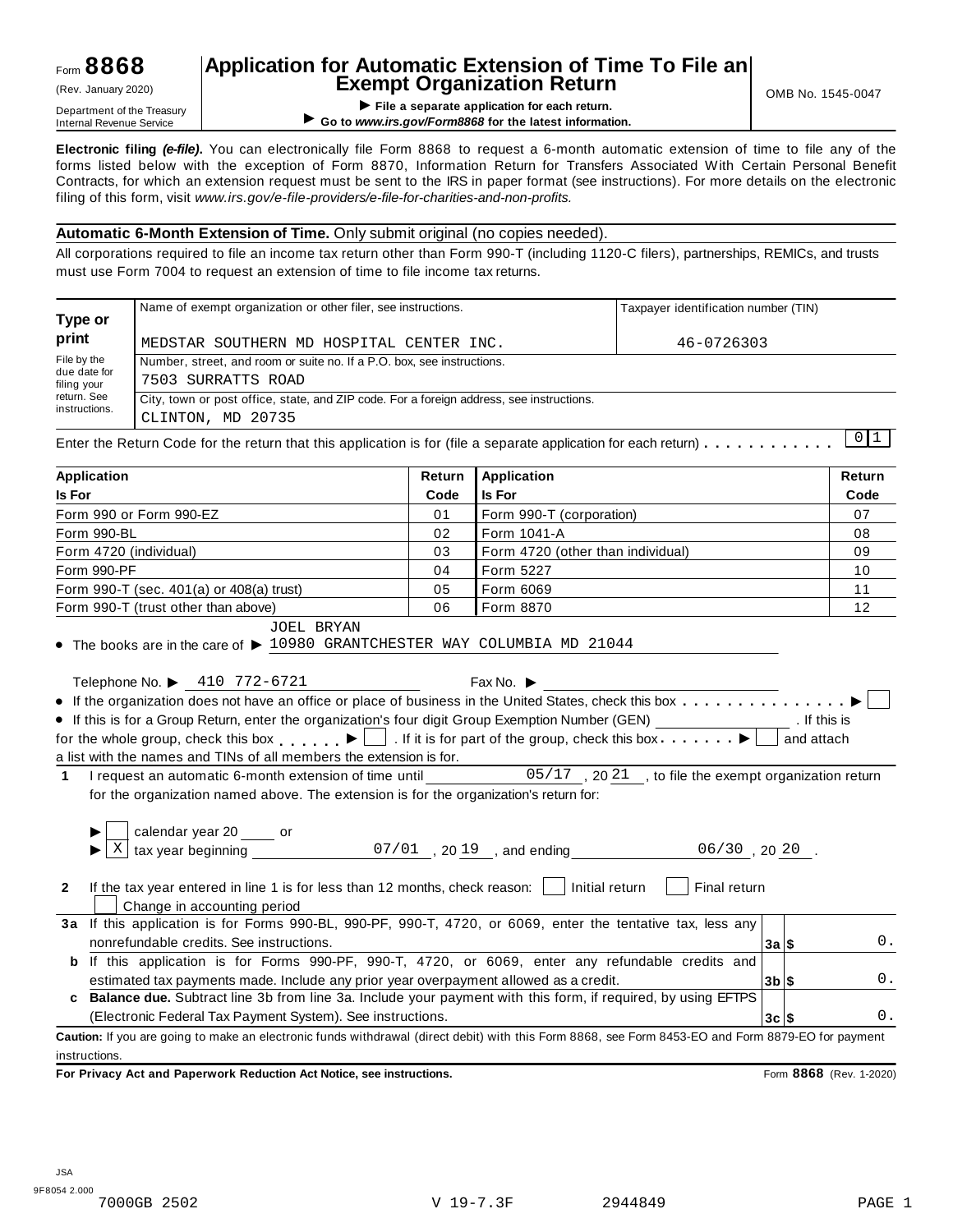| MEDSTAR SOUTHERN MD HOSPITAL CENTER INC. |  |  |  |  |  |  |
|------------------------------------------|--|--|--|--|--|--|
|------------------------------------------|--|--|--|--|--|--|

|            | Form 990 (2019) |                                              |                                                                                                                                                                                                                                                                                                                                                                                                                                                     |           |               |         | Page 2                                                                                                                             |
|------------|-----------------|----------------------------------------------|-----------------------------------------------------------------------------------------------------------------------------------------------------------------------------------------------------------------------------------------------------------------------------------------------------------------------------------------------------------------------------------------------------------------------------------------------------|-----------|---------------|---------|------------------------------------------------------------------------------------------------------------------------------------|
|            | Part III        |                                              | <b>Statement of Program Service Accomplishments</b>                                                                                                                                                                                                                                                                                                                                                                                                 |           |               |         |                                                                                                                                    |
| 1          |                 | Briefly describe the organization's mission: |                                                                                                                                                                                                                                                                                                                                                                                                                                                     |           |               |         | ΧI                                                                                                                                 |
|            |                 | ATTACHMENT 1                                 |                                                                                                                                                                                                                                                                                                                                                                                                                                                     |           |               |         |                                                                                                                                    |
|            |                 |                                              |                                                                                                                                                                                                                                                                                                                                                                                                                                                     |           |               |         |                                                                                                                                    |
|            |                 |                                              |                                                                                                                                                                                                                                                                                                                                                                                                                                                     |           |               |         |                                                                                                                                    |
|            |                 |                                              |                                                                                                                                                                                                                                                                                                                                                                                                                                                     |           |               |         |                                                                                                                                    |
|            |                 |                                              | 2 Did the organization undertake any significant program services during the year which were not listed on the                                                                                                                                                                                                                                                                                                                                      |           |               |         |                                                                                                                                    |
|            |                 |                                              |                                                                                                                                                                                                                                                                                                                                                                                                                                                     |           |               |         | $X \mid No$<br>Yes                                                                                                                 |
|            |                 |                                              | If "Yes," describe these new services on Schedule O.                                                                                                                                                                                                                                                                                                                                                                                                |           |               |         |                                                                                                                                    |
| 3          |                 |                                              | Did the organization cease conducting, or make significant changes in how it conducts, any program                                                                                                                                                                                                                                                                                                                                                  |           |               |         | $ X $ No                                                                                                                           |
|            |                 |                                              | If "Yes," describe these changes on Schedule O.                                                                                                                                                                                                                                                                                                                                                                                                     |           |               |         | Yes                                                                                                                                |
| 4          |                 |                                              |                                                                                                                                                                                                                                                                                                                                                                                                                                                     |           |               |         | Describe the organization's program service accomplishments for each of its three largest program services, as measured by         |
|            |                 |                                              |                                                                                                                                                                                                                                                                                                                                                                                                                                                     |           |               |         | expenses. Section $501(c)(3)$ and $501(c)(4)$ organizations are required to report the amount of grants and allocations to others, |
|            |                 |                                              | the total expenses, and revenue, if any, for each program service reported.                                                                                                                                                                                                                                                                                                                                                                         |           |               |         |                                                                                                                                    |
|            | 4a (Code:       |                                              | (Expenses \$ 156,183,512. including grants of \$ 0. ) (Revenue \$ 241,639,867. )                                                                                                                                                                                                                                                                                                                                                                    |           |               |         |                                                                                                                                    |
|            |                 | ATTACHMENT 2                                 |                                                                                                                                                                                                                                                                                                                                                                                                                                                     |           |               |         |                                                                                                                                    |
|            |                 |                                              |                                                                                                                                                                                                                                                                                                                                                                                                                                                     |           |               |         |                                                                                                                                    |
|            |                 |                                              |                                                                                                                                                                                                                                                                                                                                                                                                                                                     |           |               |         |                                                                                                                                    |
|            |                 |                                              |                                                                                                                                                                                                                                                                                                                                                                                                                                                     |           |               |         |                                                                                                                                    |
|            |                 |                                              |                                                                                                                                                                                                                                                                                                                                                                                                                                                     |           |               |         |                                                                                                                                    |
|            |                 |                                              |                                                                                                                                                                                                                                                                                                                                                                                                                                                     |           |               |         |                                                                                                                                    |
|            |                 |                                              |                                                                                                                                                                                                                                                                                                                                                                                                                                                     |           |               |         |                                                                                                                                    |
|            |                 |                                              |                                                                                                                                                                                                                                                                                                                                                                                                                                                     |           |               |         |                                                                                                                                    |
|            |                 |                                              |                                                                                                                                                                                                                                                                                                                                                                                                                                                     |           |               |         |                                                                                                                                    |
|            |                 |                                              |                                                                                                                                                                                                                                                                                                                                                                                                                                                     |           |               |         |                                                                                                                                    |
|            |                 |                                              | MEDSTAR SOUTHERN MARYLAND PROVIDED \$11.7M IN SUBSIDIZED (MISSION<br>DRIVEN) HEALTH SERVICES IN FISCAL YEAR 2020. THESE CRITICAL<br>SERVICES, WHICH ARE DRIVEN BY COMMUNITY NEEDS, OPERATE AT A LOSS.<br>THEY ADDRESS PRIORITIES PRIMARILY THROUGH DISEASE PREVENTION AND<br>IMPROVEMENT OF HEALTH STATUS. SERVICES PROVIDED INCLUDE HOSPITAL<br>OUTPATIENT SERVICES, WOMEN'S AND CHILDREN'S SERVICES, NEONATAL<br>SERVICES, AND BEHAVIORAL HEALTH. |           |               |         |                                                                                                                                    |
|            |                 |                                              |                                                                                                                                                                                                                                                                                                                                                                                                                                                     |           |               |         |                                                                                                                                    |
|            |                 |                                              | <b>4c</b> (Code: $(2.60)$ ) (Expenses \$ 4,837,740. including grants of \$ 0. ) (Revenue \$                                                                                                                                                                                                                                                                                                                                                         |           |               |         | 0.                                                                                                                                 |
|            |                 |                                              | MEDSTAR SOUTHERN MARYLAND PROVIDED \$4.8M IN CHARITY CARE SERVICES                                                                                                                                                                                                                                                                                                                                                                                  |           |               |         |                                                                                                                                    |
|            |                 |                                              | IN FISCAL YEAR 2020. CHARITY CARE IS PROVIDED PURSUANT TO MEDSTAR                                                                                                                                                                                                                                                                                                                                                                                   |           |               |         |                                                                                                                                    |
|            |                 |                                              | HEALTH'S FINANCIAL ASSISTANCE POLICY TO MEMBERS OF THE COMMUNITY                                                                                                                                                                                                                                                                                                                                                                                    |           |               |         |                                                                                                                                    |
|            |                 |                                              | WHOSE INCOME IS BELOW CERTAIN THRESHOLDS AND FOR WHICH THE                                                                                                                                                                                                                                                                                                                                                                                          |           |               |         |                                                                                                                                    |
|            |                 |                                              | HOSPITAL IS NOT COMPENSATED. UNDER MARYLAND'S UNIQUE PAYER SYSTEM,<br>THE AMOUNT REPORTED REPRESENTS MEDSTAR SOUTHERN MARYLAND'S CHARITY                                                                                                                                                                                                                                                                                                            |           |               |         |                                                                                                                                    |
|            |                 |                                              | CARE EXPENSE AND REVENUES REPRESENT DIRECT PAYMENTS FROM THE                                                                                                                                                                                                                                                                                                                                                                                        |           |               |         |                                                                                                                                    |
|            |                 |                                              | STATE'S CHARITY CARE POOL. OTHER CHARITY CARE EXPENSES ARE                                                                                                                                                                                                                                                                                                                                                                                          |           |               |         |                                                                                                                                    |
|            |                 |                                              | INDIRECTLY REIMBURSED VIA THE STATE OF MARYLAND'S PAYMENT SYSTEM.                                                                                                                                                                                                                                                                                                                                                                                   |           |               |         |                                                                                                                                    |
|            |                 |                                              |                                                                                                                                                                                                                                                                                                                                                                                                                                                     |           |               |         |                                                                                                                                    |
|            |                 |                                              |                                                                                                                                                                                                                                                                                                                                                                                                                                                     |           |               |         |                                                                                                                                    |
|            |                 |                                              | 4d Other program services (Describe on Schedule O.)                                                                                                                                                                                                                                                                                                                                                                                                 |           |               |         |                                                                                                                                    |
|            |                 |                                              | (Expenses \$ including grants of \$                                                                                                                                                                                                                                                                                                                                                                                                                 |           | ) (Revenue \$ |         |                                                                                                                                    |
|            |                 |                                              | 4e Total program service expenses > 172, 749, 904.                                                                                                                                                                                                                                                                                                                                                                                                  |           |               |         |                                                                                                                                    |
| <b>JSA</b> | 9E1020 2.000    | 7000GB 2502                                  |                                                                                                                                                                                                                                                                                                                                                                                                                                                     | V 19-8.3F |               | 2944849 | Form 990 (2019)<br>PAGE 2                                                                                                          |
|            |                 |                                              |                                                                                                                                                                                                                                                                                                                                                                                                                                                     |           |               |         |                                                                                                                                    |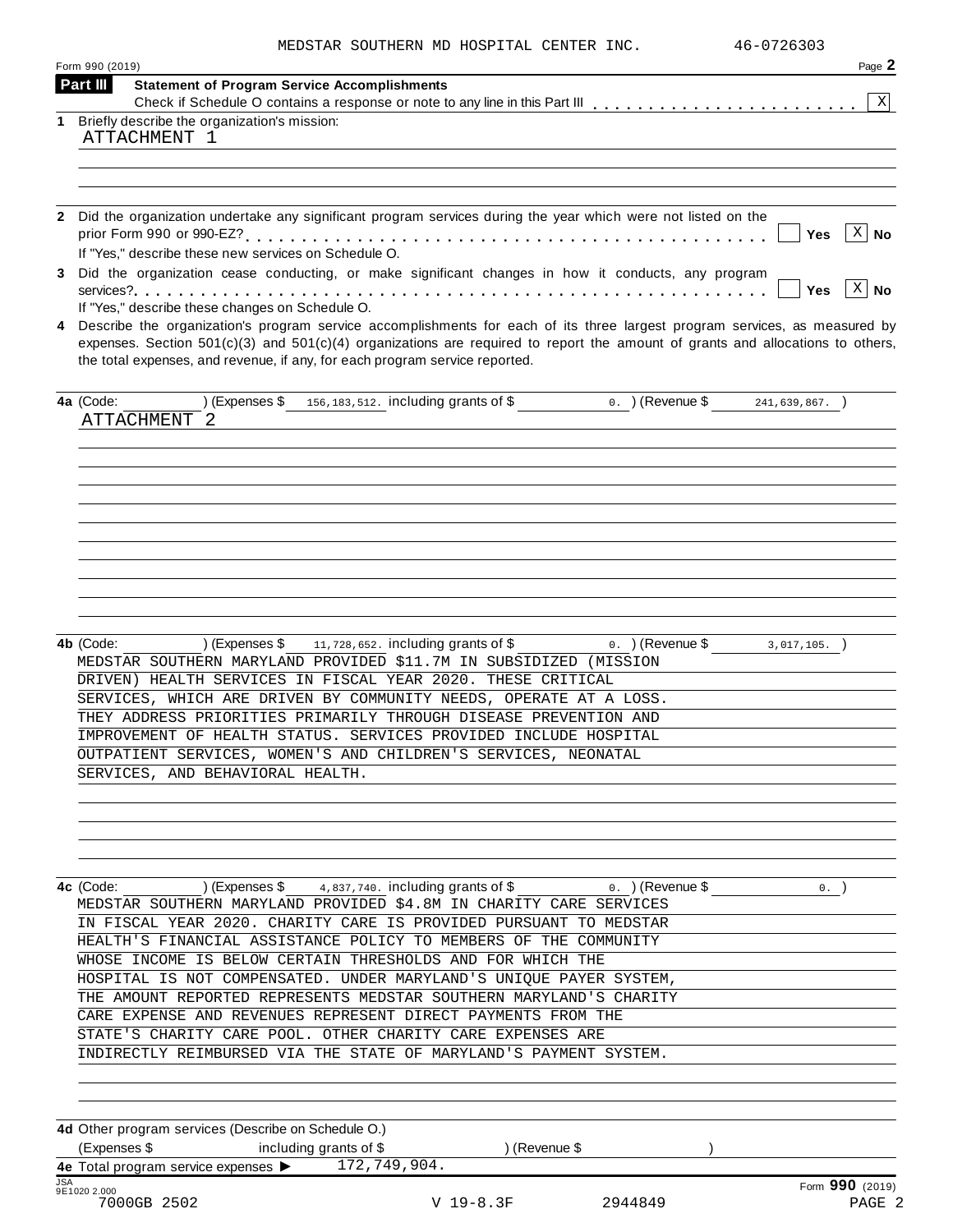|         | Form 990 (2019)                                                                                                                                                                                                                        |                 |                  | Page 3 |
|---------|----------------------------------------------------------------------------------------------------------------------------------------------------------------------------------------------------------------------------------------|-----------------|------------------|--------|
| Part IV | <b>Checklist of Required Schedules</b>                                                                                                                                                                                                 |                 | Yes              | No     |
| 1.      | Is the organization described in section $501(c)(3)$ or $4947(a)(1)$ (other than a private foundation)? If "Yes,"                                                                                                                      |                 |                  |        |
|         |                                                                                                                                                                                                                                        | $\mathbf{1}$    | Χ<br>$\mathbf X$ |        |
| 2       | Is the organization required to complete Schedule B, Schedule of Contributors (see instructions)?                                                                                                                                      | $\overline{2}$  |                  |        |
| 3       | Did the organization engage in direct or indirect political campaign activities on behalf of or in opposition to                                                                                                                       | 3               |                  | Χ      |
| 4       | Section 501(c)(3) organizations. Did the organization engage in lobbying activities, or have a section 501(h)                                                                                                                          |                 |                  |        |
|         |                                                                                                                                                                                                                                        | 4               |                  | Χ      |
| 5       | Is the organization a section $501(c)(4)$ , $501(c)(5)$ , or $501(c)(6)$ organization that receives membership dues,<br>assessments, or similar amounts as defined in Revenue Procedure 98-19? If "Yes," complete Schedule C, Part III | 5               |                  | Χ      |
| 6       | Did the organization maintain any donor advised funds or any similar funds or accounts for which donors                                                                                                                                |                 |                  |        |
|         | have the right to provide advice on the distribution or investment of amounts in such funds or accounts? If                                                                                                                            |                 |                  | Χ      |
|         |                                                                                                                                                                                                                                        | 6               |                  |        |
| 7       | Did the organization receive or hold a conservation easement, including easements to preserve open space,                                                                                                                              | $\overline{7}$  |                  | Χ      |
| 8       | the environment, historic land areas, or historic structures? If "Yes," complete Schedule D, Part II.<br>Did the organization maintain collections of works of art, historical treasures, or other similar assets? If "Yes,"           |                 |                  |        |
|         |                                                                                                                                                                                                                                        | 8               |                  | Χ      |
| 9       | Did the organization report an amount in Part X, line 21, for escrow or custodial account liability, serve as a                                                                                                                        |                 |                  |        |
|         | custodian for amounts not listed in Part X; or provide credit counseling, debt management, credit repair, or                                                                                                                           |                 |                  |        |
|         |                                                                                                                                                                                                                                        | 9               |                  | Χ      |
| 10      | Did the organization, directly or through a related organization, hold assets in donor-restricted endowments                                                                                                                           |                 |                  |        |
|         |                                                                                                                                                                                                                                        | 10              |                  | Χ      |
| 11      | If the organization's answer to any of the following questions is "Yes," then complete Schedule D, Parts VI,                                                                                                                           |                 |                  |        |
|         | VII, VIII, IX, or X as applicable.                                                                                                                                                                                                     |                 |                  |        |
|         | a Did the organization report an amount for land, buildings, and equipment in Part X, line 10? If "Yes,"                                                                                                                               |                 |                  |        |
|         |                                                                                                                                                                                                                                        | 11a             | Χ                |        |
|         | <b>b</b> Did the organization report an amount for investments-other securities in Part X, line 12 that is 5% or more                                                                                                                  |                 |                  |        |
|         | of its total assets reported in Part X, line 16? If "Yes," complete Schedule D, Part VII                                                                                                                                               | 11 <sub>b</sub> |                  | Χ      |
|         | c Did the organization report an amount for investments-program related in Part X, line 13 that is 5% or more                                                                                                                          |                 |                  |        |
|         | of its total assets reported in Part X, line 16? If "Yes," complete Schedule D, Part VIII                                                                                                                                              | 11c             |                  | Χ      |
|         | d Did the organization report an amount for other assets in Part X, line 15, that is 5% or more of its total assets                                                                                                                    |                 |                  |        |
|         | reported in Part X, line 16? If "Yes," complete Schedule D, Part IX.                                                                                                                                                                   | 11d             |                  | X      |
|         | e Did the organization report an amount for other liabilities in Part X, line 25? If "Yes," complete Schedule D, Part X                                                                                                                | 11e             | $\mathbf X$      |        |
|         | f Did the organization's separate or consolidated financial statements for the tax year include a footnote that addresses                                                                                                              |                 |                  |        |
|         | the organization's liability for uncertain tax positions under FIN 48 (ASC 740)? If "Yes," complete Schedule D, Part X                                                                                                                 | 11f             | Χ                |        |
|         | 12a Did the organization obtain separate, independent audited financial statements for the tax year? If "Yes," complete                                                                                                                |                 |                  |        |
|         |                                                                                                                                                                                                                                        | 12a             |                  | Χ      |
|         | <b>b</b> Was the organization included in consolidated, independent audited financial statements for the tax year? If                                                                                                                  |                 |                  |        |
|         | "Yes," and if the organization answered "No" to line 12a, then completing Schedule D, Parts XI and XII is optional                                                                                                                     | 12 <sub>b</sub> | Χ                |        |
| 13      | Is the organization a school described in section $170(b)(1)(A)(ii)$ ? If "Yes," complete Schedule E.                                                                                                                                  | 13              |                  | Χ<br>X |
|         | 14a Did the organization maintain an office, employees, or agents outside of the United States?.                                                                                                                                       | 14a             |                  |        |
|         | <b>b</b> Did the organization have aggregate revenues or expenses of more than \$10,000 from grantmaking,                                                                                                                              |                 |                  |        |
|         | fundraising, business, investment, and program service activities outside the United States, or aggregate<br>foreign investments valued at \$100,000 or more? If "Yes," complete Schedule F, Parts I and IV                            | 14b             |                  | Χ      |
| 15      | Did the organization report on Part IX, column (A), line 3, more than \$5,000 of grants or other assistance to or                                                                                                                      |                 |                  |        |
|         |                                                                                                                                                                                                                                        | 15              |                  | Χ      |
| 16      | Did the organization report on Part IX, column (A), line 3, more than \$5,000 of aggregate grants or other                                                                                                                             |                 |                  |        |
|         | assistance to or for foreign individuals? If "Yes," complete Schedule F, Parts III and IV                                                                                                                                              | 16              |                  | Χ      |
| 17      | Did the organization report a total of more than \$15,000 of expenses for professional fundraising services on                                                                                                                         |                 |                  |        |
|         | Part IX, column (A), lines 6 and 11e? If "Yes," complete Schedule G, Part I (see instructions)                                                                                                                                         | 17              |                  | Χ      |
| 18      | Did the organization report more than \$15,000 total of fundraising event gross income and contributions on                                                                                                                            |                 |                  |        |
|         |                                                                                                                                                                                                                                        | 18              |                  | Χ      |
| 19      | Did the organization report more than \$15,000 of gross income from gaming activities on Part VIII, line 9a?                                                                                                                           |                 |                  |        |
|         |                                                                                                                                                                                                                                        | 19              |                  | Χ      |
|         | 20a Did the organization operate one or more hospital facilities? If "Yes," complete Schedule H                                                                                                                                        | 20a             | $\mathbf X$      |        |
|         | <b>b</b> If "Yes" to line 20a, did the organization attach a copy of its audited financial statements to this return?                                                                                                                  | 20b             | Χ                |        |
| 21      | Did the organization report more than \$5,000 of grants or other assistance to any domestic organization or                                                                                                                            |                 |                  |        |
|         | domestic government on Part IX, column (A), line 1? If "Yes," complete Schedule I, Parts I and II                                                                                                                                      | 21              |                  | Χ      |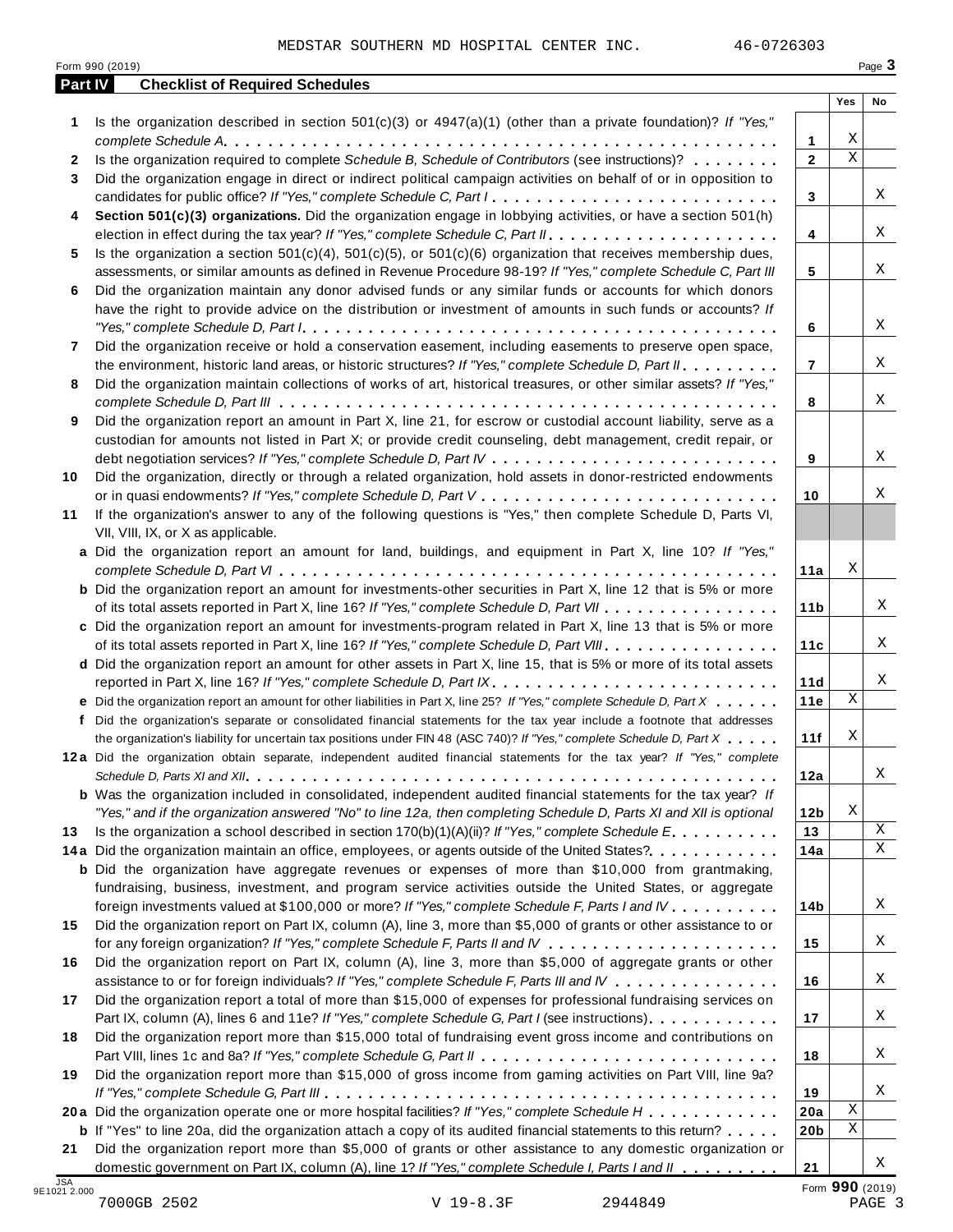| Form 990 (2019)<br><b>Checklist of Required Schedules (continued)</b><br><b>Part IV</b><br><b>Yes</b><br>No<br>Did the organization report more than \$5,000 of grants or other assistance to or for domestic individuals on<br>22<br>Part IX, column (A), line 2? If "Yes," complete Schedule I, Parts I and III<br>22<br>Did the organization answer "Yes" to Part VII, Section A, line 3, 4, or 5 about compensation of the<br>organization's current and former officers, directors, trustees, key employees, and highest compensated<br>Χ<br>23<br>24a Did the organization have a tax-exempt bond issue with an outstanding principal amount of more than<br>\$100,000 as of the last day of the year, that was issued after December 31, 2002? If "Yes," answer lines 24b<br>through 24d and complete Schedule K. If "No," go to line 25a<br>24a<br><b>b</b> Did the organization invest any proceeds of tax-exempt bonds beyond a temporary period exception?<br>24b<br>c Did the organization maintain an escrow account other than a refunding escrow at any time during the year<br>24c<br>d Did the organization act as an "on behalf of" issuer for bonds outstanding at any time during the year?<br>24d<br>25a Section 501(c)(3), 501(c)(4), and 501(c)(29) organizations. Did the organization engage in an excess benefit<br>transaction with a disqualified person during the year? If "Yes," complete Schedule L, Part I<br>25a<br><b>b</b> Is the organization aware that it engaged in an excess benefit transaction with a disqualified person in a prior<br>year, and that the transaction has not been reported on any of the organization's prior Forms 990 or 990-EZ?<br>25b<br>Did the organization report any amount on Part X, line 5 or 22, for receivables from or payables to any current<br>or former officer, director, trustee, key employee, creator or founder, substantial contributor, or 35%<br>controlled entity or family member of any of these persons? If "Yes," complete Schedule L, Part II.<br>26<br>Did the organization provide a grant or other assistance to any current or former officer, director, trustee, key<br>27<br>employee, creator or founder, substantial contributor or employee thereof, a grant selection committee<br>member, or to a 35% controlled entity (including an employee thereof) or family member of any of these<br>27<br>Was the organization a party to a business transaction with one of the following parties (see Schedule L,<br>28<br>Part IV instructions, for applicable filing thresholds, conditions, and exceptions):<br>a A current or former officer, director, trustee, key employee, creator or founder, or substantial contributor? If<br>Χ<br>28a<br><b>b</b> A family member of any individual described in line 28a? If "Yes," complete Schedule L, Part IV.<br>28b<br>c A 35% controlled entity of one or more individuals and/or organizations described in lines 28a or 28b? If<br>28c<br>$\mathbf X$<br>Did the organization receive more than \$25,000 in non-cash contributions? If "Yes," complete Schedule M<br>29<br>Did the organization receive contributions of art, historical treasures, or other similar assets, or qualified<br>30<br>Χ<br>30<br>X<br>Did the organization liquidate, terminate, or dissolve and cease operations? If "Yes," complete Schedule N, Part I<br>31<br>31<br>Did the organization sell, exchange, dispose of, or transfer more than 25% of its net assets? If "Yes,"<br>32<br>32<br>Did the organization own 100% of an entity disregarded as separate from the organization under Regulations<br>33<br>33<br>Was the organization related to any tax-exempt or taxable entity? If "Yes," complete Schedule R, Part II, III,<br>Χ<br>34<br>$\mathbf X$<br>35a Did the organization have a controlled entity within the meaning of section 512(b)(13)?<br>35a<br><b>b</b> If "Yes" to line 35a, did the organization receive any payment from or engage in any transaction with a<br>Χ<br>controlled entity within the meaning of section 512(b)(13)? If "Yes," complete Schedule R, Part V, line 2<br>35 <sub>b</sub><br>Section 501(c)(3) organizations. Did the organization make any transfers to an exempt non-charitable<br>Χ<br>36<br>Did the organization conduct more than 5% of its activities through an entity that is not a related organization<br>37<br>and that is treated as a partnership for federal income tax purposes? If "Yes," complete Schedule R, Part VI<br>37<br>Did the organization complete Schedule O and provide explanations in Schedule O for Part VI, lines 11b and<br>38<br>Χ<br>19? Note: All Form 990 filers are required to complete Schedule O.<br>38<br><b>Statements Regarding Other IRS Filings and Tax Compliance</b><br><b>Part V</b><br>Check if Schedule O contains a response or note to any line in this Part V<br><b>Yes</b><br>0.<br>1a Enter the number reported in Box 3 of Form 1096. Enter -0- if not applicable<br>1a<br>0.<br><b>b</b> Enter the number of Forms W-2G included in line 1a. Enter -0- if not applicable $\ldots \ldots \ldots$<br>1 <sub>b</sub><br>c Did the organization comply with backup withholding rules for reportable payments to vendors and<br>Χ<br>1c<br>Form 990 (2019)<br>9E1030 2.000<br>7000GB 2502<br>V 19-8.3F<br>2944849<br>PAGE 4 |            | 46-0726303<br>MEDSTAR SOUTHERN MD HOSPITAL CENTER INC. |  |        |
|------------------------------------------------------------------------------------------------------------------------------------------------------------------------------------------------------------------------------------------------------------------------------------------------------------------------------------------------------------------------------------------------------------------------------------------------------------------------------------------------------------------------------------------------------------------------------------------------------------------------------------------------------------------------------------------------------------------------------------------------------------------------------------------------------------------------------------------------------------------------------------------------------------------------------------------------------------------------------------------------------------------------------------------------------------------------------------------------------------------------------------------------------------------------------------------------------------------------------------------------------------------------------------------------------------------------------------------------------------------------------------------------------------------------------------------------------------------------------------------------------------------------------------------------------------------------------------------------------------------------------------------------------------------------------------------------------------------------------------------------------------------------------------------------------------------------------------------------------------------------------------------------------------------------------------------------------------------------------------------------------------------------------------------------------------------------------------------------------------------------------------------------------------------------------------------------------------------------------------------------------------------------------------------------------------------------------------------------------------------------------------------------------------------------------------------------------------------------------------------------------------------------------------------------------------------------------------------------------------------------------------------------------------------------------------------------------------------------------------------------------------------------------------------------------------------------------------------------------------------------------------------------------------------------------------------------------------------------------------------------------------------------------------------------------------------------------------------------------------------------------------------------------------------------------------------------------------------------------------------------------------------------------------------------------------------------------------------------------------------------------------------------------------------------------------------------------------------------------------------------------------------------------------------------------------------------------------------------------------------------------------------------------------------------------------------------------------------------------------------------------------------------------------------------------------------------------------------------------------------------------------------------------------------------------------------------------------------------------------------------------------------------------------------------------------------------------------------------------------------------------------------------------------------------------------------------------------------------------------------------------------------------------------------------------------------------------------------------------------------------------------------------------------------------------------------------------------------------------------------------------------------------------------------------------------------------------------------------------------------------------------------------------------------------------------------------------------------------------------------------------------------------------------------------------------------------------------------------------------------------------------------------------------------------------------------------------------------------------------------------------------------------------------------------------------------------------------------------------------------------------------------------------------------------------------------------------------------------------------------------------------------------------------------------------------------------------------------------------------------------------|------------|--------------------------------------------------------|--|--------|
|                                                                                                                                                                                                                                                                                                                                                                                                                                                                                                                                                                                                                                                                                                                                                                                                                                                                                                                                                                                                                                                                                                                                                                                                                                                                                                                                                                                                                                                                                                                                                                                                                                                                                                                                                                                                                                                                                                                                                                                                                                                                                                                                                                                                                                                                                                                                                                                                                                                                                                                                                                                                                                                                                                                                                                                                                                                                                                                                                                                                                                                                                                                                                                                                                                                                                                                                                                                                                                                                                                                                                                                                                                                                                                                                                                                                                                                                                                                                                                                                                                                                                                                                                                                                                                                                                                                                                                                                                                                                                                                                                                                                                                                                                                                                                                                                                                                                                                                                                                                                                                                                                                                                                                                                                                                                                                                                                                              |            |                                                        |  | Page 4 |
|                                                                                                                                                                                                                                                                                                                                                                                                                                                                                                                                                                                                                                                                                                                                                                                                                                                                                                                                                                                                                                                                                                                                                                                                                                                                                                                                                                                                                                                                                                                                                                                                                                                                                                                                                                                                                                                                                                                                                                                                                                                                                                                                                                                                                                                                                                                                                                                                                                                                                                                                                                                                                                                                                                                                                                                                                                                                                                                                                                                                                                                                                                                                                                                                                                                                                                                                                                                                                                                                                                                                                                                                                                                                                                                                                                                                                                                                                                                                                                                                                                                                                                                                                                                                                                                                                                                                                                                                                                                                                                                                                                                                                                                                                                                                                                                                                                                                                                                                                                                                                                                                                                                                                                                                                                                                                                                                                                              |            |                                                        |  |        |
|                                                                                                                                                                                                                                                                                                                                                                                                                                                                                                                                                                                                                                                                                                                                                                                                                                                                                                                                                                                                                                                                                                                                                                                                                                                                                                                                                                                                                                                                                                                                                                                                                                                                                                                                                                                                                                                                                                                                                                                                                                                                                                                                                                                                                                                                                                                                                                                                                                                                                                                                                                                                                                                                                                                                                                                                                                                                                                                                                                                                                                                                                                                                                                                                                                                                                                                                                                                                                                                                                                                                                                                                                                                                                                                                                                                                                                                                                                                                                                                                                                                                                                                                                                                                                                                                                                                                                                                                                                                                                                                                                                                                                                                                                                                                                                                                                                                                                                                                                                                                                                                                                                                                                                                                                                                                                                                                                                              |            |                                                        |  |        |
|                                                                                                                                                                                                                                                                                                                                                                                                                                                                                                                                                                                                                                                                                                                                                                                                                                                                                                                                                                                                                                                                                                                                                                                                                                                                                                                                                                                                                                                                                                                                                                                                                                                                                                                                                                                                                                                                                                                                                                                                                                                                                                                                                                                                                                                                                                                                                                                                                                                                                                                                                                                                                                                                                                                                                                                                                                                                                                                                                                                                                                                                                                                                                                                                                                                                                                                                                                                                                                                                                                                                                                                                                                                                                                                                                                                                                                                                                                                                                                                                                                                                                                                                                                                                                                                                                                                                                                                                                                                                                                                                                                                                                                                                                                                                                                                                                                                                                                                                                                                                                                                                                                                                                                                                                                                                                                                                                                              |            |                                                        |  | Χ      |
|                                                                                                                                                                                                                                                                                                                                                                                                                                                                                                                                                                                                                                                                                                                                                                                                                                                                                                                                                                                                                                                                                                                                                                                                                                                                                                                                                                                                                                                                                                                                                                                                                                                                                                                                                                                                                                                                                                                                                                                                                                                                                                                                                                                                                                                                                                                                                                                                                                                                                                                                                                                                                                                                                                                                                                                                                                                                                                                                                                                                                                                                                                                                                                                                                                                                                                                                                                                                                                                                                                                                                                                                                                                                                                                                                                                                                                                                                                                                                                                                                                                                                                                                                                                                                                                                                                                                                                                                                                                                                                                                                                                                                                                                                                                                                                                                                                                                                                                                                                                                                                                                                                                                                                                                                                                                                                                                                                              | 23         |                                                        |  |        |
|                                                                                                                                                                                                                                                                                                                                                                                                                                                                                                                                                                                                                                                                                                                                                                                                                                                                                                                                                                                                                                                                                                                                                                                                                                                                                                                                                                                                                                                                                                                                                                                                                                                                                                                                                                                                                                                                                                                                                                                                                                                                                                                                                                                                                                                                                                                                                                                                                                                                                                                                                                                                                                                                                                                                                                                                                                                                                                                                                                                                                                                                                                                                                                                                                                                                                                                                                                                                                                                                                                                                                                                                                                                                                                                                                                                                                                                                                                                                                                                                                                                                                                                                                                                                                                                                                                                                                                                                                                                                                                                                                                                                                                                                                                                                                                                                                                                                                                                                                                                                                                                                                                                                                                                                                                                                                                                                                                              |            |                                                        |  |        |
|                                                                                                                                                                                                                                                                                                                                                                                                                                                                                                                                                                                                                                                                                                                                                                                                                                                                                                                                                                                                                                                                                                                                                                                                                                                                                                                                                                                                                                                                                                                                                                                                                                                                                                                                                                                                                                                                                                                                                                                                                                                                                                                                                                                                                                                                                                                                                                                                                                                                                                                                                                                                                                                                                                                                                                                                                                                                                                                                                                                                                                                                                                                                                                                                                                                                                                                                                                                                                                                                                                                                                                                                                                                                                                                                                                                                                                                                                                                                                                                                                                                                                                                                                                                                                                                                                                                                                                                                                                                                                                                                                                                                                                                                                                                                                                                                                                                                                                                                                                                                                                                                                                                                                                                                                                                                                                                                                                              |            |                                                        |  |        |
|                                                                                                                                                                                                                                                                                                                                                                                                                                                                                                                                                                                                                                                                                                                                                                                                                                                                                                                                                                                                                                                                                                                                                                                                                                                                                                                                                                                                                                                                                                                                                                                                                                                                                                                                                                                                                                                                                                                                                                                                                                                                                                                                                                                                                                                                                                                                                                                                                                                                                                                                                                                                                                                                                                                                                                                                                                                                                                                                                                                                                                                                                                                                                                                                                                                                                                                                                                                                                                                                                                                                                                                                                                                                                                                                                                                                                                                                                                                                                                                                                                                                                                                                                                                                                                                                                                                                                                                                                                                                                                                                                                                                                                                                                                                                                                                                                                                                                                                                                                                                                                                                                                                                                                                                                                                                                                                                                                              |            |                                                        |  |        |
|                                                                                                                                                                                                                                                                                                                                                                                                                                                                                                                                                                                                                                                                                                                                                                                                                                                                                                                                                                                                                                                                                                                                                                                                                                                                                                                                                                                                                                                                                                                                                                                                                                                                                                                                                                                                                                                                                                                                                                                                                                                                                                                                                                                                                                                                                                                                                                                                                                                                                                                                                                                                                                                                                                                                                                                                                                                                                                                                                                                                                                                                                                                                                                                                                                                                                                                                                                                                                                                                                                                                                                                                                                                                                                                                                                                                                                                                                                                                                                                                                                                                                                                                                                                                                                                                                                                                                                                                                                                                                                                                                                                                                                                                                                                                                                                                                                                                                                                                                                                                                                                                                                                                                                                                                                                                                                                                                                              |            |                                                        |  |        |
|                                                                                                                                                                                                                                                                                                                                                                                                                                                                                                                                                                                                                                                                                                                                                                                                                                                                                                                                                                                                                                                                                                                                                                                                                                                                                                                                                                                                                                                                                                                                                                                                                                                                                                                                                                                                                                                                                                                                                                                                                                                                                                                                                                                                                                                                                                                                                                                                                                                                                                                                                                                                                                                                                                                                                                                                                                                                                                                                                                                                                                                                                                                                                                                                                                                                                                                                                                                                                                                                                                                                                                                                                                                                                                                                                                                                                                                                                                                                                                                                                                                                                                                                                                                                                                                                                                                                                                                                                                                                                                                                                                                                                                                                                                                                                                                                                                                                                                                                                                                                                                                                                                                                                                                                                                                                                                                                                                              |            |                                                        |  | Χ      |
|                                                                                                                                                                                                                                                                                                                                                                                                                                                                                                                                                                                                                                                                                                                                                                                                                                                                                                                                                                                                                                                                                                                                                                                                                                                                                                                                                                                                                                                                                                                                                                                                                                                                                                                                                                                                                                                                                                                                                                                                                                                                                                                                                                                                                                                                                                                                                                                                                                                                                                                                                                                                                                                                                                                                                                                                                                                                                                                                                                                                                                                                                                                                                                                                                                                                                                                                                                                                                                                                                                                                                                                                                                                                                                                                                                                                                                                                                                                                                                                                                                                                                                                                                                                                                                                                                                                                                                                                                                                                                                                                                                                                                                                                                                                                                                                                                                                                                                                                                                                                                                                                                                                                                                                                                                                                                                                                                                              |            |                                                        |  |        |
|                                                                                                                                                                                                                                                                                                                                                                                                                                                                                                                                                                                                                                                                                                                                                                                                                                                                                                                                                                                                                                                                                                                                                                                                                                                                                                                                                                                                                                                                                                                                                                                                                                                                                                                                                                                                                                                                                                                                                                                                                                                                                                                                                                                                                                                                                                                                                                                                                                                                                                                                                                                                                                                                                                                                                                                                                                                                                                                                                                                                                                                                                                                                                                                                                                                                                                                                                                                                                                                                                                                                                                                                                                                                                                                                                                                                                                                                                                                                                                                                                                                                                                                                                                                                                                                                                                                                                                                                                                                                                                                                                                                                                                                                                                                                                                                                                                                                                                                                                                                                                                                                                                                                                                                                                                                                                                                                                                              |            |                                                        |  |        |
|                                                                                                                                                                                                                                                                                                                                                                                                                                                                                                                                                                                                                                                                                                                                                                                                                                                                                                                                                                                                                                                                                                                                                                                                                                                                                                                                                                                                                                                                                                                                                                                                                                                                                                                                                                                                                                                                                                                                                                                                                                                                                                                                                                                                                                                                                                                                                                                                                                                                                                                                                                                                                                                                                                                                                                                                                                                                                                                                                                                                                                                                                                                                                                                                                                                                                                                                                                                                                                                                                                                                                                                                                                                                                                                                                                                                                                                                                                                                                                                                                                                                                                                                                                                                                                                                                                                                                                                                                                                                                                                                                                                                                                                                                                                                                                                                                                                                                                                                                                                                                                                                                                                                                                                                                                                                                                                                                                              |            |                                                        |  |        |
|                                                                                                                                                                                                                                                                                                                                                                                                                                                                                                                                                                                                                                                                                                                                                                                                                                                                                                                                                                                                                                                                                                                                                                                                                                                                                                                                                                                                                                                                                                                                                                                                                                                                                                                                                                                                                                                                                                                                                                                                                                                                                                                                                                                                                                                                                                                                                                                                                                                                                                                                                                                                                                                                                                                                                                                                                                                                                                                                                                                                                                                                                                                                                                                                                                                                                                                                                                                                                                                                                                                                                                                                                                                                                                                                                                                                                                                                                                                                                                                                                                                                                                                                                                                                                                                                                                                                                                                                                                                                                                                                                                                                                                                                                                                                                                                                                                                                                                                                                                                                                                                                                                                                                                                                                                                                                                                                                                              |            |                                                        |  |        |
|                                                                                                                                                                                                                                                                                                                                                                                                                                                                                                                                                                                                                                                                                                                                                                                                                                                                                                                                                                                                                                                                                                                                                                                                                                                                                                                                                                                                                                                                                                                                                                                                                                                                                                                                                                                                                                                                                                                                                                                                                                                                                                                                                                                                                                                                                                                                                                                                                                                                                                                                                                                                                                                                                                                                                                                                                                                                                                                                                                                                                                                                                                                                                                                                                                                                                                                                                                                                                                                                                                                                                                                                                                                                                                                                                                                                                                                                                                                                                                                                                                                                                                                                                                                                                                                                                                                                                                                                                                                                                                                                                                                                                                                                                                                                                                                                                                                                                                                                                                                                                                                                                                                                                                                                                                                                                                                                                                              |            |                                                        |  | Χ      |
|                                                                                                                                                                                                                                                                                                                                                                                                                                                                                                                                                                                                                                                                                                                                                                                                                                                                                                                                                                                                                                                                                                                                                                                                                                                                                                                                                                                                                                                                                                                                                                                                                                                                                                                                                                                                                                                                                                                                                                                                                                                                                                                                                                                                                                                                                                                                                                                                                                                                                                                                                                                                                                                                                                                                                                                                                                                                                                                                                                                                                                                                                                                                                                                                                                                                                                                                                                                                                                                                                                                                                                                                                                                                                                                                                                                                                                                                                                                                                                                                                                                                                                                                                                                                                                                                                                                                                                                                                                                                                                                                                                                                                                                                                                                                                                                                                                                                                                                                                                                                                                                                                                                                                                                                                                                                                                                                                                              |            |                                                        |  |        |
|                                                                                                                                                                                                                                                                                                                                                                                                                                                                                                                                                                                                                                                                                                                                                                                                                                                                                                                                                                                                                                                                                                                                                                                                                                                                                                                                                                                                                                                                                                                                                                                                                                                                                                                                                                                                                                                                                                                                                                                                                                                                                                                                                                                                                                                                                                                                                                                                                                                                                                                                                                                                                                                                                                                                                                                                                                                                                                                                                                                                                                                                                                                                                                                                                                                                                                                                                                                                                                                                                                                                                                                                                                                                                                                                                                                                                                                                                                                                                                                                                                                                                                                                                                                                                                                                                                                                                                                                                                                                                                                                                                                                                                                                                                                                                                                                                                                                                                                                                                                                                                                                                                                                                                                                                                                                                                                                                                              |            |                                                        |  |        |
|                                                                                                                                                                                                                                                                                                                                                                                                                                                                                                                                                                                                                                                                                                                                                                                                                                                                                                                                                                                                                                                                                                                                                                                                                                                                                                                                                                                                                                                                                                                                                                                                                                                                                                                                                                                                                                                                                                                                                                                                                                                                                                                                                                                                                                                                                                                                                                                                                                                                                                                                                                                                                                                                                                                                                                                                                                                                                                                                                                                                                                                                                                                                                                                                                                                                                                                                                                                                                                                                                                                                                                                                                                                                                                                                                                                                                                                                                                                                                                                                                                                                                                                                                                                                                                                                                                                                                                                                                                                                                                                                                                                                                                                                                                                                                                                                                                                                                                                                                                                                                                                                                                                                                                                                                                                                                                                                                                              |            |                                                        |  | Χ      |
|                                                                                                                                                                                                                                                                                                                                                                                                                                                                                                                                                                                                                                                                                                                                                                                                                                                                                                                                                                                                                                                                                                                                                                                                                                                                                                                                                                                                                                                                                                                                                                                                                                                                                                                                                                                                                                                                                                                                                                                                                                                                                                                                                                                                                                                                                                                                                                                                                                                                                                                                                                                                                                                                                                                                                                                                                                                                                                                                                                                                                                                                                                                                                                                                                                                                                                                                                                                                                                                                                                                                                                                                                                                                                                                                                                                                                                                                                                                                                                                                                                                                                                                                                                                                                                                                                                                                                                                                                                                                                                                                                                                                                                                                                                                                                                                                                                                                                                                                                                                                                                                                                                                                                                                                                                                                                                                                                                              | 26         |                                                        |  |        |
|                                                                                                                                                                                                                                                                                                                                                                                                                                                                                                                                                                                                                                                                                                                                                                                                                                                                                                                                                                                                                                                                                                                                                                                                                                                                                                                                                                                                                                                                                                                                                                                                                                                                                                                                                                                                                                                                                                                                                                                                                                                                                                                                                                                                                                                                                                                                                                                                                                                                                                                                                                                                                                                                                                                                                                                                                                                                                                                                                                                                                                                                                                                                                                                                                                                                                                                                                                                                                                                                                                                                                                                                                                                                                                                                                                                                                                                                                                                                                                                                                                                                                                                                                                                                                                                                                                                                                                                                                                                                                                                                                                                                                                                                                                                                                                                                                                                                                                                                                                                                                                                                                                                                                                                                                                                                                                                                                                              |            |                                                        |  |        |
|                                                                                                                                                                                                                                                                                                                                                                                                                                                                                                                                                                                                                                                                                                                                                                                                                                                                                                                                                                                                                                                                                                                                                                                                                                                                                                                                                                                                                                                                                                                                                                                                                                                                                                                                                                                                                                                                                                                                                                                                                                                                                                                                                                                                                                                                                                                                                                                                                                                                                                                                                                                                                                                                                                                                                                                                                                                                                                                                                                                                                                                                                                                                                                                                                                                                                                                                                                                                                                                                                                                                                                                                                                                                                                                                                                                                                                                                                                                                                                                                                                                                                                                                                                                                                                                                                                                                                                                                                                                                                                                                                                                                                                                                                                                                                                                                                                                                                                                                                                                                                                                                                                                                                                                                                                                                                                                                                                              |            |                                                        |  | Χ      |
|                                                                                                                                                                                                                                                                                                                                                                                                                                                                                                                                                                                                                                                                                                                                                                                                                                                                                                                                                                                                                                                                                                                                                                                                                                                                                                                                                                                                                                                                                                                                                                                                                                                                                                                                                                                                                                                                                                                                                                                                                                                                                                                                                                                                                                                                                                                                                                                                                                                                                                                                                                                                                                                                                                                                                                                                                                                                                                                                                                                                                                                                                                                                                                                                                                                                                                                                                                                                                                                                                                                                                                                                                                                                                                                                                                                                                                                                                                                                                                                                                                                                                                                                                                                                                                                                                                                                                                                                                                                                                                                                                                                                                                                                                                                                                                                                                                                                                                                                                                                                                                                                                                                                                                                                                                                                                                                                                                              |            |                                                        |  |        |
|                                                                                                                                                                                                                                                                                                                                                                                                                                                                                                                                                                                                                                                                                                                                                                                                                                                                                                                                                                                                                                                                                                                                                                                                                                                                                                                                                                                                                                                                                                                                                                                                                                                                                                                                                                                                                                                                                                                                                                                                                                                                                                                                                                                                                                                                                                                                                                                                                                                                                                                                                                                                                                                                                                                                                                                                                                                                                                                                                                                                                                                                                                                                                                                                                                                                                                                                                                                                                                                                                                                                                                                                                                                                                                                                                                                                                                                                                                                                                                                                                                                                                                                                                                                                                                                                                                                                                                                                                                                                                                                                                                                                                                                                                                                                                                                                                                                                                                                                                                                                                                                                                                                                                                                                                                                                                                                                                                              |            |                                                        |  |        |
|                                                                                                                                                                                                                                                                                                                                                                                                                                                                                                                                                                                                                                                                                                                                                                                                                                                                                                                                                                                                                                                                                                                                                                                                                                                                                                                                                                                                                                                                                                                                                                                                                                                                                                                                                                                                                                                                                                                                                                                                                                                                                                                                                                                                                                                                                                                                                                                                                                                                                                                                                                                                                                                                                                                                                                                                                                                                                                                                                                                                                                                                                                                                                                                                                                                                                                                                                                                                                                                                                                                                                                                                                                                                                                                                                                                                                                                                                                                                                                                                                                                                                                                                                                                                                                                                                                                                                                                                                                                                                                                                                                                                                                                                                                                                                                                                                                                                                                                                                                                                                                                                                                                                                                                                                                                                                                                                                                              |            |                                                        |  | Χ      |
|                                                                                                                                                                                                                                                                                                                                                                                                                                                                                                                                                                                                                                                                                                                                                                                                                                                                                                                                                                                                                                                                                                                                                                                                                                                                                                                                                                                                                                                                                                                                                                                                                                                                                                                                                                                                                                                                                                                                                                                                                                                                                                                                                                                                                                                                                                                                                                                                                                                                                                                                                                                                                                                                                                                                                                                                                                                                                                                                                                                                                                                                                                                                                                                                                                                                                                                                                                                                                                                                                                                                                                                                                                                                                                                                                                                                                                                                                                                                                                                                                                                                                                                                                                                                                                                                                                                                                                                                                                                                                                                                                                                                                                                                                                                                                                                                                                                                                                                                                                                                                                                                                                                                                                                                                                                                                                                                                                              |            |                                                        |  |        |
|                                                                                                                                                                                                                                                                                                                                                                                                                                                                                                                                                                                                                                                                                                                                                                                                                                                                                                                                                                                                                                                                                                                                                                                                                                                                                                                                                                                                                                                                                                                                                                                                                                                                                                                                                                                                                                                                                                                                                                                                                                                                                                                                                                                                                                                                                                                                                                                                                                                                                                                                                                                                                                                                                                                                                                                                                                                                                                                                                                                                                                                                                                                                                                                                                                                                                                                                                                                                                                                                                                                                                                                                                                                                                                                                                                                                                                                                                                                                                                                                                                                                                                                                                                                                                                                                                                                                                                                                                                                                                                                                                                                                                                                                                                                                                                                                                                                                                                                                                                                                                                                                                                                                                                                                                                                                                                                                                                              |            |                                                        |  |        |
|                                                                                                                                                                                                                                                                                                                                                                                                                                                                                                                                                                                                                                                                                                                                                                                                                                                                                                                                                                                                                                                                                                                                                                                                                                                                                                                                                                                                                                                                                                                                                                                                                                                                                                                                                                                                                                                                                                                                                                                                                                                                                                                                                                                                                                                                                                                                                                                                                                                                                                                                                                                                                                                                                                                                                                                                                                                                                                                                                                                                                                                                                                                                                                                                                                                                                                                                                                                                                                                                                                                                                                                                                                                                                                                                                                                                                                                                                                                                                                                                                                                                                                                                                                                                                                                                                                                                                                                                                                                                                                                                                                                                                                                                                                                                                                                                                                                                                                                                                                                                                                                                                                                                                                                                                                                                                                                                                                              |            |                                                        |  |        |
|                                                                                                                                                                                                                                                                                                                                                                                                                                                                                                                                                                                                                                                                                                                                                                                                                                                                                                                                                                                                                                                                                                                                                                                                                                                                                                                                                                                                                                                                                                                                                                                                                                                                                                                                                                                                                                                                                                                                                                                                                                                                                                                                                                                                                                                                                                                                                                                                                                                                                                                                                                                                                                                                                                                                                                                                                                                                                                                                                                                                                                                                                                                                                                                                                                                                                                                                                                                                                                                                                                                                                                                                                                                                                                                                                                                                                                                                                                                                                                                                                                                                                                                                                                                                                                                                                                                                                                                                                                                                                                                                                                                                                                                                                                                                                                                                                                                                                                                                                                                                                                                                                                                                                                                                                                                                                                                                                                              |            |                                                        |  |        |
|                                                                                                                                                                                                                                                                                                                                                                                                                                                                                                                                                                                                                                                                                                                                                                                                                                                                                                                                                                                                                                                                                                                                                                                                                                                                                                                                                                                                                                                                                                                                                                                                                                                                                                                                                                                                                                                                                                                                                                                                                                                                                                                                                                                                                                                                                                                                                                                                                                                                                                                                                                                                                                                                                                                                                                                                                                                                                                                                                                                                                                                                                                                                                                                                                                                                                                                                                                                                                                                                                                                                                                                                                                                                                                                                                                                                                                                                                                                                                                                                                                                                                                                                                                                                                                                                                                                                                                                                                                                                                                                                                                                                                                                                                                                                                                                                                                                                                                                                                                                                                                                                                                                                                                                                                                                                                                                                                                              |            |                                                        |  | X      |
|                                                                                                                                                                                                                                                                                                                                                                                                                                                                                                                                                                                                                                                                                                                                                                                                                                                                                                                                                                                                                                                                                                                                                                                                                                                                                                                                                                                                                                                                                                                                                                                                                                                                                                                                                                                                                                                                                                                                                                                                                                                                                                                                                                                                                                                                                                                                                                                                                                                                                                                                                                                                                                                                                                                                                                                                                                                                                                                                                                                                                                                                                                                                                                                                                                                                                                                                                                                                                                                                                                                                                                                                                                                                                                                                                                                                                                                                                                                                                                                                                                                                                                                                                                                                                                                                                                                                                                                                                                                                                                                                                                                                                                                                                                                                                                                                                                                                                                                                                                                                                                                                                                                                                                                                                                                                                                                                                                              |            |                                                        |  |        |
|                                                                                                                                                                                                                                                                                                                                                                                                                                                                                                                                                                                                                                                                                                                                                                                                                                                                                                                                                                                                                                                                                                                                                                                                                                                                                                                                                                                                                                                                                                                                                                                                                                                                                                                                                                                                                                                                                                                                                                                                                                                                                                                                                                                                                                                                                                                                                                                                                                                                                                                                                                                                                                                                                                                                                                                                                                                                                                                                                                                                                                                                                                                                                                                                                                                                                                                                                                                                                                                                                                                                                                                                                                                                                                                                                                                                                                                                                                                                                                                                                                                                                                                                                                                                                                                                                                                                                                                                                                                                                                                                                                                                                                                                                                                                                                                                                                                                                                                                                                                                                                                                                                                                                                                                                                                                                                                                                                              |            |                                                        |  | Χ      |
|                                                                                                                                                                                                                                                                                                                                                                                                                                                                                                                                                                                                                                                                                                                                                                                                                                                                                                                                                                                                                                                                                                                                                                                                                                                                                                                                                                                                                                                                                                                                                                                                                                                                                                                                                                                                                                                                                                                                                                                                                                                                                                                                                                                                                                                                                                                                                                                                                                                                                                                                                                                                                                                                                                                                                                                                                                                                                                                                                                                                                                                                                                                                                                                                                                                                                                                                                                                                                                                                                                                                                                                                                                                                                                                                                                                                                                                                                                                                                                                                                                                                                                                                                                                                                                                                                                                                                                                                                                                                                                                                                                                                                                                                                                                                                                                                                                                                                                                                                                                                                                                                                                                                                                                                                                                                                                                                                                              | 29         |                                                        |  |        |
|                                                                                                                                                                                                                                                                                                                                                                                                                                                                                                                                                                                                                                                                                                                                                                                                                                                                                                                                                                                                                                                                                                                                                                                                                                                                                                                                                                                                                                                                                                                                                                                                                                                                                                                                                                                                                                                                                                                                                                                                                                                                                                                                                                                                                                                                                                                                                                                                                                                                                                                                                                                                                                                                                                                                                                                                                                                                                                                                                                                                                                                                                                                                                                                                                                                                                                                                                                                                                                                                                                                                                                                                                                                                                                                                                                                                                                                                                                                                                                                                                                                                                                                                                                                                                                                                                                                                                                                                                                                                                                                                                                                                                                                                                                                                                                                                                                                                                                                                                                                                                                                                                                                                                                                                                                                                                                                                                                              |            |                                                        |  |        |
|                                                                                                                                                                                                                                                                                                                                                                                                                                                                                                                                                                                                                                                                                                                                                                                                                                                                                                                                                                                                                                                                                                                                                                                                                                                                                                                                                                                                                                                                                                                                                                                                                                                                                                                                                                                                                                                                                                                                                                                                                                                                                                                                                                                                                                                                                                                                                                                                                                                                                                                                                                                                                                                                                                                                                                                                                                                                                                                                                                                                                                                                                                                                                                                                                                                                                                                                                                                                                                                                                                                                                                                                                                                                                                                                                                                                                                                                                                                                                                                                                                                                                                                                                                                                                                                                                                                                                                                                                                                                                                                                                                                                                                                                                                                                                                                                                                                                                                                                                                                                                                                                                                                                                                                                                                                                                                                                                                              |            |                                                        |  |        |
|                                                                                                                                                                                                                                                                                                                                                                                                                                                                                                                                                                                                                                                                                                                                                                                                                                                                                                                                                                                                                                                                                                                                                                                                                                                                                                                                                                                                                                                                                                                                                                                                                                                                                                                                                                                                                                                                                                                                                                                                                                                                                                                                                                                                                                                                                                                                                                                                                                                                                                                                                                                                                                                                                                                                                                                                                                                                                                                                                                                                                                                                                                                                                                                                                                                                                                                                                                                                                                                                                                                                                                                                                                                                                                                                                                                                                                                                                                                                                                                                                                                                                                                                                                                                                                                                                                                                                                                                                                                                                                                                                                                                                                                                                                                                                                                                                                                                                                                                                                                                                                                                                                                                                                                                                                                                                                                                                                              |            |                                                        |  |        |
|                                                                                                                                                                                                                                                                                                                                                                                                                                                                                                                                                                                                                                                                                                                                                                                                                                                                                                                                                                                                                                                                                                                                                                                                                                                                                                                                                                                                                                                                                                                                                                                                                                                                                                                                                                                                                                                                                                                                                                                                                                                                                                                                                                                                                                                                                                                                                                                                                                                                                                                                                                                                                                                                                                                                                                                                                                                                                                                                                                                                                                                                                                                                                                                                                                                                                                                                                                                                                                                                                                                                                                                                                                                                                                                                                                                                                                                                                                                                                                                                                                                                                                                                                                                                                                                                                                                                                                                                                                                                                                                                                                                                                                                                                                                                                                                                                                                                                                                                                                                                                                                                                                                                                                                                                                                                                                                                                                              |            |                                                        |  | Χ      |
|                                                                                                                                                                                                                                                                                                                                                                                                                                                                                                                                                                                                                                                                                                                                                                                                                                                                                                                                                                                                                                                                                                                                                                                                                                                                                                                                                                                                                                                                                                                                                                                                                                                                                                                                                                                                                                                                                                                                                                                                                                                                                                                                                                                                                                                                                                                                                                                                                                                                                                                                                                                                                                                                                                                                                                                                                                                                                                                                                                                                                                                                                                                                                                                                                                                                                                                                                                                                                                                                                                                                                                                                                                                                                                                                                                                                                                                                                                                                                                                                                                                                                                                                                                                                                                                                                                                                                                                                                                                                                                                                                                                                                                                                                                                                                                                                                                                                                                                                                                                                                                                                                                                                                                                                                                                                                                                                                                              |            |                                                        |  |        |
|                                                                                                                                                                                                                                                                                                                                                                                                                                                                                                                                                                                                                                                                                                                                                                                                                                                                                                                                                                                                                                                                                                                                                                                                                                                                                                                                                                                                                                                                                                                                                                                                                                                                                                                                                                                                                                                                                                                                                                                                                                                                                                                                                                                                                                                                                                                                                                                                                                                                                                                                                                                                                                                                                                                                                                                                                                                                                                                                                                                                                                                                                                                                                                                                                                                                                                                                                                                                                                                                                                                                                                                                                                                                                                                                                                                                                                                                                                                                                                                                                                                                                                                                                                                                                                                                                                                                                                                                                                                                                                                                                                                                                                                                                                                                                                                                                                                                                                                                                                                                                                                                                                                                                                                                                                                                                                                                                                              |            |                                                        |  | Χ      |
|                                                                                                                                                                                                                                                                                                                                                                                                                                                                                                                                                                                                                                                                                                                                                                                                                                                                                                                                                                                                                                                                                                                                                                                                                                                                                                                                                                                                                                                                                                                                                                                                                                                                                                                                                                                                                                                                                                                                                                                                                                                                                                                                                                                                                                                                                                                                                                                                                                                                                                                                                                                                                                                                                                                                                                                                                                                                                                                                                                                                                                                                                                                                                                                                                                                                                                                                                                                                                                                                                                                                                                                                                                                                                                                                                                                                                                                                                                                                                                                                                                                                                                                                                                                                                                                                                                                                                                                                                                                                                                                                                                                                                                                                                                                                                                                                                                                                                                                                                                                                                                                                                                                                                                                                                                                                                                                                                                              | 34         |                                                        |  |        |
|                                                                                                                                                                                                                                                                                                                                                                                                                                                                                                                                                                                                                                                                                                                                                                                                                                                                                                                                                                                                                                                                                                                                                                                                                                                                                                                                                                                                                                                                                                                                                                                                                                                                                                                                                                                                                                                                                                                                                                                                                                                                                                                                                                                                                                                                                                                                                                                                                                                                                                                                                                                                                                                                                                                                                                                                                                                                                                                                                                                                                                                                                                                                                                                                                                                                                                                                                                                                                                                                                                                                                                                                                                                                                                                                                                                                                                                                                                                                                                                                                                                                                                                                                                                                                                                                                                                                                                                                                                                                                                                                                                                                                                                                                                                                                                                                                                                                                                                                                                                                                                                                                                                                                                                                                                                                                                                                                                              |            |                                                        |  |        |
|                                                                                                                                                                                                                                                                                                                                                                                                                                                                                                                                                                                                                                                                                                                                                                                                                                                                                                                                                                                                                                                                                                                                                                                                                                                                                                                                                                                                                                                                                                                                                                                                                                                                                                                                                                                                                                                                                                                                                                                                                                                                                                                                                                                                                                                                                                                                                                                                                                                                                                                                                                                                                                                                                                                                                                                                                                                                                                                                                                                                                                                                                                                                                                                                                                                                                                                                                                                                                                                                                                                                                                                                                                                                                                                                                                                                                                                                                                                                                                                                                                                                                                                                                                                                                                                                                                                                                                                                                                                                                                                                                                                                                                                                                                                                                                                                                                                                                                                                                                                                                                                                                                                                                                                                                                                                                                                                                                              |            |                                                        |  |        |
|                                                                                                                                                                                                                                                                                                                                                                                                                                                                                                                                                                                                                                                                                                                                                                                                                                                                                                                                                                                                                                                                                                                                                                                                                                                                                                                                                                                                                                                                                                                                                                                                                                                                                                                                                                                                                                                                                                                                                                                                                                                                                                                                                                                                                                                                                                                                                                                                                                                                                                                                                                                                                                                                                                                                                                                                                                                                                                                                                                                                                                                                                                                                                                                                                                                                                                                                                                                                                                                                                                                                                                                                                                                                                                                                                                                                                                                                                                                                                                                                                                                                                                                                                                                                                                                                                                                                                                                                                                                                                                                                                                                                                                                                                                                                                                                                                                                                                                                                                                                                                                                                                                                                                                                                                                                                                                                                                                              |            |                                                        |  |        |
|                                                                                                                                                                                                                                                                                                                                                                                                                                                                                                                                                                                                                                                                                                                                                                                                                                                                                                                                                                                                                                                                                                                                                                                                                                                                                                                                                                                                                                                                                                                                                                                                                                                                                                                                                                                                                                                                                                                                                                                                                                                                                                                                                                                                                                                                                                                                                                                                                                                                                                                                                                                                                                                                                                                                                                                                                                                                                                                                                                                                                                                                                                                                                                                                                                                                                                                                                                                                                                                                                                                                                                                                                                                                                                                                                                                                                                                                                                                                                                                                                                                                                                                                                                                                                                                                                                                                                                                                                                                                                                                                                                                                                                                                                                                                                                                                                                                                                                                                                                                                                                                                                                                                                                                                                                                                                                                                                                              |            |                                                        |  |        |
|                                                                                                                                                                                                                                                                                                                                                                                                                                                                                                                                                                                                                                                                                                                                                                                                                                                                                                                                                                                                                                                                                                                                                                                                                                                                                                                                                                                                                                                                                                                                                                                                                                                                                                                                                                                                                                                                                                                                                                                                                                                                                                                                                                                                                                                                                                                                                                                                                                                                                                                                                                                                                                                                                                                                                                                                                                                                                                                                                                                                                                                                                                                                                                                                                                                                                                                                                                                                                                                                                                                                                                                                                                                                                                                                                                                                                                                                                                                                                                                                                                                                                                                                                                                                                                                                                                                                                                                                                                                                                                                                                                                                                                                                                                                                                                                                                                                                                                                                                                                                                                                                                                                                                                                                                                                                                                                                                                              | 36         |                                                        |  |        |
|                                                                                                                                                                                                                                                                                                                                                                                                                                                                                                                                                                                                                                                                                                                                                                                                                                                                                                                                                                                                                                                                                                                                                                                                                                                                                                                                                                                                                                                                                                                                                                                                                                                                                                                                                                                                                                                                                                                                                                                                                                                                                                                                                                                                                                                                                                                                                                                                                                                                                                                                                                                                                                                                                                                                                                                                                                                                                                                                                                                                                                                                                                                                                                                                                                                                                                                                                                                                                                                                                                                                                                                                                                                                                                                                                                                                                                                                                                                                                                                                                                                                                                                                                                                                                                                                                                                                                                                                                                                                                                                                                                                                                                                                                                                                                                                                                                                                                                                                                                                                                                                                                                                                                                                                                                                                                                                                                                              |            |                                                        |  |        |
|                                                                                                                                                                                                                                                                                                                                                                                                                                                                                                                                                                                                                                                                                                                                                                                                                                                                                                                                                                                                                                                                                                                                                                                                                                                                                                                                                                                                                                                                                                                                                                                                                                                                                                                                                                                                                                                                                                                                                                                                                                                                                                                                                                                                                                                                                                                                                                                                                                                                                                                                                                                                                                                                                                                                                                                                                                                                                                                                                                                                                                                                                                                                                                                                                                                                                                                                                                                                                                                                                                                                                                                                                                                                                                                                                                                                                                                                                                                                                                                                                                                                                                                                                                                                                                                                                                                                                                                                                                                                                                                                                                                                                                                                                                                                                                                                                                                                                                                                                                                                                                                                                                                                                                                                                                                                                                                                                                              |            |                                                        |  | Χ      |
|                                                                                                                                                                                                                                                                                                                                                                                                                                                                                                                                                                                                                                                                                                                                                                                                                                                                                                                                                                                                                                                                                                                                                                                                                                                                                                                                                                                                                                                                                                                                                                                                                                                                                                                                                                                                                                                                                                                                                                                                                                                                                                                                                                                                                                                                                                                                                                                                                                                                                                                                                                                                                                                                                                                                                                                                                                                                                                                                                                                                                                                                                                                                                                                                                                                                                                                                                                                                                                                                                                                                                                                                                                                                                                                                                                                                                                                                                                                                                                                                                                                                                                                                                                                                                                                                                                                                                                                                                                                                                                                                                                                                                                                                                                                                                                                                                                                                                                                                                                                                                                                                                                                                                                                                                                                                                                                                                                              |            |                                                        |  |        |
|                                                                                                                                                                                                                                                                                                                                                                                                                                                                                                                                                                                                                                                                                                                                                                                                                                                                                                                                                                                                                                                                                                                                                                                                                                                                                                                                                                                                                                                                                                                                                                                                                                                                                                                                                                                                                                                                                                                                                                                                                                                                                                                                                                                                                                                                                                                                                                                                                                                                                                                                                                                                                                                                                                                                                                                                                                                                                                                                                                                                                                                                                                                                                                                                                                                                                                                                                                                                                                                                                                                                                                                                                                                                                                                                                                                                                                                                                                                                                                                                                                                                                                                                                                                                                                                                                                                                                                                                                                                                                                                                                                                                                                                                                                                                                                                                                                                                                                                                                                                                                                                                                                                                                                                                                                                                                                                                                                              |            |                                                        |  |        |
|                                                                                                                                                                                                                                                                                                                                                                                                                                                                                                                                                                                                                                                                                                                                                                                                                                                                                                                                                                                                                                                                                                                                                                                                                                                                                                                                                                                                                                                                                                                                                                                                                                                                                                                                                                                                                                                                                                                                                                                                                                                                                                                                                                                                                                                                                                                                                                                                                                                                                                                                                                                                                                                                                                                                                                                                                                                                                                                                                                                                                                                                                                                                                                                                                                                                                                                                                                                                                                                                                                                                                                                                                                                                                                                                                                                                                                                                                                                                                                                                                                                                                                                                                                                                                                                                                                                                                                                                                                                                                                                                                                                                                                                                                                                                                                                                                                                                                                                                                                                                                                                                                                                                                                                                                                                                                                                                                                              |            |                                                        |  |        |
|                                                                                                                                                                                                                                                                                                                                                                                                                                                                                                                                                                                                                                                                                                                                                                                                                                                                                                                                                                                                                                                                                                                                                                                                                                                                                                                                                                                                                                                                                                                                                                                                                                                                                                                                                                                                                                                                                                                                                                                                                                                                                                                                                                                                                                                                                                                                                                                                                                                                                                                                                                                                                                                                                                                                                                                                                                                                                                                                                                                                                                                                                                                                                                                                                                                                                                                                                                                                                                                                                                                                                                                                                                                                                                                                                                                                                                                                                                                                                                                                                                                                                                                                                                                                                                                                                                                                                                                                                                                                                                                                                                                                                                                                                                                                                                                                                                                                                                                                                                                                                                                                                                                                                                                                                                                                                                                                                                              |            |                                                        |  |        |
|                                                                                                                                                                                                                                                                                                                                                                                                                                                                                                                                                                                                                                                                                                                                                                                                                                                                                                                                                                                                                                                                                                                                                                                                                                                                                                                                                                                                                                                                                                                                                                                                                                                                                                                                                                                                                                                                                                                                                                                                                                                                                                                                                                                                                                                                                                                                                                                                                                                                                                                                                                                                                                                                                                                                                                                                                                                                                                                                                                                                                                                                                                                                                                                                                                                                                                                                                                                                                                                                                                                                                                                                                                                                                                                                                                                                                                                                                                                                                                                                                                                                                                                                                                                                                                                                                                                                                                                                                                                                                                                                                                                                                                                                                                                                                                                                                                                                                                                                                                                                                                                                                                                                                                                                                                                                                                                                                                              |            |                                                        |  | No     |
|                                                                                                                                                                                                                                                                                                                                                                                                                                                                                                                                                                                                                                                                                                                                                                                                                                                                                                                                                                                                                                                                                                                                                                                                                                                                                                                                                                                                                                                                                                                                                                                                                                                                                                                                                                                                                                                                                                                                                                                                                                                                                                                                                                                                                                                                                                                                                                                                                                                                                                                                                                                                                                                                                                                                                                                                                                                                                                                                                                                                                                                                                                                                                                                                                                                                                                                                                                                                                                                                                                                                                                                                                                                                                                                                                                                                                                                                                                                                                                                                                                                                                                                                                                                                                                                                                                                                                                                                                                                                                                                                                                                                                                                                                                                                                                                                                                                                                                                                                                                                                                                                                                                                                                                                                                                                                                                                                                              |            |                                                        |  |        |
|                                                                                                                                                                                                                                                                                                                                                                                                                                                                                                                                                                                                                                                                                                                                                                                                                                                                                                                                                                                                                                                                                                                                                                                                                                                                                                                                                                                                                                                                                                                                                                                                                                                                                                                                                                                                                                                                                                                                                                                                                                                                                                                                                                                                                                                                                                                                                                                                                                                                                                                                                                                                                                                                                                                                                                                                                                                                                                                                                                                                                                                                                                                                                                                                                                                                                                                                                                                                                                                                                                                                                                                                                                                                                                                                                                                                                                                                                                                                                                                                                                                                                                                                                                                                                                                                                                                                                                                                                                                                                                                                                                                                                                                                                                                                                                                                                                                                                                                                                                                                                                                                                                                                                                                                                                                                                                                                                                              |            |                                                        |  |        |
|                                                                                                                                                                                                                                                                                                                                                                                                                                                                                                                                                                                                                                                                                                                                                                                                                                                                                                                                                                                                                                                                                                                                                                                                                                                                                                                                                                                                                                                                                                                                                                                                                                                                                                                                                                                                                                                                                                                                                                                                                                                                                                                                                                                                                                                                                                                                                                                                                                                                                                                                                                                                                                                                                                                                                                                                                                                                                                                                                                                                                                                                                                                                                                                                                                                                                                                                                                                                                                                                                                                                                                                                                                                                                                                                                                                                                                                                                                                                                                                                                                                                                                                                                                                                                                                                                                                                                                                                                                                                                                                                                                                                                                                                                                                                                                                                                                                                                                                                                                                                                                                                                                                                                                                                                                                                                                                                                                              |            |                                                        |  |        |
|                                                                                                                                                                                                                                                                                                                                                                                                                                                                                                                                                                                                                                                                                                                                                                                                                                                                                                                                                                                                                                                                                                                                                                                                                                                                                                                                                                                                                                                                                                                                                                                                                                                                                                                                                                                                                                                                                                                                                                                                                                                                                                                                                                                                                                                                                                                                                                                                                                                                                                                                                                                                                                                                                                                                                                                                                                                                                                                                                                                                                                                                                                                                                                                                                                                                                                                                                                                                                                                                                                                                                                                                                                                                                                                                                                                                                                                                                                                                                                                                                                                                                                                                                                                                                                                                                                                                                                                                                                                                                                                                                                                                                                                                                                                                                                                                                                                                                                                                                                                                                                                                                                                                                                                                                                                                                                                                                                              | <b>JSA</b> |                                                        |  |        |
|                                                                                                                                                                                                                                                                                                                                                                                                                                                                                                                                                                                                                                                                                                                                                                                                                                                                                                                                                                                                                                                                                                                                                                                                                                                                                                                                                                                                                                                                                                                                                                                                                                                                                                                                                                                                                                                                                                                                                                                                                                                                                                                                                                                                                                                                                                                                                                                                                                                                                                                                                                                                                                                                                                                                                                                                                                                                                                                                                                                                                                                                                                                                                                                                                                                                                                                                                                                                                                                                                                                                                                                                                                                                                                                                                                                                                                                                                                                                                                                                                                                                                                                                                                                                                                                                                                                                                                                                                                                                                                                                                                                                                                                                                                                                                                                                                                                                                                                                                                                                                                                                                                                                                                                                                                                                                                                                                                              |            |                                                        |  |        |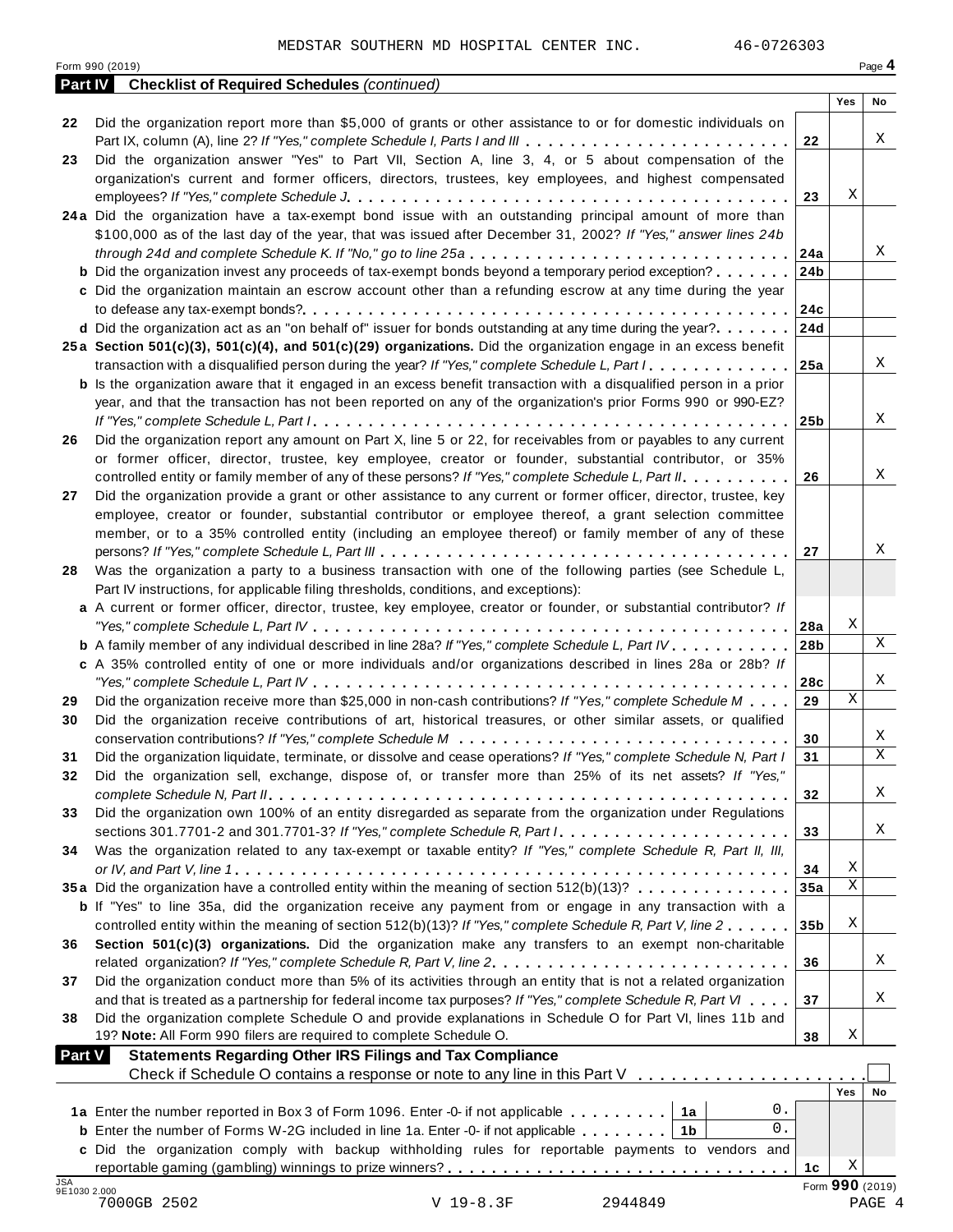|               | 46-0726303<br>MEDSTAR SOUTHERN MD HOSPITAL CENTER INC.<br>Form 990 (2019)                                                                    |                |     | Page $5$    |
|---------------|----------------------------------------------------------------------------------------------------------------------------------------------|----------------|-----|-------------|
| <b>Part V</b> | Statements Regarding Other IRS Filings and Tax Compliance (continued)                                                                        |                |     |             |
|               |                                                                                                                                              |                | Yes | No          |
|               | 2a Enter the number of employees reported on Form W-3, Transmittal of Wage and Tax                                                           |                |     |             |
|               | 1,358<br>Statements, filed for the calendar year ending with or within the year covered by this return. 2a                                   |                |     |             |
|               | <b>b</b> If at least one is reported on line 2a, did the organization file all required federal employment tax returns?                      | 2b             | Χ   |             |
|               | Note: If the sum of lines 1a and 2a is greater than 250, you may be required to e-file (see instructions)                                    |                |     |             |
|               |                                                                                                                                              | 3a             |     | Χ           |
|               | <b>b</b> If "Yes," has it filed a Form 990-T for this year? If "No" to line 3b, provide an explanation on Schedule O                         | 3 <sub>b</sub> |     |             |
|               |                                                                                                                                              |                |     |             |
|               | 4a At any time during the calendar year, did the organization have an interest in, or a signature or other authority over,                   | 4a             |     | Χ           |
|               | a financial account in a foreign country (such as a bank account, securities account, or other financial account)?                           |                |     |             |
|               | <b>b</b> If "Yes," enter the name of the foreign country $\blacktriangleright$                                                               |                |     |             |
|               | See instructions for filing requirements for FinCEN Form 114, Report of Foreign Bank and Financial Accounts (FBAR).                          | 5a             |     | Χ           |
|               | 5a Was the organization a party to a prohibited tax shelter transaction at any time during the tax year?                                     | 5b             |     | Χ           |
|               | <b>b</b> Did any taxable party notify the organization that it was or is a party to a prohibited tax shelter transaction?                    | 5 <sub>c</sub> |     |             |
|               |                                                                                                                                              |                |     |             |
|               | 6a Does the organization have annual gross receipts that are normally greater than \$100,000, and did the                                    |                |     | Χ           |
|               | organization solicit any contributions that were not tax deductible as charitable contributions? $\dots \dots \dots$                         | 6a             |     |             |
|               | <b>b</b> If "Yes," did the organization include with every solicitation an express statement that such contributions or                      |                |     |             |
|               |                                                                                                                                              | 6b             |     |             |
| 7             | Organizations that may receive deductible contributions under section 170(c).                                                                |                |     |             |
|               | a Did the organization receive a payment in excess of \$75 made partly as a contribution and partly for goods                                |                |     |             |
|               |                                                                                                                                              | 7а             |     | Χ           |
|               | <b>b</b> If "Yes," did the organization notify the donor of the value of the goods or services provided?                                     | 7b             |     |             |
|               | c Did the organization sell, exchange, or otherwise dispose of tangible personal property for which it was                                   |                |     |             |
|               |                                                                                                                                              | 7с             |     | Χ           |
|               | ∣ 7d<br>d If "Yes," indicate the number of Forms 8282 filed during the year                                                                  |                |     |             |
|               | e Did the organization receive any funds, directly or indirectly, to pay premiums on a personal benefit contract?                            | 7е             |     | Χ           |
|               | f Did the organization, during the year, pay premiums, directly or indirectly, on a personal benefit contract?                               | 7f             |     | $\mathbf X$ |
| q             | If the organization received a contribution of qualified intellectual property, did the organization file Form 8899 as required?             | 7g             |     |             |
|               | h If the organization received a contribution of cars, boats, airplanes, or other vehicles, did the organization file a Form 1098-C?. .      | 7h             |     |             |
| 8             | Sponsoring organizations maintaining donor advised funds. Did a donor advised fund maintained by the                                         |                |     |             |
|               | sponsoring organization have excess business holdings at any time during the year?                                                           | 8              |     |             |
| 9             | Sponsoring organizations maintaining donor advised funds.                                                                                    |                |     |             |
|               | a Did the sponsoring organization make any taxable distributions under section 4966?                                                         | 9a             |     |             |
|               | <b>b</b> Did the sponsoring organization make a distribution to a donor, donor advisor, or related person?                                   | 9b             |     |             |
| 10            | Section 501(c)(7) organizations. Enter:                                                                                                      |                |     |             |
|               | 10a<br>a Initiation fees and capital contributions included on Part VIII, line 12                                                            |                |     |             |
|               | 10 <sub>b</sub><br><b>b</b> Gross receipts, included on Form 990, Part VIII, line 12, for public use of club facilities                      |                |     |             |
| 11            | Section 501(c)(12) organizations. Enter:                                                                                                     |                |     |             |
|               | 11a                                                                                                                                          |                |     |             |
|               | <b>b</b> Gross income from other sources (Do not net amounts due or paid to other sources                                                    |                |     |             |
|               | 11b                                                                                                                                          |                |     |             |
|               | 12a Section 4947(a)(1) non-exempt charitable trusts. Is the organization filing Form 990 in lieu of Form 1041?                               | 12a            |     |             |
|               | <b>b</b> If "Yes," enter the amount of tax-exempt interest received or accrued during the year 12b                                           |                |     |             |
| 13            | Section 501(c)(29) qualified nonprofit health insurance issuers.                                                                             |                |     |             |
|               | a Is the organization licensed to issue qualified health plans in more than one state?                                                       | 13a            |     |             |
|               | Note: See the instructions for additional information the organization must report on Schedule O.                                            |                |     |             |
|               | <b>b</b> Enter the amount of reserves the organization is required to maintain by the states in which                                        |                |     |             |
|               | 13 <sub>b</sub>                                                                                                                              |                |     |             |
|               | 13c                                                                                                                                          |                |     |             |
|               | 14a Did the organization receive any payments for indoor tanning services during the tax year?                                               | 14a            |     | Χ           |
|               | <b>b</b> If "Yes," has it filed a Form 720 to report these payments? If "No," provide an explanation on Schedule $0 \cdot \cdot \cdot \cdot$ | 14b            |     |             |
| 15            | Is the organization subject to the section 4960 tax on payment(s) of more than \$1,000,000 in remuneration or                                |                |     |             |
|               |                                                                                                                                              | 15             | Χ   |             |
|               | If "Yes," see instructions and file Form 4720, Schedule N.                                                                                   |                |     |             |
| 16            | Is the organization an educational institution subject to the section 4968 excise tax on net investment income?                              | 16             |     | Χ           |
|               | If "Yes," complete Form 4720, Schedule O.                                                                                                    |                |     |             |

Form **990** (2019)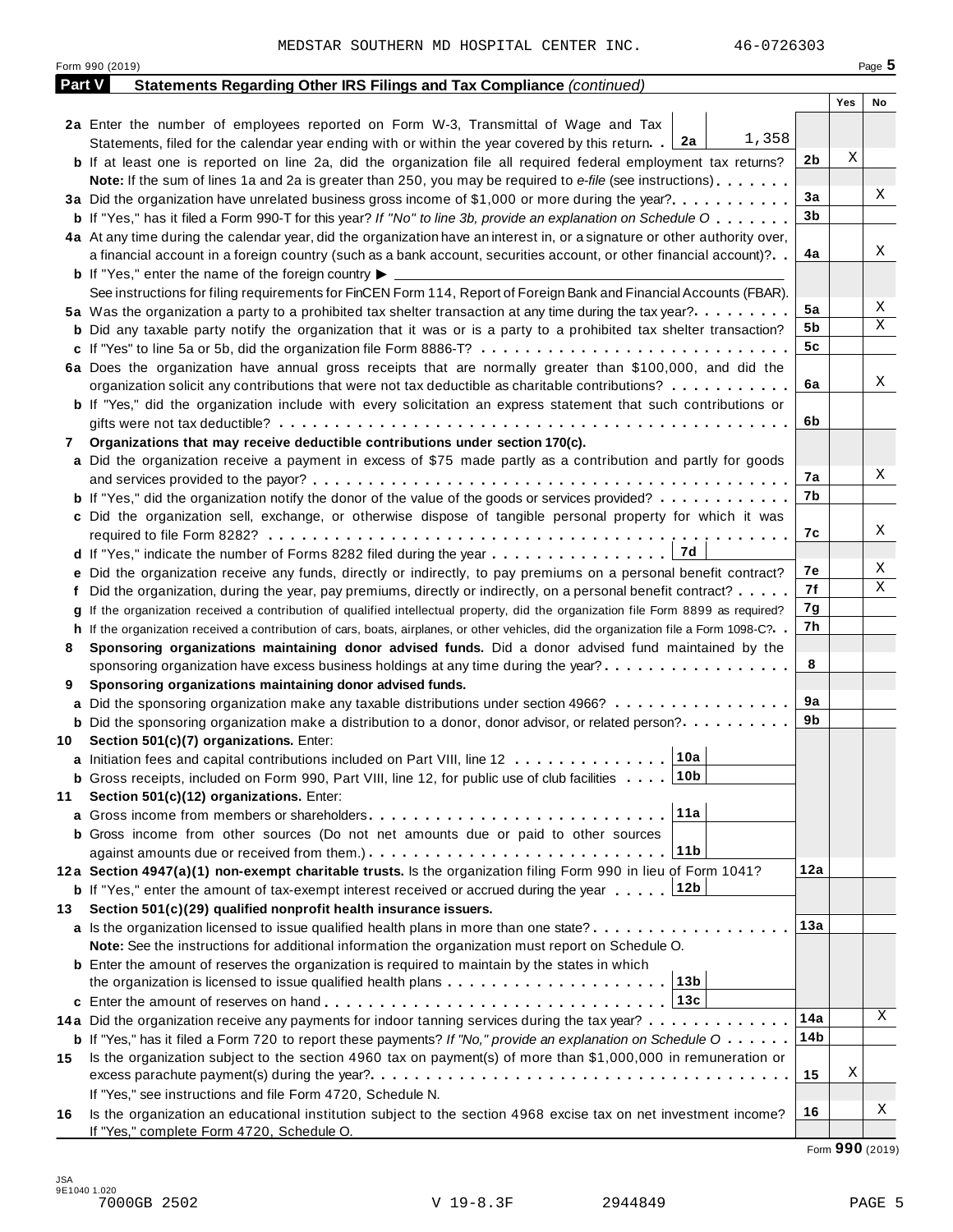|                | 46-0726303<br>MEDSTAR SOUTHERN MD HOSPITAL CENTER INC.<br>Form 990 (2019)                                                                                                                                                               |                 |     | Page $6$ |
|----------------|-----------------------------------------------------------------------------------------------------------------------------------------------------------------------------------------------------------------------------------------|-----------------|-----|----------|
| <b>Part VI</b> | Governance, Management, and Disclosure For each "Yes" response to lines 2 through 7b below, and for a "No"<br>response to line 8a, 8b, or 10b below, describe the circumstances, processes, or changes on Schedule O. See instructions. |                 |     |          |
|                |                                                                                                                                                                                                                                         |                 |     | X        |
|                | <b>Section A. Governing Body and Management</b>                                                                                                                                                                                         |                 |     |          |
|                |                                                                                                                                                                                                                                         |                 | Yes | No       |
|                | 11<br>1a<br>1a Enter the number of voting members of the governing body at the end of the tax year                                                                                                                                      |                 |     |          |
|                | If there are material differences in voting rights among members of the governing body, or                                                                                                                                              |                 |     |          |
|                | if the governing body delegated broad authority to an executive committee or similar                                                                                                                                                    |                 |     |          |
|                | committée, explain on Schedule O.<br>6<br>1b<br><b>b</b> Enter the number of voting members included on line 1a, above, who are independent                                                                                             |                 |     |          |
| 2              | Did any officer, director, trustee, or key employee have a family relationship or a business relationship with                                                                                                                          |                 |     |          |
|                |                                                                                                                                                                                                                                         | 2               |     | Χ        |
| 3              | Did the organization delegate control over management duties customarily performed by or under the direct                                                                                                                               |                 |     |          |
|                | supervision of officers, directors, trustees, or key employees to a management company or other person?                                                                                                                                 | 3               |     | Χ        |
| 4              | Did the organization make any significant changes to its governing documents since the prior Form 990 was filed?                                                                                                                        | 4               |     | X        |
| 5              | Did the organization become aware during the year of a significant diversion of the organization's assets?                                                                                                                              | 5               |     | X        |
| 6              |                                                                                                                                                                                                                                         | 6               | Χ   |          |
| 7a             | Did the organization have members, stockholders, or other persons who had the power to elect or appoint                                                                                                                                 |                 |     |          |
|                |                                                                                                                                                                                                                                         | 7a              | X   |          |
| b              | Are any governance decisions of the organization reserved to (or subject to approval by) members,                                                                                                                                       |                 |     |          |
|                |                                                                                                                                                                                                                                         | 7b              | Χ   |          |
| 8              | Did the organization contemporaneously document the meetings held or written actions undertaken during                                                                                                                                  |                 |     |          |
|                | the year by the following:                                                                                                                                                                                                              |                 |     |          |
|                |                                                                                                                                                                                                                                         | 8а              | X   |          |
| b              | Each committee with authority to act on behalf of the governing body?                                                                                                                                                                   | 8b              | Χ   |          |
| 9              | Is there any officer, director, trustee, or key employee listed in Part VII, Section A, who cannot be reached at                                                                                                                        |                 |     | Χ        |
|                | the organization's mailing address? If "Yes," provide the names and addresses on Schedule O.                                                                                                                                            | 9               |     |          |
|                | Section B. Policies (This Section B requests information about policies not required by the Internal Revenue Code.)                                                                                                                     |                 | Yes | No       |
|                |                                                                                                                                                                                                                                         | 10a             |     | Χ        |
|                | 10a Did the organization have local chapters, branches, or affiliates?                                                                                                                                                                  |                 |     |          |
|                | <b>b</b> If "Yes," did the organization have written policies and procedures governing the activities of such chapters,                                                                                                                 | 10 <sub>b</sub> |     |          |
|                | affiliates, and branches to ensure their operations are consistent with the organization's exempt purposes?                                                                                                                             | 11a             | X   |          |
|                | 11a Has the organization provided a complete copy of this Form 990 to all members of its governing body before filing the form?                                                                                                         |                 |     |          |
|                | <b>b</b> Describe in Schedule O the process, if any, used by the organization to review this Form 990.<br>12a Did the organization have a written conflict of interest policy? If "No," go to line 13                                   | 12a             | X   |          |
|                |                                                                                                                                                                                                                                         |                 |     |          |
|                | <b>b</b> Were officers, directors, or trustees, and key employees required to disclose annually interests that could give                                                                                                               | 12 <sub>b</sub> | X   |          |
| c              | Did the organization regularly and consistently monitor and enforce compliance with the policy? If "Yes,"                                                                                                                               |                 |     |          |
|                |                                                                                                                                                                                                                                         | 12с             | X   |          |
| 13             | Did the organization have a written whistleblower policy?                                                                                                                                                                               | 13              | Χ   |          |
| 14             |                                                                                                                                                                                                                                         | 14              | Χ   |          |
| 15             | Did the process for determining compensation of the following persons include a review and approval by                                                                                                                                  |                 |     |          |
|                | independent persons, comparability data, and contemporaneous substantiation of the deliberation and decision?                                                                                                                           |                 |     |          |
|                |                                                                                                                                                                                                                                         | 15a             | Х   |          |
| b              |                                                                                                                                                                                                                                         | 15 <sub>b</sub> | Χ   |          |
|                | If "Yes" to line 15a or 15b, describe the process in Schedule O (see instructions).                                                                                                                                                     |                 |     |          |
| 16a            | Did the organization invest in, contribute assets to, or participate in a joint venture or similar arrangement                                                                                                                          |                 |     |          |
|                |                                                                                                                                                                                                                                         | 16a             |     | Χ        |
| b              | If "Yes," did the organization follow a written policy or procedure requiring the organization to evaluate its                                                                                                                          |                 |     |          |
|                | participation in joint venture arrangements under applicable federal tax law, and take steps to safeguard the                                                                                                                           |                 |     |          |
|                |                                                                                                                                                                                                                                         | 16b             |     |          |
|                | <b>Section C. Disclosure</b>                                                                                                                                                                                                            |                 |     |          |
| 17             | List the states with which a copy of this Form 990 is required to be filed $\blacktriangleright \frac{MD}{ }$ ,                                                                                                                         |                 |     |          |
| 18             | Section 6104 requires an organization to make its Forms 1023 (1024 or 1024-A, if applicable), 990, and 990-T (Section 501(c)                                                                                                            |                 |     |          |
|                | (3)s only) available for public inspection. Indicate how you made these available. Check all that apply.                                                                                                                                |                 |     |          |
|                | Own website<br>Another's website<br>$ X $ Upon request<br>Other (explain on Schedule O)                                                                                                                                                 |                 |     |          |
| 19             | Describe on Schedule O whether (and if so, how) the organization made its governing documents, conflict of interest policy,                                                                                                             |                 |     |          |
|                | and financial statements available to the public during the tax year.                                                                                                                                                                   |                 |     |          |
| 20             | State the name, address, and telephone number of the person who possesses the organization's books and records $\blacktriangleright$ JOEL BRYAN 10980 GRANTCHESTER WAY COLUMBIA, MD 21044                                               |                 |     |          |

|  | DSTAR SOUTHERN MD HOSPITAL CENTER INC. |  |
|--|----------------------------------------|--|
|  |                                        |  |

| 1<br>$\sim$<br>$\sim$<br>$\sim$<br>$\sim$<br>., |
|-------------------------------------------------|
|-------------------------------------------------|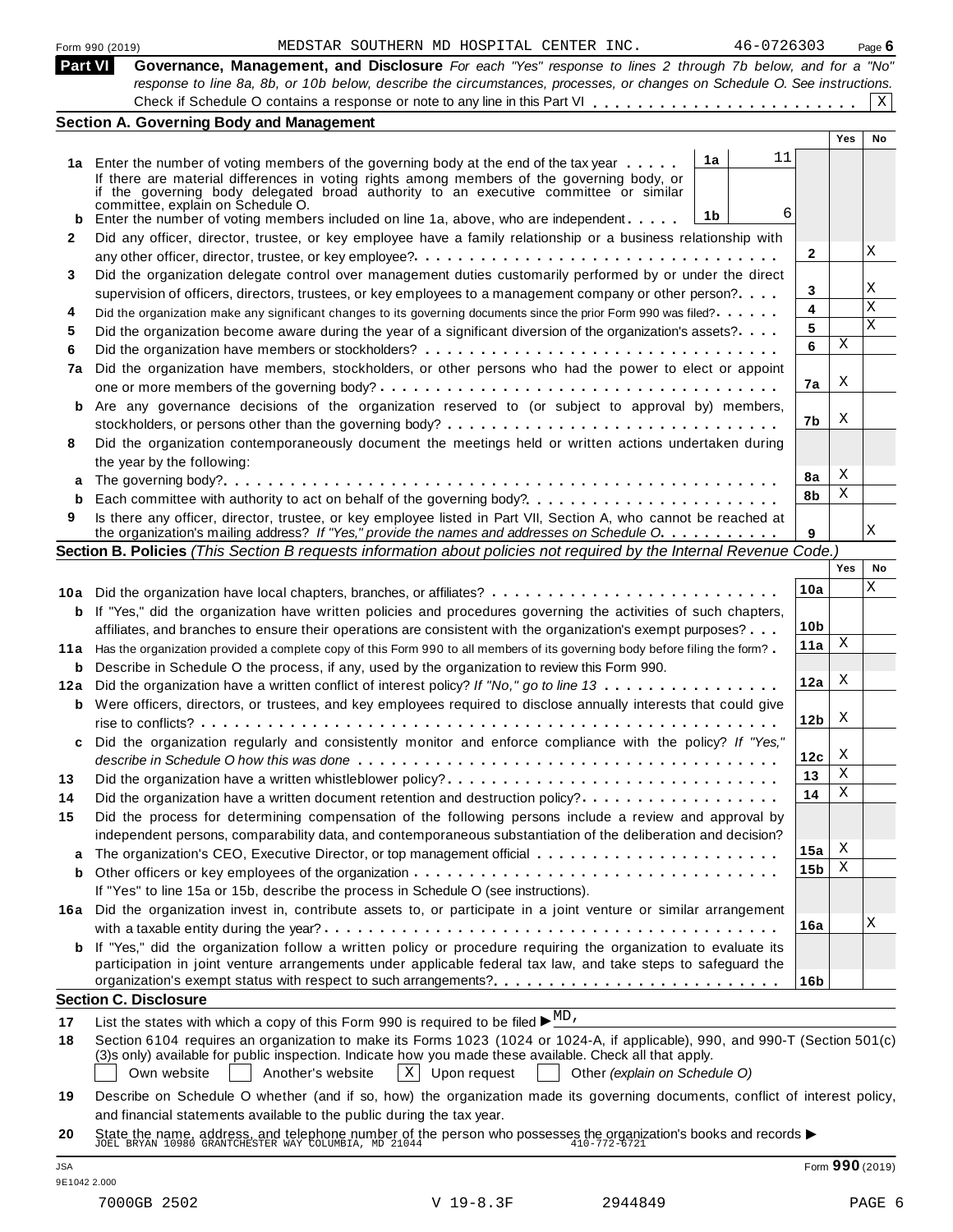| Form 990 (2019)                                                                                                                             |  |  |  | MEDSTAR SOUTHERN MD HOSPITAL CENTER INC. |  | 46-0726303 |  | Page 7 |  |  |
|---------------------------------------------------------------------------------------------------------------------------------------------|--|--|--|------------------------------------------|--|------------|--|--------|--|--|
| Part VII Compensation of Officers, Directors, Trustees, Key Employees, Highest Compensated Employees, and<br><b>Independent Contractors</b> |  |  |  |                                          |  |            |  |        |  |  |
|                                                                                                                                             |  |  |  |                                          |  |            |  |        |  |  |
| Section A. Officers, Directors, Trustees, Key Employees, and Highest Compensated Employees                                                  |  |  |  |                                          |  |            |  |        |  |  |
| 12 Complete this table for all persons required to be listed. Report compensation for the calendar year ending with or within the           |  |  |  |                                          |  |            |  |        |  |  |

**Iisted. Report compensation for the calendar year ending with** organization's tax year.

anization's lax year.<br>● List all of the organization's **current** officers, directors, trustees (whether individuals or organizations), regardless of amount of<br>nnensation Enter -0- in columns (D) (E) and (E) if no compensa compensation. Enter -0- in columns (D), (E), and (F) if no compensation was paid.

**■** List all of the organization's **current** key employees, if any. See instructions for definition of "key employee."<br>■ List the experimentals five expect highest expressed explores (other than an efficer director t

**Example in the organization's current** key employees, if any. See instructions for definition of key employee.<br>• List the organization's five **current** highest compensated employees (other than an officer, director, trust who received reportable compensation (Box 5 of Form W-2 and/or Box 7 of Form 1099-MISC) of more than \$100,000 from the

organization and any related organizations.<br>• List all of the organization's **former** officers, key employees, and highest compensated employees who received more than<br>\$1.00.000 of reportable componention from the erganiza \$100,000 of reportable compensation from the organization and any related organizations.

% List all of the organization's **former directors or trustees** that received, in the capacity as a former director or trustee of the organization, more than \$10,000 of reportable compensation from the organization and any related organizations. See instructions for the order in which to list the persons above.

 $\mathbf{C}$ 

T

Check this box if neither the organization nor any related organization compensated any current officer, director, or trustee.

|                              |                       |                                                              |                       |         | (G)          |                                 |        |                          |                              |                          |
|------------------------------|-----------------------|--------------------------------------------------------------|-----------------------|---------|--------------|---------------------------------|--------|--------------------------|------------------------------|--------------------------|
| (A)                          | (B)                   |                                                              |                       |         | Position     |                                 |        | (D)                      | (E)                          | (F)                      |
| Name and title               | Average               | (do not check more than one<br>box, unless person is both an |                       |         |              |                                 |        | Reportable               | Reportable                   | <b>Estimated amount</b>  |
|                              | hours<br>per week     |                                                              |                       |         |              | officer and a director/trustee) |        | compensation<br>from the | compensation<br>from related | of other                 |
|                              | (list any             |                                                              |                       |         |              |                                 |        | organization             | organizations                | compensation<br>from the |
|                              | hours for             | Individual trustee<br>or director                            | Institutional trustee | Officer | Key employee |                                 | Former | (W-2/1099-MISC)          | (W-2/1099-MISC)              | organization and         |
|                              | related               |                                                              |                       |         |              |                                 |        |                          |                              | related organizations    |
|                              | organizations         |                                                              |                       |         |              |                                 |        |                          |                              |                          |
|                              | below<br>dotted line) |                                                              |                       |         |              |                                 |        |                          |                              |                          |
|                              |                       |                                                              |                       |         |              | Highest compensated<br>employee |        |                          |                              |                          |
|                              |                       |                                                              |                       |         |              |                                 |        |                          |                              |                          |
| (1) KENNETH A. SAMET         | 1.00                  |                                                              |                       |         |              |                                 |        |                          |                              |                          |
| DIRECTOR                     | 39.00                 | X                                                            |                       |         |              |                                 |        | 0.                       | 7,598,800.                   | 90,696.                  |
| (2) CHRISTINE R. WRAY        | 20.00                 |                                                              |                       |         |              |                                 |        |                          |                              |                          |
| PRESIDENT/DIRECTOR           | 20.00                 | X                                                            |                       | Χ       |              |                                 |        | 584,325.                 | 584,325.                     | 36,483.                  |
| (3) CLYDE PRAY               | 40.00                 |                                                              |                       |         |              |                                 |        |                          |                              |                          |
| DIRECTOR                     | 0.                    | Χ                                                            |                       |         |              |                                 |        | 719,559.                 | 0.                           | 24,903.                  |
| (4) CHILEDUM AHAGHOTU        | 40.00                 |                                                              |                       |         |              |                                 |        |                          |                              |                          |
| VP, MEDICAL AFFAIRS          | 0.                    |                                                              |                       |         |              | Χ                               |        | 675,681.                 | 0.                           | 30,363.                  |
| (5) WILLIAM O. SUDDATH, M.D. | 40.00                 |                                                              |                       |         |              |                                 |        |                          |                              |                          |
| DIRECTOR                     | 0.                    | Χ                                                            |                       |         |              |                                 |        | 599,643.                 | 0.                           | 28,345.                  |
| (6) ROBERT LALLY             | 1.00                  |                                                              |                       |         |              |                                 |        |                          |                              |                          |
| CFO (2/2020 - 5/2020)        | 39.00                 |                                                              |                       | Χ       |              |                                 |        | 0.                       | 441,802.                     | 60,761.                  |
| (7) WILLIAM TANNER, M.D.     | 40.00                 |                                                              |                       |         |              |                                 |        |                          |                              |                          |
| <b>DIRECTOR</b>              | $0$ .                 | X                                                            |                       |         |              |                                 |        | 481,442.                 | 0.                           | 19,846.                  |
| (8) DAVID HAVRILLA           | 10.00                 |                                                              |                       |         |              |                                 |        |                          |                              |                          |
| CFO (UNTIL 2/2020)           | 30.00                 |                                                              |                       | Χ       |              |                                 |        | 106,168.                 | 318,503.                     | 36,843.                  |
| (9) LOUIS MAVROMATIS, M.D.   | 40.00                 |                                                              |                       |         |              |                                 |        |                          |                              |                          |
| $VP - IT$                    | 0.                    |                                                              |                       |         |              | Χ                               |        | 339,388.                 | 0.                           | 36,690.                  |
| (10) PATRICIA SCALFARI       | 40.00                 |                                                              |                       |         |              |                                 |        |                          |                              |                          |
| <b>CNO</b>                   | 0.                    |                                                              |                       |         |              | Χ                               |        | 308,927.                 | 0.                           | 19,408.                  |
| (11) DANIEL FEELEY           | 0.                    |                                                              |                       |         |              |                                 |        |                          |                              |                          |
| FORMER OFFICER               | 40.00                 |                                                              |                       |         |              |                                 | Χ      | 0.                       | 281,372.                     | 34,050.                  |
| (12) GRANT MCCLURE           | 40.00                 |                                                              |                       |         |              |                                 |        |                          |                              |                          |
| VP, PROF SVCS & PLANT OPS    | 0.                    |                                                              |                       |         |              | Χ                               |        | 288,771.                 | 0.                           | 20,033.                  |
| (13) ANNETTE BRONER          | 20.00                 |                                                              |                       |         |              |                                 |        |                          |                              |                          |
| SECRETARY                    | 20.00                 |                                                              |                       | Χ       |              |                                 |        | 127,229.                 | 127,228.                     | 34,889.                  |
| (14) SALLU MUNU              | 40.00                 |                                                              |                       |         |              |                                 |        |                          |                              |                          |
| NURSE II                     | $0$ .                 |                                                              |                       |         |              | Χ                               |        | 205,655.                 | $0$ .                        | 6,474.                   |

JSA Form **990** (2019)

9E1041 2.000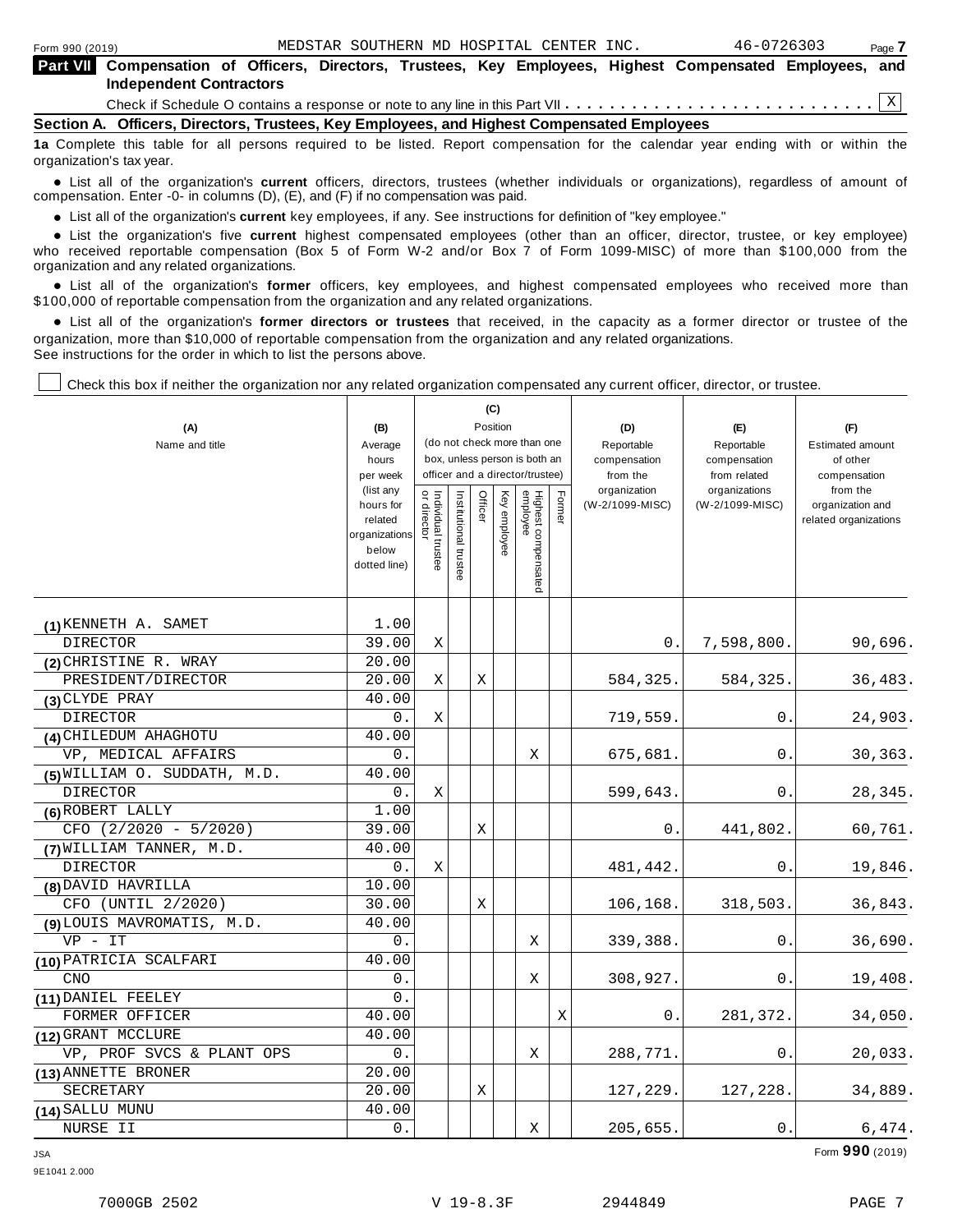| Form 990 (2019) |
|-----------------|
|                 |

|      | (A)<br>Name and title                                                                                                                                                                                                                                     | (B)<br>Average<br>hours per<br>week (list any<br>hours for |                                           |                       |         | (C)<br>Position | (do not check more than one<br>box, unless person is both an<br>officer and a director/trustee) |        | (D)<br>Reportable<br>compensation<br>from<br>the | (E)<br>Reportable<br>compensation from<br>related<br>organizations | (F)<br>Estimated<br>amount of<br>other<br>compensation   |
|------|-----------------------------------------------------------------------------------------------------------------------------------------------------------------------------------------------------------------------------------------------------------|------------------------------------------------------------|-------------------------------------------|-----------------------|---------|-----------------|-------------------------------------------------------------------------------------------------|--------|--------------------------------------------------|--------------------------------------------------------------------|----------------------------------------------------------|
|      |                                                                                                                                                                                                                                                           | related<br>organizations<br>below dotted<br>line)          | <br>  Individual trustee<br>  or director | Institutional trustee | Officer | Key employee    | Highest compensated<br>employee                                                                 | Former | organization<br>(W-2/1099-MISC)                  | (W-2/1099-MISC)                                                    | from the<br>organization<br>and related<br>organizations |
| (15) | CARRIE JENNISON<br>FORMER CFO                                                                                                                                                                                                                             | 0.<br>0.                                                   |                                           |                       |         |                 |                                                                                                 | Χ      | 80,076.                                          | 80,076.                                                            | 12,762.                                                  |
|      | (16) TAMMY L. JONES<br><b>DIRECTOR</b>                                                                                                                                                                                                                    | 1.00<br>0.                                                 | Χ                                         |                       |         |                 |                                                                                                 |        | 0                                                | 0.                                                                 | 0.                                                       |
|      | (17) ROSALIND E. BISHOP<br><b>DIRECTOR</b>                                                                                                                                                                                                                | 1.00<br>0.                                                 | Χ                                         |                       |         |                 |                                                                                                 |        | 0                                                | 0.                                                                 | 0.                                                       |
|      | (18) ANTONIO POAG<br><b>DIRECTOR</b>                                                                                                                                                                                                                      | 1.00<br>0.                                                 | Χ                                         |                       |         |                 |                                                                                                 |        | 0                                                | 0.                                                                 | 0.                                                       |
|      | (19) KERRY R. WATSON, JR.<br>VICE CHAIR                                                                                                                                                                                                                   | 1.00<br>$0$ .                                              | Χ                                         |                       |         |                 |                                                                                                 |        | 0                                                | 0.                                                                 | 0.                                                       |
|      | (20) SONYA WILLIAMS<br><b>DIRECTOR</b>                                                                                                                                                                                                                    | 1.00<br>$0$ .                                              | Χ                                         |                       |         |                 |                                                                                                 |        | 0                                                | 0.                                                                 | 0.                                                       |
|      | (21) JOHN W. ROLLINS, JR.<br><b>CHAIR</b>                                                                                                                                                                                                                 | 1.00<br>0.                                                 | Χ                                         |                       |         |                 |                                                                                                 |        | 0                                                | 0.                                                                 | 0.                                                       |
|      | 22) MICHAEL MEISEL<br>TREASURER (AS OF 5/2020)                                                                                                                                                                                                            | 40.00<br>0.                                                |                                           |                       | Χ       |                 |                                                                                                 |        | 0                                                | 0.                                                                 | 0.                                                       |
|      |                                                                                                                                                                                                                                                           |                                                            |                                           |                       |         |                 |                                                                                                 |        |                                                  |                                                                    |                                                          |
|      |                                                                                                                                                                                                                                                           |                                                            |                                           |                       |         |                 |                                                                                                 |        |                                                  |                                                                    |                                                          |
|      | 1b Sub-total<br>c Total from continuation sheets to Part VII, Section A                                                                                                                                                                                   |                                                            |                                           |                       |         |                 |                                                                                                 |        | 4,516,864.<br>$\mathbf 0$ .                      | 9,432,106.<br>$\Omega$ .                                           | 492,546.<br>0.                                           |
|      | 2 Total number of individuals (including but not limited to those listed above) who received more than \$100,000 of<br>reportable compensation from the organization ▶                                                                                    |                                                            | 89                                        |                       |         |                 |                                                                                                 |        | 4,516,864.                                       | 9,432,106.                                                         | 492,546.                                                 |
| 3    | Did the organization list any former officer, director, or trustee, key employee, or highest compensated<br>employee on line 1a? If "Yes," complete Schedule J for such individual                                                                        |                                                            |                                           |                       |         |                 |                                                                                                 |        |                                                  |                                                                    | Yes<br>No.<br>Χ<br>3                                     |
| 4    | For any individual listed on line 1a, is the sum of reportable compensation and other compensation from the<br>organization and related organizations greater than \$150,000? If "Yes," complete Schedule J for such                                      |                                                            |                                           |                       |         |                 |                                                                                                 |        |                                                  |                                                                    | Χ<br>4                                                   |
| 5.   | Did any person listed on line 1a receive or accrue compensation from any unrelated organization or individual<br>for services rendered to the organization? If "Yes," complete Schedule J for such person                                                 |                                                            |                                           |                       |         |                 |                                                                                                 |        |                                                  |                                                                    | Χ<br>5                                                   |
|      | <b>Section B. Independent Contractors</b>                                                                                                                                                                                                                 |                                                            |                                           |                       |         |                 |                                                                                                 |        |                                                  |                                                                    |                                                          |
| 1    | Complete this table for your five highest compensated independent contractors that received more than \$100,000 of<br>compensation from the organization. Report compensation for the calendar year ending with or within the organization's tax<br>year. |                                                            |                                           |                       |         |                 |                                                                                                 |        |                                                  |                                                                    |                                                          |
|      | (A)<br>Name and business address                                                                                                                                                                                                                          |                                                            |                                           |                       |         |                 |                                                                                                 |        | (B)<br>Description of services                   |                                                                    | (C)<br>Compensation                                      |
|      | ATTACHMENT 3                                                                                                                                                                                                                                              |                                                            |                                           |                       |         |                 |                                                                                                 |        |                                                  |                                                                    |                                                          |
|      |                                                                                                                                                                                                                                                           |                                                            |                                           |                       |         |                 |                                                                                                 |        |                                                  |                                                                    |                                                          |
|      |                                                                                                                                                                                                                                                           |                                                            |                                           |                       |         |                 |                                                                                                 |        |                                                  |                                                                    |                                                          |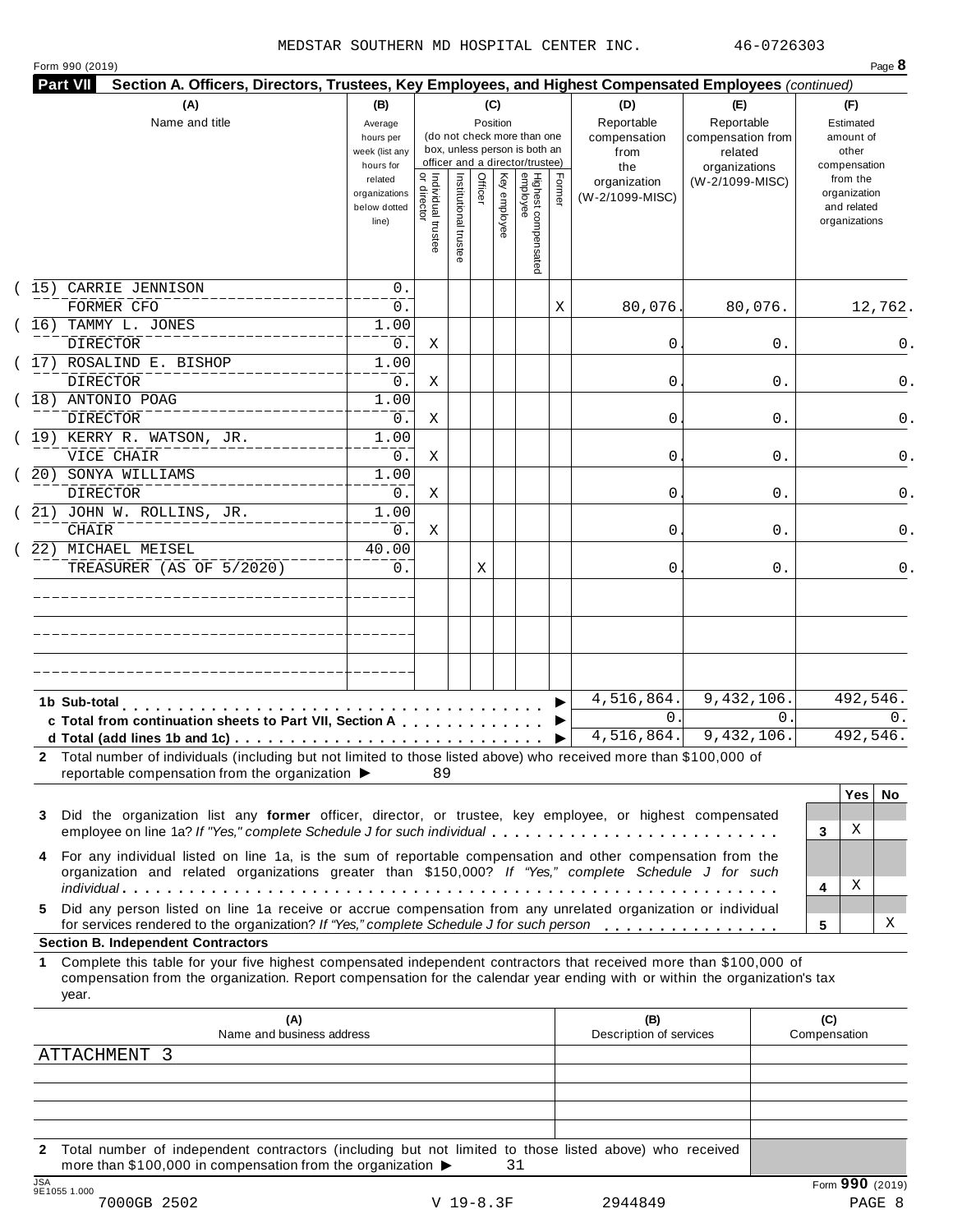|                                                           | Form 990 (2019)                                                                                                                                                                                                                                 |                      | MEDSTAR SOUTHERN MD HOSPITAL CENTER INC. |                                              | 46-0726303                                        | Page 9                                                        |
|-----------------------------------------------------------|-------------------------------------------------------------------------------------------------------------------------------------------------------------------------------------------------------------------------------------------------|----------------------|------------------------------------------|----------------------------------------------|---------------------------------------------------|---------------------------------------------------------------|
| Part VIII                                                 | <b>Statement of Revenue</b>                                                                                                                                                                                                                     |                      |                                          |                                              |                                                   |                                                               |
|                                                           |                                                                                                                                                                                                                                                 |                      |                                          |                                              |                                                   |                                                               |
|                                                           |                                                                                                                                                                                                                                                 |                      | (A)<br>Total revenue                     | (B)<br>Related or exempt<br>function revenue | $\overline{(c)}$<br>Unrelated<br>business revenue | (D)<br>Revenue excluded<br>from tax under<br>sections 512-514 |
| 1a                                                        | Federated campaigns <b>Federated</b><br>1a                                                                                                                                                                                                      |                      |                                          |                                              |                                                   |                                                               |
| b                                                         | Membership dues <b>All Accords</b> Membership dues<br>1b                                                                                                                                                                                        |                      |                                          |                                              |                                                   |                                                               |
|                                                           | Fundraising events <b>Fundraising</b><br>1c<br>c                                                                                                                                                                                                |                      |                                          |                                              |                                                   |                                                               |
|                                                           | Related organizations <b>and the set of the set of the set of the set of the set of the set of the set of the set of the set of the set of the set of the set of the set of the set of the set of the set of the set of the set </b><br>1d<br>d |                      |                                          |                                              |                                                   |                                                               |
|                                                           | Government grants (contributions).<br>1e<br>е                                                                                                                                                                                                   | 6,252,842.           |                                          |                                              |                                                   |                                                               |
| f                                                         | All other contributions, gifts, grants,                                                                                                                                                                                                         |                      |                                          |                                              |                                                   |                                                               |
|                                                           | and similar amounts not included above.<br>1f                                                                                                                                                                                                   | 756,708.             |                                          |                                              |                                                   |                                                               |
| g                                                         | Noncash contributions included in<br>lines $1a-1f$ $\ldots$ $\ldots$ $\ldots$ $\ldots$                                                                                                                                                          | 29,985.              |                                          |                                              |                                                   |                                                               |
| Contributions, Gifts, Grants<br>and Other Similar Amounts | 1g $\sqrt{5}$                                                                                                                                                                                                                                   |                      | 7,009,550.                               |                                              |                                                   |                                                               |
|                                                           |                                                                                                                                                                                                                                                 | <b>Business Code</b> |                                          |                                              |                                                   |                                                               |
| 2a                                                        | PATIENT SERVICE REVENUE                                                                                                                                                                                                                         | 621300               | 244, 329, 833.                           | 244, 329, 833.                               |                                                   |                                                               |
| b                                                         | MEANINGFUL USE-HOSPITAL                                                                                                                                                                                                                         | 621300               | 327,139.                                 | 327,139.                                     |                                                   |                                                               |
|                                                           | c                                                                                                                                                                                                                                               |                      |                                          |                                              |                                                   |                                                               |
|                                                           | d                                                                                                                                                                                                                                               |                      |                                          |                                              |                                                   |                                                               |
| Program Service<br>Revenue<br>е                           |                                                                                                                                                                                                                                                 |                      |                                          |                                              |                                                   |                                                               |
| f                                                         | All other program service revenue                                                                                                                                                                                                               |                      |                                          |                                              |                                                   |                                                               |
| g                                                         |                                                                                                                                                                                                                                                 |                      | 244,656,972.                             |                                              |                                                   |                                                               |
| 3                                                         | Investment income (including dividends, interest, and                                                                                                                                                                                           |                      |                                          |                                              |                                                   |                                                               |
|                                                           |                                                                                                                                                                                                                                                 |                      | 25,416.<br>0.                            |                                              |                                                   | 25,416.                                                       |
| 4<br>5                                                    | Income from investment of tax-exempt bond proceeds $\blacktriangleright$                                                                                                                                                                        |                      | $\mathbf{0}$ .                           |                                              |                                                   |                                                               |
|                                                           | (i) Real                                                                                                                                                                                                                                        | (ii) Personal        |                                          |                                              |                                                   |                                                               |
| 6a                                                        | Gross rents<br>6а                                                                                                                                                                                                                               |                      |                                          |                                              |                                                   |                                                               |
| b                                                         | Less: rental expenses<br>6b                                                                                                                                                                                                                     |                      |                                          |                                              |                                                   |                                                               |
| c                                                         | Rental income or (loss)<br>6с                                                                                                                                                                                                                   |                      |                                          |                                              |                                                   |                                                               |
| d                                                         | Net rental income or (loss) $\ldots$ , $\ldots$ , $\ldots$ , $\blacktriangleright$                                                                                                                                                              |                      | 0.                                       |                                              |                                                   |                                                               |
| 7a                                                        | (i) Securities<br>Gross amount from                                                                                                                                                                                                             | (ii) Other           |                                          |                                              |                                                   |                                                               |
|                                                           | sales<br>of<br>assets                                                                                                                                                                                                                           |                      |                                          |                                              |                                                   |                                                               |
|                                                           | 4,799.<br>other than inventory<br>7a                                                                                                                                                                                                            |                      |                                          |                                              |                                                   |                                                               |
| b                                                         | Less: cost or other basis                                                                                                                                                                                                                       | 301,899.             |                                          |                                              |                                                   |                                                               |
|                                                           | and sales expenses<br>7b<br>4,799.<br>7c<br>Gain or (loss) [1999]                                                                                                                                                                               | $-301,899.$          |                                          |                                              |                                                   |                                                               |
| <b>Other Revenue</b><br>d                                 | c<br>Net gain or (loss) $\cdots$ $\cdots$ $\cdots$ $\cdots$ $\cdots$ $\cdots$                                                                                                                                                                   |                      | $-297,100.$                              |                                              |                                                   | $-297,100.$                                                   |
| 8а                                                        | income from fundraising<br>Gross                                                                                                                                                                                                                |                      |                                          |                                              |                                                   |                                                               |
|                                                           | events (not including \$                                                                                                                                                                                                                        |                      |                                          |                                              |                                                   |                                                               |
|                                                           | of contributions reported on line                                                                                                                                                                                                               |                      |                                          |                                              |                                                   |                                                               |
|                                                           | 1c). See Part IV, line 18<br>8а                                                                                                                                                                                                                 | 0.                   |                                          |                                              |                                                   |                                                               |
|                                                           | 8b<br>Less: direct expenses<br>b                                                                                                                                                                                                                | 0.                   |                                          |                                              |                                                   |                                                               |
| с                                                         | Net income or (loss) from fundraising events                                                                                                                                                                                                    | ▸                    | 0.                                       |                                              |                                                   |                                                               |
| 9а                                                        | Gross<br>income<br>gaming<br>from                                                                                                                                                                                                               |                      |                                          |                                              |                                                   |                                                               |
|                                                           | activities. See Part IV, line 19<br>9а                                                                                                                                                                                                          | 0.<br>0.             |                                          |                                              |                                                   |                                                               |
| b                                                         | 9b<br>Less: direct expenses                                                                                                                                                                                                                     |                      | 0.                                       |                                              |                                                   |                                                               |
|                                                           | Net income or (loss) from gaming activities. $\blacksquare$<br>c                                                                                                                                                                                |                      |                                          |                                              |                                                   |                                                               |
| 10a                                                       | sales<br>of inventory,<br>Gross<br>less<br>returns and allowances<br>10a                                                                                                                                                                        | 0.                   |                                          |                                              |                                                   |                                                               |
| b                                                         | 10 <sub>b</sub><br>Less: cost of goods sold                                                                                                                                                                                                     | $\mathbf{0}$ .       |                                          |                                              |                                                   |                                                               |
|                                                           | Net income or (loss) from sales of inventory $\blacktriangleright$<br>c                                                                                                                                                                         |                      | 0.                                       |                                              |                                                   |                                                               |
|                                                           |                                                                                                                                                                                                                                                 | <b>Business Code</b> |                                          |                                              |                                                   |                                                               |
| Miscellaneous<br>Revenue<br>11a                           | REBATE INCOME                                                                                                                                                                                                                                   | 900099               | 451,053.                                 |                                              |                                                   | 451,053.                                                      |
| b                                                         | GIFT SHOP SALES                                                                                                                                                                                                                                 | 900099               | 139,749.                                 |                                              |                                                   | 139,749.                                                      |
| C                                                         | CAFETERIA AND VENDING SALES                                                                                                                                                                                                                     | 900099               | 34,546.                                  |                                              |                                                   | 34,546.                                                       |
| d                                                         | All other revenue example and the set of the set of the set of the set of the set of the set of the set of the                                                                                                                                  |                      | 72,833.                                  |                                              |                                                   | 72,833.                                                       |
|                                                           | Total. Add lines 11a-11d ▶<br>е                                                                                                                                                                                                                 |                      | 698,181.                                 |                                              |                                                   |                                                               |
| 12                                                        | <b>Total revenue.</b> See instructions                                                                                                                                                                                                          |                      | 252,093,019.                             | 244,656,972.                                 |                                                   | 426, 497.                                                     |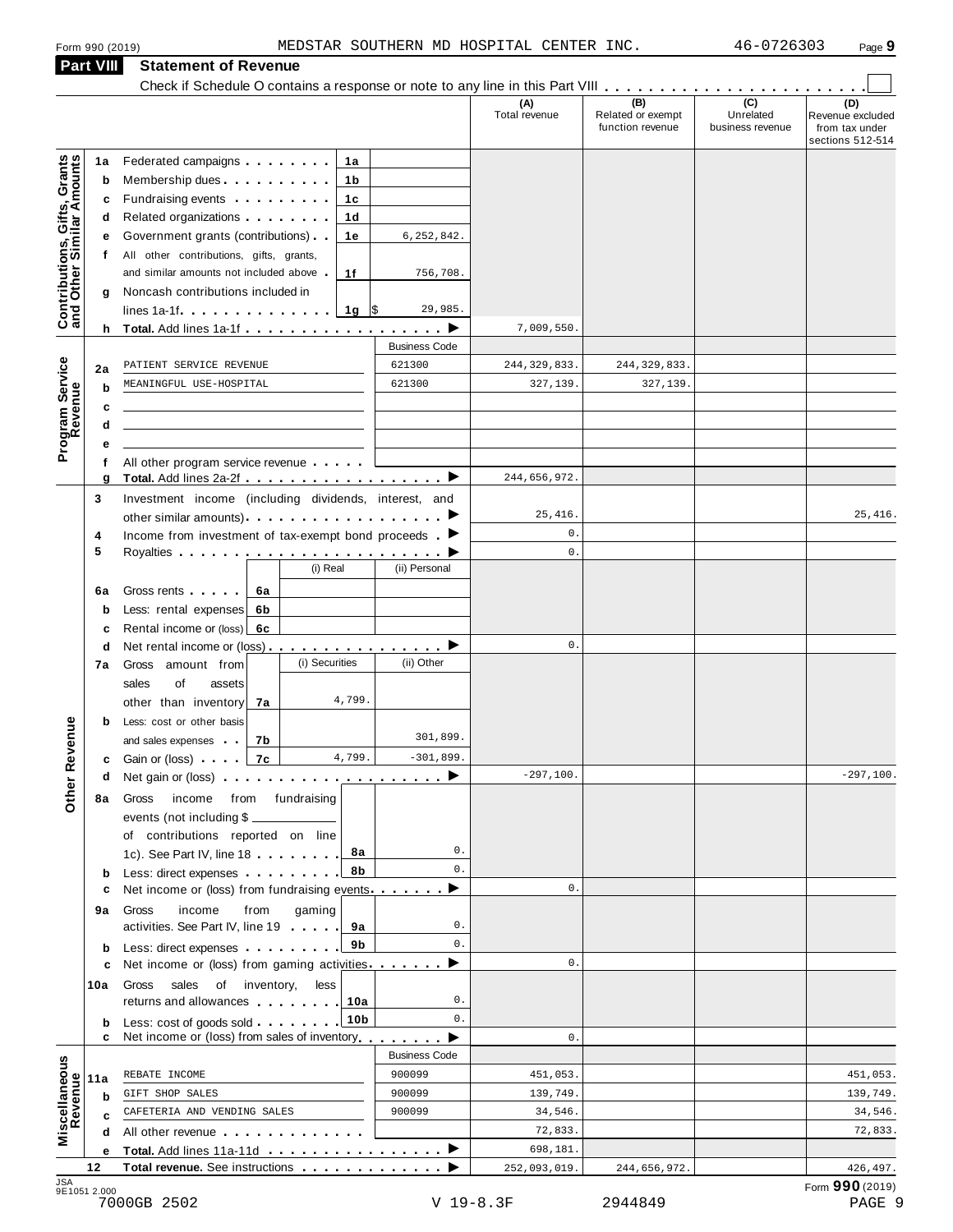#### **Part IX Statement of Functional Expenses** Section 501(c)(3) and 501(c)(4) organizations must complete all columns. All other organizations must complete column (A). Check if Schedule O contains a response or note to any line in this Part  $\begin{array}{c|c|c|c|c} \hline \text{Check if Schedule O contains a response or note to any line in this Part } \mathbb{R} & \text{and} & \text{.} & \text{.} & \text{.} & \text{.} & \text{.} & \text{.} & \text{.} & \text{.} & \text{.} & \text{.} & \text{.} & \text{.} & \text{.} & \text{.} & \text{.} & \text{.} & \$ *Do no* **(A) (B) (C) (D)** *t include amounts reported on lines 6b, 7b,* **8b, 9b, and 10b of Part VIII.** The construction of *B***, 9b, and 10b of Part VIII.** expenses Management and general expenses Fundraising expenses **1** Grants and other assistance to domestic organizations and domestic governments. See Part IV, line 21 m m m **2** Grants and other assistance to domestic individuals. See Part IV, line 22 **3** Grants and other assistance to foreign organizations, foreign governments, and foreign individuals. See Part IV, lines <sup>15</sup> and <sup>16</sup> <sup>m</sup> <sup>m</sup> <sup>m</sup> <sup>m</sup> <sup>m</sup> **<sup>4</sup>** Benefits paid to or for members <sup>m</sup> <sup>m</sup> <sup>m</sup> <sup>m</sup> <sup>m</sup> <sup>m</sup> <sup>m</sup> <sup>m</sup> <sup>m</sup> **5** Compensation of current officers, directors, trustees, and key employees m m m m m m m m m m **6** Compensation not included above to disqualified persons (as defined under section 4958(f)(1)) and persons described in section 4958(c)(3)(B) <sup>m</sup> <sup>m</sup> <sup>m</sup> <sup>m</sup> <sup>m</sup> <sup>m</sup> **<sup>7</sup>** Other salaries and wages <sup>m</sup> <sup>m</sup> <sup>m</sup> <sup>m</sup> <sup>m</sup> <sup>m</sup> <sup>m</sup> <sup>m</sup> <sup>m</sup> <sup>m</sup> <sup>m</sup> <sup>m</sup> **8** Pension plan accruals and contributions (include section 401(k) and 403(b) employer contributions) **9** Section 401(k) and 403(b) employer contributions<br>9 Other employee benefits 9 Other employee benefits **10** Payroll taxes **10** Fees for services (nonemployees): **11** (A) amount, list line 11g expenses on Schedule O.)  $A + C + 1$ <br>**12** Advertising and promotion **13** Office expenses **13** Office expenses<br>**14** Information technology............. **15 16** Occupancy m m m m m m m m m m m m m m m m m m **16** Occupancy ...................<br>17 Travel..................... **18** Payments of travel or entertainment expenses for any federal, state, or local public officials<br>**19** Conferences, conventions, and meetings **19** Conferences, conventions, and meetings **endorship.**<br>20 Interest **manual meeting 21** 21 Payments to affiliates<br>22 Depreciation, depletion, and amortization <sub>1</sub> . . . **22** Depreciation, depletion, and amortization **manufation**<br>23 Insurance 24 Other expenses. Itemize expenses not covered | Fees for services (nonemployees):<br>**a** Management ..................<br>**b** Legal ......................... **cd** Lobbying m m m m m m m m m m m m m m m m m m m **e** Professional fundraising services. See Part IV, line <sup>17</sup> m **P** Professional fundraising services. See Part IV, line 17<br>**f** Investment management fees **g** Other. (If line 11g amount exceeds 10% of line 25, column Legal m m m m m m m m m m m m m m m m m m m m m Accounting m m m m m m m m m m m m m m m m m m (A) amount, list line 11g expenses on Schedule O.)  $\text{ATCH} \quad 4$ m m m m m m m m m m m m m m m m Royalties m m m m m m m m m m m m m m m m m m m m for any federal, state, or local public officials Payments to affiliates m m m m m m m m m m m m m m above (List miscellaneous expenses on line 24e. If line 24e amount exceeds 10% of line 25, column (A) amount, list line 24e expenses on Schedule O.) **a**<sup>MED/SORG SUPPLIES 19,119,741. 19,008,658. 111,083.<br>**b**MAINTENANCE 6,252,532. 5,395,166. 857,366.</sup> **c**<sup>IMPLANIS/PROSTHESES 2,584,308. 3,984,308.<br>d<sup>UTILITIES 2,689,414. 2,239,603. 449,811.</sup></sup> **e** All other expenses **25 Total functional expenses.** Add lines 1 through 24e **26 Joint costs.** Complete this line only if the organization reported in column (B) joint costs from a combined educational campaign and from a combined educational campaign and<br>fundraising solicitation. Check here  $\blacktriangleright$  if<br>following SOP 98-2 (ASC 958-720) X 0. 0. 0.  $\Omega$ 2,736,355. 2,408,944. 327,411. 0. 104,054,596. 92,449,206. 11,605,390. 1,097,262. 916,521. 180,741 10,777,527. 7,545,746. 3,231,781. 5,296,001. 4,697,606. 598,395. 25,158,037. 25,158,037. 6,808. 6,808. 0.  $\overline{0}$ . 0.  $\overline{0}$  $27,075,997.$  25,658,774. 1,417,223 449,641. 449,641. 1,256,199. 1,014,767. 241,432.  $\mathbf{0}$ .  $\Omega$ 66. 66. 264,612. 247,625. 16,987. 0. 30,670. 2,733. 27,937. 6,518,611.  $\Omega$ 12,374,383. 3,513,810. 8,860,573. 3,534,257. 70. 3,534,257. aMED/SURG SUPPLIES 19,119,741. 19,008,658. 111,083.  $\mathbf{c}$  IMPLANTS/PROSTHESES 3,984,308. 3,984,308. 7,260,468. 3,666,367. 3,594,101. 239,937,555. 172,749,904. 67,187,651.

0.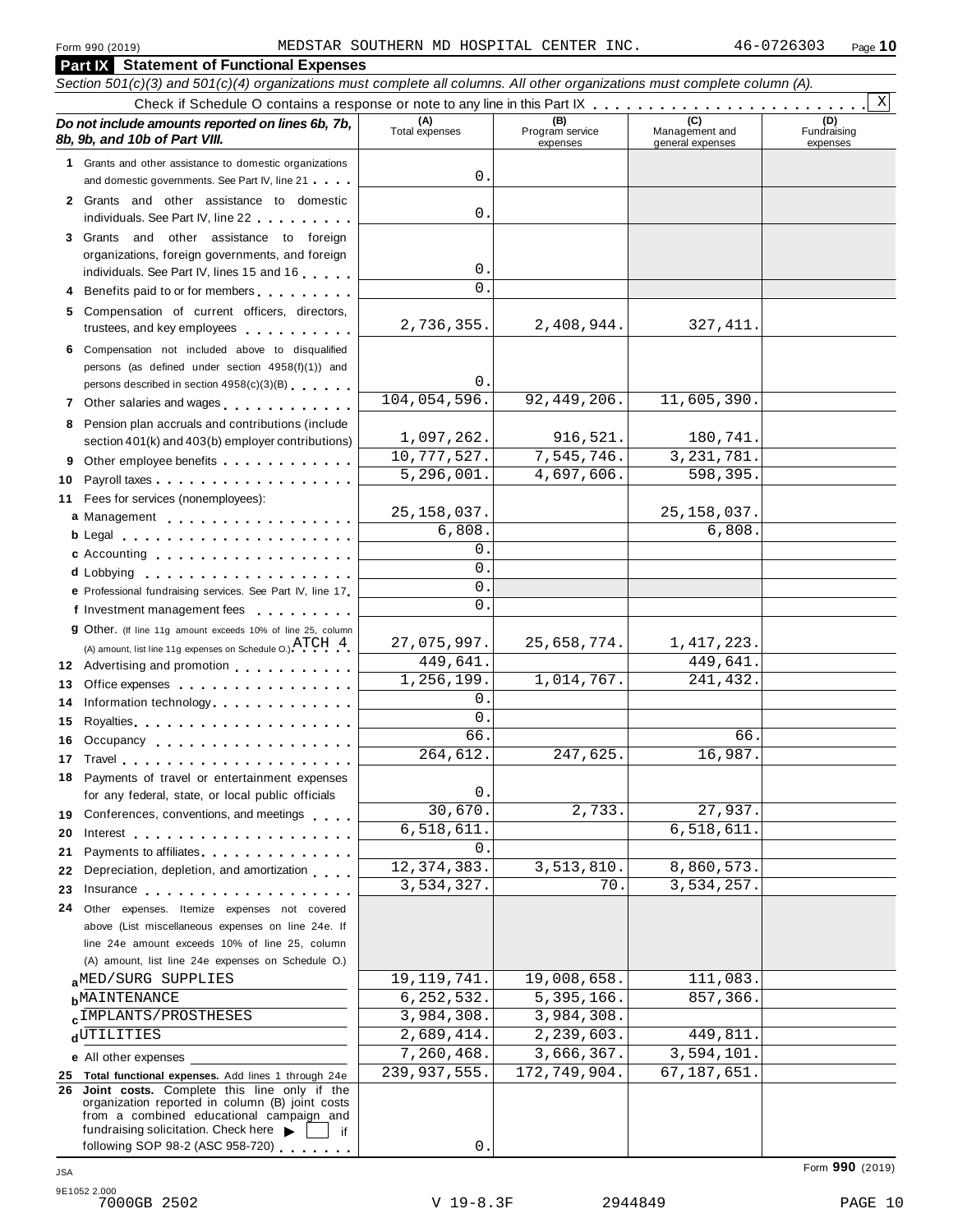| ı<br>٠ |  |  |
|--------|--|--|
|        |  |  |

|              | MEDSTAR SOUTHERN MD HOSPITAL CENTER INC.<br>Form 990 (2019)                                      |                    |                | 46-0726303<br>Page 11 |
|--------------|--------------------------------------------------------------------------------------------------|--------------------|----------------|-----------------------|
| Part X       | <b>Balance Sheet</b>                                                                             |                    |                |                       |
|              | Check if Schedule O contains a response or note to any line in this Part X                       |                    |                |                       |
|              |                                                                                                  | (A)                |                | (B)                   |
|              |                                                                                                  | Beginning of year  |                | End of year           |
| 1.           |                                                                                                  | 12,192.            | $\mathbf{1}$   | 9,888.                |
| $\mathbf{2}$ |                                                                                                  | 0                  | $\mathbf{2}$   | 0.                    |
| 3            |                                                                                                  | 211,960.           | 3              | 668,741.              |
| 4            |                                                                                                  | 26,019,884.        | 4              | 28,865,793.           |
| 5            | Loans and other receivables from any current or former officer, director,                        |                    |                |                       |
|              | trustee, key employee, creator or founder, substantial contributor, or 35%                       |                    |                |                       |
|              | controlled entity or family member of any of these persons                                       | 0.                 | 5              | 0.                    |
| 6            | Loans and other receivables from other disqualified persons (as defined                          |                    |                |                       |
|              | under section $4958(f)(1)$ , and persons described in section $4958(c)(3)(B)$                    | 0.                 | 6              | $0$ .                 |
| 7            |                                                                                                  | $\Omega$           | $\overline{7}$ | 0.                    |
| 8            |                                                                                                  | 3,537,434.         | 8              | 3,040,323.            |
| 9            |                                                                                                  | 800,581.           | 9              | 751,628.              |
|              | 10a Land, buildings, and equipment: cost or other                                                |                    |                |                       |
|              | 154, 161, 436.<br>basis. Complete Part VI of Schedule D 10a                                      |                    |                |                       |
|              | 71,400,789.                                                                                      | 72,404,075.        | 10c            | 82,760,647.           |
| 11           |                                                                                                  | 0.                 | 11             | 0.                    |
| 12           | Investments - other securities. See Part IV, line 11                                             | 118,046.           | 12             | 260,688.              |
| 13           | Investments - program-related. See Part IV, line 11 <b>All and Street Barnetts</b> - program-    | 0                  | 13             | 0.                    |
| 14           |                                                                                                  | 23,836,786.        | 14             | 21,852,501.           |
| 15           |                                                                                                  | 0                  | 15             | 11,404.               |
| 16           | Total assets. Add lines 1 through 15 (must equal line 33)                                        | 126,940,958.       | 16             | 138, 221, 613.        |
| 17           | Accounts payable and accrued expenses                                                            | 15, 198, 945.      | 17             | 17, 411, 197.         |
| 18           |                                                                                                  | 0.                 | 18             | $0$ .                 |
| 19           |                                                                                                  | 189,925.           | 19             | 197,783.              |
| 20           |                                                                                                  | 0.                 | 20             | 0.                    |
| 21           | Escrow or custodial account liability. Complete Part IV of Schedule D.                           | $\mathsf{O}$ .     | 21             | $0$ .                 |
| 22           | Loans and other payables to any current or former officer, director,                             |                    |                |                       |
|              | trustee, key employee, creator or founder, substantial contributor, or 35%                       |                    |                |                       |
|              | controlled entity or family member of any of these persons                                       | $\boldsymbol{0}$ . | 22             | 0.                    |
| 23           | Secured mortgages and notes payable to unrelated third parties                                   | О.                 | 23             | $0$ .                 |
| 24           | Unsecured notes and loans payable to unrelated third parties.                                    | $0$ .              | 24             | $0$ .                 |
| 25           | Other liabilities (including federal income tax, payables to related third                       |                    |                |                       |
|              | parties, and other liabilities not included on lines 17-24). Complete Part X                     |                    |                |                       |
|              |                                                                                                  | 15, 212, 315.      | 25             | 57,658,661.           |
| 26           |                                                                                                  | 30,601,185.        | 26             | 75, 267, 641.         |
|              | Organizations that follow FASB ASC 958, check here ▶<br>and complete lines 27, 28, 32, and 33.   |                    |                |                       |
| 27           |                                                                                                  | 96,107,598.        | 27             | 62,370,868.           |
| 28           |                                                                                                  | 232, 175.          | 28             | 583, 104.             |
|              | Organizations that do not follow FASB ASC 958, check here ▶<br>and complete lines 29 through 33. |                    |                |                       |
| 29           |                                                                                                  |                    | 29             |                       |
| 30           | Paid-in or capital surplus, or land, building, or equipment fund.                                |                    | 30             |                       |
| 31           | Retained earnings, endowment, accumulated income, or other funds                                 |                    | 31             |                       |
| 32           |                                                                                                  | 96, 339, 773.      | 32             | 62, 953, 972.         |
| 33           |                                                                                                  | 126,940,958.       | 33             | 138, 221, 613.        |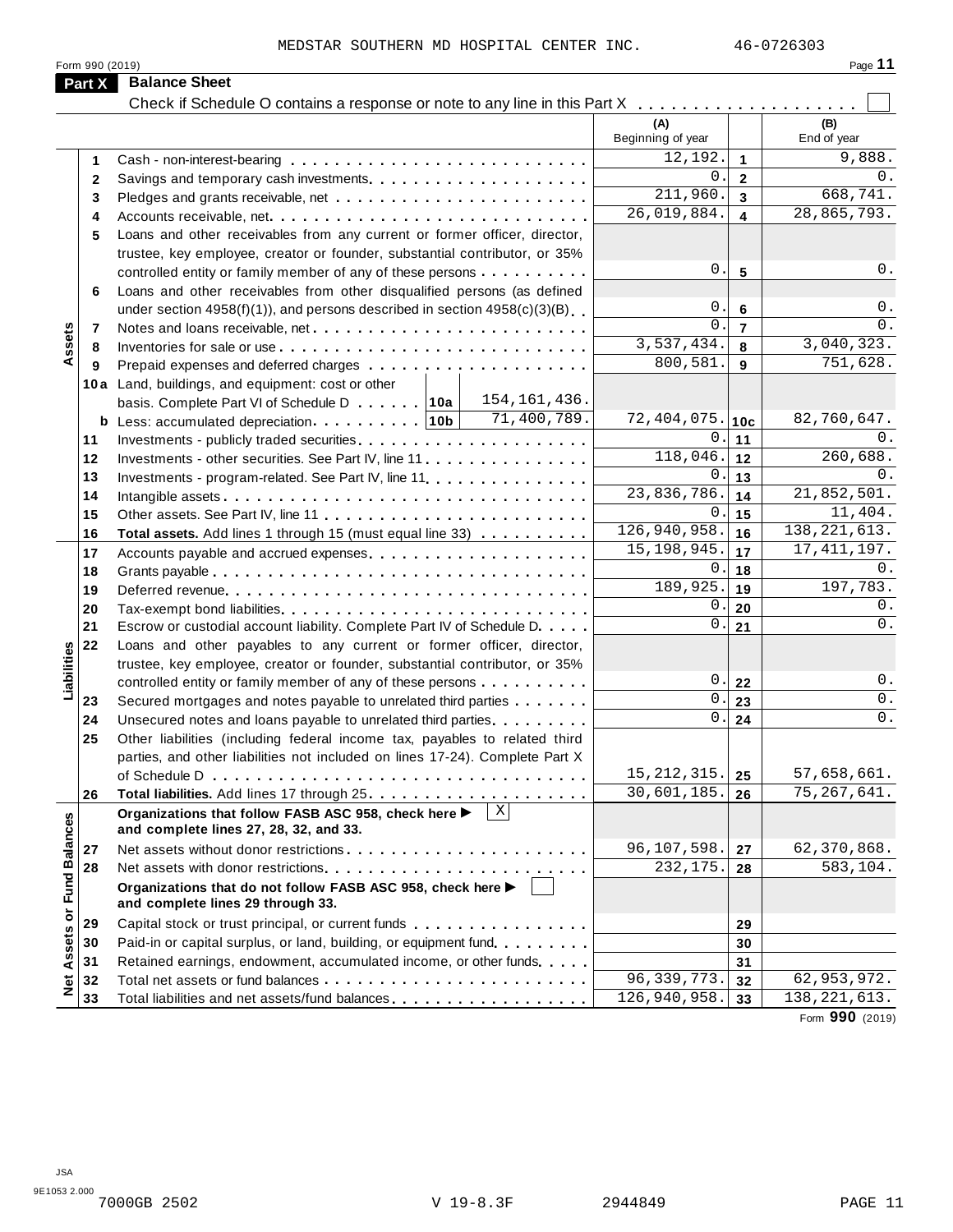|                | MEDSTAR SOUTHERN MD HOSPITAL CENTER INC.                                                                                                                                                                                                                                                                                                                   |                         | 46-0726303     |               |            |
|----------------|------------------------------------------------------------------------------------------------------------------------------------------------------------------------------------------------------------------------------------------------------------------------------------------------------------------------------------------------------------|-------------------------|----------------|---------------|------------|
|                | Form 990 (2019)                                                                                                                                                                                                                                                                                                                                            |                         |                |               | Page 12    |
| <b>Part XI</b> | <b>Reconciliation of Net Assets</b>                                                                                                                                                                                                                                                                                                                        |                         |                |               |            |
|                |                                                                                                                                                                                                                                                                                                                                                            |                         |                |               | Χ          |
| 1              |                                                                                                                                                                                                                                                                                                                                                            | $\mathbf{1}$            | 252,093,019.   |               |            |
| 2              |                                                                                                                                                                                                                                                                                                                                                            | $\overline{2}$          | 239,937,555.   |               |            |
| 3              | Revenue less expenses. Subtract line 2 from line 1                                                                                                                                                                                                                                                                                                         | $\mathbf{3}$            |                | 12, 155, 464. |            |
| 4              | Net assets or fund balances at beginning of year (must equal Part X, line 32, column (A))                                                                                                                                                                                                                                                                  | $\overline{\mathbf{4}}$ |                | 96, 339, 773. |            |
| 5              |                                                                                                                                                                                                                                                                                                                                                            | 5                       |                | $-3, 236.$    |            |
| 6              |                                                                                                                                                                                                                                                                                                                                                            | 6                       |                |               | 0.         |
| $\overline{7}$ |                                                                                                                                                                                                                                                                                                                                                            | $\overline{7}$          |                |               | $0$ .      |
| 8              |                                                                                                                                                                                                                                                                                                                                                            | 8                       |                |               | $\Omega$ . |
| 9              | Other changes in net assets or fund balances (explain on Schedule O).                                                                                                                                                                                                                                                                                      | 9                       | $-45,538,029.$ |               |            |
| 10             | Net assets or fund balances at end of year. Combine lines 3 through 9 (must equal Part X, line                                                                                                                                                                                                                                                             |                         |                |               |            |
|                |                                                                                                                                                                                                                                                                                                                                                            | 10                      |                | 62,953,972.   |            |
| 1              | $\vert X \vert$<br>Accrual<br>Accounting method used to prepare the Form 990:<br>Cash<br>Other<br>If the organization changed its method of accounting from a prior year or checked "Other," explain in<br>Schedule O.                                                                                                                                     |                         |                | Yes           | No         |
|                |                                                                                                                                                                                                                                                                                                                                                            |                         |                |               | Χ          |
|                | 2a Were the organization's financial statements compiled or reviewed by an independent accountant?<br>If "Yes," check a box below to indicate whether the financial statements for the year were compiled or<br>reviewed on a separate basis, consolidated basis, or both:<br>Separate basis<br>Consolidated basis<br>Both consolidated and separate basis |                         | 2a             |               |            |
|                | <b>b</b> Were the organization's financial statements audited by an independent accountant?                                                                                                                                                                                                                                                                |                         | 2 <sub>b</sub> | X             |            |
|                | If "Yes," check a box below to indicate whether the financial statements for the year were audited on a<br>separate basis, consolidated basis, or both:<br>$X$ Consolidated basis<br>Separate basis<br>Both consolidated and separate basis                                                                                                                |                         |                |               |            |
|                | c If "Yes" to line 2a or 2b, does the organization have a committee that assumes responsibility for oversight of                                                                                                                                                                                                                                           |                         |                |               |            |
|                | the audit, review, or compilation of its financial statements and selection of an independent accountant?                                                                                                                                                                                                                                                  |                         | 2 <sub>c</sub> | Χ             |            |
|                | If the organization changed either its oversight process or selection process during the tax year, explain on                                                                                                                                                                                                                                              |                         |                |               |            |
|                | Schedule O.                                                                                                                                                                                                                                                                                                                                                |                         |                |               |            |
|                | 3a As a result of a federal award, was the organization required to undergo an audit or audits as set forth in the                                                                                                                                                                                                                                         |                         |                |               |            |
|                |                                                                                                                                                                                                                                                                                                                                                            |                         | 3a             |               |            |
|                | <b>b</b> If "Yes," did the organization undergo the required audit or audits? If the organization did not undergo the<br>required audit or audits, explain why on Schedule O and describe any steps taken to undergo such audits                                                                                                                           |                         | 3 <sub>b</sub> |               | X          |

 $\overline{a}$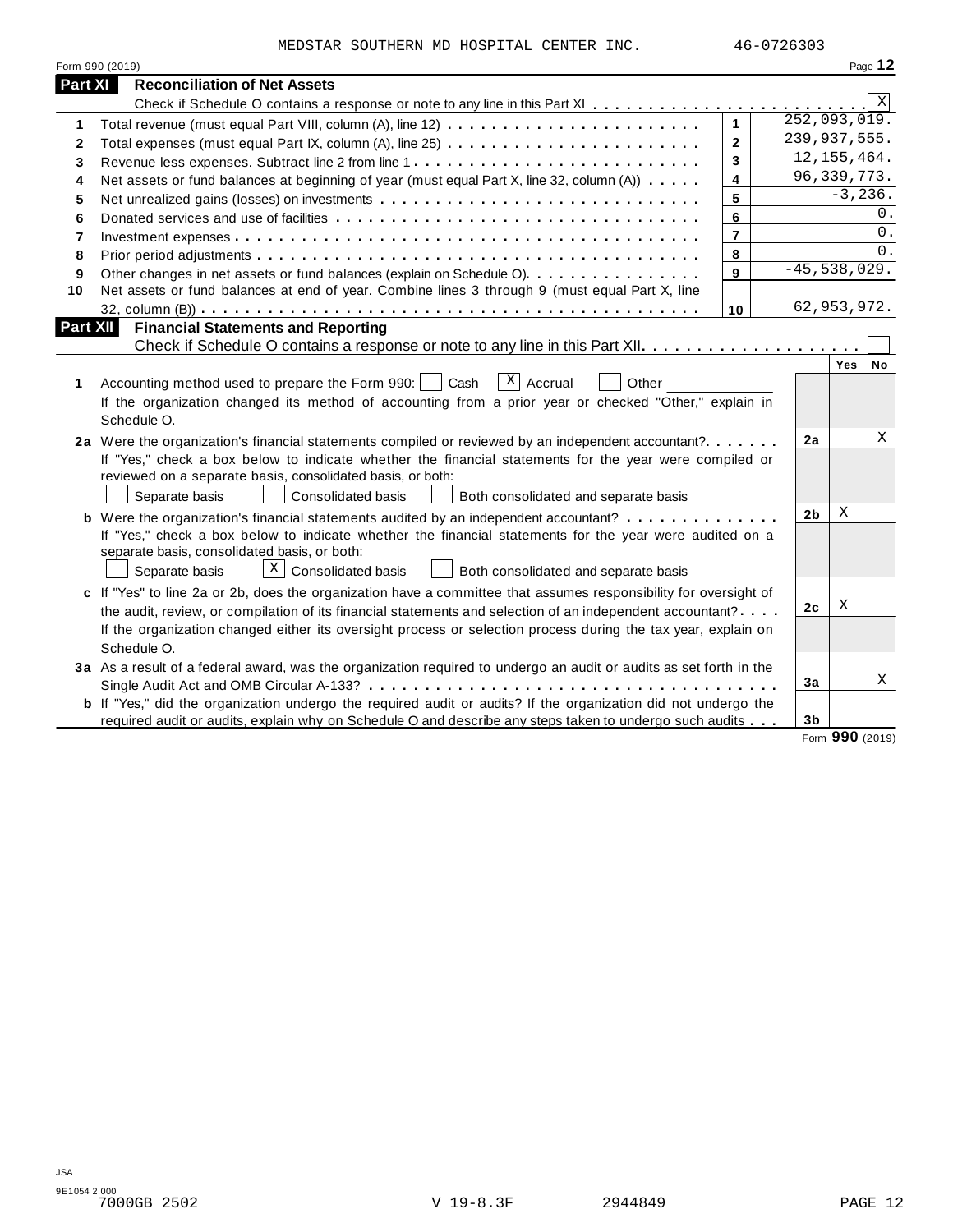| <b>SCHEDULE A</b> |  |                               |  |
|-------------------|--|-------------------------------|--|
|                   |  | $\sqrt{2}$ and and $\sqrt{2}$ |  |

## **CHEDULE A Public Charity Status and Public Support**  $\frac{100\text{dB No. }1545-0047}{000\text{dB}}$

(Form 990 or 990-EZ) complete if the organization is a section 501(c)(3) organization or a section 4947(a)(1) nonexempt charitable trust.  $2019$ 

|                |                                                                                                           | Complete if the organization is a section 501(c)(3) organization or a section 4947(a)(1) nonexempt charitable trust.                                                                                                                                                                                                                                                                                                                                                             |                                                                                                              |                                                                   |    |                                                         | ZW IJ                                                 |
|----------------|-----------------------------------------------------------------------------------------------------------|----------------------------------------------------------------------------------------------------------------------------------------------------------------------------------------------------------------------------------------------------------------------------------------------------------------------------------------------------------------------------------------------------------------------------------------------------------------------------------|--------------------------------------------------------------------------------------------------------------|-------------------------------------------------------------------|----|---------------------------------------------------------|-------------------------------------------------------|
|                | Department of the Treasury<br><b>Internal Revenue Service</b>                                             |                                                                                                                                                                                                                                                                                                                                                                                                                                                                                  | Attach to Form 990 or Form 990-EZ.<br>Go to www.irs.gov/Form990 for instructions and the latest information. |                                                                   |    |                                                         | Open to Public<br>Inspection                          |
|                | Name of the organization                                                                                  |                                                                                                                                                                                                                                                                                                                                                                                                                                                                                  |                                                                                                              |                                                                   |    | <b>Employer identification number</b>                   |                                                       |
|                | MEDSTAR SOUTHERN MD HOSPITAL CENTER INC.                                                                  |                                                                                                                                                                                                                                                                                                                                                                                                                                                                                  |                                                                                                              |                                                                   |    | 46-0726303                                              |                                                       |
| Part I         |                                                                                                           | Reason for Public Charity Status (All organizations must complete this part.) See instructions.                                                                                                                                                                                                                                                                                                                                                                                  |                                                                                                              |                                                                   |    |                                                         |                                                       |
|                | The organization is not a private foundation because it is: (For lines 1 through 12, check only one box.) |                                                                                                                                                                                                                                                                                                                                                                                                                                                                                  |                                                                                                              |                                                                   |    |                                                         |                                                       |
| 1              |                                                                                                           | A church, convention of churches, or association of churches described in section 170(b)(1)(A)(i).                                                                                                                                                                                                                                                                                                                                                                               |                                                                                                              |                                                                   |    |                                                         |                                                       |
| 2              |                                                                                                           | A school described in section 170(b)(1)(A)(ii). (Attach Schedule E (Form 990 or 990-EZ).)                                                                                                                                                                                                                                                                                                                                                                                        |                                                                                                              |                                                                   |    |                                                         |                                                       |
| 3              | ΙX                                                                                                        | A hospital or a cooperative hospital service organization described in section 170(b)(1)(A)(iii).                                                                                                                                                                                                                                                                                                                                                                                |                                                                                                              |                                                                   |    |                                                         |                                                       |
| 4              | hospital's name, city, and state:                                                                         | A medical research organization operated in conjunction with a hospital described in section 170(b)(1)(A)(iii). Enter the                                                                                                                                                                                                                                                                                                                                                        |                                                                                                              |                                                                   |    |                                                         |                                                       |
| 5              |                                                                                                           | An organization operated for the benefit of a college or university owned or operated by a governmental unit described in                                                                                                                                                                                                                                                                                                                                                        |                                                                                                              |                                                                   |    |                                                         |                                                       |
|                | section 170(b)(1)(A)(iv). (Complete Part II.)                                                             |                                                                                                                                                                                                                                                                                                                                                                                                                                                                                  |                                                                                                              |                                                                   |    |                                                         |                                                       |
| 6              |                                                                                                           | A federal, state, or local government or governmental unit described in section 170(b)(1)(A)(v).                                                                                                                                                                                                                                                                                                                                                                                 |                                                                                                              |                                                                   |    |                                                         |                                                       |
| $\overline{7}$ |                                                                                                           | An organization that normally receives a substantial part of its support from a governmental unit or from the general public                                                                                                                                                                                                                                                                                                                                                     |                                                                                                              |                                                                   |    |                                                         |                                                       |
|                |                                                                                                           | described in section 170(b)(1)(A)(vi). (Complete Part II.)                                                                                                                                                                                                                                                                                                                                                                                                                       |                                                                                                              |                                                                   |    |                                                         |                                                       |
| 8              |                                                                                                           | A community trust described in section 170(b)(1)(A)(vi). (Complete Part II.)                                                                                                                                                                                                                                                                                                                                                                                                     |                                                                                                              |                                                                   |    |                                                         |                                                       |
| 9              |                                                                                                           | An agricultural research organization described in section 170(b)(1)(A)(ix) operated in conjunction with a land-grant college                                                                                                                                                                                                                                                                                                                                                    |                                                                                                              |                                                                   |    |                                                         |                                                       |
|                |                                                                                                           | or university or a non-land-grant college of agriculture (see instructions). Enter the name, city, and state of the college or                                                                                                                                                                                                                                                                                                                                                   |                                                                                                              |                                                                   |    |                                                         |                                                       |
|                | university:                                                                                               |                                                                                                                                                                                                                                                                                                                                                                                                                                                                                  |                                                                                                              |                                                                   |    |                                                         |                                                       |
| 10             |                                                                                                           | An organization that normally receives: (1) more than 331/3% of its support from contributions, membership fees, and gross<br>receipts from activities related to its exempt functions - subject to certain exceptions, and (2) no more than 331/3% of its<br>support from gross investment income and unrelated business taxable income (less section 511 tax) from businesses<br>acquired by the organization after June 30, 1975. See section 509(a)(2). (Complete Part III.) |                                                                                                              |                                                                   |    |                                                         |                                                       |
| 11             |                                                                                                           | An organization organized and operated exclusively to test for public safety. See section 509(a)(4).                                                                                                                                                                                                                                                                                                                                                                             |                                                                                                              |                                                                   |    |                                                         |                                                       |
| 12             |                                                                                                           | An organization organized and operated exclusively for the benefit of, to perform the functions of, or to carry out the purposes                                                                                                                                                                                                                                                                                                                                                 |                                                                                                              |                                                                   |    |                                                         |                                                       |
|                |                                                                                                           | of one or more publicly supported organizations described in section 509(a)(1) or section 509(a)(2). See section 509(a)(3).                                                                                                                                                                                                                                                                                                                                                      |                                                                                                              |                                                                   |    |                                                         |                                                       |
|                |                                                                                                           | Check the box in lines 12a through 12d that describes the type of supporting organization and complete lines 12e, 12f, and 12g.                                                                                                                                                                                                                                                                                                                                                  |                                                                                                              |                                                                   |    |                                                         |                                                       |
| a              |                                                                                                           | Type I. A supporting organization operated, supervised, or controlled by its supported organization(s), typically by giving                                                                                                                                                                                                                                                                                                                                                      |                                                                                                              |                                                                   |    |                                                         |                                                       |
|                |                                                                                                           | the supported organization(s) the power to regularly appoint or elect a majority of the directors or trustees of the                                                                                                                                                                                                                                                                                                                                                             |                                                                                                              |                                                                   |    |                                                         |                                                       |
|                |                                                                                                           | supporting organization. You must complete Part IV, Sections A and B.                                                                                                                                                                                                                                                                                                                                                                                                            |                                                                                                              |                                                                   |    |                                                         |                                                       |
| b              |                                                                                                           | Type II. A supporting organization supervised or controlled in connection with its supported organization(s), by having                                                                                                                                                                                                                                                                                                                                                          |                                                                                                              |                                                                   |    |                                                         |                                                       |
|                |                                                                                                           | control or management of the supporting organization vested in the same persons that control or manage the supported                                                                                                                                                                                                                                                                                                                                                             |                                                                                                              |                                                                   |    |                                                         |                                                       |
|                |                                                                                                           | organization(s). You must complete Part IV, Sections A and C.                                                                                                                                                                                                                                                                                                                                                                                                                    |                                                                                                              |                                                                   |    |                                                         |                                                       |
| c              |                                                                                                           | Type III functionally integrated. A supporting organization operated in connection with, and functionally integrated with,                                                                                                                                                                                                                                                                                                                                                       |                                                                                                              |                                                                   |    |                                                         |                                                       |
|                |                                                                                                           | its supported organization(s) (see instructions). You must complete Part IV, Sections A, D, and E.                                                                                                                                                                                                                                                                                                                                                                               |                                                                                                              |                                                                   |    |                                                         |                                                       |
| d              |                                                                                                           | Type III non-functionally integrated. A supporting organization operated in connection with its supported organization(s)                                                                                                                                                                                                                                                                                                                                                        |                                                                                                              |                                                                   |    |                                                         |                                                       |
|                |                                                                                                           | that is not functionally integrated. The organization generally must satisfy a distribution requirement and an attentiveness                                                                                                                                                                                                                                                                                                                                                     |                                                                                                              |                                                                   |    |                                                         |                                                       |
|                |                                                                                                           | requirement (see instructions). You must complete Part IV, Sections A and D, and Part V.                                                                                                                                                                                                                                                                                                                                                                                         |                                                                                                              |                                                                   |    |                                                         |                                                       |
| е              |                                                                                                           | Check this box if the organization received a written determination from the IRS that it is a Type I, Type II, Type III                                                                                                                                                                                                                                                                                                                                                          |                                                                                                              |                                                                   |    |                                                         |                                                       |
|                |                                                                                                           | functionally integrated, or Type III non-functionally integrated supporting organization.                                                                                                                                                                                                                                                                                                                                                                                        |                                                                                                              |                                                                   |    |                                                         |                                                       |
| f              |                                                                                                           |                                                                                                                                                                                                                                                                                                                                                                                                                                                                                  |                                                                                                              |                                                                   |    |                                                         |                                                       |
| g              | Provide the following information about the supported organization(s).                                    |                                                                                                                                                                                                                                                                                                                                                                                                                                                                                  |                                                                                                              |                                                                   |    |                                                         |                                                       |
|                | (i) Name of supported organization                                                                        | (ii) EIN                                                                                                                                                                                                                                                                                                                                                                                                                                                                         | (iii) Type of organization<br>(described on lines 1-10<br>above (see instructions))                          | (iv) Is the organization<br>listed in your governing<br>document? |    | (v) Amount of monetary<br>support (see<br>instructions) | (vi) Amount of<br>other support (see<br>instructions) |
|                |                                                                                                           |                                                                                                                                                                                                                                                                                                                                                                                                                                                                                  |                                                                                                              | Yes                                                               | No |                                                         |                                                       |
| (A)            |                                                                                                           |                                                                                                                                                                                                                                                                                                                                                                                                                                                                                  |                                                                                                              |                                                                   |    |                                                         |                                                       |
| (B)            |                                                                                                           |                                                                                                                                                                                                                                                                                                                                                                                                                                                                                  |                                                                                                              |                                                                   |    |                                                         |                                                       |
| (C)            |                                                                                                           |                                                                                                                                                                                                                                                                                                                                                                                                                                                                                  |                                                                                                              |                                                                   |    |                                                         |                                                       |
| (D)            |                                                                                                           |                                                                                                                                                                                                                                                                                                                                                                                                                                                                                  |                                                                                                              |                                                                   |    |                                                         |                                                       |
| (E)            |                                                                                                           |                                                                                                                                                                                                                                                                                                                                                                                                                                                                                  |                                                                                                              |                                                                   |    |                                                         |                                                       |
| <b>Total</b>   |                                                                                                           |                                                                                                                                                                                                                                                                                                                                                                                                                                                                                  |                                                                                                              |                                                                   |    |                                                         |                                                       |

For Paperwork Reduction Act Notice, see the Instructions for Form 990 or 990-EZ. Schedule A (Form 990 or 990-EZ) 2019 JSA 9E1210 1.000 7000GB 2502 V 19-8.3F 2944849 PAGE 13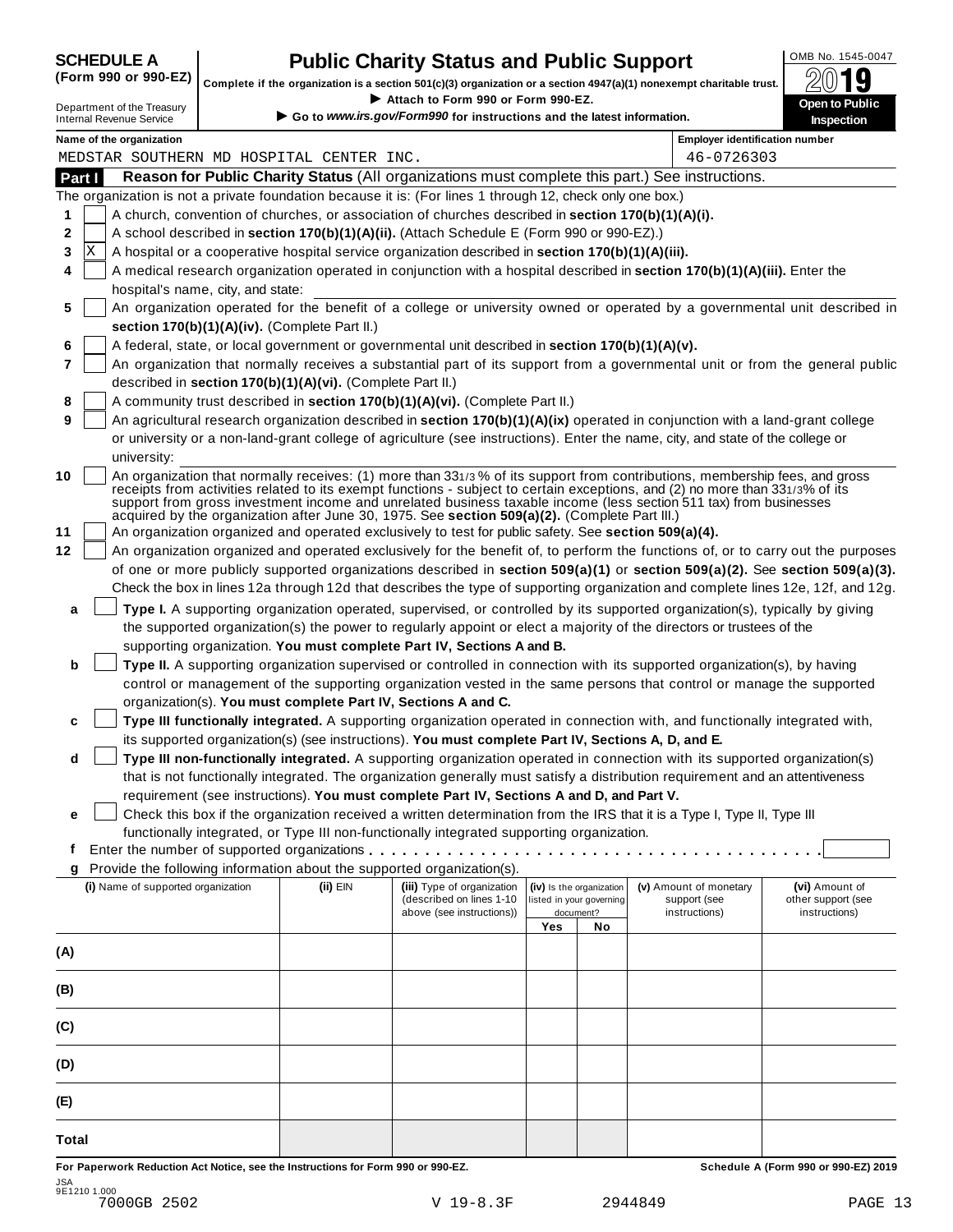#### Schedule A (Form 990 or 990-EZ) 2019 Page **2**

**Support Schedule for Organizations Described in Sections 170(b)(1)(A)(iv) and 170(b)(1)(A)(vi)** (Complete only if you checked the box on line 5, 7, or 8 of Part I or if the organization failed to qualify under **Part II** 

|              | Part III. If the organization fails to qualify under the tests listed below, please complete Part III.)                                                                                                                                                                                                                                                                              |          |          |          |            |            |           |
|--------------|--------------------------------------------------------------------------------------------------------------------------------------------------------------------------------------------------------------------------------------------------------------------------------------------------------------------------------------------------------------------------------------|----------|----------|----------|------------|------------|-----------|
|              | <b>Section A. Public Support</b>                                                                                                                                                                                                                                                                                                                                                     |          |          |          |            |            |           |
| 1.           | Calendar year (or fiscal year beginning in) ▶<br>Gifts, grants, contributions, and<br>membership fees received. (Do not<br>include any "unusual grants.")                                                                                                                                                                                                                            | (a) 2015 | (b) 2016 | (c) 2017 | $(d)$ 2018 | (e) $2019$ | (f) Total |
| $\mathbf{2}$ | Tax revenues levied for the<br>organization's benefit and either paid<br>to or expended on its behalf                                                                                                                                                                                                                                                                                |          |          |          |            |            |           |
| 3            | The value of services or facilities<br>furnished by a governmental unit to the<br>organization without charge                                                                                                                                                                                                                                                                        |          |          |          |            |            |           |
| 4            | Total. Add lines 1 through 3                                                                                                                                                                                                                                                                                                                                                         |          |          |          |            |            |           |
| 5            | The portion of total contributions by<br>each person (other than a<br>governmental unit or publicly<br>supported organization) included on<br>line 1 that exceeds 2% of the amount<br>shown on line 11, column (f) <b>Shown</b> on line 11, column (f)                                                                                                                               |          |          |          |            |            |           |
| 6            | Public support. Subtract line 5 from line 4                                                                                                                                                                                                                                                                                                                                          |          |          |          |            |            |           |
|              | <b>Section B. Total Support</b>                                                                                                                                                                                                                                                                                                                                                      | (a) 2015 | (b) 2016 | (c) 2017 | $(d)$ 2018 | (e) 2019   | (f) Total |
|              | Calendar year (or fiscal year beginning in) ▶                                                                                                                                                                                                                                                                                                                                        |          |          |          |            |            |           |
| 7<br>8       | Amounts from line 4<br>Gross income from interest, dividends,<br>payments received on securities loans,<br>rents, royalties, and income from<br>similar sources experiences                                                                                                                                                                                                          |          |          |          |            |            |           |
| 9            | Net income from unrelated business<br>activities, whether or not the business<br>is regularly carried on the control of the set of the set of the set of the set of the set of the set of the s                                                                                                                                                                                      |          |          |          |            |            |           |
| 10           | Other income. Do not include gain or<br>loss from the sale of capital assets<br>(Explain in Part VI.) <b>COMPLAINER</b>                                                                                                                                                                                                                                                              |          |          |          |            |            |           |
| 11           | Total support. Add lines 7 through 10                                                                                                                                                                                                                                                                                                                                                |          |          |          |            |            |           |
| 12           |                                                                                                                                                                                                                                                                                                                                                                                      |          |          |          |            | 12         |           |
| 13           | First five years. If the Form 990 is for the organization's first, second, third, fourth, or fifth tax year as a section 501(c)(3)<br>organization, check this box and stop here entired and state and state and state and state and state and state and state and state and state and state and state and state and state and state and state and state and state                   |          |          |          |            |            |           |
|              | <b>Section C. Computation of Public Support Percentage</b>                                                                                                                                                                                                                                                                                                                           |          |          |          |            |            |           |
| 14           | Public support percentage for 2019 (line 6, column (f) divided by line 11, column (f)).                                                                                                                                                                                                                                                                                              |          |          |          |            | 14         | $\%$      |
| 15           |                                                                                                                                                                                                                                                                                                                                                                                      |          |          |          |            |            | %         |
|              | 16a 331/3% support test - 2019. If the organization did not check the box on line 13, and line 14 is 331/3% or more, check this                                                                                                                                                                                                                                                      |          |          |          |            |            |           |
|              | box and stop here. The organization qualifies as a publicly supported organization                                                                                                                                                                                                                                                                                                   |          |          |          |            |            |           |
|              | b 331/3% support test - 2018. If the organization did not check a box on line 13 or 16a, and line 15 is 331/3% or more, check                                                                                                                                                                                                                                                        |          |          |          |            |            |           |
|              |                                                                                                                                                                                                                                                                                                                                                                                      |          |          |          |            |            |           |
|              | 17a 10%-facts-and-circumstances test - 2019. If the organization did not check a box on line 13, 16a, or 16b, and line 14 is<br>10% or more, and if the organization meets the "facts-and-circumstances" test, check this box and stop here. Explain in<br>Part VI how the organization meets the "facts-and-circumstances" test. The organization qualifies as a publicly supported |          |          |          |            |            |           |
|              | <b>b 10%-facts-and-circumstances test - 2018.</b> If the organization did not check a box on line 13, 16a, 16b, or 17a, and line<br>15 is 10% or more, and if the organization meets the "facts-and-circumstances" test, check this box and stop here.                                                                                                                               |          |          |          |            |            |           |
|              | Explain in Part VI how the organization meets the "facts-and-circumstances" test. The organization qualifies as a publicly                                                                                                                                                                                                                                                           |          |          |          |            |            |           |
|              |                                                                                                                                                                                                                                                                                                                                                                                      |          |          |          |            |            |           |
| 18           | Private foundation. If the organization did not check a box on line 13, 16a, 16b, 17a, or 17b, check this box and see                                                                                                                                                                                                                                                                |          |          |          |            |            |           |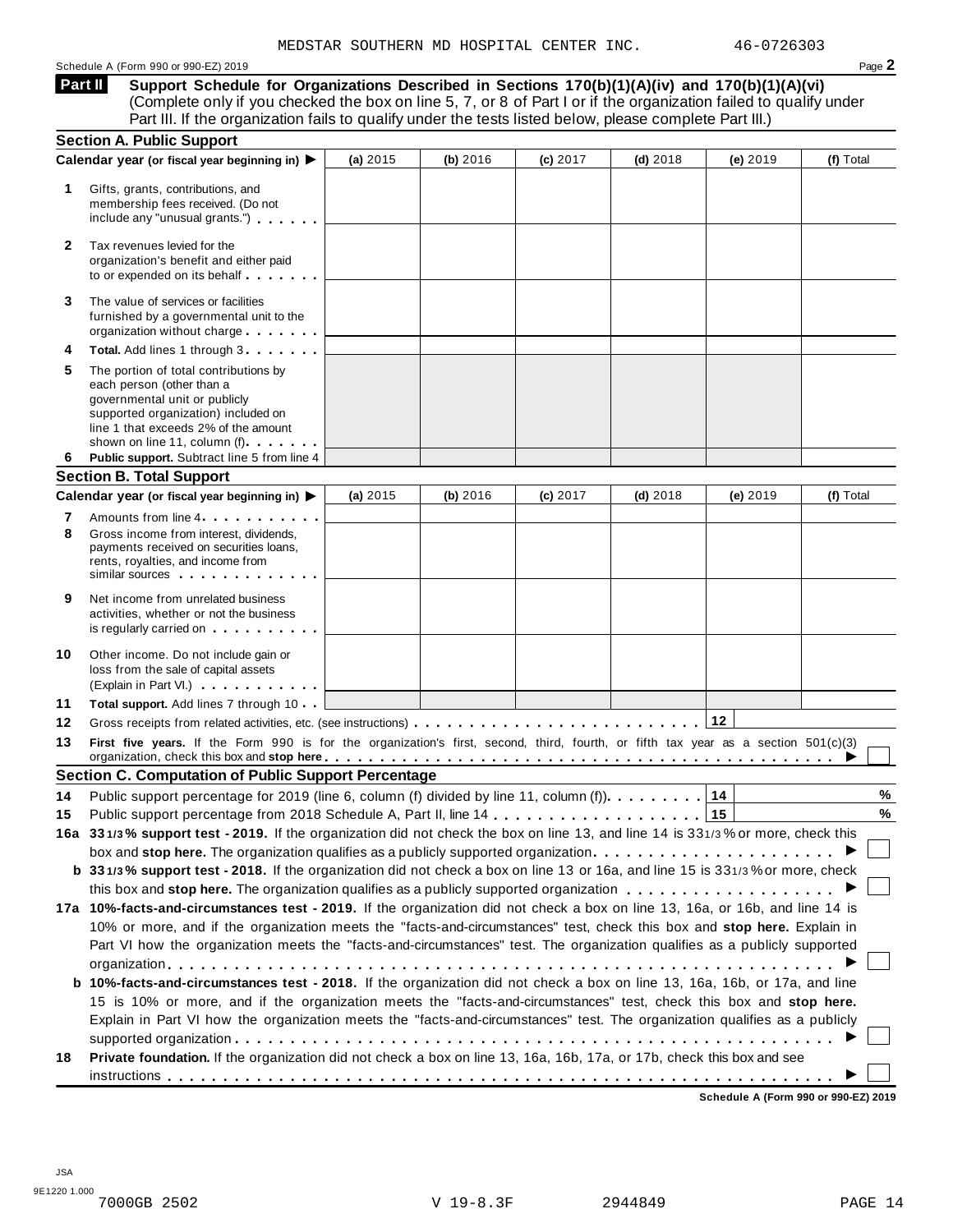#### Schedule A (Form 990 or 990-EZ) 2019 Page **3**

**Support Schedule for Organizations Described in Section 509(a)(2) Part III** 

(Complete only if you checked the box on line 10 of Part I or if the organization failed to qualify under Part II. If the organization fails to qualify under the tests listed below, please complete Part II.)

|            | <b>Section A. Public Support</b>                                                                                                                                                                                                                                                                                                                                     |            |             |            |            |                                      |           |
|------------|----------------------------------------------------------------------------------------------------------------------------------------------------------------------------------------------------------------------------------------------------------------------------------------------------------------------------------------------------------------------|------------|-------------|------------|------------|--------------------------------------|-----------|
|            | Calendar year (or fiscal year beginning in) $\blacktriangleright$                                                                                                                                                                                                                                                                                                    | (a) $2015$ | (b) 2016    | $(c)$ 2017 | $(d)$ 2018 | $(e)$ 2019                           | (f) Total |
| 1.         | Gifts, grants, contributions, and membership fees                                                                                                                                                                                                                                                                                                                    |            |             |            |            |                                      |           |
|            | received. (Do not include any "unusual grants.")                                                                                                                                                                                                                                                                                                                     |            |             |            |            |                                      |           |
| 2          | Gross receipts from admissions, merchandise                                                                                                                                                                                                                                                                                                                          |            |             |            |            |                                      |           |
|            | sold or services performed, or facilities                                                                                                                                                                                                                                                                                                                            |            |             |            |            |                                      |           |
|            | furnished in any activity that is related to the                                                                                                                                                                                                                                                                                                                     |            |             |            |            |                                      |           |
|            | organization's tax-exempt purpose                                                                                                                                                                                                                                                                                                                                    |            |             |            |            |                                      |           |
| 3          | Gross receipts from activities that are not an                                                                                                                                                                                                                                                                                                                       |            |             |            |            |                                      |           |
|            | unrelated trade or business under section 513                                                                                                                                                                                                                                                                                                                        |            |             |            |            |                                      |           |
| 4          | Tax revenues levied for the                                                                                                                                                                                                                                                                                                                                          |            |             |            |            |                                      |           |
|            | organization's benefit and either paid to                                                                                                                                                                                                                                                                                                                            |            |             |            |            |                                      |           |
|            | or expended on its behalf <b>contained</b> by the set of the set of the set of the set of the set of the set of the set of the set of the set of the set of the set of the set of the set of the set of the set of the set of the s                                                                                                                                  |            |             |            |            |                                      |           |
| 5          | The value of services or facilities                                                                                                                                                                                                                                                                                                                                  |            |             |            |            |                                      |           |
|            | furnished by a governmental unit to the                                                                                                                                                                                                                                                                                                                              |            |             |            |            |                                      |           |
|            | organization without charge                                                                                                                                                                                                                                                                                                                                          |            |             |            |            |                                      |           |
| 6          | <b>Total.</b> Add lines 1 through 5                                                                                                                                                                                                                                                                                                                                  |            |             |            |            |                                      |           |
|            |                                                                                                                                                                                                                                                                                                                                                                      |            |             |            |            |                                      |           |
|            | 7a Amounts included on lines 1, 2, and 3                                                                                                                                                                                                                                                                                                                             |            |             |            |            |                                      |           |
|            | received from disqualified persons<br><b>b</b> Amounts included on lines 2 and 3                                                                                                                                                                                                                                                                                     |            |             |            |            |                                      |           |
|            | received from other than disqualified                                                                                                                                                                                                                                                                                                                                |            |             |            |            |                                      |           |
|            | persons that exceed the greater of \$5,000                                                                                                                                                                                                                                                                                                                           |            |             |            |            |                                      |           |
|            | or 1% of the amount on line 13 for the year                                                                                                                                                                                                                                                                                                                          |            |             |            |            |                                      |           |
|            | c Add lines 7a and 7b                                                                                                                                                                                                                                                                                                                                                |            |             |            |            |                                      |           |
| 8          | <b>Public support.</b> (Subtract line 7c from                                                                                                                                                                                                                                                                                                                        |            |             |            |            |                                      |           |
|            | $line 6.)$                                                                                                                                                                                                                                                                                                                                                           |            |             |            |            |                                      |           |
|            | <b>Section B. Total Support</b>                                                                                                                                                                                                                                                                                                                                      |            |             |            |            |                                      |           |
|            | Calendar year (or fiscal year beginning in) ▶                                                                                                                                                                                                                                                                                                                        | (a) $2015$ | (b) 2016    | $(c)$ 2017 | $(d)$ 2018 | $(e)$ 2019                           | (f) Total |
| 9          | Amounts from line 6                                                                                                                                                                                                                                                                                                                                                  |            |             |            |            |                                      |           |
|            | <b>10a</b> Gross income from interest, dividends,<br>payments received on securities loans,                                                                                                                                                                                                                                                                          |            |             |            |            |                                      |           |
|            | rents, royalties, and income from similar                                                                                                                                                                                                                                                                                                                            |            |             |            |            |                                      |           |
|            | SOUICES                                                                                                                                                                                                                                                                                                                                                              |            |             |            |            |                                      |           |
|            | <b>b</b> Unrelated business taxable income (less                                                                                                                                                                                                                                                                                                                     |            |             |            |            |                                      |           |
|            | section 511 taxes) from businesses                                                                                                                                                                                                                                                                                                                                   |            |             |            |            |                                      |           |
|            | acquired after June 30, 1975                                                                                                                                                                                                                                                                                                                                         |            |             |            |            |                                      |           |
|            | c Add lines 10a and 10b                                                                                                                                                                                                                                                                                                                                              |            |             |            |            |                                      |           |
| 11         | Net income from unrelated business                                                                                                                                                                                                                                                                                                                                   |            |             |            |            |                                      |           |
|            | activities not included in line 10b, whether                                                                                                                                                                                                                                                                                                                         |            |             |            |            |                                      |           |
|            | or not the business is regularly carried on                                                                                                                                                                                                                                                                                                                          |            |             |            |            |                                      |           |
| 12.        |                                                                                                                                                                                                                                                                                                                                                                      |            |             |            |            |                                      |           |
|            | Other income. Do not include gain or<br>loss from the sale of capital assets                                                                                                                                                                                                                                                                                         |            |             |            |            |                                      |           |
|            | (Explain in Part VI.) <b>All Accords</b>                                                                                                                                                                                                                                                                                                                             |            |             |            |            |                                      |           |
| 13         | Total support. (Add lines 9, 10c, 11,                                                                                                                                                                                                                                                                                                                                |            |             |            |            |                                      |           |
|            | and $12.$ ) $\qquad \qquad \qquad$ $\qquad \qquad$ $\qquad \qquad$ $\qquad \qquad$ $\qquad \qquad$ $\qquad \qquad$ $\qquad \qquad$ $\qquad \qquad$ $\qquad \qquad$ $\qquad \qquad$ $\qquad$ $\qquad \qquad$ $\qquad$ $\qquad$ $\qquad$ $\qquad$ $\qquad$ $\qquad$ $\qquad$ $\qquad$ $\qquad$ $\qquad$ $\qquad$ $\qquad$ $\qquad$ $\qquad$ $\qquad$ $\qquad$ $\qquad$ |            |             |            |            |                                      |           |
| 14         | First five years. If the Form 990 is for the organization's first, second, third, fourth, or fifth tax year as a section 501(c)(3)                                                                                                                                                                                                                                   |            |             |            |            |                                      |           |
|            |                                                                                                                                                                                                                                                                                                                                                                      |            |             |            |            |                                      |           |
|            | Section C. Computation of Public Support Percentage                                                                                                                                                                                                                                                                                                                  |            |             |            |            |                                      |           |
| 15         | Public support percentage for 2019 (line 8, column (f), divided by line 13, column (f)                                                                                                                                                                                                                                                                               |            |             |            |            | 15                                   | %         |
| 16         |                                                                                                                                                                                                                                                                                                                                                                      |            |             |            |            |                                      |           |
|            |                                                                                                                                                                                                                                                                                                                                                                      |            |             |            |            | 16                                   | %         |
|            | Section D. Computation of Investment Income Percentage                                                                                                                                                                                                                                                                                                               |            |             |            |            |                                      |           |
| 17         | Investment income percentage for 2019 (line 10c, column (f), divided by line 13, column (f)).                                                                                                                                                                                                                                                                        |            |             |            |            | 17                                   | %         |
| 18         |                                                                                                                                                                                                                                                                                                                                                                      |            |             |            |            | 18                                   | %         |
|            | 19a 331/3% support tests - 2019. If the organization did not check the box on line 14, and line 15 is more than 331/3%, and line                                                                                                                                                                                                                                     |            |             |            |            |                                      |           |
|            | 17 is not more than 331/3%, check this box and stop here. The organization qualifies as a publicly supported organization                                                                                                                                                                                                                                            |            |             |            |            |                                      |           |
|            | <b>b</b> 331/3% support tests - 2018. If the organization did not check a box on line 14 or line 19a, and line 16 is more than 331/3%, and                                                                                                                                                                                                                           |            |             |            |            |                                      |           |
|            | line 18 is not more than 331/3%, check this box and stop here. The organization qualifies as a publicly supported organization                                                                                                                                                                                                                                       |            |             |            |            |                                      |           |
| 20         | Private foundation. If the organization did not check a box on line 14, 19a, or 19b, check this box and see instructions                                                                                                                                                                                                                                             |            |             |            |            |                                      |           |
| <b>JSA</b> | 9E1221 1.000                                                                                                                                                                                                                                                                                                                                                         |            |             |            |            | Schedule A (Form 990 or 990-EZ) 2019 |           |
|            | 7000GB 2502                                                                                                                                                                                                                                                                                                                                                          |            | $V 19-8.3F$ |            | 2944849    |                                      | PAGE 15   |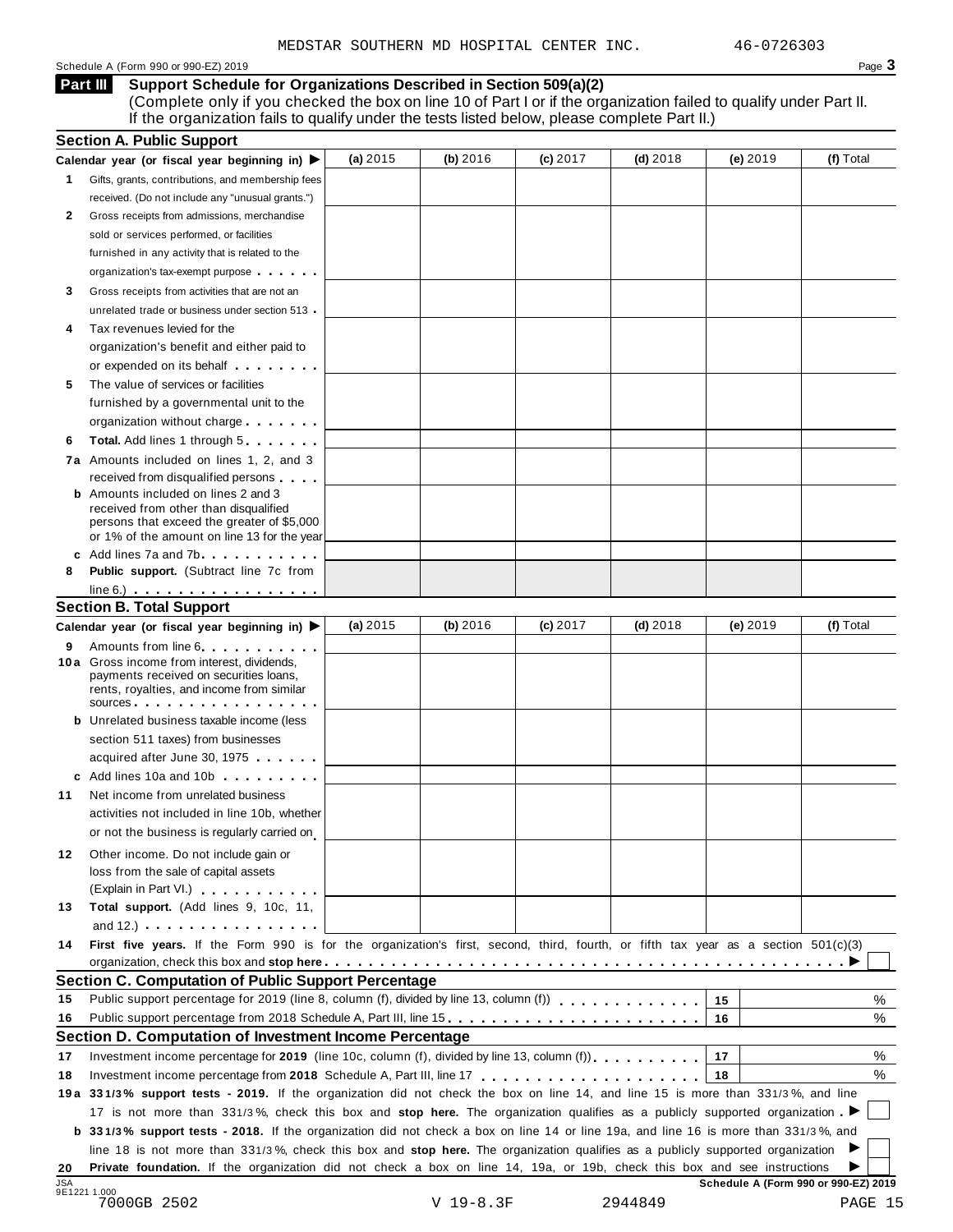#### **Part IV Supporting Organizations**

(Complete only if you checked a box in line 12 on Part I. If you checked 12a of Part I, complete Sections A and B. If you checked 12b of Part I, complete Sections A and C. If you checked 12c of Part I, complete Sections A, D, and E. If you checked 12d of Part I, complete Sections A and D, and complete Part V.)

#### **Section A. All Supporting Organizations**

- **1** Are all of the organization's supported organizations listed by name in the organization's governing documents? *If "No," describe in Part VI how the supported organizations are designated. If designated by class or purpose, describe the designation. If historic and continuing relationship, explain.* **1**
- **2** Did the organization have any supported organization that does not have an IRS determination of status under section 509(a)(1) or (2)? *If"Yes," explain in Part VI how the organization determined that the supported organization was described in section 509(a)(1) or (2).*
- **3 a** Did the organization have a supported organization described in section 501(c)(4), (5), or (6)? *If "Yes," answer (b) and (c) below.*
- **b** Did the organization confirm that each supported organization qualified under section 501(c)(4), (5), or (6) and | satisfied the public support tests under section 509(a)(2)? *If "Yes," describe in Part VI when and how the organization made the determination.*
- **c** Did the organization ensure that all support to such organizations was used exclusively for section 170(c)(2)(B) purposes? *If"Yes," explain in Part VI what controls the organization put in place to ensure such use.*
- **4 a** Was any supported organization not organized in the United States ("foreign supported organization")? *If "Yes," and if you checked 12a or 12b in Part I, answer (b) and (c) below.*
- **b** Did the organization have ultimate control and discretion in deciding whether to make grants to the foreign | supported organization? *If "Yes," describe in Part VI how the organization had such control and discretion despite being controlled or supervised by or in connection with its supported organizations.*
- **c** Did the organization support any foreign supported organization that does not have an IRS determination | under sections 501(c)(3) and 509(a)(1) or (2)? *If "Yes," explain in Part VI what controls the organization used to ensure that all support to the foreign supported organization was used exclusively for section 170(c)(2)(B) purposes.*
- **5 a** Did the organization add, substitute, or remove any supported organizations during the tax year? *If "Yes,"* answer (b) and (c) below (if applicable). Also, provide detail in Part VI, including (i) the names and EIN *numbers of the supported organizations added, substituted, or removed; (ii) the reasons for each such action;* (iii) the authority under the organization's organizing document authorizing such action; and (iv) how the action *was accomplished (such as by amendment to the organizing document).*
- **b Type I or Type II only.** Was any added or substituted supported organization part of a class already designated in the organization's organizing document?
- **c Substitutions only.** Was the substitution the result of an event beyond the organization's control?
- **6** Did the organization provide support (whether in the form of grants or the provision of services or facilities) to anyone other than (i) its supported organizations, (ii) individuals that are part of the charitable class benefited by one or more of its supported organizations, or (iii) other supporting organizations that also support or benefit one or more of the filing organization's supported organizations? *If"Yes," provide detail in Part VI.*
- **7** Did the organization provide a grant, loan, compensation, or other similar payment to a substantial contributor (as defined in section 4958(c)(3)(C)), a family member of a substantial contributor, or a 35% controlled entity with regard to a substantial contributor? *If"Yes," complete Part I of Schedule L (Form 990 or 990-EZ).*
- **8** Did the organization make a loan to a disqualified person (as defined in section 4958) not described in line 7? *If "Yes," complete Part I of Schedule L (Form 990 or 990-EZ).*
- **9a** Was the organization controlled directly or indirectly at any time during the tax year by one or more | disqualified persons as defined in section 4946 (other than foundation managers and organizations described in section 509(a)(1) or (2))? *If"Yes," provide detail in Part VI.*
- **b** Did one or more disqualified persons (as defined in line 9a) hold a controlling interest in any entity in which | the supporting organization had an interest? *If"Yes," provide detail in Part VI.*
- **c** Did a disqualified person (as defined in line 9a) have an ownership interest in, or derive any personal benefit from, assets in which the supporting organization also had an interest? *If"Yes," provide detail in Part VI.*
- **10a** Was the organization subject to the excess business holdings rules of section 4943 because of section | 4943(f) (regarding certain Type II supporting organizations, and all Type III non-functionally integrated supporting organizations)? *If"Yes," answer 10b below.*
	- **b** Did the organization have any excess business holdings in the tax year? *(Use Schedule C, Form 4720, to determine whether the organization had excess business holdings.)*

**2**

**3a**

**3b**

**3c**

**4a**

**4b**

**4c**

**5a**

**5b 5c**

**Yes No**

| 6                     |      |    |
|-----------------------|------|----|
|                       |      |    |
| 7                     |      |    |
|                       |      |    |
| 8                     |      |    |
|                       |      |    |
| 9а                    |      |    |
|                       |      |    |
| 9b                    |      |    |
| $9\underline{c}$      |      |    |
|                       |      |    |
| 10a                   |      |    |
|                       |      |    |
| 10b                   |      |    |
| 1 990 or 990-EZ) 2019 |      |    |
|                       | DACF | 16 |

**Schedule A (Form** 

JSA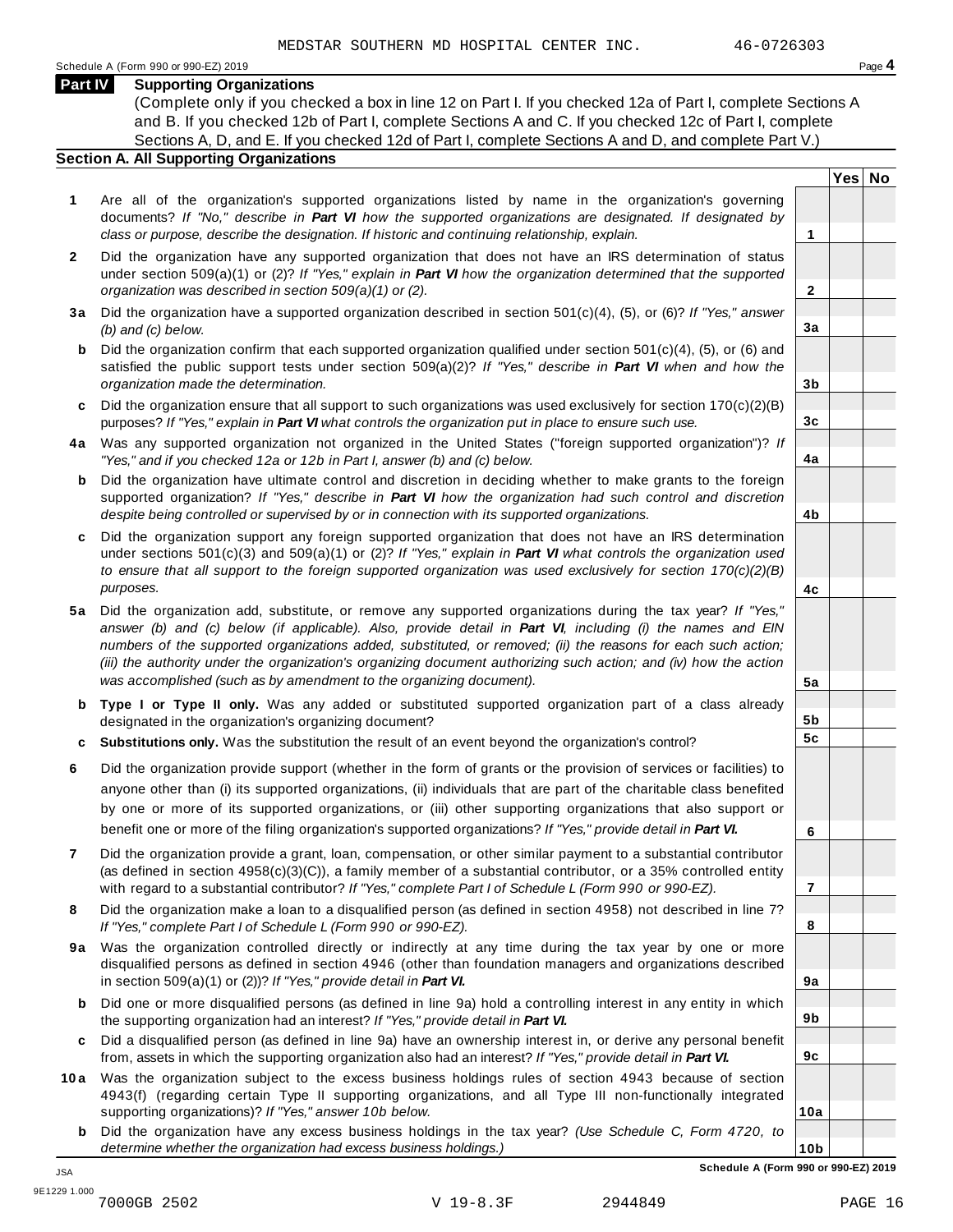|                  | 46-0726303<br>MEDSTAR SOUTHERN MD HOSPITAL CENTER INC.                                                                                                                                                                                                                                                                                                                                                                                                                                                                                                                                                                                                                       |                 |        |        |
|------------------|------------------------------------------------------------------------------------------------------------------------------------------------------------------------------------------------------------------------------------------------------------------------------------------------------------------------------------------------------------------------------------------------------------------------------------------------------------------------------------------------------------------------------------------------------------------------------------------------------------------------------------------------------------------------------|-----------------|--------|--------|
|                  | Schedule A (Form 990 or 990-EZ) 2019                                                                                                                                                                                                                                                                                                                                                                                                                                                                                                                                                                                                                                         |                 |        | Page 5 |
| <b>Part IV</b>   | <b>Supporting Organizations (continued)</b>                                                                                                                                                                                                                                                                                                                                                                                                                                                                                                                                                                                                                                  |                 |        |        |
| 11               | Has the organization accepted a gift or contribution from any of the following persons?                                                                                                                                                                                                                                                                                                                                                                                                                                                                                                                                                                                      |                 | Yes No |        |
| a                | A person who directly or indirectly controls, either alone or together with persons described in (b) and (c)<br>below, the governing body of a supported organization?                                                                                                                                                                                                                                                                                                                                                                                                                                                                                                       | 11a             |        |        |
|                  | <b>b</b> A family member of a person described in (a) above?                                                                                                                                                                                                                                                                                                                                                                                                                                                                                                                                                                                                                 | 11 <sub>b</sub> |        |        |
| c                | A 35% controlled entity of a person described in (a) or (b) above? If "Yes" to a, b, or c, provide detail in Part VI.                                                                                                                                                                                                                                                                                                                                                                                                                                                                                                                                                        | 11c             |        |        |
|                  | <b>Section B. Type I Supporting Organizations</b>                                                                                                                                                                                                                                                                                                                                                                                                                                                                                                                                                                                                                            |                 |        |        |
|                  |                                                                                                                                                                                                                                                                                                                                                                                                                                                                                                                                                                                                                                                                              |                 | Yes No |        |
| 1                | Did the directors, trustees, or membership of one or more supported organizations have the power to<br>regularly appoint or elect at least a majority of the organization's directors or trustees at all times during the<br>tax year? If "No," describe in Part VI how the supported organization(s) effectively operated, supervised, or<br>controlled the organization's activities. If the organization had more than one supported organization,<br>describe how the powers to appoint and/or remove directors or trustees were allocated among the supported<br>organizations and what conditions or restrictions, if any, applied to such powers during the tax year. | 1               |        |        |
| 2                | Did the organization operate for the benefit of any supported organization other than the supported<br>organization(s) that operated, supervised, or controlled the supporting organization? If "Yes," explain in Part<br>VI how providing such benefit carried out the purposes of the supported organization(s) that operated,<br>supervised, or controlled the supporting organization.                                                                                                                                                                                                                                                                                   | $\mathbf{2}$    |        |        |
|                  | <b>Section C. Type II Supporting Organizations</b>                                                                                                                                                                                                                                                                                                                                                                                                                                                                                                                                                                                                                           |                 |        |        |
|                  |                                                                                                                                                                                                                                                                                                                                                                                                                                                                                                                                                                                                                                                                              |                 | Yes No |        |
| 1                | Were a majority of the organization's directors or trustees during the tax year also a majority of the directors<br>or trustees of each of the organization's supported organization(s)? If "No," describe in Part VI how control<br>or management of the supporting organization was vested in the same persons that controlled or managed<br>the supported organization(s).                                                                                                                                                                                                                                                                                                | 1               |        |        |
|                  | Section D. All Type III Supporting Organizations                                                                                                                                                                                                                                                                                                                                                                                                                                                                                                                                                                                                                             |                 |        |        |
|                  |                                                                                                                                                                                                                                                                                                                                                                                                                                                                                                                                                                                                                                                                              |                 | Yes No |        |
| 1                | Did the organization provide to each of its supported organizations, by the last day of the fifth month of the<br>organization's tax year, (i) a written notice describing the type and amount of support provided during the prior<br>tax year, (ii) a copy of the Form 990 that was most recently filed as of the date of notification, and (iii) copies of<br>the organization's governing documents in effect on the date of notification, to the extent not previously<br>provided?                                                                                                                                                                                     | 1               |        |        |
| $\mathbf{2}$     | Were any of the organization's officers, directors, or trustees either (i) appointed or elected by the supported                                                                                                                                                                                                                                                                                                                                                                                                                                                                                                                                                             |                 |        |        |
|                  | organization(s) or (ii) serving on the governing body of a supported organization? If "No," explain in Part VI how<br>the organization maintained a close and continuous working relationship with the supported organization(s).                                                                                                                                                                                                                                                                                                                                                                                                                                            | $\mathbf{2}$    |        |        |
| 3                | By reason of the relationship described in (2), did the organization's supported organizations have a<br>significant voice in the organization's investment policies and in directing the use of the organization's<br>income or assets at all times during the tax year? If "Yes," describe in Part VI the role the organization's                                                                                                                                                                                                                                                                                                                                          |                 |        |        |
|                  | supported organizations played in this regard.                                                                                                                                                                                                                                                                                                                                                                                                                                                                                                                                                                                                                               | 3               |        |        |
|                  | Section E. Type III Functionally Integrated Supporting Organizations                                                                                                                                                                                                                                                                                                                                                                                                                                                                                                                                                                                                         |                 |        |        |
| 1<br>a<br>b<br>C | Check the box next to the method that the organization used to satisfy the Integral Part Test during the year (see instructions).<br>The organization satisfied the Activities Test. Complete line 2 below.<br>The organization is the parent of each of its supported organizations. Complete line 3 below.<br>The organization supported a governmental entity. Describe in Part VI how you supported a government entity (see instructions).                                                                                                                                                                                                                              |                 |        |        |
| 2                | Activities Test. Answer (a) and (b) below.                                                                                                                                                                                                                                                                                                                                                                                                                                                                                                                                                                                                                                   |                 | Yes No |        |
| а                | Did substantially all of the organization's activities during the tax year directly further the exempt purposes of<br>the supported organization(s) to which the organization was responsive? If "Yes," then in Part VI identify<br>those supported organizations and explain how these activities directly furthered their exempt purposes,<br>how the organization was responsive to those supported organizations, and how the organization determined<br>that these activities constituted substantially all of its activities.                                                                                                                                          | 2a              |        |        |
| b                | Did the activities described in (a) constitute activities that, but for the organization's involvement, one or more<br>of the organization's supported organization(s) would have been engaged in? If "Yes," explain in Part VI the                                                                                                                                                                                                                                                                                                                                                                                                                                          |                 |        |        |

**3** Parent of Supported Organizations. *Answer (a) and (b) below.*

*activities but for the organization's involvement.*

**a** Did the organization have the power to regularly appoint or elect a majority of the officers, directors, or trustees of each of the supported organizations? *Provide details in Part VI.*

*reasons for the organization's position that its supported organization(s) would have engaged in these*

**b** Did the organization exercise a substantial degree of direction over the policies, programs, and activities of each of its supported organizations? *If "Yes," describe in Part VI the role played by the organization in this regard.*

**3b Schedule A (Form 990 or 990-EZ) 2019** JSA

**2b**

**3a**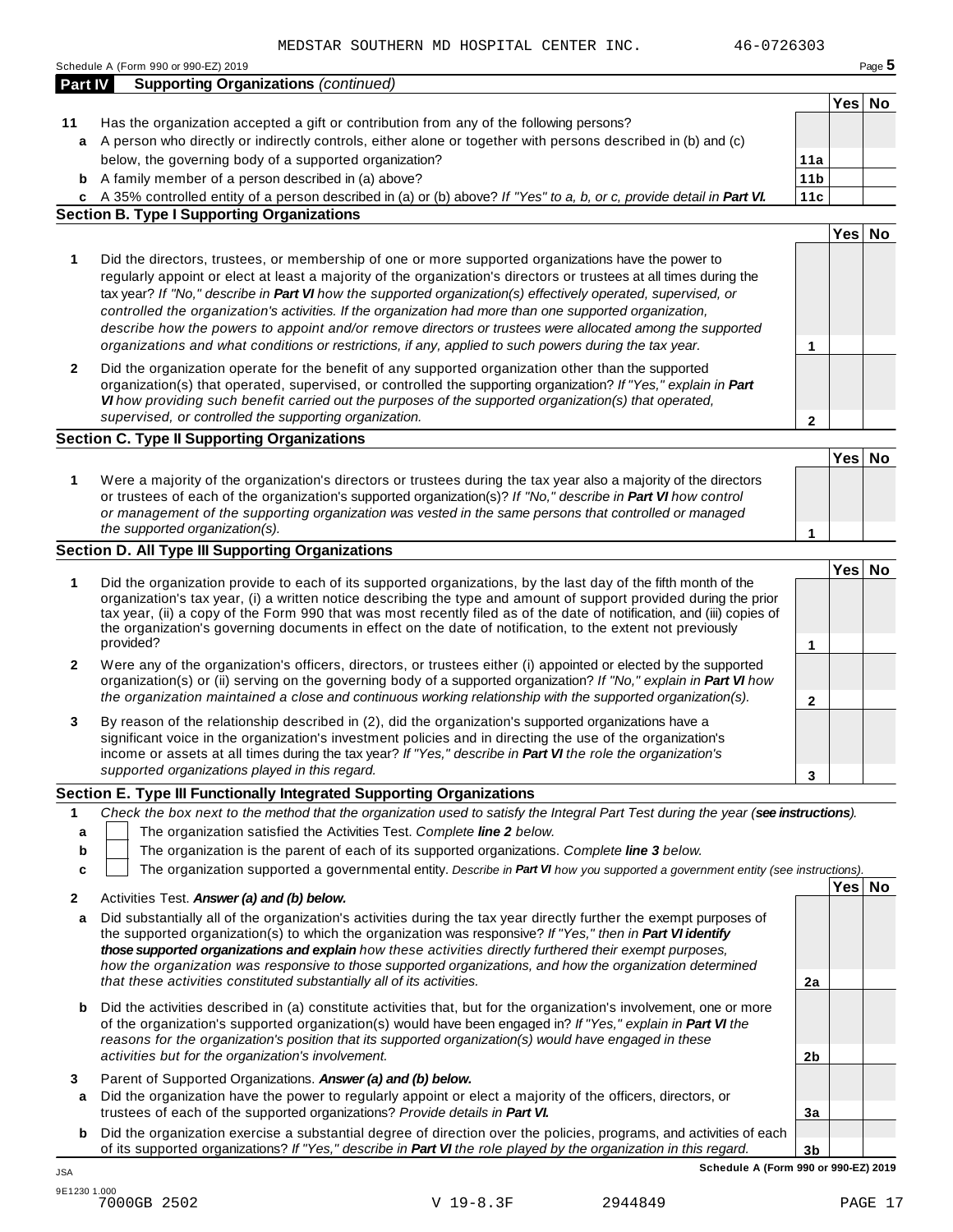| Schedule A (Form 990 or 990-EZ) 2019 | Page $6$ |
|--------------------------------------|----------|
|--------------------------------------|----------|

**Part V Type III Non-Functionally Integrated 509(a)(3) Supporting Organizations**

**1** Check here if the organization satisfied the Integral Part Test as a qualifying trust on Nov. 20, 1970 (explain in Part VI). **See instructions.** All other Type III non-functionally integrated supporting organizations must complete Sections A through E.

| <b>Section A - Adjusted Net Income</b>                                                               |                         | (A) Prior Year | (B) Current Year<br>(optional) |
|------------------------------------------------------------------------------------------------------|-------------------------|----------------|--------------------------------|
| 1 Net short-term capital gain                                                                        | 1                       |                |                                |
| 2 Recoveries of prior-year distributions                                                             | $\overline{\mathbf{2}}$ |                |                                |
| 3 Other gross income (see instructions)                                                              | 3                       |                |                                |
| 4 Add lines 1 through 3.                                                                             | $\overline{\mathbf{4}}$ |                |                                |
| 5 Depreciation and depletion                                                                         | 5                       |                |                                |
| 6 Portion of operating expenses paid or incurred for production or                                   |                         |                |                                |
| collection of gross income or for management, conservation, or                                       |                         |                |                                |
| maintenance of property held for production of income (see instructions)                             | 6                       |                |                                |
| 7 Other expenses (see instructions)                                                                  | $\overline{7}$          |                |                                |
| 8 Adjusted Net Income (subtract lines 5, 6, and 7 from line 4)                                       | 8                       |                |                                |
| <b>Section B - Minimum Asset Amount</b>                                                              |                         | (A) Prior Year | (B) Current Year<br>(optional) |
| 1 Aggregate fair market value of all non-exempt-use assets (see                                      |                         |                |                                |
| instructions for short tax year or assets held for part of year):                                    |                         |                |                                |
| a Average monthly value of securities                                                                | 1a                      |                |                                |
| <b>b</b> Average monthly cash balances                                                               | 1 <sub>b</sub>          |                |                                |
| c Fair market value of other non-exempt-use assets                                                   | 1 <sub>c</sub>          |                |                                |
| d Total (add lines 1a, 1b, and 1c)                                                                   | 1 <sub>d</sub>          |                |                                |
| e Discount claimed for blockage or other                                                             |                         |                |                                |
| factors (explain in detail in Part VI):                                                              |                         |                |                                |
| 2 Acquisition indebtedness applicable to non-exempt-use assets                                       | $\mathbf{2}$            |                |                                |
| 3 Subtract line 2 from line 1d.                                                                      | 3                       |                |                                |
| 4 Cash deemed held for exempt use. Enter 1-1/2% of line 3 (for greater amount,<br>see instructions). | 4                       |                |                                |
| 5 Net value of non-exempt-use assets (subtract line 4 from line 3)                                   | 5                       |                |                                |
| 6 Multiply line 5 by .035.                                                                           | 6                       |                |                                |
| 7 Recoveries of prior-year distributions                                                             | $\overline{7}$          |                |                                |
| 8 Minimum Asset Amount (add line 7 to line 6)                                                        | 8                       |                |                                |
| <b>Section C - Distributable Amount</b>                                                              |                         |                | <b>Current Year</b>            |
| 1 Adjusted net income for prior year (from Section A, line 8, Column A)                              | 1                       |                |                                |
| 2 Enter 85% of line 1.                                                                               | $\mathbf{2}$            |                |                                |
| 3 Minimum asset amount for prior year (from Section B, line 8, Column A)                             | 3                       |                |                                |
| 4 Enter greater of line 2 or line 3.                                                                 | $\overline{\mathbf{4}}$ |                |                                |
| 5 Income tax imposed in prior year                                                                   | 5                       |                |                                |
| 6 Distributable Amount. Subtract line 5 from line 4, unless subject to                               |                         |                |                                |
| emergency temporary reduction (see instructions).                                                    | 6                       |                |                                |

**7** Check here if the current year is the organization's first as a non-functionally integrated Type III supporting organization (see instructions).

**Schedule A (Form 990 or 990-EZ) 2019**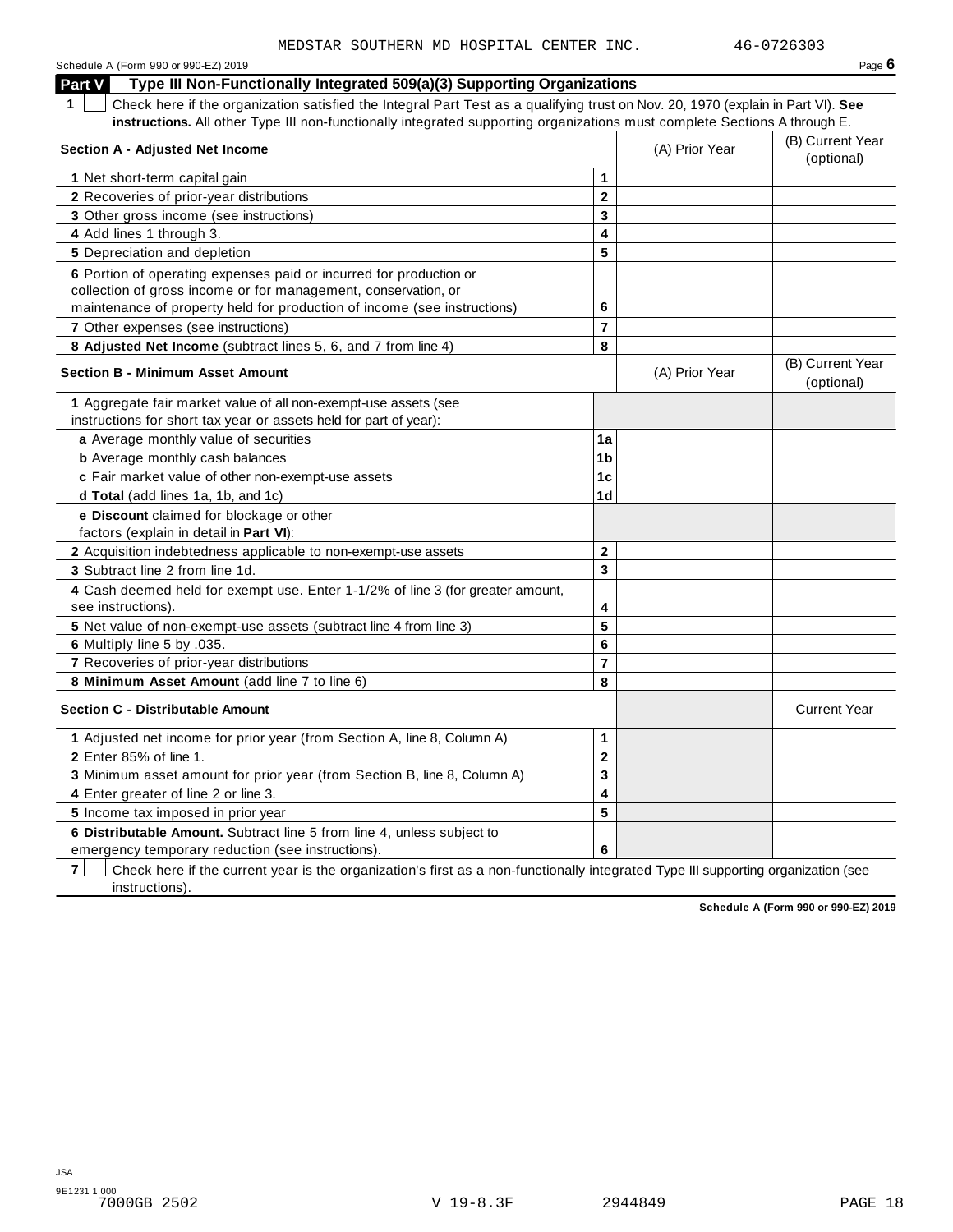|                | Schedule A (Form 990 or 990-EZ) 2019                                                       |                                    |                                               | Page 7                                           |
|----------------|--------------------------------------------------------------------------------------------|------------------------------------|-----------------------------------------------|--------------------------------------------------|
| Part V         | Type III Non-Functionally Integrated 509(a)(3) Supporting Organizations (continued)        |                                    |                                               |                                                  |
|                | <b>Section D - Distributions</b>                                                           |                                    |                                               | <b>Current Year</b>                              |
| 1              | Amounts paid to supported organizations to accomplish exempt purposes                      |                                    |                                               |                                                  |
| 2              | Amounts paid to perform activity that directly furthers exempt purposes of supported       |                                    |                                               |                                                  |
|                | organizations, in excess of income from activity                                           |                                    |                                               |                                                  |
| 3              | Administrative expenses paid to accomplish exempt purposes of supported organizations      |                                    |                                               |                                                  |
| 4              | Amounts paid to acquire exempt-use assets                                                  |                                    |                                               |                                                  |
| 5              | Qualified set-aside amounts (prior IRS approval required)                                  |                                    |                                               |                                                  |
| 6              | Other distributions (describe in Part VI). See instructions.                               |                                    |                                               |                                                  |
| 7              | Total annual distributions. Add lines 1 through 6.                                         |                                    |                                               |                                                  |
| 8              | Distributions to attentive supported organizations to which the organization is responsive |                                    |                                               |                                                  |
|                | (provide details in Part VI). See instructions.                                            |                                    |                                               |                                                  |
| 9              | Distributable amount for 2019 from Section C, line 6                                       |                                    |                                               |                                                  |
| 10             | Line 8 amount divided by line 9 amount                                                     |                                    |                                               |                                                  |
|                | <b>Section E - Distribution Allocations (see instructions)</b>                             | (i)<br><b>Excess Distributions</b> | (ii)<br><b>Underdistributions</b><br>Pre-2019 | (iii)<br><b>Distributable</b><br>Amount for 2019 |
| 1              | Distributable amount for 2019 from Section C, line 6                                       |                                    |                                               |                                                  |
| $\mathbf{2}$   | Underdistributions, if any, for years prior to 2019                                        |                                    |                                               |                                                  |
|                | (reasonable cause required - explain in Part VI). See                                      |                                    |                                               |                                                  |
|                | instructions.                                                                              |                                    |                                               |                                                  |
| 3              | Excess distributions carryover, if any, to 2019                                            |                                    |                                               |                                                  |
| a              | From 2014                                                                                  |                                    |                                               |                                                  |
| b              |                                                                                            |                                    |                                               |                                                  |
| c              | From 2016                                                                                  |                                    |                                               |                                                  |
| d              | From 2017                                                                                  |                                    |                                               |                                                  |
| е              | From 2018                                                                                  |                                    |                                               |                                                  |
| f              | Total of lines 3a through e                                                                |                                    |                                               |                                                  |
| g              | Applied to underdistributions of prior years                                               |                                    |                                               |                                                  |
| h              | Applied to 2019 distributable amount                                                       |                                    |                                               |                                                  |
| i.             | Carryover from 2014 not applied (see instructions)                                         |                                    |                                               |                                                  |
|                | Remainder. Subtract lines 3g, 3h, and 3i from 3f.                                          |                                    |                                               |                                                  |
| 4              | Distributions for 2019 from                                                                |                                    |                                               |                                                  |
|                | Section D, line 7:<br>\$                                                                   |                                    |                                               |                                                  |
| a              | Applied to underdistributions of prior years                                               |                                    |                                               |                                                  |
| b              | Applied to 2019 distributable amount                                                       |                                    |                                               |                                                  |
|                | Remainder. Subtract lines 4a and 4b from 4                                                 |                                    |                                               |                                                  |
| 5              | Remaining underdistributions for years prior to 2019, if                                   |                                    |                                               |                                                  |
|                | any. Subtract lines 3g and 4a from line 2. For result                                      |                                    |                                               |                                                  |
|                | greater than zero, explain in Part VI. See instructions.                                   |                                    |                                               |                                                  |
| 6              | Remaining underdistributions for 2019. Subtract lines 3h                                   |                                    |                                               |                                                  |
|                | and 4b from line 1. For result greater than zero, explain in                               |                                    |                                               |                                                  |
|                | Part VI. See instructions.                                                                 |                                    |                                               |                                                  |
| $\overline{7}$ | Excess distributions carryover to 2020. Add lines 3j                                       |                                    |                                               |                                                  |
|                | and 4c.<br>Breakdown of line 7:                                                            |                                    |                                               |                                                  |
| 8              |                                                                                            |                                    |                                               |                                                  |
| а              | Excess from 2015                                                                           |                                    |                                               |                                                  |
| b              | Excess from 2016                                                                           |                                    |                                               |                                                  |
| c              | Excess from 2017                                                                           |                                    |                                               |                                                  |
| d              | Excess from 2018                                                                           |                                    |                                               |                                                  |
| е              | Excess from 2019                                                                           |                                    |                                               |                                                  |
|                |                                                                                            |                                    |                                               | Schedule A (Form 990 or 990-EZ) 2019             |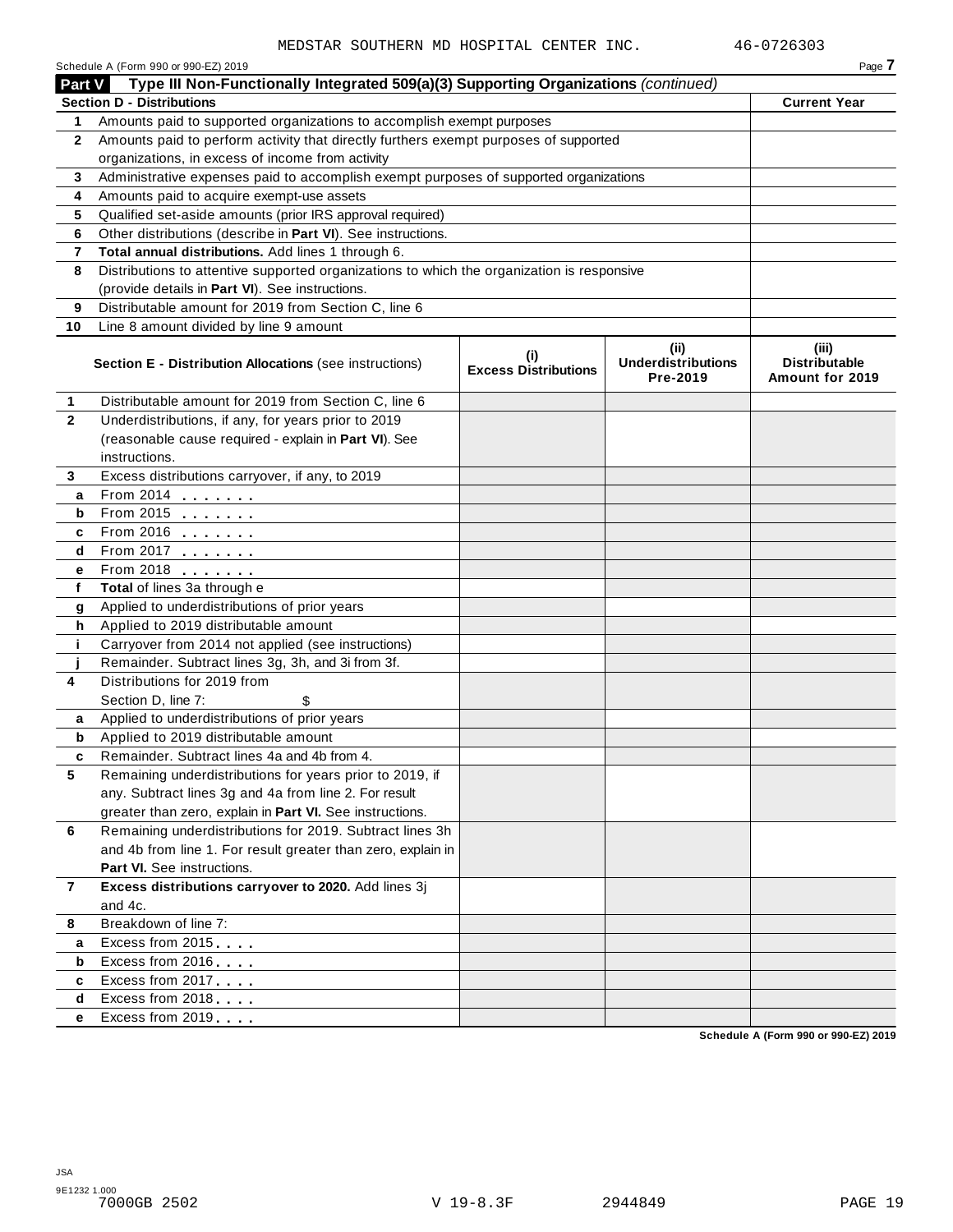Schedule A (Form 990 or 990-EZ) 2019 Page **8**

**Supplemental Information.** Provide the explanations required by Part II, line 10; Part II, line 17a or 17b; Part **Part VI**  III, line 12; Part IV, Section A, lines 1, 2, 3b, 3c, 4b, 4c, 5a, 6, 9a, 9b, 9c, 11a, 11b, and 11c; Part IV, Section B, lines 1 and 2; Part IV, Section C, line 1; Part IV, Section D, lines 2 and 3; Part IV, Section E, lines 1c, 2a, 2b, 3a and 3b; Part V, line 1; Part V, Section B, line 1e; Part V, Section D, lines 5, 6, and 8; and Part V, Section E, lines 2, 5, and 6. Also complete this part for any additional information. (See instructions.)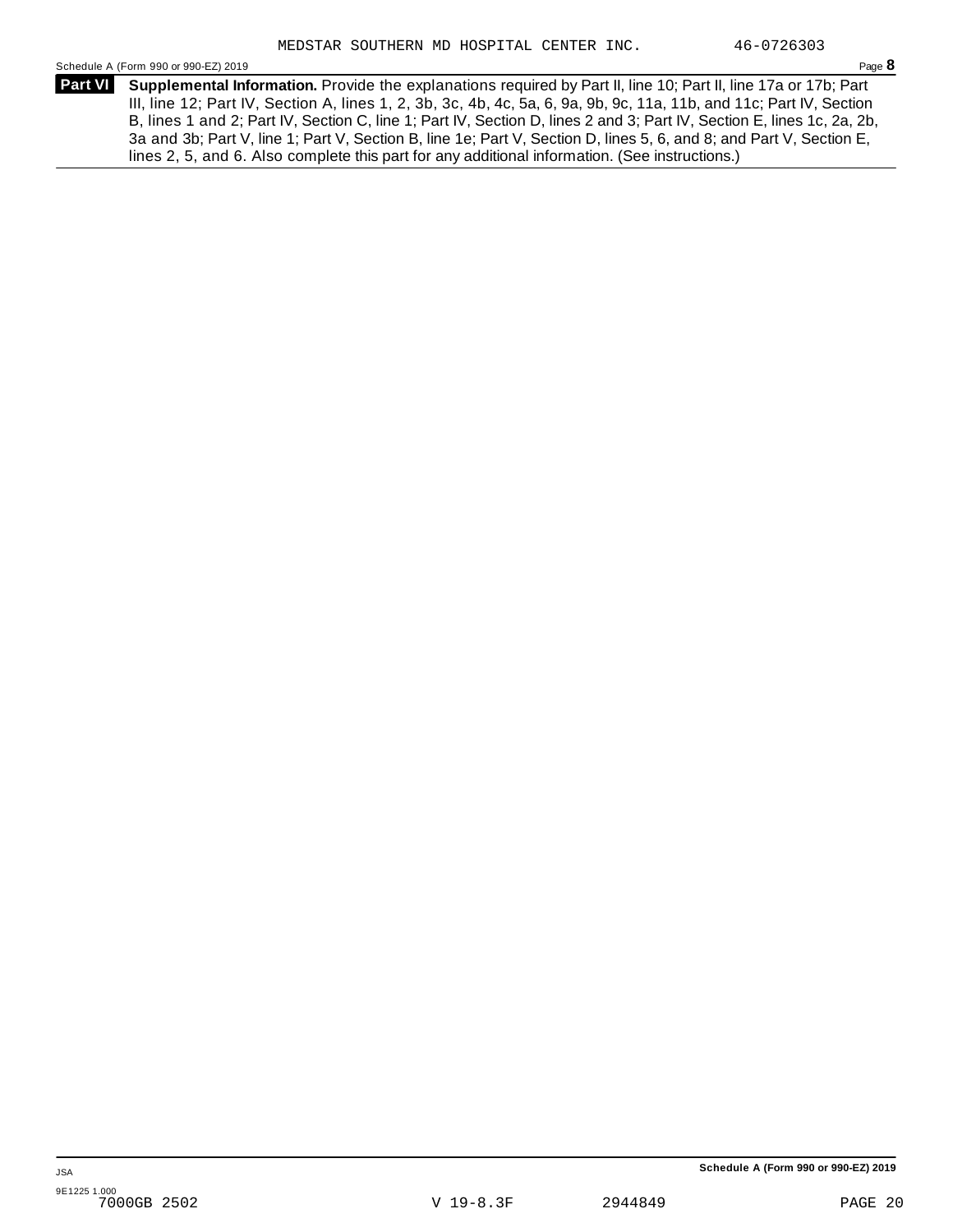**(Form 990, 990-EZ, or 990-PF)** Department of the Treasury Internal Revenue Service

## Schedule B **Schedule of Contributors**

Attach to Form 990, Form 990-EZ, or Form 990-PF. I**Go to** *www.irs.gov/Form990* **for the latest information.**

2019

Name of the organization **Employer identification number Employer identification number** 

MEDSTAR SOUTHERN MD HOSPITAL CENTER INC.

46-0726303

**Organization type** (check one):

| Filers of:         | Section:                                                                  |
|--------------------|---------------------------------------------------------------------------|
| Form 990 or 990-EZ | $\mathbf{X}$<br>$501(c)$ (3<br>) (enter number) organization              |
|                    | 4947(a)(1) nonexempt charitable trust not treated as a private foundation |
|                    | 527 political organization                                                |
| Form 990-PF        | 501(c)(3) exempt private foundation                                       |
|                    | 4947(a)(1) nonexempt charitable trust treated as a private foundation     |
|                    | 501(c)(3) taxable private foundation                                      |

Check if your organization is covered by the **General Rule** or a **Special Rule.**

**Note:** Only a section 501(c)(7), (8), or (10) organization can check boxes for both the General Rule and a Special Rule. See instructions.

#### **General Rule**

 $\overline{X}$  For an organization filing Form 990, 990-EZ, or 990-PF that received, during the year, contributions totaling \$5,000 or more (in money or property) from any one contributor. Complete Parts I and II. See instructions for determining a contributor's total contributions.

#### **Special Rules**

For an organization described in section 501(c)(3) filing Form 990 or 990-EZ that met the 33 1/3% support test of the regulations under sections 509(a)(1) and 170(b)(1)(A)(vi), that checked Schedule A (Form 990 or 990-EZ), Part II, line 13, 16a, or 16b, and that received from any one contributor, during the year, total contributions of the greater of **(1)** \$5,000; or **(2)** 2% of the amount on (i) Form 990, Part VIII, line 1h; or (ii) Form 990-EZ, line 1. Complete Parts I and II.

For an organization described in section 501(c)(7), (8), or (10) filing Form 990 or 990-EZ that received from any one contributor, during the year, total contributions of more than \$1,000 *exclusively* for religious, charitable, scientific, literary, or educational purposes, or for the prevention of cruelty to children or animals. Complete Parts I, II, and III.

For an organization described in section 501(c)(7), (8), or (10) filing Form 990 or 990-EZ that received from any one contributor, during the year, contributions *exclusively* for religious, charitable, etc., purposes, but no such contributions totaled more than \$1,000. If this box is checked, enter here the total contributions that were received during the year for an *exclusively* religious, charitable, etc., purpose. Don't complete any of the parts unless the **General Rule** applies to this organization because it received *nonexclusively* religious, charitable, etc., contributions totaling \$5,000 or more during the year  $\ldots \ldots \ldots \ldots \ldots \ldots \ldots \ldots \ldots \vdots \bullet$   $\mathcal{S}$ 

**Caution:** An organization that isn't covered by the General Rule and/or the Special Rules doesn't file Schedule B (Form 990, 990-EZ, or 990-PF), but it **must** answer "No" on Part IV, line 2, of its Form 990; or check the box on line H of its Form 990-EZ or on its Form 990-PF, Part I, line 2, to certify that it doesn't meet the filing requirements of Schedule B (Form 990, 990-EZ, or 990-PF).

**For Paperwork Reduction Act Notice, see the instructions for Form 990, 990-EZ, or 990-PF. Schedule B (Form 990, 990-EZ, or 990-PF) (2019)**

JSA 9E1251 1.000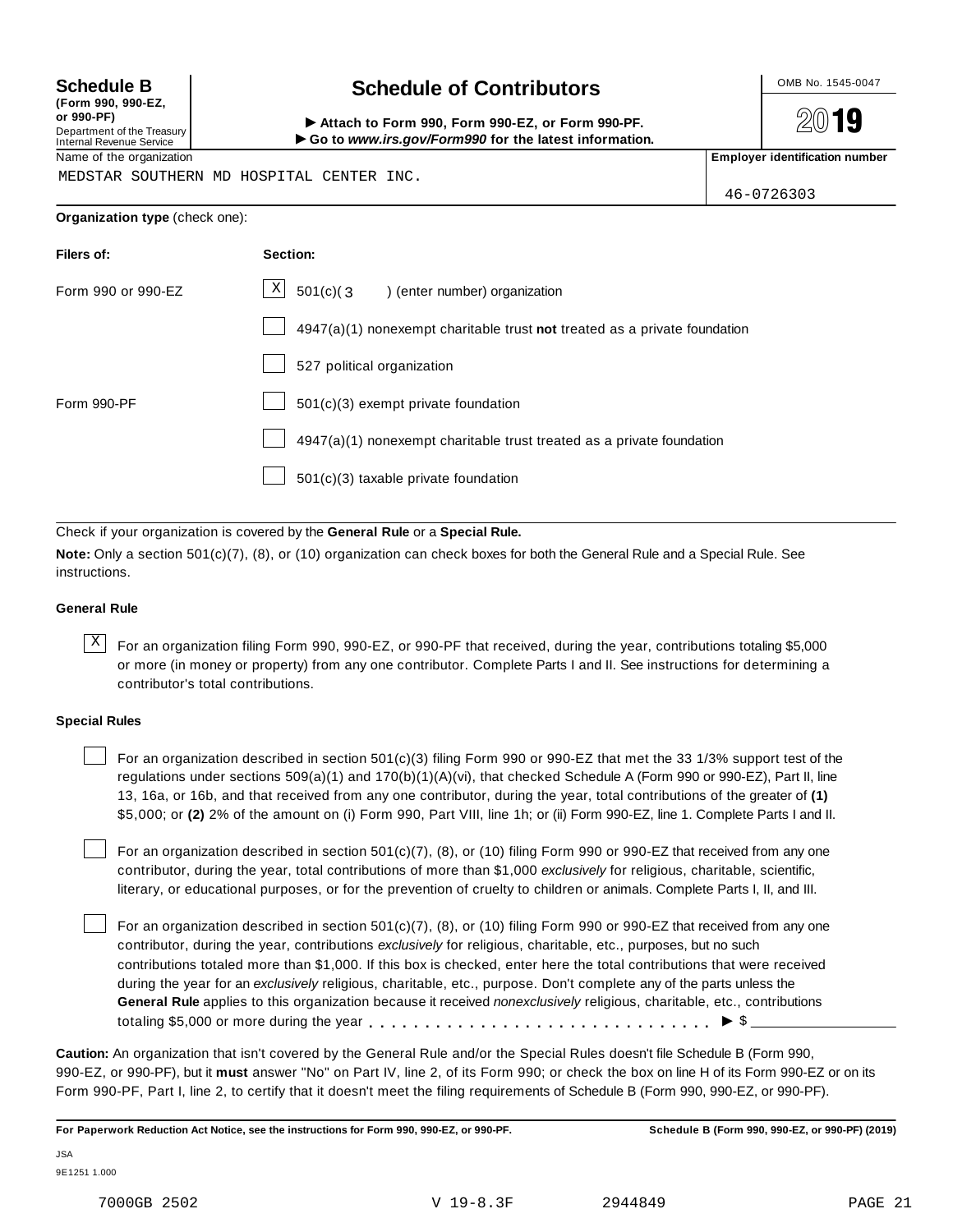| (a) | (b)                        | (c)                        | (d)                                                                                          |
|-----|----------------------------|----------------------------|----------------------------------------------------------------------------------------------|
| No. | Name, address, and ZIP + 4 | <b>Total contributions</b> | Type of contribution                                                                         |
| 1   |                            | 71,000.<br>\$              | Χ<br>Person<br>Payroll<br>Noncash<br>(Complete Part II for<br>noncash contributions.)        |
| (a) | (b)                        | (c)                        | (d)                                                                                          |
| No. | Name, address, and ZIP + 4 | <b>Total contributions</b> | Type of contribution                                                                         |
| 2   |                            | 50,000.<br>\$              | Χ<br>Person<br>Payroll<br>Noncash<br>(Complete Part II for<br>noncash contributions.)        |
| (a) | (b)                        | (c)                        | (d)                                                                                          |
| No. | Name, address, and ZIP + 4 | <b>Total contributions</b> | Type of contribution                                                                         |
| 3   |                            | 10,000.<br>\$              | Χ<br>Person<br>Payroll<br>Noncash<br>(Complete Part II for<br>noncash contributions.)        |
| (a) | (b)                        | (c)                        | (d)                                                                                          |
| No. | Name, address, and ZIP + 4 | <b>Total contributions</b> | Type of contribution                                                                         |
| 4   |                            | 10,000.<br>\$              | Χ<br>Person<br>Payroll<br>Noncash<br>(Complete Part II for<br>noncash contributions.)        |
| (a) | (b)                        | (c)                        | (d)                                                                                          |
| No. | Name, address, and ZIP + 4 | <b>Total contributions</b> | Type of contribution                                                                         |
| 5   |                            | 6, 250.<br>\$              | Χ<br>Person<br>Payroll<br><b>Noncash</b><br>(Complete Part II for<br>noncash contributions.) |
| (a) | (b)                        | (c)                        | (d)                                                                                          |
| No. | Name, address, and ZIP + 4 | <b>Total contributions</b> | Type of contribution                                                                         |
| 6   |                            | 6,000.<br>\$               | Χ<br>Person<br>Payroll<br>Noncash<br>(Complete Part II for<br>noncash contributions.)        |

**Schedule B (Form 990, 990-EZ, or 990-PF) (2019)** JSA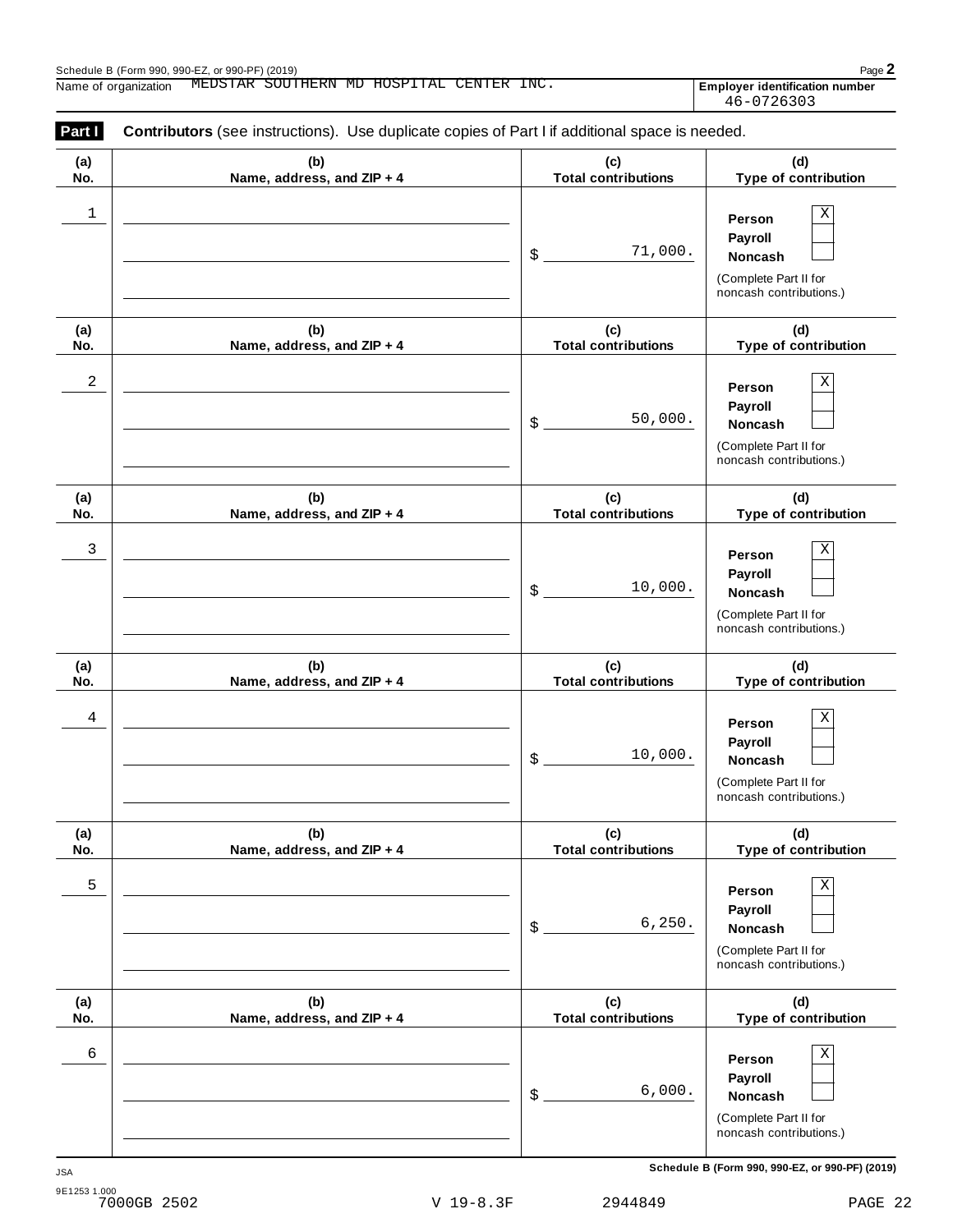| Part I     | <b>Contributors</b> (see instructions). Use duplicate copies of Part I if additional space is needed. |                                   |                                                                                                 |
|------------|-------------------------------------------------------------------------------------------------------|-----------------------------------|-------------------------------------------------------------------------------------------------|
| (a)<br>No. | (b)<br>Name, address, and ZIP + 4                                                                     | (c)<br><b>Total contributions</b> | (d)<br>Type of contribution                                                                     |
| 7          |                                                                                                       | 5,250.<br>\$                      | Χ<br>Person<br>Payroll<br>Noncash<br>(Complete Part II for<br>noncash contributions.)           |
| (a)<br>No. | (b)<br>Name, address, and ZIP + 4                                                                     | (c)<br><b>Total contributions</b> | (d)<br>Type of contribution                                                                     |
| 8          |                                                                                                       | 5,000.<br>\$                      | Χ<br>Person<br>Payroll<br>Noncash<br>(Complete Part II for<br>noncash contributions.)           |
| (a)<br>No. | (b)<br>Name, address, and ZIP + 4                                                                     | (c)<br><b>Total contributions</b> | (d)<br>Type of contribution                                                                     |
| 9          |                                                                                                       | 5,000.<br>\$                      | Χ<br>Person<br>Payroll<br>Noncash<br>(Complete Part II for<br>noncash contributions.)           |
| (a)<br>No. | (b)<br>Name, address, and ZIP + 4                                                                     | (c)<br><b>Total contributions</b> | (d)<br>Type of contribution                                                                     |
| 10         |                                                                                                       | 5,000.<br>\$                      | Χ<br>Person<br>Payroll<br>Noncash<br>(Complete Part II for<br>noncash contributions.)           |
| (a)<br>No. | (b)<br>Name, address, and ZIP + 4                                                                     | (c)<br><b>Total contributions</b> | (d)<br>Type of contribution                                                                     |
| 11         |                                                                                                       | 29,985.<br>\$                     | Person<br>Payroll<br>$\mathbf X$<br>Noncash<br>(Complete Part II for<br>noncash contributions.) |
| (a)<br>No. | (b)<br>Name, address, and ZIP + 4                                                                     | (c)<br><b>Total contributions</b> | (d)<br>Type of contribution                                                                     |
| 12         |                                                                                                       | 6, 252, 842.<br>\$                | Χ<br>Person<br>Payroll<br>Noncash<br>(Complete Part II for<br>noncash contributions.)           |

**Schedule B (Form 990, 990-EZ, or 990-PF) (2019)** JSA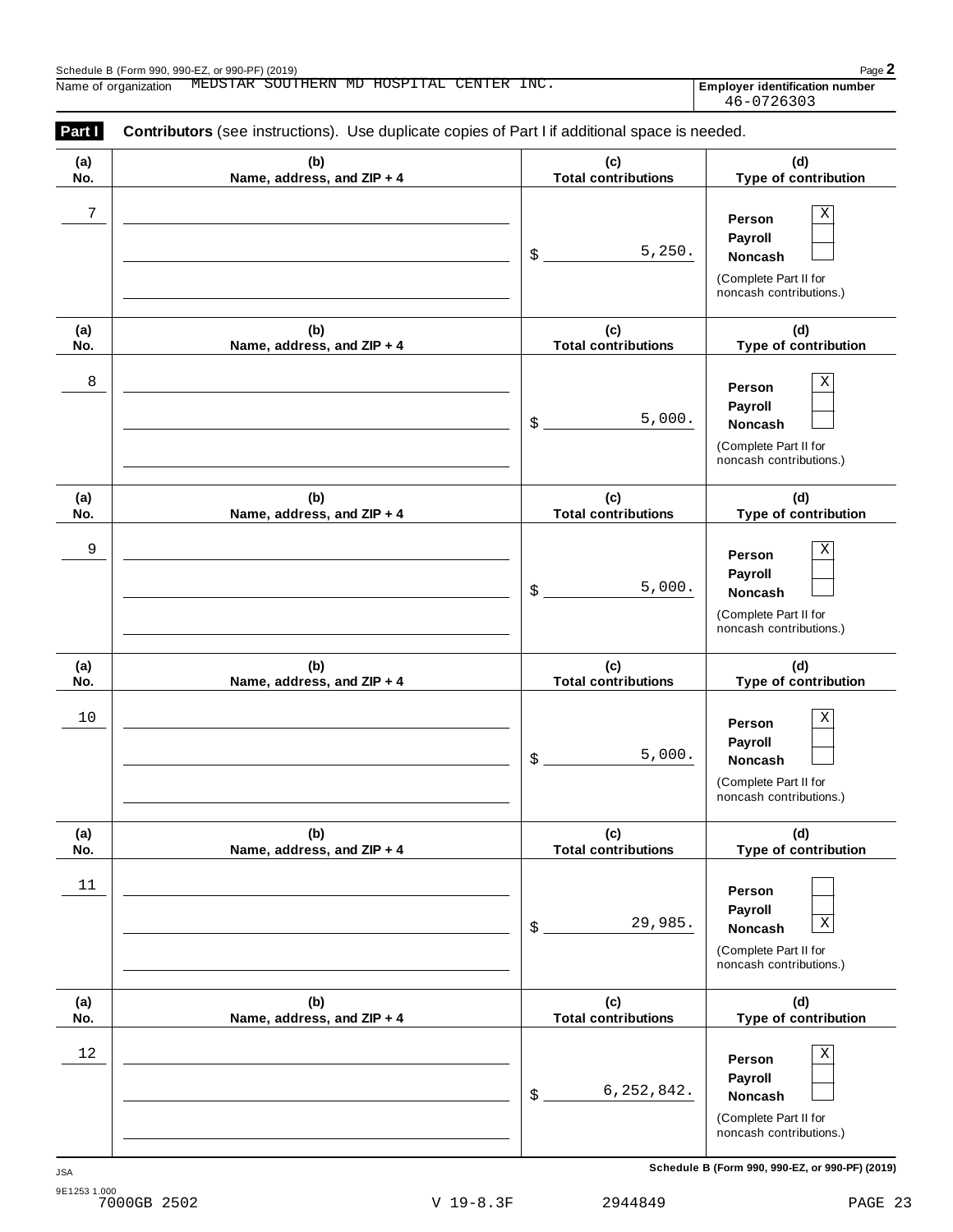| Schedule B (Form 990, 990-EZ, or 990-PF) (2019) |  |                                          |  | Page 3                                |  |
|-------------------------------------------------|--|------------------------------------------|--|---------------------------------------|--|
| Name of organization                            |  | MEDSTAR SOUTHERN MD HOSPITAL CENTER INC. |  | <b>Employer identification number</b> |  |
|                                                 |  |                                          |  | 46-0726303                            |  |

| (a) No.<br>from<br>Part I | (b)<br>Description of noncash property given | (c)<br>FMV (or estimate)<br>(See instructions.) | (d)<br>Date received |
|---------------------------|----------------------------------------------|-------------------------------------------------|----------------------|
| 11                        | SECURITIES                                   |                                                 |                      |
|                           |                                              | 29,985.<br>\$                                   | <b>VAR</b>           |
| (a) No.<br>from           | (b)<br>Description of noncash property given | (c)<br>FMV (or estimate)                        | (d)<br>Date received |
| Part I                    |                                              | (See instructions.)                             |                      |
|                           |                                              |                                                 |                      |
|                           |                                              | $$^{\circ}$                                     |                      |
| (a) No.<br>from<br>Part I | (b)<br>Description of noncash property given | (c)<br>FMV (or estimate)<br>(See instructions.) | (d)<br>Date received |
|                           |                                              |                                                 |                      |
|                           |                                              | \$                                              |                      |
| (a) No.<br>from<br>Part I | (b)<br>Description of noncash property given | (c)<br>FMV (or estimate)<br>(See instructions.) | (d)<br>Date received |
|                           |                                              |                                                 |                      |
|                           |                                              | \$                                              |                      |
| (a) No.<br>from<br>Part I | (b)<br>Description of noncash property given | (c)<br>FMV (or estimate)<br>(See instructions.) | (d)<br>Date received |
|                           |                                              |                                                 |                      |
|                           |                                              | \$                                              |                      |
| (a) No.<br>from<br>Part I | (b)<br>Description of noncash property given | (c)<br>FMV (or estimate)<br>(See instructions.) | (d)<br>Date received |
|                           |                                              |                                                 |                      |
|                           |                                              | \$                                              |                      |

9E1254 1.000 7000GB 2502 V 19-8.3F 2944849 PAGE 24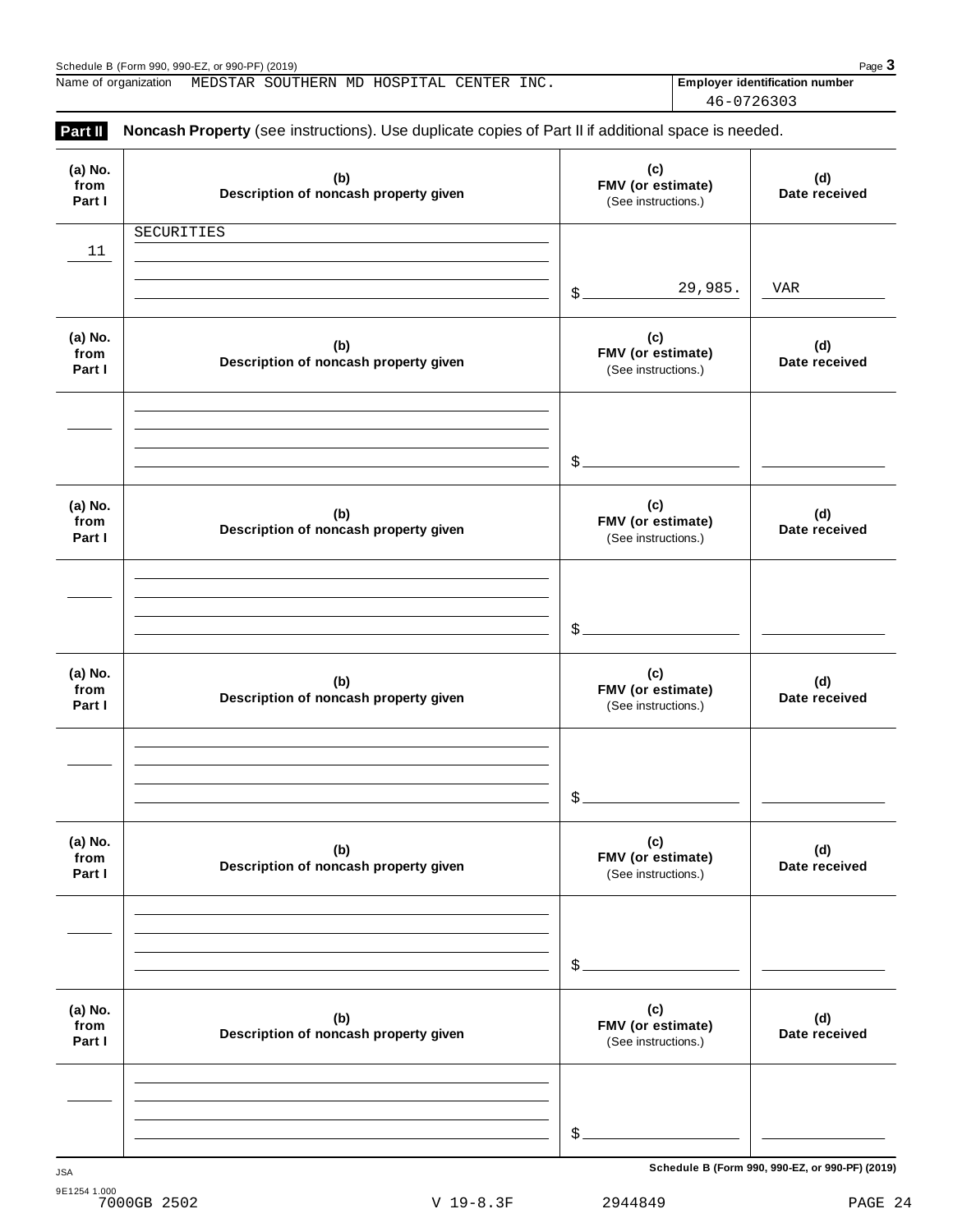|                           | Name of organization MEDSTAR SOUTHERN MD HOSPITAL CENTER INC.                                                                                                                               |                      | <b>Employer identification number</b><br>46-0726303                                                                                                                                                                                                                                                                                                              |
|---------------------------|---------------------------------------------------------------------------------------------------------------------------------------------------------------------------------------------|----------------------|------------------------------------------------------------------------------------------------------------------------------------------------------------------------------------------------------------------------------------------------------------------------------------------------------------------------------------------------------------------|
| Part III                  | contributions of \$1,000 or less for the year. (Enter this information once. See instructions.) $\blacktriangleright$ \$<br>Use duplicate copies of Part III if additional space is needed. |                      | Exclusively religious, charitable, etc., contributions to organizations described in section 501(c)(7), (8), or<br>(10) that total more than \$1,000 for the year from any one contributor. Complete columns (a) through (e) and<br>the following line entry. For organizations completing Part III, enter the total of exclusively religious, charitable, etc., |
| (a) No.<br>from<br>Part I | (b) Purpose of gift                                                                                                                                                                         | (c) Use of gift      | (d) Description of how gift is held                                                                                                                                                                                                                                                                                                                              |
|                           |                                                                                                                                                                                             |                      |                                                                                                                                                                                                                                                                                                                                                                  |
|                           | Transferee's name, address, and ZIP + 4                                                                                                                                                     | (e) Transfer of gift | Relationship of transferor to transferee                                                                                                                                                                                                                                                                                                                         |
|                           |                                                                                                                                                                                             |                      |                                                                                                                                                                                                                                                                                                                                                                  |
| (a) No.<br>from<br>Part I | (b) Purpose of gift                                                                                                                                                                         | (c) Use of gift      | (d) Description of how gift is held                                                                                                                                                                                                                                                                                                                              |

**(e) Transfer of gift**

|                             | Transferee's name, address, and ZIP + 4 |                      | Relationship of transferor to transferee |
|-----------------------------|-----------------------------------------|----------------------|------------------------------------------|
|                             |                                         |                      |                                          |
| $(a)$ No.<br>from<br>Part I | (b) Purpose of gift                     | (c) Use of gift      | (d) Description of how gift is held      |
|                             |                                         |                      |                                          |
|                             |                                         | (e) Transfer of gift |                                          |
|                             | Transferee's name, address, and ZIP + 4 |                      | Relationship of transferor to transferee |
|                             |                                         |                      |                                          |
|                             |                                         |                      |                                          |
| $(a)$ No.<br>from<br>Part I | (b) Purpose of gift                     | (c) Use of gift      | (d) Description of how gift is held      |
|                             |                                         |                      |                                          |
|                             |                                         |                      |                                          |
|                             |                                         | (e) Transfer of gift |                                          |
|                             | Transferee's name, address, and ZIP + 4 |                      | Relationship of transferor to transferee |
|                             |                                         |                      |                                          |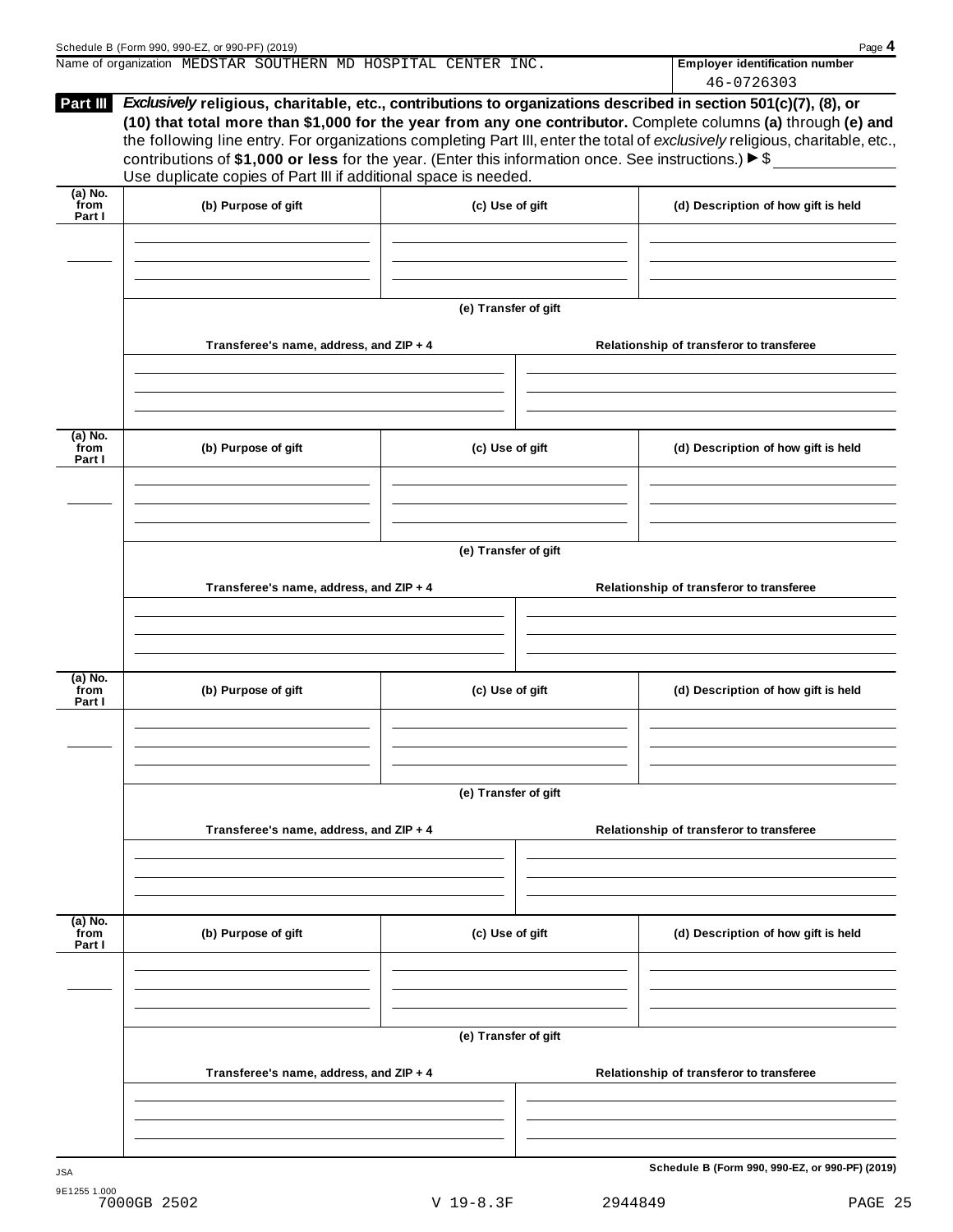| <b>SCHEDULE D</b> |  |
|-------------------|--|
| (Form 990)        |  |

# SCHEDULE D<br>
Supplemental Financial Statements<br>
Form 990) Part IV, line 6, 7, 8, 9, 10, 11a, 11b, 11c, 11d, 11e, 11f, 12a, or 12b.

Part IV, line 6, 7, 8, 9, 10, 11a, 11b, 11c, 11d, 11e, 11f, 12a, or 12b.<br>
Department of the Treasury<br> **Co to Hanny irs 201/Form000 for instructions and the Intervations** 

|         | Department of the Treasury      |                                                                            | Attach to Form 990.                                                                                                                                                                                                                                               |                                                    | <b>Open to Public</b>           |
|---------|---------------------------------|----------------------------------------------------------------------------|-------------------------------------------------------------------------------------------------------------------------------------------------------------------------------------------------------------------------------------------------------------------|----------------------------------------------------|---------------------------------|
|         | <b>Internal Revenue Service</b> |                                                                            | Go to www.irs.gov/Form990 for instructions and the latest information.                                                                                                                                                                                            |                                                    | <b>Inspection</b>               |
|         | Name of the organization        |                                                                            |                                                                                                                                                                                                                                                                   | <b>Employer identification number</b>              |                                 |
|         |                                 | MEDSTAR SOUTHERN MD HOSPITAL CENTER INC.                                   |                                                                                                                                                                                                                                                                   | 46-0726303                                         |                                 |
| Part I  |                                 |                                                                            | Organizations Maintaining Donor Advised Funds or Other Similar Funds or Accounts.                                                                                                                                                                                 |                                                    |                                 |
|         |                                 |                                                                            | Complete if the organization answered "Yes" on Form 990, Part IV, line 6.                                                                                                                                                                                         |                                                    |                                 |
|         |                                 |                                                                            | (a) Donor advised funds                                                                                                                                                                                                                                           | (b) Funds and other accounts                       |                                 |
| 1       |                                 | Total number at end of year manufacturers and the Total number             |                                                                                                                                                                                                                                                                   |                                                    |                                 |
| 2       |                                 | Aggregate value of contributions to (during year)                          |                                                                                                                                                                                                                                                                   |                                                    |                                 |
| 3       |                                 | Aggregate value of grants from (during year)                               |                                                                                                                                                                                                                                                                   |                                                    |                                 |
| 4       |                                 | Aggregate value at end of year                                             |                                                                                                                                                                                                                                                                   |                                                    |                                 |
| 5       |                                 |                                                                            | Did the organization inform all donors and donor advisors in writing that the assets held in donor advised                                                                                                                                                        |                                                    |                                 |
|         |                                 |                                                                            | funds are the organization's property, subject to the organization's exclusive legal control?                                                                                                                                                                     |                                                    | Yes<br>No                       |
| 6       |                                 |                                                                            | Did the organization inform all grantees, donors, and donor advisors in writing that grant funds can be used                                                                                                                                                      |                                                    |                                 |
|         |                                 |                                                                            | only for charitable purposes and not for the benefit of the donor or donor advisor, or for any other purpose                                                                                                                                                      |                                                    |                                 |
|         |                                 |                                                                            |                                                                                                                                                                                                                                                                   |                                                    | Yes<br>No                       |
| Part II |                                 | <b>Conservation Easements.</b>                                             |                                                                                                                                                                                                                                                                   |                                                    |                                 |
|         |                                 |                                                                            | Complete if the organization answered "Yes" on Form 990, Part IV, line 7.                                                                                                                                                                                         |                                                    |                                 |
| 1       |                                 |                                                                            | Purpose(s) of conservation easements held by the organization (check all that apply).                                                                                                                                                                             |                                                    |                                 |
|         |                                 | Preservation of land for public use (for example, recreation or education) |                                                                                                                                                                                                                                                                   | Preservation of a historically important land area |                                 |
|         |                                 | Protection of natural habitat                                              |                                                                                                                                                                                                                                                                   | Preservation of a certified historic structure     |                                 |
|         |                                 | Preservation of open space                                                 |                                                                                                                                                                                                                                                                   |                                                    |                                 |
| 2       |                                 |                                                                            | Complete lines 2a through 2d if the organization held a qualified conservation contribution in the form of a conservation                                                                                                                                         |                                                    |                                 |
|         |                                 | easement on the last day of the tax year.                                  |                                                                                                                                                                                                                                                                   |                                                    | Held at the End of the Tax Year |
| a       |                                 |                                                                            |                                                                                                                                                                                                                                                                   | 2a                                                 |                                 |
| b       |                                 |                                                                            | Total acreage restricted by conservation easements                                                                                                                                                                                                                | 2b                                                 |                                 |
| c       |                                 |                                                                            | Number of conservation easements on a certified historic structure included in (a)                                                                                                                                                                                | 2 <sub>c</sub>                                     |                                 |
| d       |                                 |                                                                            | Number of conservation easements included in (c) acquired after 7/25/06, and not on a                                                                                                                                                                             |                                                    |                                 |
|         |                                 |                                                                            |                                                                                                                                                                                                                                                                   | 2d                                                 |                                 |
| 3       |                                 |                                                                            | Number of conservation easements modified, transferred, released, extinguished, or terminated by the organization during the                                                                                                                                      |                                                    |                                 |
|         |                                 |                                                                            |                                                                                                                                                                                                                                                                   |                                                    |                                 |
| 4       |                                 |                                                                            | Number of states where property subject to conservation easement is located $\blacktriangleright$ _______                                                                                                                                                         |                                                    |                                 |
| 5       |                                 |                                                                            | Does the organization have a written policy regarding the periodic monitoring, inspection, handling of                                                                                                                                                            |                                                    |                                 |
|         |                                 |                                                                            |                                                                                                                                                                                                                                                                   |                                                    | Yes<br>No                       |
| 6       |                                 |                                                                            | Staff and volunteer hours devoted to monitoring, inspecting, handling of violations, and enforcing conservation easements during the year                                                                                                                         |                                                    |                                 |
|         |                                 |                                                                            |                                                                                                                                                                                                                                                                   |                                                    |                                 |
| 7       |                                 |                                                                            | Amount of expenses incurred in monitoring, inspecting, handling of violations, and enforcing conservation easements during the year                                                                                                                               |                                                    |                                 |
|         | ▶\$                             |                                                                            |                                                                                                                                                                                                                                                                   |                                                    |                                 |
| 8       |                                 |                                                                            | Does each conservation easement reported on line $2(d)$ above satisfy the requirements of section 170(h)(4)(B)(i)                                                                                                                                                 |                                                    |                                 |
|         |                                 |                                                                            |                                                                                                                                                                                                                                                                   |                                                    | <b>No</b><br>Yes                |
| 9       |                                 |                                                                            | In Part XIII, describe how the organization reports conservation easements in its revenue and expense statement and                                                                                                                                               |                                                    |                                 |
|         |                                 |                                                                            | balance sheet, and include, if applicable, the text of the footnote to the organization's financial statements that describes the                                                                                                                                 |                                                    |                                 |
|         | Part III                        | organization's accounting for conservation easements.                      | Organizations Maintaining Collections of Art, Historical Treasures, or Other Similar Assets.                                                                                                                                                                      |                                                    |                                 |
|         |                                 |                                                                            | Complete if the organization answered "Yes" on Form 990, Part IV, line 8.                                                                                                                                                                                         |                                                    |                                 |
|         |                                 |                                                                            |                                                                                                                                                                                                                                                                   |                                                    |                                 |
| 1a      |                                 |                                                                            | If the organization elected, as permitted under FASB ASC 958, not to report in its revenue statement and balance sheet works<br>of art, historical treasures, or other similar assets held for public exhibition, education, or research in furtherance of public |                                                    |                                 |
|         |                                 |                                                                            | service, provide in Part XIII the text of the footnote to its financial statements that describes these items.                                                                                                                                                    |                                                    |                                 |
| b       |                                 |                                                                            | If the organization elected, as permitted under FASB ASC 958, to report in its revenue statement and balance sheet works of                                                                                                                                       |                                                    |                                 |
|         |                                 |                                                                            | art, historical treasures, or other similar assets held for public exhibition, education, or research in furtherance of public service,                                                                                                                           |                                                    |                                 |
|         |                                 | provide the following amounts relating to these items:                     |                                                                                                                                                                                                                                                                   |                                                    |                                 |
|         |                                 |                                                                            | (i) Revenue included on Form 990, Part VIII, line $1, \ldots, \ldots, \ldots, \ldots, \ldots, \ldots, \ldots, \ldots, \ldots$                                                                                                                                     |                                                    | $\triangleright$ \$             |
|         |                                 |                                                                            |                                                                                                                                                                                                                                                                   |                                                    | $\triangleright$ \$             |
| 2       |                                 |                                                                            | If the organization received or held works of art, historical treasures, or other similar assets for financial gain, provide the                                                                                                                                  |                                                    |                                 |
|         |                                 |                                                                            | following amounts required to be reported under FASB ASC 958 relating to these items:                                                                                                                                                                             |                                                    |                                 |
| а       |                                 |                                                                            |                                                                                                                                                                                                                                                                   |                                                    | $\triangleright$ \$             |
| b       |                                 |                                                                            |                                                                                                                                                                                                                                                                   | $\triangleright$ \$                                |                                 |
|         |                                 | For Paperwork Reduction Act Notice, see the Instructions for Form 990.     |                                                                                                                                                                                                                                                                   |                                                    | Schedule D (Form 990) 2019      |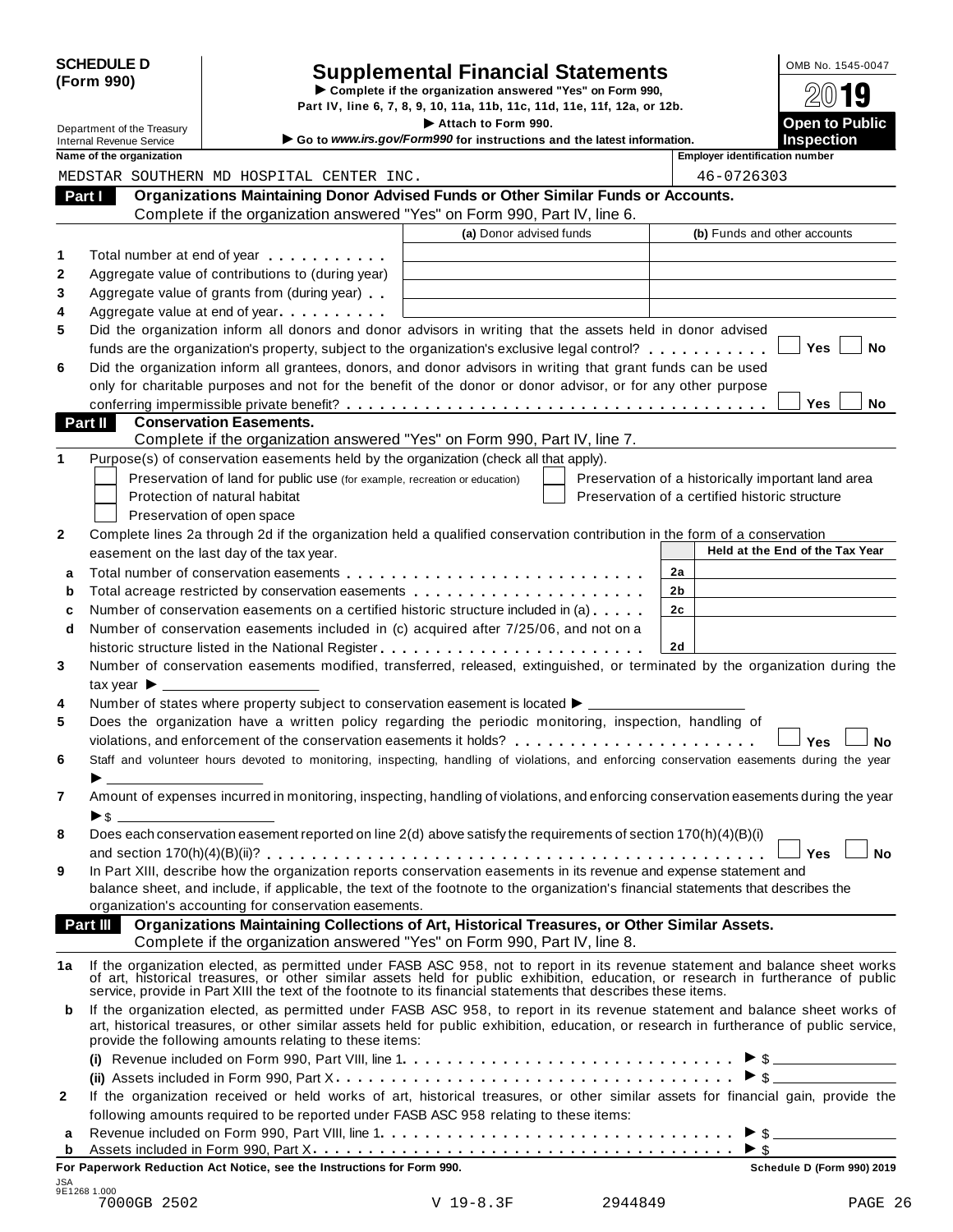MEDSTAR SOUTHERN MD HOSPITAL CENTER INC. 46-0726303

|                       | Schedule D (Form 990) 2019                                                                                                                                                                                                     |                                                             |                         |                                              |                    |    |                                                                                                                                                                                                                               |                      |                            |            | Page 2    |
|-----------------------|--------------------------------------------------------------------------------------------------------------------------------------------------------------------------------------------------------------------------------|-------------------------------------------------------------|-------------------------|----------------------------------------------|--------------------|----|-------------------------------------------------------------------------------------------------------------------------------------------------------------------------------------------------------------------------------|----------------------|----------------------------|------------|-----------|
|                       | Organizations Maintaining Collections of Art, Historical Treasures, or Other Similar Assets (continued)<br><b>Part III</b>                                                                                                     |                                                             |                         |                                              |                    |    |                                                                                                                                                                                                                               |                      |                            |            |           |
| 3                     | Using the organization's acquisition, accession, and other records, check any of the following that make significant use of its                                                                                                |                                                             |                         |                                              |                    |    |                                                                                                                                                                                                                               |                      |                            |            |           |
|                       | collection items (check all that apply):                                                                                                                                                                                       |                                                             |                         |                                              |                    |    |                                                                                                                                                                                                                               |                      |                            |            |           |
| a                     | Public exhibition                                                                                                                                                                                                              |                                                             | d                       |                                              |                    |    | Loan or exchange program                                                                                                                                                                                                      |                      |                            |            |           |
| b                     | Scholarly research                                                                                                                                                                                                             |                                                             | е                       |                                              |                    |    | Other and the contract of the contract of the contract of the contract of the contract of the contract of the contract of the contract of the contract of the contract of the contract of the contract of the contract of the |                      |                            |            |           |
| c                     | Preservation for future generations                                                                                                                                                                                            |                                                             |                         |                                              |                    |    |                                                                                                                                                                                                                               |                      |                            |            |           |
|                       | Provide a description of the organization's collections and explain how they further the organization's exempt purpose in Part                                                                                                 |                                                             |                         |                                              |                    |    |                                                                                                                                                                                                                               |                      |                            |            |           |
|                       | XIII.                                                                                                                                                                                                                          |                                                             |                         |                                              |                    |    |                                                                                                                                                                                                                               |                      |                            |            |           |
|                       | During the year, did the organization solicit or receive donations of art, historical treasures, or other similar                                                                                                              |                                                             |                         |                                              |                    |    |                                                                                                                                                                                                                               |                      |                            |            |           |
|                       | assets to be sold to raise funds rather than to be maintained as part of the organization's collection?                                                                                                                        |                                                             |                         |                                              |                    |    |                                                                                                                                                                                                                               |                      | <b>Yes</b>                 |            | No        |
|                       | <b>Part IV</b><br><b>Escrow and Custodial Arrangements.</b>                                                                                                                                                                    |                                                             |                         |                                              |                    |    |                                                                                                                                                                                                                               |                      |                            |            |           |
|                       | Complete if the organization answered "Yes" on Form 990, Part IV, line 9, or reported an amount on Form                                                                                                                        |                                                             |                         |                                              |                    |    |                                                                                                                                                                                                                               |                      |                            |            |           |
|                       | 990, Part X, line 21.                                                                                                                                                                                                          |                                                             |                         |                                              |                    |    |                                                                                                                                                                                                                               |                      |                            |            |           |
|                       | 1a Is the organization an agent, trustee, custodian or other intermediary for contributions or other assets not                                                                                                                |                                                             |                         |                                              |                    |    |                                                                                                                                                                                                                               |                      |                            |            |           |
|                       |                                                                                                                                                                                                                                |                                                             |                         |                                              |                    |    |                                                                                                                                                                                                                               |                      | Yes                        |            | <b>No</b> |
| b                     | If "Yes," explain the arrangement in Part XIII and complete the following table:                                                                                                                                               |                                                             |                         |                                              |                    |    |                                                                                                                                                                                                                               |                      |                            |            |           |
|                       |                                                                                                                                                                                                                                |                                                             |                         |                                              |                    |    |                                                                                                                                                                                                                               | Amount               |                            |            |           |
| c                     | Beginning balance enterpreteration of the contract of the contract of the contract of the contract of the contr                                                                                                                |                                                             |                         |                                              |                    | 1c |                                                                                                                                                                                                                               |                      |                            |            |           |
| d                     |                                                                                                                                                                                                                                |                                                             |                         |                                              |                    | 1d |                                                                                                                                                                                                                               |                      |                            |            |           |
| e                     |                                                                                                                                                                                                                                |                                                             |                         |                                              |                    | 1е |                                                                                                                                                                                                                               |                      |                            |            |           |
| f                     |                                                                                                                                                                                                                                |                                                             |                         |                                              |                    | 1f |                                                                                                                                                                                                                               |                      |                            |            |           |
| 2a                    | Did the organization include an amount on Form 990, Part X, line 21, for escrow or custodial account liability?                                                                                                                |                                                             |                         |                                              |                    |    |                                                                                                                                                                                                                               |                      | Yes                        |            | No        |
| b                     | If "Yes," explain the arrangement in Part XIII. Check here if the explanation has been provided on Part XIII                                                                                                                   |                                                             |                         |                                              |                    |    |                                                                                                                                                                                                                               |                      |                            |            |           |
|                       | Part V<br><b>Endowment Funds.</b>                                                                                                                                                                                              |                                                             |                         |                                              |                    |    |                                                                                                                                                                                                                               |                      |                            |            |           |
|                       | Complete if the organization answered "Yes" on Form 990, Part IV, line 10.                                                                                                                                                     |                                                             |                         |                                              |                    |    |                                                                                                                                                                                                                               |                      |                            |            |           |
|                       |                                                                                                                                                                                                                                | (a) Current year                                            |                         | (b) Prior year                               | (c) Two years back |    |                                                                                                                                                                                                                               | (d) Three years back | (e) Four years back        |            |           |
|                       |                                                                                                                                                                                                                                |                                                             |                         |                                              |                    |    |                                                                                                                                                                                                                               |                      |                            |            |           |
| 1a                    | Beginning of year balance                                                                                                                                                                                                      | the control of the control of the control of                |                         |                                              |                    |    |                                                                                                                                                                                                                               |                      |                            |            |           |
|                       | Contributions                                                                                                                                                                                                                  |                                                             |                         |                                              |                    |    |                                                                                                                                                                                                                               |                      |                            |            |           |
| с                     | Net investment earnings, gains,                                                                                                                                                                                                |                                                             |                         |                                              |                    |    |                                                                                                                                                                                                                               |                      |                            |            |           |
|                       | and losses                                                                                                                                                                                                                     | the control of the control of the control of the control of |                         |                                              |                    |    |                                                                                                                                                                                                                               |                      |                            |            |           |
| d                     | Grants or scholarships                                                                                                                                                                                                         |                                                             |                         |                                              |                    |    |                                                                                                                                                                                                                               |                      |                            |            |           |
| е                     | Other expenditures for facilities                                                                                                                                                                                              |                                                             |                         |                                              |                    |    |                                                                                                                                                                                                                               |                      |                            |            |           |
|                       | and programs $\ldots \ldots \ldots$ $\qquad \qquad$                                                                                                                                                                            |                                                             |                         | the control of the control of the control of |                    |    |                                                                                                                                                                                                                               |                      |                            |            |           |
| f                     |                                                                                                                                                                                                                                |                                                             |                         |                                              |                    |    |                                                                                                                                                                                                                               |                      |                            |            |           |
| g                     | End of year balance                                                                                                                                                                                                            |                                                             |                         |                                              |                    |    |                                                                                                                                                                                                                               |                      |                            |            |           |
|                       | Provide the estimated percentage of the current year end balance (line 1g, column (a)) held as:                                                                                                                                |                                                             |                         |                                              |                    |    |                                                                                                                                                                                                                               |                      |                            |            |           |
|                       | Board designated or quasi-endowment > %                                                                                                                                                                                        |                                                             |                         |                                              |                    |    |                                                                                                                                                                                                                               |                      |                            |            |           |
| b                     | Permanent endowment >                                                                                                                                                                                                          | $\%$<br>$\frac{0}{0}$                                       |                         |                                              |                    |    |                                                                                                                                                                                                                               |                      |                            |            |           |
| C                     | Term endowment >                                                                                                                                                                                                               |                                                             |                         |                                              |                    |    |                                                                                                                                                                                                                               |                      |                            |            |           |
|                       | The percentages on lines 2a, 2b, and 2c should equal 100%.                                                                                                                                                                     |                                                             |                         |                                              |                    |    |                                                                                                                                                                                                                               |                      |                            |            |           |
|                       | 3a Are there endowment funds not in the possession of the organization that are held and administered for the                                                                                                                  |                                                             |                         |                                              |                    |    |                                                                                                                                                                                                                               |                      |                            | <b>Yes</b> | No        |
|                       | organization by:                                                                                                                                                                                                               |                                                             |                         |                                              |                    |    |                                                                                                                                                                                                                               |                      |                            |            |           |
|                       |                                                                                                                                                                                                                                |                                                             |                         |                                              |                    |    |                                                                                                                                                                                                                               |                      | 3a(i)                      |            |           |
|                       |                                                                                                                                                                                                                                |                                                             |                         |                                              |                    |    |                                                                                                                                                                                                                               |                      | 3a(ii)                     |            |           |
|                       | If "Yes" on line 3a(ii), are the related organizations listed as required on Schedule R?                                                                                                                                       |                                                             |                         |                                              |                    |    |                                                                                                                                                                                                                               |                      | 3b                         |            |           |
|                       | Describe in Part XIII the intended uses of the organization's endowment funds.                                                                                                                                                 |                                                             |                         |                                              |                    |    |                                                                                                                                                                                                                               |                      |                            |            |           |
|                       |                                                                                                                                                                                                                                |                                                             |                         |                                              |                    |    |                                                                                                                                                                                                                               |                      |                            |            |           |
|                       | Land, Buildings, and Equipment.<br><b>Part VI</b>                                                                                                                                                                              |                                                             |                         |                                              |                    |    | (c) Accumulated                                                                                                                                                                                                               |                      | (d) Book value             |            |           |
|                       | Complete if the organization answered "Yes" on Form 990, Part IV, line 11a. See Form 990, Part X, line 10.<br>Description of property                                                                                          |                                                             | (a) Cost or other basis | (b) Cost or other basis                      |                    |    |                                                                                                                                                                                                                               |                      |                            |            |           |
|                       |                                                                                                                                                                                                                                |                                                             | (investment)            |                                              | (other)            |    | depreciation                                                                                                                                                                                                                  |                      |                            |            |           |
|                       |                                                                                                                                                                                                                                |                                                             |                         |                                              | 3, 140, 000.       |    |                                                                                                                                                                                                                               |                      | $\overline{3,140,000}$ .   |            |           |
|                       |                                                                                                                                                                                                                                |                                                             |                         |                                              | 43,727,841.        |    | 15,577,891.                                                                                                                                                                                                                   |                      | 28, 149, 950.              |            |           |
|                       | Leasehold improvements entitled and the set of the set of the set of the set of the set of the set of the set of the set of the set of the set of the set of the set of the set of the set of the set of the set of the set of |                                                             |                         |                                              | 3,807,953.         |    | 1,529,886.                                                                                                                                                                                                                    |                      | 2,278,067.                 |            |           |
|                       | Equipment                                                                                                                                                                                                                      |                                                             |                         |                                              | 83, 954, 474.      |    | 54, 148, 777.                                                                                                                                                                                                                 |                      | 29,805,697.                |            |           |
| b<br>4<br>b<br>C<br>d | Total. Add lines 1a through 1e. (Column (d) must equal Form 990, Part X, column (B), line 10c.),  ▶                                                                                                                            |                                                             |                         |                                              | 19,531,168.        |    | 144,235.                                                                                                                                                                                                                      |                      | 19,386,933.<br>82,760,647. |            |           |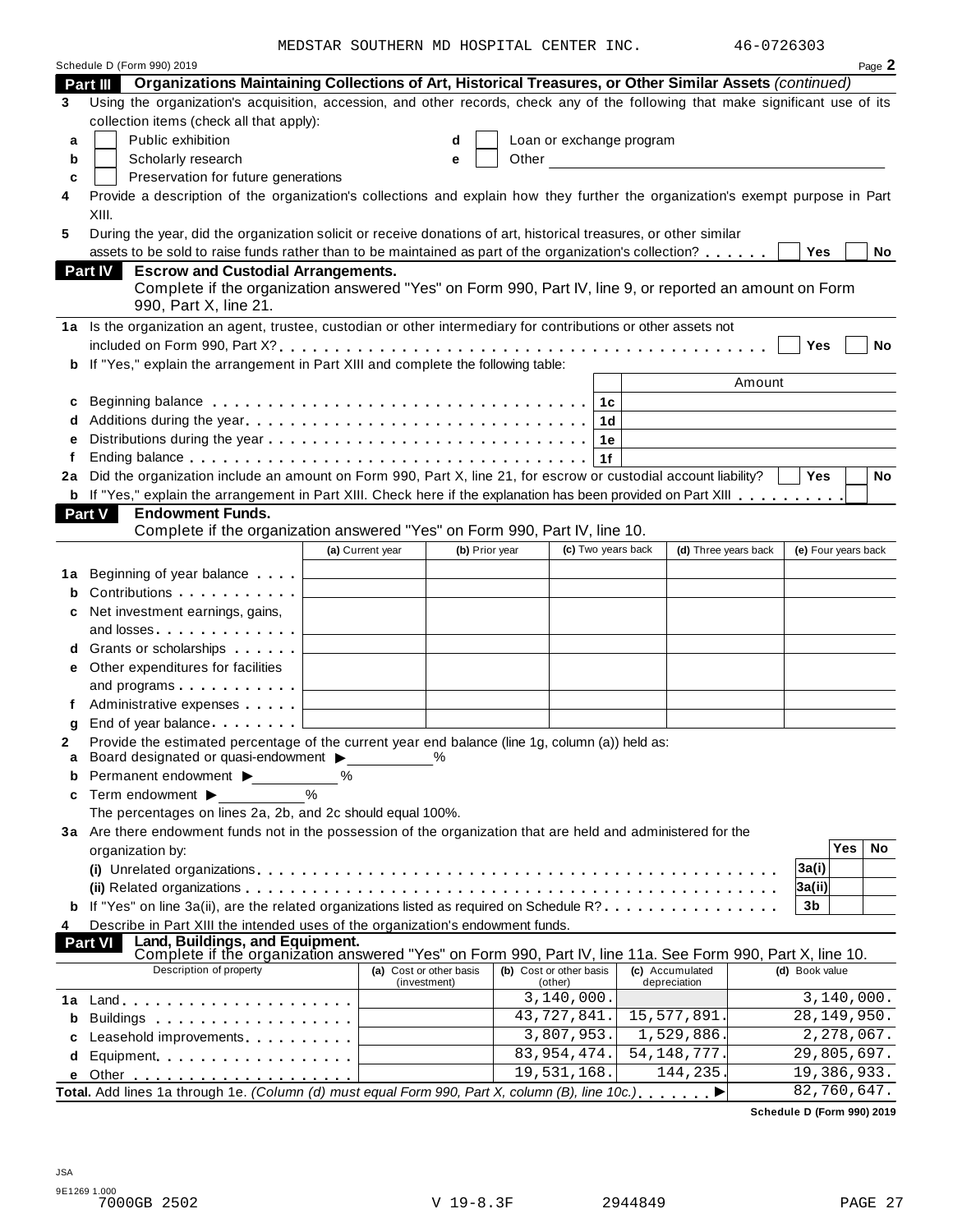#### Schedule D (Form 990) 2019 Page **3 Investments - Other Securities.** Complete if the organization answered "Yes" on Form 990, Part IV, line 11b. See Form 990, Part X, line 12. **Part VII (a)** Description of security or category (including name of security) **(b)** Book value **(c)** Method of valuation: Cost or end-of-year market value Schedule D (Form 990) 2019<br> **Part VII Investments - Other Securities.**<br>
Complete if the organization answered<br>
(a) Description of security or category<br>
(including name of security)<br>
(1) Financial derivatives<br>
(2) Closely h **Part VII** Investments - Other Securities.<br>
Complete if the organization answered<br>
(a) Description of security or category<br>
(including name of security)<br>
(1) Financial derivatives<br>
(2) Closely held equity interests<br>
(3) Ot **(3)** Other (A) (B) (C) (D) (E) (F) (G) (H) **Total.** *(Column (b) must equal Form 990, Part X, col. (B) line 12.)* **Investments - Program Related.**  Complete if the organization answered "Yes" on Form 990, Part IV, line 11c. See Form 990, Part X, line 13. **Part VIII (a)** Description of investment **(b)** Book value **(c)** Method of valuation: Cost or end-of-year market value **(1) (2) (3) (4) (5) (6) (7) (8) (9) Total.** *(Column (b) must equal Form 990, Part X, col.*  $(B)$  line 13.)  $\blacktriangleright$ **Other Assets.**  Complete if the organization answered "Yes" on Form 990, Part IV, line 11d. See Form 990, Part X, line 15. **Part IX (a)** Description **(b)** Book value **(1) (2) (3) (4) (5) (6) (7) (8) (9) Total.** *(Column (b) must equal Form 990, Part X, col. (B) line 15.)* m m m m m m m m m m m m m m m m m m m m m m m m m m <sup>I</sup> **Other Liabilities.**  Complete if the organization answered "Yes" on Form 990, Part IV, line 11e or 11f. See Form 990, Part X, line 25. **Part X 1. (a)** Description of liability **(b)** Book value (1) Federal income taxes (2) ADVANCES (3) (4) PENDING PFS REFUNDS 111,362. (5) (6) (7) (8) (9) **Total.** *(Column (b) must equal Form 990, Part X, col. (B) line 25.)*<br> **Total.** *(Column (b) must equal Form 990, Part X, col. (B) line 25.)*<br> **Dotal.** *(Column (b) must equal Form 990, Part X, col. (B) line 25.)*<br> **Dota 2.** Liability for uncertain tax positions. In Part XIII, provide the text of the footnote to the organization's financial statements that reports the organization's liability for uncertain tax positions under FASB ASC 740. Check here if the text of the footnote has been provided in Part XIII 51,217,713. CREDIT BALANCES PATIENT AR 1,276,858. LEASE LIABILITIES 66,345. OTHER LIABILITIES 4,986,383. 57,658,661. X

JSA **Schedule D (Form 990) 2019** 9E1270 1.000 7000GB 2502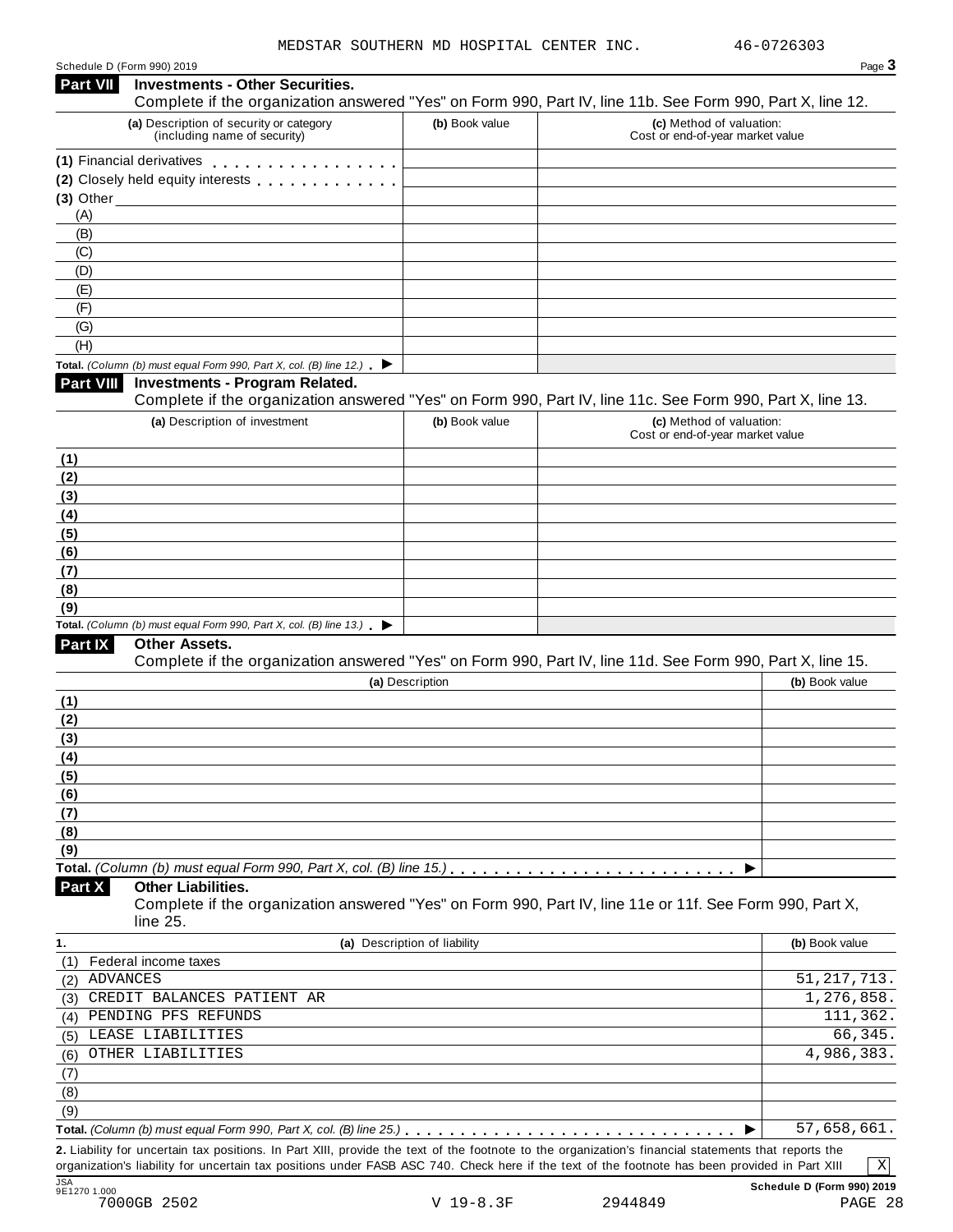|                | MEDSTAR SOUTHERN MD HOSPITAL CENTER INC.                                                                                                           | 46-0726303   |        |
|----------------|----------------------------------------------------------------------------------------------------------------------------------------------------|--------------|--------|
|                | Schedule D (Form 990) 2019                                                                                                                         |              | Page 4 |
| <b>Part XI</b> | Reconciliation of Revenue per Audited Financial Statements With Revenue per Return.                                                                |              |        |
|                | Complete if the organization answered "Yes" on Form 990, Part IV, line 12a.                                                                        |              |        |
| 1              | Total revenue, gains, and other support per audited financial statements                                                                           | $\mathbf{1}$ |        |
| $\mathbf{2}$   | Amounts included on line 1 but not on Form 990, Part VIII, line 12:                                                                                |              |        |
| a              | 2a                                                                                                                                                 |              |        |
|                | 2 <sub>b</sub>                                                                                                                                     |              |        |
| c              | 2c                                                                                                                                                 |              |        |
| d              | 2d                                                                                                                                                 |              |        |
| е              |                                                                                                                                                    | 2e           |        |
| 3              |                                                                                                                                                    | 3            |        |
| 4              | Amounts included on Form 990, Part VIII, line 12, but not on line 1:                                                                               |              |        |
| a              | 4a<br>Investment expenses not included on Form 990, Part VIII, line 7b                                                                             |              |        |
| b              | 4b                                                                                                                                                 |              |        |
|                |                                                                                                                                                    | 4с           |        |
| 5              | Total revenue. Add lines 3 and 4c. (This must equal Form 990, Part I, line 12.)                                                                    | 5            |        |
| Part XII       | Reconciliation of Expenses per Audited Financial Statements With Expenses per Return.                                                              |              |        |
|                | Complete if the organization answered "Yes" on Form 990, Part IV, line 12a.                                                                        |              |        |
| 1              |                                                                                                                                                    | $\mathbf{1}$ |        |
| 2              | Amounts included on line 1 but not on Form 990, Part IX, line 25:                                                                                  |              |        |
| a              | 2a<br>Donated services and use of facilities                                                                                                       |              |        |
| b              | 2 <sub>b</sub>                                                                                                                                     |              |        |
|                | 2c                                                                                                                                                 |              |        |
| d              |                                                                                                                                                    |              |        |
| е              |                                                                                                                                                    | 2e           |        |
| 3              |                                                                                                                                                    | 3            |        |
| 4              | Amounts included on Form 990, Part IX, line 25, but not on line 1:                                                                                 |              |        |
| a              | 4a<br>Investment expenses not included on Form 990, Part VIII, line 7b                                                                             |              |        |
| b              | 4b                                                                                                                                                 |              |        |
| C              |                                                                                                                                                    | 4c           |        |
| 5.             | Total expenses. Add lines 3 and 4c. (This must equal Form 990, Part I, line 18.)                                                                   | 5            |        |
|                | Part XIII Supplemental Information.                                                                                                                |              |        |
|                | Provide the descriptions required for Part II, lines 3, 5, and 9; Part III, lines 1a and 4; Part IV, lines 1b and 2b; Part V, line 4; Part X, line |              |        |

2; Part XI, lines 2d and 4b; and Part XII, lines 2d and 4b. Also complete this part to provide any additional information.

SEE PAGE 5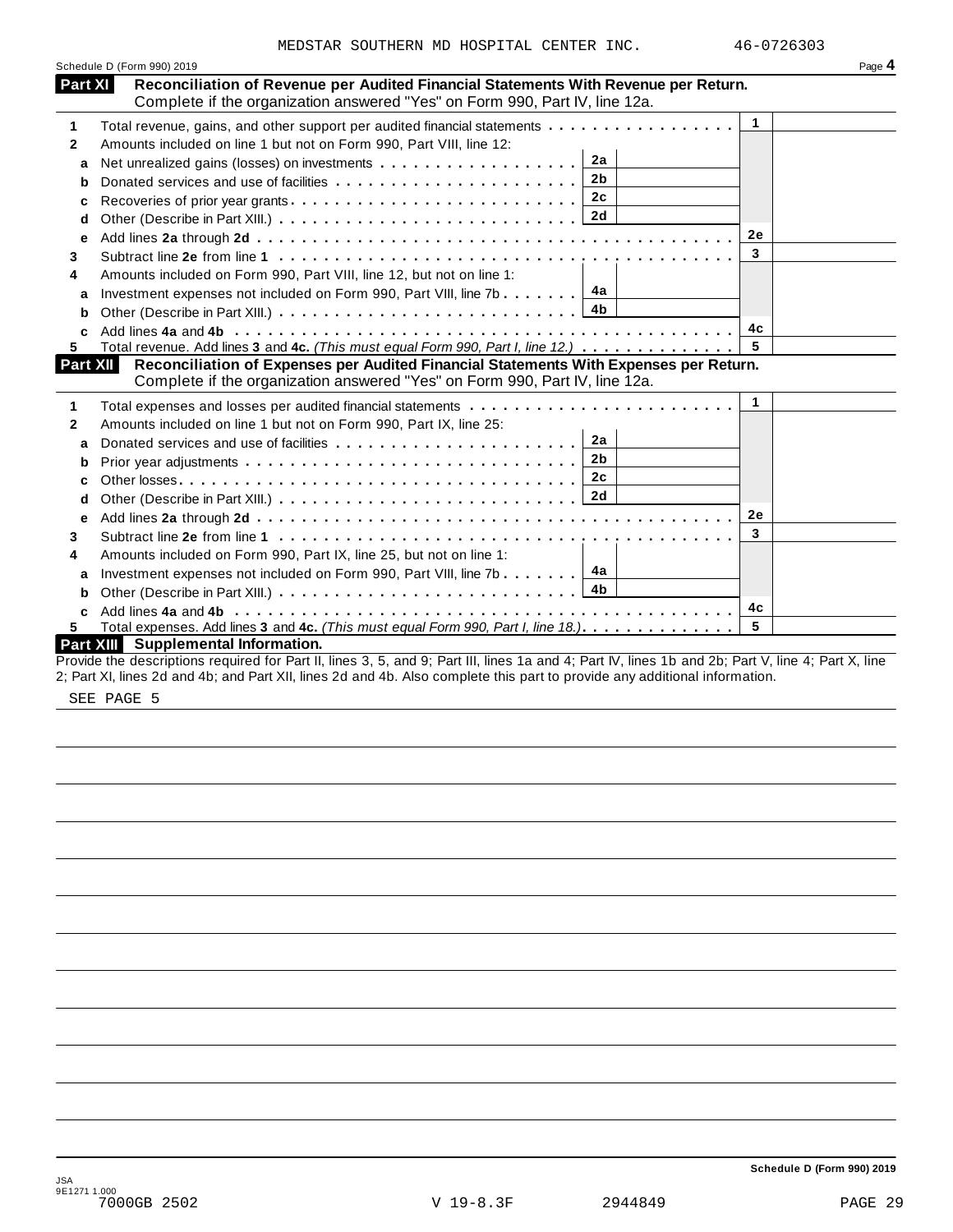FIN 48 FOOTNOTE

SCHEDULE D, PART X

INCOME TAXES ARE ACCOUNTED FOR UNDER THE ASSET AND LIABILITY METHOD. DEFERRED TAX ASSETS AND LIABILITIES ARE RECOGNIZED FOR THE FUTURE TAX CONSEQUENCES ATTRIBUTABLE TO DIFFERENCES BETWEEN THE FINANCIAL STATEMENT CARRYING AMOUNTS OF EXISTING ASSETS AND LIABILITIES AND THEIR RESPECTIVE TAX BASES AND OPERATING LOSS AND TAX CREDIT CARRYFORWARDS. DEFERRED TAX ASSETS AND LIABILITIES ARE MEASURED USING ENACTED TAX RATES EXPECTED TO APPLY TO TAXABLE INCOME IN THE YEARS IN WHICH THOSE TEMPORARY DIFFERENCES ARE EXPECTED TO BE RECOVERED OR SETTLED. THE EFFECT ON DEFERRED TAX ASSETS AND LIABILITIES OF A CHANGE IN TAX RATES IS RECOGNIZED IN THE PERIOD THAT INCLUDES THE ENACTMENT DATE. ANY CHANGES TO THE VALUATION ALLOWANCE ON THE DEFERRED TAX ASSET ARE REFLECTED IN THE YEAR OF CHANGE. THE CORPORATION ACCOUNTS FOR UNCERTAIN TAX POSITIONS IN ACCORDANCE WITH THE FASB ACCOUNTING STANDARDS CODIFICATION (ASC) TOPIC 740, INCOME TAXES. THERE WAS NO LIABILITY RECORDED FOR UNCERTAIN TAX POSITIONS AS OF JUNE 30, 2020.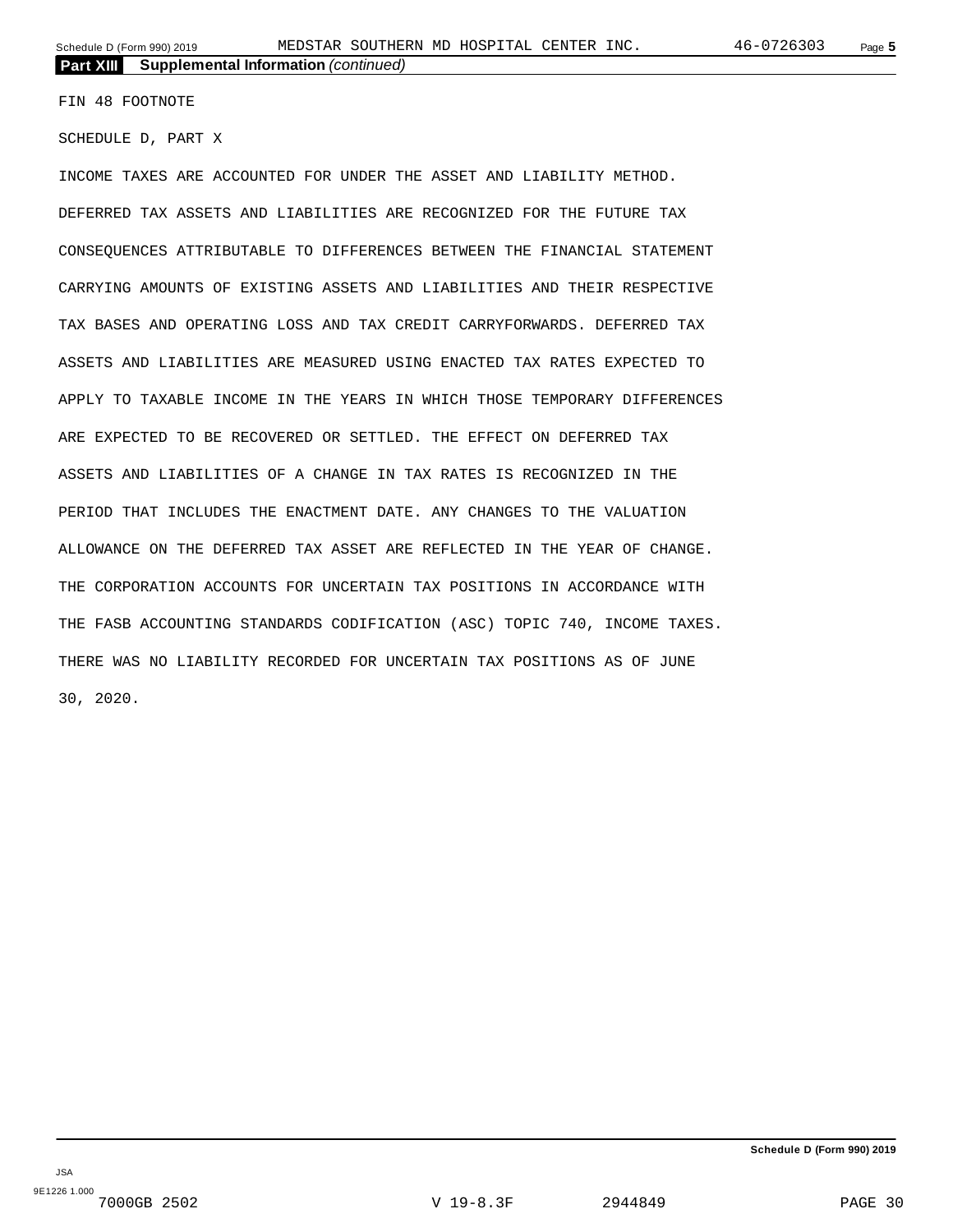|                                                                                                                                                                                                                                            | <b>SCHEDULE H</b>                                                                                                                                                                                                                                                 |                                                          |                                     | <b>Hospitals</b>                                                                                                                                                                                                                                                                                                                                       |                                               |                                       | OMB No. 1545-0047     |                                    |              |  |  |  |
|--------------------------------------------------------------------------------------------------------------------------------------------------------------------------------------------------------------------------------------------|-------------------------------------------------------------------------------------------------------------------------------------------------------------------------------------------------------------------------------------------------------------------|----------------------------------------------------------|-------------------------------------|--------------------------------------------------------------------------------------------------------------------------------------------------------------------------------------------------------------------------------------------------------------------------------------------------------------------------------------------------------|-----------------------------------------------|---------------------------------------|-----------------------|------------------------------------|--------------|--|--|--|
|                                                                                                                                                                                                                                            | (Form 990)                                                                                                                                                                                                                                                        |                                                          |                                     | Complete if the organization answered "Yes" on Form 990, Part IV, question 20.<br>Attach to Form 990.                                                                                                                                                                                                                                                  |                                               |                                       | <b>Open to Public</b> | )19                                |              |  |  |  |
|                                                                                                                                                                                                                                            | Department of the Treasury<br><b>Internal Revenue Service</b>                                                                                                                                                                                                     |                                                          |                                     | Go to www.irs.gov/Form990 for instructions and the latest information.                                                                                                                                                                                                                                                                                 |                                               |                                       | <b>Inspection</b>     |                                    |              |  |  |  |
|                                                                                                                                                                                                                                            | Name of the organization                                                                                                                                                                                                                                          |                                                          |                                     |                                                                                                                                                                                                                                                                                                                                                        |                                               | <b>Employer identification number</b> |                       |                                    |              |  |  |  |
|                                                                                                                                                                                                                                            | MEDSTAR SOUTHERN MD HOSPITAL CENTER INC.                                                                                                                                                                                                                          |                                                          |                                     |                                                                                                                                                                                                                                                                                                                                                        |                                               | 46-0726303                            |                       |                                    |              |  |  |  |
|                                                                                                                                                                                                                                            | Part I                                                                                                                                                                                                                                                            |                                                          |                                     | Financial Assistance and Certain Other Community Benefits at Cost                                                                                                                                                                                                                                                                                      |                                               |                                       |                       |                                    |              |  |  |  |
|                                                                                                                                                                                                                                            |                                                                                                                                                                                                                                                                   |                                                          |                                     |                                                                                                                                                                                                                                                                                                                                                        |                                               |                                       |                       | Yes                                | No           |  |  |  |
|                                                                                                                                                                                                                                            |                                                                                                                                                                                                                                                                   |                                                          |                                     | 1a Did the organization have a financial assistance policy during the tax year? If "No," skip to question 6a                                                                                                                                                                                                                                           |                                               |                                       | 1a                    | Χ<br>X                             |              |  |  |  |
| 2                                                                                                                                                                                                                                          | X<br>Applied uniformly to all hospital facilities                                                                                                                                                                                                                 |                                                          |                                     | If the organization had multiple hospital facilities, indicate which of the following best describes application of<br>the financial assistance policy to its various hospital facilities during the tax year.                                                                                                                                         | Applied uniformly to most hospital facilities |                                       | 1b                    |                                    |              |  |  |  |
| 3                                                                                                                                                                                                                                          | the organization's patients during the tax year.                                                                                                                                                                                                                  | Generally tailored to individual hospital facilities     |                                     | Answer the following based on the financial assistance eligibility criteria that applied to the largest number of                                                                                                                                                                                                                                      |                                               |                                       |                       |                                    |              |  |  |  |
|                                                                                                                                                                                                                                            | 100%                                                                                                                                                                                                                                                              | $\vert X \vert$<br>150%                                  | 200%                                | Did the organization use Federal Poverty Guidelines (FPG) as a factor in determining eligibility for providing<br>free care? If "Yes," indicate which of the following was the FPG family income limit for eligibility for free care:<br>Other                                                                                                         | %                                             |                                       | За                    | Χ                                  |              |  |  |  |
|                                                                                                                                                                                                                                            | 200%                                                                                                                                                                                                                                                              | 250%                                                     | 300%                                | b Did the organization use FPG as a factor in determining eligibility for providing discounted care? If "Yes,"<br>indicate which of the following was the family income limit for eligibility for discounted care:<br>X<br>350%<br>400%                                                                                                                | Other                                         | $\sim$ %                              | 3b                    | X                                  |              |  |  |  |
|                                                                                                                                                                                                                                            | discounted care.                                                                                                                                                                                                                                                  |                                                          |                                     | c If the organization used factors other than FPG in determining eligibility, describe in Part VI the criteria used<br>for determining eligibility for free or discounted care. Include in the description whether the organization used<br>an asset test or other threshold, regardless of income, as a factor in determining eligibility for free or |                                               |                                       |                       |                                    |              |  |  |  |
| 4                                                                                                                                                                                                                                          | Did the organization's financial assistance policy that applied to the largest number of its patients during the<br>tax year provide for free or discounted care to the "medically indigent"?                                                                     |                                                          |                                     |                                                                                                                                                                                                                                                                                                                                                        |                                               |                                       |                       |                                    |              |  |  |  |
| 5а                                                                                                                                                                                                                                         |                                                                                                                                                                                                                                                                   |                                                          |                                     |                                                                                                                                                                                                                                                                                                                                                        |                                               |                                       | 5a<br>5b              | Χ<br>Χ                             |              |  |  |  |
| Did the organization budget amounts for free or discounted care provided under its financial assistance policy during the tax year?<br><b>b</b> If "Yes," did the organization's financial assistance expenses exceed the budgeted amount? |                                                                                                                                                                                                                                                                   |                                                          |                                     |                                                                                                                                                                                                                                                                                                                                                        |                                               |                                       |                       |                                    |              |  |  |  |
|                                                                                                                                                                                                                                            |                                                                                                                                                                                                                                                                   |                                                          |                                     | c If "Yes" to line 5b, as a result of budget considerations, was the organization unable to provide free or                                                                                                                                                                                                                                            |                                               |                                       | 5c                    |                                    | Χ            |  |  |  |
|                                                                                                                                                                                                                                            |                                                                                                                                                                                                                                                                   |                                                          |                                     |                                                                                                                                                                                                                                                                                                                                                        |                                               |                                       | 6a                    | Χ                                  |              |  |  |  |
|                                                                                                                                                                                                                                            |                                                                                                                                                                                                                                                                   |                                                          |                                     | Complete the following table using the worksheets provided in the Schedule H instructions. Do not submit                                                                                                                                                                                                                                               |                                               |                                       | 6b                    | Χ                                  |              |  |  |  |
|                                                                                                                                                                                                                                            | these worksheets with the Schedule H.                                                                                                                                                                                                                             |                                                          |                                     | Financial Assistance and Certain Other Community Benefits at Cost                                                                                                                                                                                                                                                                                      |                                               |                                       |                       |                                    |              |  |  |  |
|                                                                                                                                                                                                                                            | <b>Financial Assistance and</b><br><b>Means-Tested Government</b><br>Programs                                                                                                                                                                                     | (a) Number of<br>activities or<br>programs<br>(optional) | (b) Persons<br>served<br>(optional) | (c) Total community<br>benefit expense                                                                                                                                                                                                                                                                                                                 | (d) Direct offsetting<br>revenue              | (e) Net community<br>benefit expense  |                       | (f) Percent<br>of total<br>expense |              |  |  |  |
|                                                                                                                                                                                                                                            | <b>a</b> Financial Assistance at cost<br>(from Worksheet 1)                                                                                                                                                                                                       |                                                          |                                     | 4,852,434.                                                                                                                                                                                                                                                                                                                                             |                                               | 4,852,434.                            |                       |                                    | 2.02         |  |  |  |
|                                                                                                                                                                                                                                            | <b>b</b> Medicaid (from Worksheet 3,<br>column a) column a                                                                                                                                                                                                        |                                                          |                                     |                                                                                                                                                                                                                                                                                                                                                        |                                               |                                       |                       |                                    |              |  |  |  |
|                                                                                                                                                                                                                                            | C Costs of other means-tested<br>government programs (from<br>$W$ orksheet 3, column b) $\Box$<br><b>d</b> Total. Financial Assistance                                                                                                                            |                                                          |                                     |                                                                                                                                                                                                                                                                                                                                                        |                                               |                                       |                       |                                    |              |  |  |  |
|                                                                                                                                                                                                                                            | and Means-Tested<br>Government Programs                                                                                                                                                                                                                           |                                                          |                                     | 4,852,434.                                                                                                                                                                                                                                                                                                                                             |                                               | 4,852,434.                            |                       |                                    | 2.02         |  |  |  |
|                                                                                                                                                                                                                                            | <b>Other Benefits</b>                                                                                                                                                                                                                                             |                                                          |                                     |                                                                                                                                                                                                                                                                                                                                                        |                                               |                                       |                       |                                    |              |  |  |  |
|                                                                                                                                                                                                                                            | <b>e</b> Community health improvement<br>services and community benefit<br>operations (from Worksheet 4)                                                                                                                                                          |                                                          |                                     | 1,637,929.                                                                                                                                                                                                                                                                                                                                             |                                               | 1,637,929.                            |                       |                                    | .68          |  |  |  |
| f                                                                                                                                                                                                                                          | Health professions education<br>(from Worksheet 5)                                                                                                                                                                                                                |                                                          |                                     | 22,781.                                                                                                                                                                                                                                                                                                                                                |                                               | 22,781.                               |                       |                                    | .01          |  |  |  |
| q                                                                                                                                                                                                                                          | Subsidized health services (from<br>Worksheet 6) and the material control of the material control of the material control of the material control of the material control of the material control of the material control of the material control of the material |                                                          |                                     | 11,728,652.                                                                                                                                                                                                                                                                                                                                            | 3,017,105.                                    | 8,711,547.                            |                       |                                    | 3.63         |  |  |  |
| h.                                                                                                                                                                                                                                         | Research (from Worksheet 7)                                                                                                                                                                                                                                       |                                                          |                                     |                                                                                                                                                                                                                                                                                                                                                        |                                               |                                       |                       |                                    |              |  |  |  |
|                                                                                                                                                                                                                                            | Cash and in-kind contributions<br>for community benefit (from<br>Worksheet 8)                                                                                                                                                                                     |                                                          |                                     | 19,640.                                                                                                                                                                                                                                                                                                                                                |                                               | 19,640.                               |                       |                                    | .01          |  |  |  |
|                                                                                                                                                                                                                                            | <b>Total.</b> Other Benefits                                                                                                                                                                                                                                      |                                                          |                                     | 13,409,002.                                                                                                                                                                                                                                                                                                                                            | 3,017,105.                                    | 10,391,897.                           |                       |                                    | 4.33<br>6.35 |  |  |  |
|                                                                                                                                                                                                                                            |                                                                                                                                                                                                                                                                   |                                                          |                                     | 18, 261, 436.                                                                                                                                                                                                                                                                                                                                          | 3,017,105.                                    | 15, 244, 331.                         |                       |                                    |              |  |  |  |

 $\frac{1}{100}$ <br>  $\frac{1}{100}$ <br>  $\frac{1}{100}$ <br>  $\frac{1}{100}$ <br>  $\frac{1}{100}$ <br>  $\frac{1}{100}$ <br>  $\frac{1}{100}$ <br>  $\frac{1}{100}$ <br>  $\frac{1}{100}$ <br>  $\frac{1}{100}$ <br>  $\frac{1}{100}$ <br>  $\frac{1}{100}$ <br>  $\frac{1}{100}$ <br>  $\frac{1}{100}$ <br>  $\frac{1}{100}$ <br>  $\frac{1}{100}$ <br>  $\frac{1}{100}$ <br>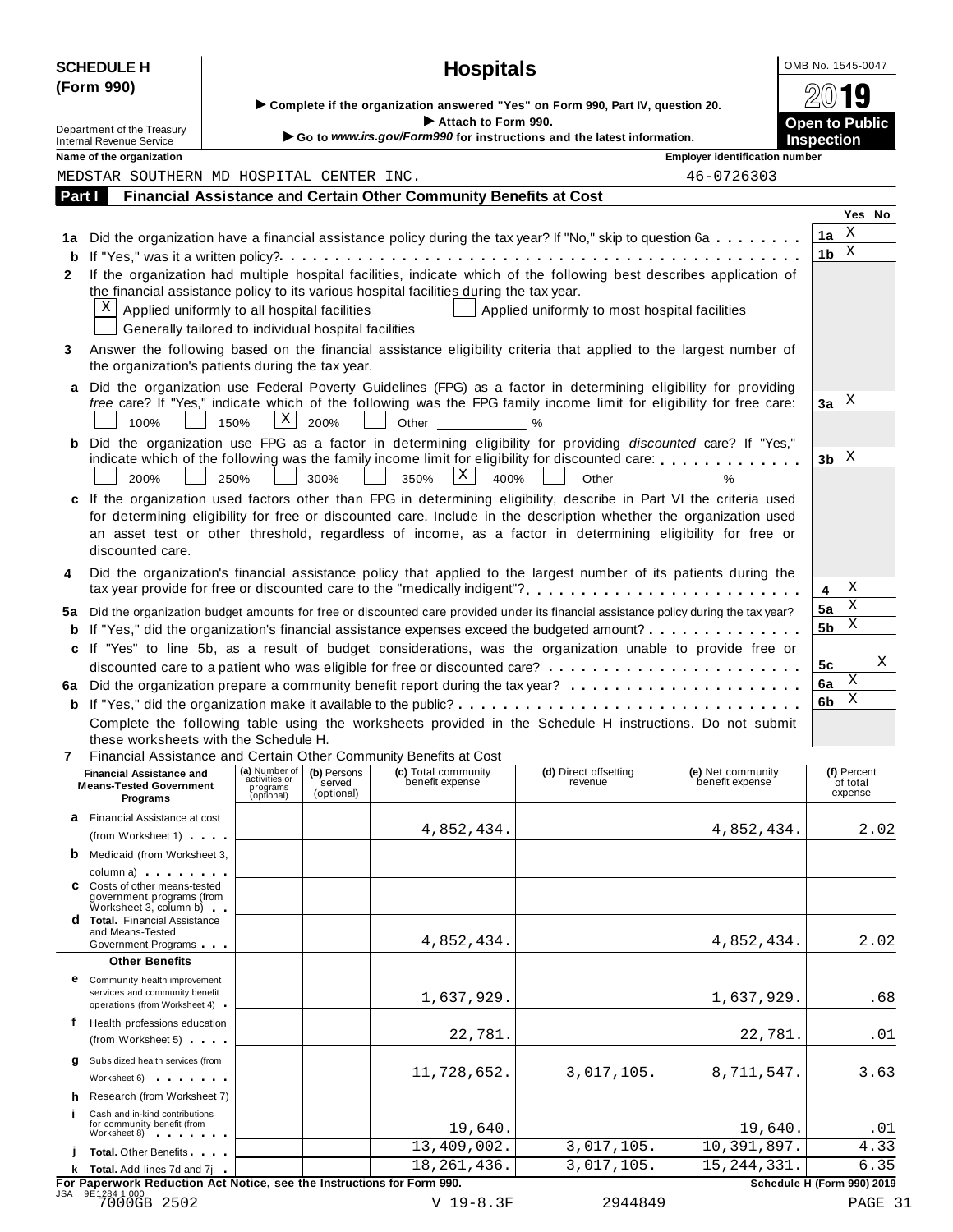#### Schedule H (Form 990) 2019 Page **2**

#### **Community Building Activities** Complete this table if the organization conducted any community building activities during the tax year, and describe in Part VI how its community building activities promoted the health of the communities it serves. **Part II**

|              |                                                                   | (a) Number of<br>activities or<br>programs<br>(optional) | (b) Persons<br>served<br>(optional) | (c) Total community<br>building expense                                                                                                                      | (d) Direct offsetting<br>revenue        | (e) Net community<br>building expense        |    | (f) Percent of<br>total expense      |     |
|--------------|-------------------------------------------------------------------|----------------------------------------------------------|-------------------------------------|--------------------------------------------------------------------------------------------------------------------------------------------------------------|-----------------------------------------|----------------------------------------------|----|--------------------------------------|-----|
|              | 1 Physical improvements and housing                               |                                                          |                                     |                                                                                                                                                              |                                         |                                              |    |                                      |     |
|              | 2 Economic development                                            |                                                          |                                     |                                                                                                                                                              |                                         |                                              |    |                                      |     |
|              | 3 Community support                                               |                                                          |                                     | 1,219.                                                                                                                                                       |                                         | 1,219.                                       |    |                                      |     |
|              | 4 Environmental improvements                                      |                                                          |                                     |                                                                                                                                                              |                                         |                                              |    |                                      |     |
|              | 5 Leadership development and                                      |                                                          |                                     |                                                                                                                                                              |                                         |                                              |    |                                      |     |
|              | training for community members                                    |                                                          |                                     |                                                                                                                                                              |                                         |                                              |    |                                      |     |
|              | 6 Coalition building                                              |                                                          |                                     | 5,621.                                                                                                                                                       |                                         | 5,621.                                       |    |                                      |     |
|              | 7 Community health improvement                                    |                                                          |                                     |                                                                                                                                                              |                                         |                                              |    |                                      |     |
|              | advocacy                                                          |                                                          |                                     | 26,386.                                                                                                                                                      |                                         | 26,386.                                      |    |                                      | .01 |
|              | 8 Workforce development                                           |                                                          |                                     | 317,202.                                                                                                                                                     |                                         | 317, 202.                                    |    |                                      | .13 |
| 9            | Other                                                             |                                                          |                                     |                                                                                                                                                              |                                         |                                              |    |                                      |     |
|              | 10 Total                                                          |                                                          |                                     | 350,428.                                                                                                                                                     |                                         | 350,428.                                     |    |                                      | .14 |
|              | <b>Bad Debt, Medicare, &amp; Collection Practices</b><br>Part III |                                                          |                                     |                                                                                                                                                              |                                         |                                              |    |                                      |     |
|              | <b>Section A. Bad Debt Expense</b>                                |                                                          |                                     |                                                                                                                                                              |                                         |                                              |    | Yes                                  | No  |
| $\mathbf 1$  |                                                                   |                                                          |                                     | Did the organization report bad debt expense in accordance with Healthcare Financial Management Association                                                  |                                         |                                              |    |                                      |     |
|              |                                                                   |                                                          |                                     |                                                                                                                                                              |                                         |                                              | 1  | Χ                                    |     |
| $\mathbf{2}$ |                                                                   |                                                          |                                     | Enter the amount of the organization's bad debt expense. Explain in Part VI the                                                                              |                                         |                                              |    |                                      |     |
|              |                                                                   |                                                          |                                     | methodology used by the organization to estimate this amount                                                                                                 | $\mathbf{2}$                            | 10, 335, 132.                                |    |                                      |     |
| 3            |                                                                   |                                                          |                                     | Enter the estimated amount of the organization's bad debt expense attributable to                                                                            |                                         |                                              |    |                                      |     |
|              |                                                                   |                                                          |                                     | patients eligible under the organization's financial assistance policy. Explain in Part VI                                                                   |                                         |                                              |    |                                      |     |
|              |                                                                   |                                                          |                                     | the methodology used by the organization to estimate this amount and the rationale,                                                                          |                                         |                                              |    |                                      |     |
|              |                                                                   |                                                          |                                     | if any, for including this portion of bad debt as community benefit                                                                                          | 3                                       |                                              |    |                                      |     |
|              |                                                                   |                                                          |                                     | Provide in Part VI the text of the footnote to the organization's financial statements that describes bad debt                                               |                                         |                                              |    |                                      |     |
|              |                                                                   |                                                          |                                     | expense or the page number on which this footnote is contained in the attached financial statements.                                                         |                                         |                                              |    |                                      |     |
|              | <b>Section B. Medicare</b>                                        |                                                          |                                     |                                                                                                                                                              |                                         |                                              |    |                                      |     |
| 5            |                                                                   |                                                          |                                     | Enter total revenue received from Medicare (including DSH and IME)                                                                                           | $5\phantom{.0}$                         |                                              |    |                                      |     |
| 6            |                                                                   |                                                          |                                     | Enter Medicare allowable costs of care relating to payments on line 5                                                                                        |                                         |                                              |    |                                      |     |
| 7            |                                                                   |                                                          |                                     | Subtract line 6 from line 5. This is the surplus (or shortfall)                                                                                              | $\overline{7}$                          |                                              |    |                                      |     |
| 8            |                                                                   |                                                          |                                     | Describe in Part VI the extent to which any shortfall reported on line 7 should be treated as community                                                      |                                         |                                              |    |                                      |     |
|              |                                                                   |                                                          |                                     | benefit. Also describe in Part VI the costing methodology or source used to determine the amount reported                                                    |                                         |                                              |    |                                      |     |
|              | on line 6. Check the box that describes the method used:          |                                                          |                                     |                                                                                                                                                              |                                         |                                              |    |                                      |     |
|              | Cost accounting system                                            |                                                          | X                                   | Cost to charge ratio                                                                                                                                         | Other                                   |                                              |    |                                      |     |
|              | <b>Section C. Collection Practices</b>                            |                                                          |                                     |                                                                                                                                                              |                                         |                                              |    |                                      |     |
|              |                                                                   |                                                          |                                     | 9a Did the organization have a written debt collection policy during the tax year?                                                                           |                                         |                                              | 9a | Χ                                    |     |
|              |                                                                   |                                                          |                                     | <b>b</b> If "Yes," did the organization's collection policy that applied to the largest number of its patients during the tax year contain provisions on the |                                         |                                              |    |                                      |     |
|              |                                                                   |                                                          |                                     |                                                                                                                                                              |                                         |                                              | 9b | Χ                                    |     |
|              | <b>Part IV</b>                                                    |                                                          |                                     | <b>Management Companies and Joint Ventures</b> (owned 10% or more by officers, directors, trustees, key employees, and physicians - see instructions)        |                                         |                                              |    |                                      |     |
|              | (a) Name of entity                                                |                                                          |                                     | (b) Description of primary<br>activity of entity                                                                                                             | (c) Organization's<br>profit % or stock | (d) Officers, directors,<br>trustees, or key |    | (e) Physicians'<br>profit % or stock |     |
|              |                                                                   |                                                          |                                     |                                                                                                                                                              | ownership %                             | employees' profit %                          |    | ownership %                          |     |
|              |                                                                   |                                                          |                                     |                                                                                                                                                              |                                         | or stock ownership %                         |    |                                      |     |
| 1            |                                                                   |                                                          |                                     |                                                                                                                                                              |                                         |                                              |    |                                      |     |
| 2            |                                                                   |                                                          |                                     |                                                                                                                                                              |                                         |                                              |    |                                      |     |
| 3            |                                                                   |                                                          |                                     |                                                                                                                                                              |                                         |                                              |    |                                      |     |
| 4            |                                                                   |                                                          |                                     |                                                                                                                                                              |                                         |                                              |    |                                      |     |
| 5            |                                                                   |                                                          |                                     |                                                                                                                                                              |                                         |                                              |    |                                      |     |
| 6            |                                                                   |                                                          |                                     |                                                                                                                                                              |                                         |                                              |    |                                      |     |
| 7            |                                                                   |                                                          |                                     |                                                                                                                                                              |                                         |                                              |    |                                      |     |
| 8            |                                                                   |                                                          |                                     |                                                                                                                                                              |                                         |                                              |    |                                      |     |
| 9            |                                                                   |                                                          |                                     |                                                                                                                                                              |                                         |                                              |    |                                      |     |
| 10           |                                                                   |                                                          |                                     |                                                                                                                                                              |                                         |                                              |    |                                      |     |
| 11           |                                                                   |                                                          |                                     |                                                                                                                                                              |                                         |                                              |    |                                      |     |
| 12           |                                                                   |                                                          |                                     |                                                                                                                                                              |                                         |                                              |    |                                      |     |
| 13           |                                                                   |                                                          |                                     |                                                                                                                                                              |                                         |                                              |    |                                      |     |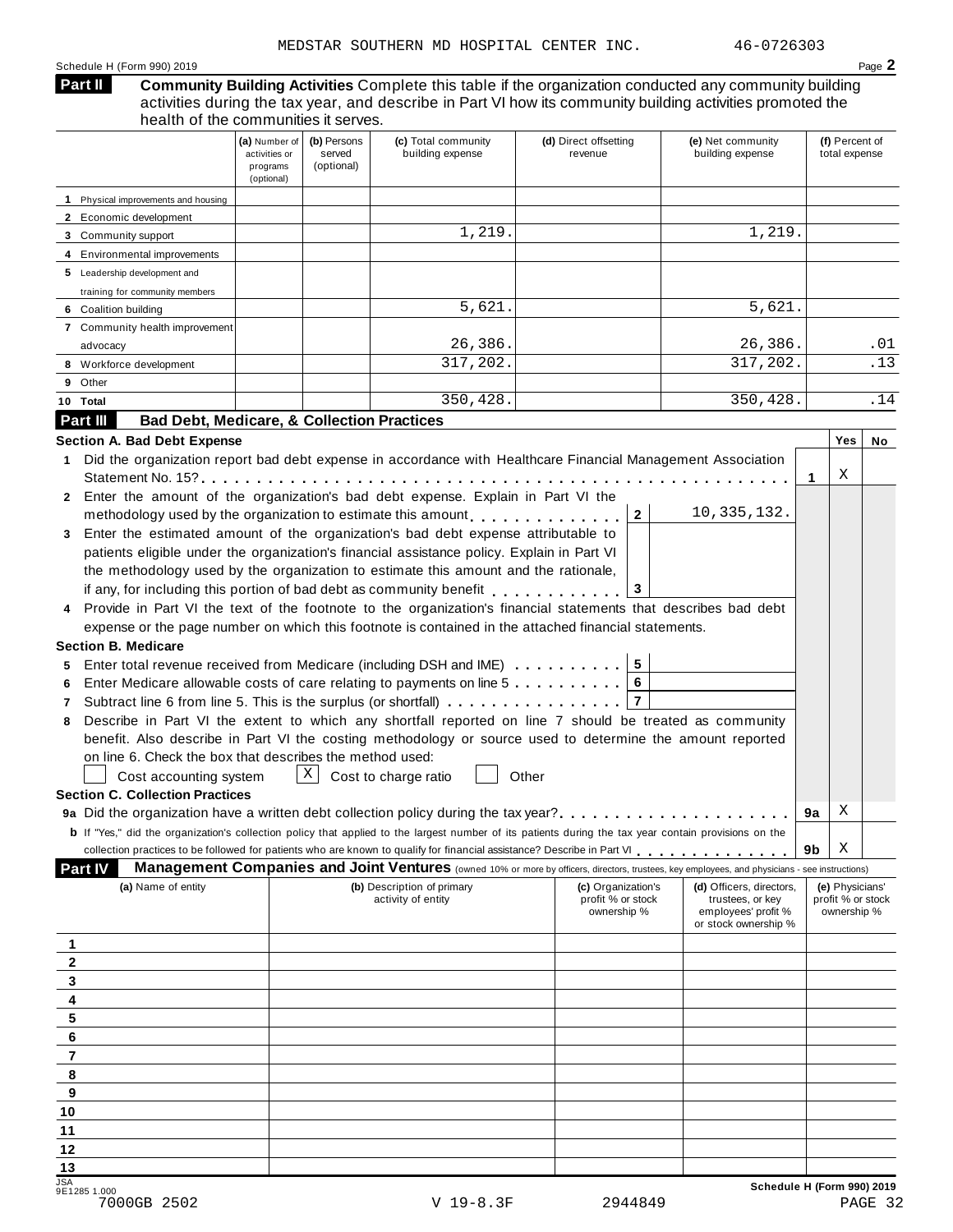#### MEDSTAR SOUTHERN MD HOSPITAL CENTER INC. 46-0726303

| Schedule H<br>990) 2019<br>$\sqrt{2}$<br>(Form<br>. | Page |
|-----------------------------------------------------|------|
|-----------------------------------------------------|------|

| <b>Part V</b> Facility Information                                                                                     |                   |                            |                     |                   |                          |                   |             |          |                  |                       |
|------------------------------------------------------------------------------------------------------------------------|-------------------|----------------------------|---------------------|-------------------|--------------------------|-------------------|-------------|----------|------------------|-----------------------|
| <b>Section A. Hospital Facilities</b>                                                                                  |                   |                            |                     |                   |                          |                   |             |          |                  |                       |
| (list in order of size, from largest to smallest - see instructions)                                                   |                   |                            |                     |                   |                          |                   |             | ER-other |                  |                       |
| How many hospital facilities did the organization operate during                                                       |                   |                            |                     |                   |                          |                   | ER-24 hours |          |                  |                       |
| the tax year?<br>$\mathbf{1}$                                                                                          | Licensed hospital | General medical & surgical | Children's hospital | Teaching hospital | Critical access hospital | Research facility |             |          |                  |                       |
| Name, address, primary website address, and state license                                                              |                   |                            |                     |                   |                          |                   |             |          |                  |                       |
| number (and if a group return, the name and EIN of the<br>subordinate hospital organization that operates the hospital |                   |                            |                     |                   |                          |                   |             |          |                  | Facility<br>reporting |
| facility)                                                                                                              |                   |                            |                     |                   |                          |                   |             |          | Other (describe) | group                 |
| 1 MEDSTAR SOUTHERN MD HOSPITAL CENTER                                                                                  |                   |                            |                     |                   |                          |                   |             |          |                  |                       |
| 7503 SURRATTS ROAD                                                                                                     |                   |                            |                     |                   |                          |                   |             |          |                  |                       |
| MD 20735<br>CLINTON                                                                                                    |                   |                            |                     |                   |                          |                   |             |          |                  |                       |
|                                                                                                                        |                   |                            |                     |                   |                          |                   |             |          |                  |                       |
|                                                                                                                        | X                 | $\mathbf X$                |                     |                   |                          |                   | X           |          |                  |                       |
| $\mathbf{2}$                                                                                                           |                   |                            |                     |                   |                          |                   |             |          |                  |                       |
|                                                                                                                        |                   |                            |                     |                   |                          |                   |             |          |                  |                       |
|                                                                                                                        |                   |                            |                     |                   |                          |                   |             |          |                  |                       |
|                                                                                                                        |                   |                            |                     |                   |                          |                   |             |          |                  |                       |
|                                                                                                                        |                   |                            |                     |                   |                          |                   |             |          |                  |                       |
| $\mathbf{3}$                                                                                                           |                   |                            |                     |                   |                          |                   |             |          |                  |                       |
|                                                                                                                        |                   |                            |                     |                   |                          |                   |             |          |                  |                       |
|                                                                                                                        |                   |                            |                     |                   |                          |                   |             |          |                  |                       |
|                                                                                                                        |                   |                            |                     |                   |                          |                   |             |          |                  |                       |
| 4                                                                                                                      |                   |                            |                     |                   |                          |                   |             |          |                  |                       |
|                                                                                                                        |                   |                            |                     |                   |                          |                   |             |          |                  |                       |
|                                                                                                                        |                   |                            |                     |                   |                          |                   |             |          |                  |                       |
|                                                                                                                        |                   |                            |                     |                   |                          |                   |             |          |                  |                       |
| 5                                                                                                                      |                   |                            |                     |                   |                          |                   |             |          |                  |                       |
|                                                                                                                        |                   |                            |                     |                   |                          |                   |             |          |                  |                       |
|                                                                                                                        |                   |                            |                     |                   |                          |                   |             |          |                  |                       |
|                                                                                                                        |                   |                            |                     |                   |                          |                   |             |          |                  |                       |
|                                                                                                                        |                   |                            |                     |                   |                          |                   |             |          |                  |                       |
| 6                                                                                                                      |                   |                            |                     |                   |                          |                   |             |          |                  |                       |
|                                                                                                                        |                   |                            |                     |                   |                          |                   |             |          |                  |                       |
|                                                                                                                        |                   |                            |                     |                   |                          |                   |             |          |                  |                       |
|                                                                                                                        |                   |                            |                     |                   |                          |                   |             |          |                  |                       |
| 7                                                                                                                      |                   |                            |                     |                   |                          |                   |             |          |                  |                       |
|                                                                                                                        |                   |                            |                     |                   |                          |                   |             |          |                  |                       |
|                                                                                                                        |                   |                            |                     |                   |                          |                   |             |          |                  |                       |
|                                                                                                                        |                   |                            |                     |                   |                          |                   |             |          |                  |                       |
|                                                                                                                        |                   |                            |                     |                   |                          |                   |             |          |                  |                       |
| 8                                                                                                                      |                   |                            |                     |                   |                          |                   |             |          |                  |                       |
|                                                                                                                        |                   |                            |                     |                   |                          |                   |             |          |                  |                       |
|                                                                                                                        |                   |                            |                     |                   |                          |                   |             |          |                  |                       |
|                                                                                                                        |                   |                            |                     |                   |                          |                   |             |          |                  |                       |
| 9                                                                                                                      |                   |                            |                     |                   |                          |                   |             |          |                  |                       |
|                                                                                                                        |                   |                            |                     |                   |                          |                   |             |          |                  |                       |
|                                                                                                                        |                   |                            |                     |                   |                          |                   |             |          |                  |                       |
|                                                                                                                        |                   |                            |                     |                   |                          |                   |             |          |                  |                       |
|                                                                                                                        |                   |                            |                     |                   |                          |                   |             |          |                  |                       |
| 10                                                                                                                     |                   |                            |                     |                   |                          |                   |             |          |                  |                       |
|                                                                                                                        |                   |                            |                     |                   |                          |                   |             |          |                  |                       |
|                                                                                                                        |                   |                            |                     |                   |                          |                   |             |          |                  |                       |
|                                                                                                                        |                   |                            |                     |                   |                          |                   |             |          |                  |                       |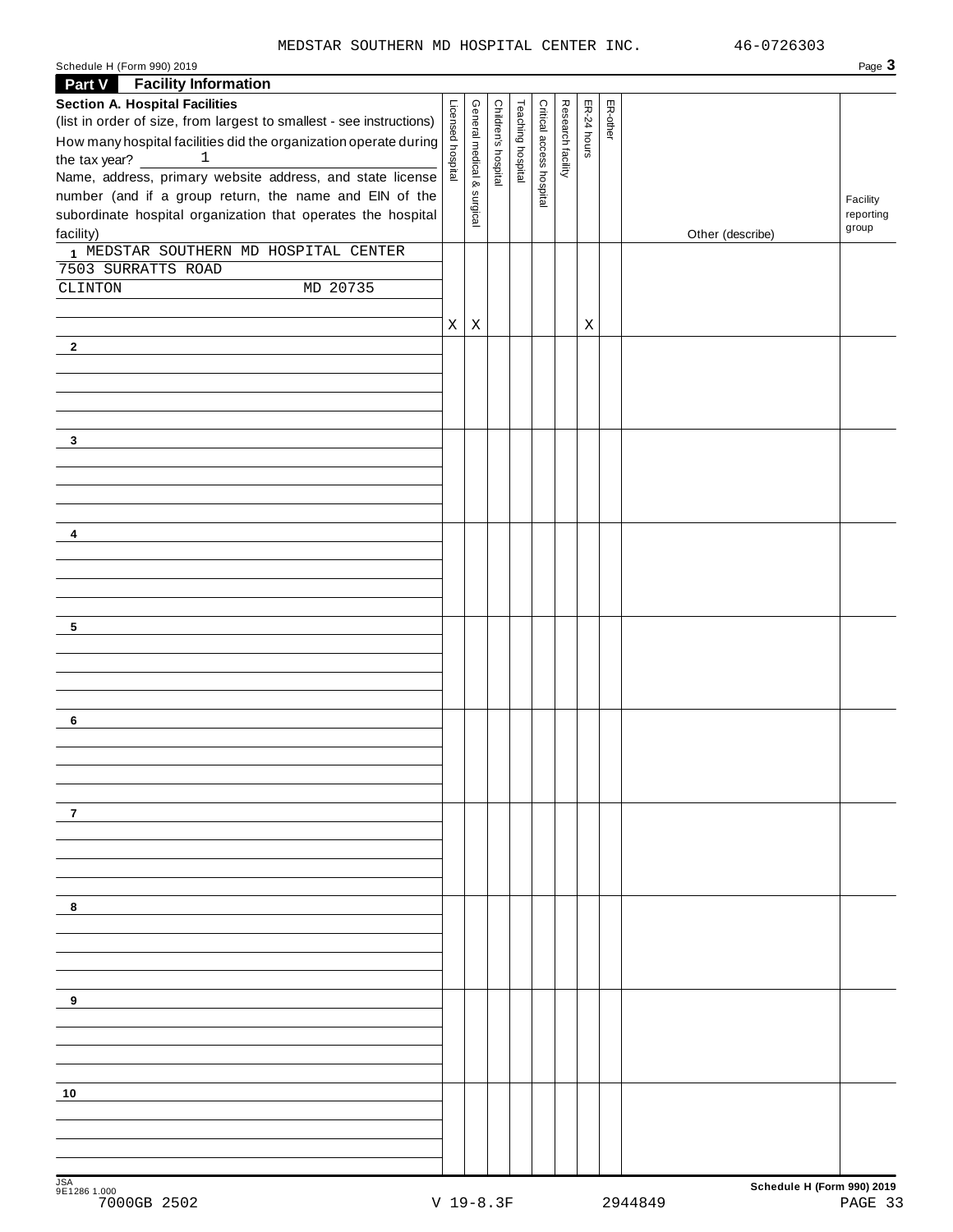| Schedule H (Form 990) 2019 | Page 4 |
|----------------------------|--------|
|----------------------------|--------|

### **Part V Facility Information** *(continued)*

#### **Section B. Facility Policies and Practices**

(complete a separate Section B for each of the hospital facilities or facility reporting groups listed in Part V, Section A)

#### **Name of hospital facility or letter of facility reporting group** MEDSTAR SOUTHERN MD HOSPITAL CENTER

|        | $\begin{array}{c} 1 \end{array}$<br>facilities in a facility reporting group (from Part V, Section A):                 |                 | Yes |    |
|--------|------------------------------------------------------------------------------------------------------------------------|-----------------|-----|----|
|        |                                                                                                                        |                 |     | No |
|        | <b>Community Health Needs Assessment</b>                                                                               |                 |     |    |
|        | Was the hospital facility first licensed, registered, or similarly recognized by a state as a hospital facility in the |                 |     | Χ  |
|        |                                                                                                                        | 1               |     |    |
|        | Was the hospital facility acquired or placed into service as a tax-exempt hospital in the current tax year or          |                 |     | Χ  |
|        | the immediately preceding tax year? If "Yes," provide details of the acquisition in Section C.                         | $\mathbf{2}$    |     |    |
|        | During the tax year or either of the two immediately preceding tax years, did the hospital facility conduct a          |                 | X   |    |
|        | community health needs assessment (CHNA)? If "No," skip to line 12                                                     | 3               |     |    |
|        | If "Yes," indicate what the CHNA report describes (check all that apply):                                              |                 |     |    |
| а      | A definition of the community served by the hospital facility                                                          |                 |     |    |
| b      | $\mathbf X$<br>Demographics of the community                                                                           |                 |     |    |
| C      | ΧJ<br>Existing health care facilities and resources within the community that are available to respond to the          |                 |     |    |
|        | health needs of the community                                                                                          |                 |     |    |
| d      | Χ<br>How data was obtained                                                                                             |                 |     |    |
| е      | $\mathbf X$<br>The significant health needs of the community                                                           |                 |     |    |
|        | $\mathbf{x}$<br>Primary and chronic disease needs and other health issues of uninsured persons, low-income persons,    |                 |     |    |
|        | and minority groups                                                                                                    |                 |     |    |
| g      | Χļ<br>The process for identifying and prioritizing community health needs and services to meet the                     |                 |     |    |
|        | community health needs                                                                                                 |                 |     |    |
| h      | $X$ The process for consulting with persons representing the community's interests                                     |                 |     |    |
|        | Χļ<br>The impact of any actions taken to address the significant health needs identified in the hospital               |                 |     |    |
|        | facility's prior CHNA(s)                                                                                               |                 |     |    |
|        | Other (describe in Section C)                                                                                          |                 |     |    |
|        | Indicate the tax year the hospital facility last conducted a CHNA: $20^{-17}$                                          |                 |     |    |
|        | In conducting its most recent CHNA, did the hospital facility take into account input from persons who represent       |                 |     |    |
|        | the broad interests of the community served by the hospital facility, including those with special knowledge of or     |                 |     |    |
|        | expertise in public health? If "Yes," describe in Section C how the hospital facility took into account input from     |                 |     |    |
|        | persons who represent the community, and identify the persons the hospital facility consulted                          | 5               | X   |    |
|        | 6a Was the hospital facility's CHNA conducted with one or more other hospital facilities? If "Yes," list the other     |                 |     |    |
|        |                                                                                                                        | 6a              |     | Χ  |
| b      | Was the hospital facility's CHNA conducted with one or more organizations other than hospital facilities? If "Yes,"    |                 |     |    |
|        |                                                                                                                        | 6b              |     | Χ  |
|        |                                                                                                                        | $\overline{7}$  | Χ   |    |
|        | If "Yes," indicate how the CHNA report was made widely available (check all that apply):                               |                 |     |    |
|        | Hospital facility's website (list url): WWW.MEDSTARHEALTH.ORG/MSMHC<br>Χ                                               |                 |     |    |
| b      | Other website (list url):                                                                                              |                 |     |    |
|        | Χ<br>Made a paper copy available for public inspection without charge at the hospital facility                         |                 |     |    |
|        | Other (describe in Section C)                                                                                          |                 |     |    |
|        | Did the hospital facility adopt an implementation strategy to meet the significant community health needs              |                 |     |    |
|        |                                                                                                                        | 8               | Χ   |    |
|        | Indicate the tax year the hospital facility last adopted an implementation strategy: $20^{17}$                         |                 |     |    |
|        | Is the hospital facility's most recently adopted implementation strategy posted on a website?                          | 10              | Χ   |    |
| a<br>b | If "Yes," (list url): WWW.MEDSTARHEALTH.ORG/MSMHC                                                                      |                 |     |    |
|        | If "No," is the hospital facility's most recently adopted implementation strategy attached to this return?             | 10 <sub>b</sub> |     |    |
|        | Describe in Section C how the hospital facility is addressing the significant needs identified in its most             |                 |     |    |
|        | recently conducted CHNA and any such needs that are not being addressed together with the reasons why                  |                 |     |    |
|        | such needs are not being addressed.                                                                                    |                 |     |    |
|        | 12a Did the organization incur an excise tax under section 4959 for the hospital facility's failure to conduct a       |                 |     |    |
|        |                                                                                                                        | 12a             |     | Χ  |
|        | <b>b</b> If "Yes" to line 12a, did the organization file Form 4720 to report the section 4959 excise tax?              | 12 <sub>b</sub> |     |    |
|        | c If "Yes" to line 12b, what is the total amount of section 4959 excise tax the organization reported on Form          |                 |     |    |
|        | 4720 for all of its hospital facilities? \$                                                                            |                 |     |    |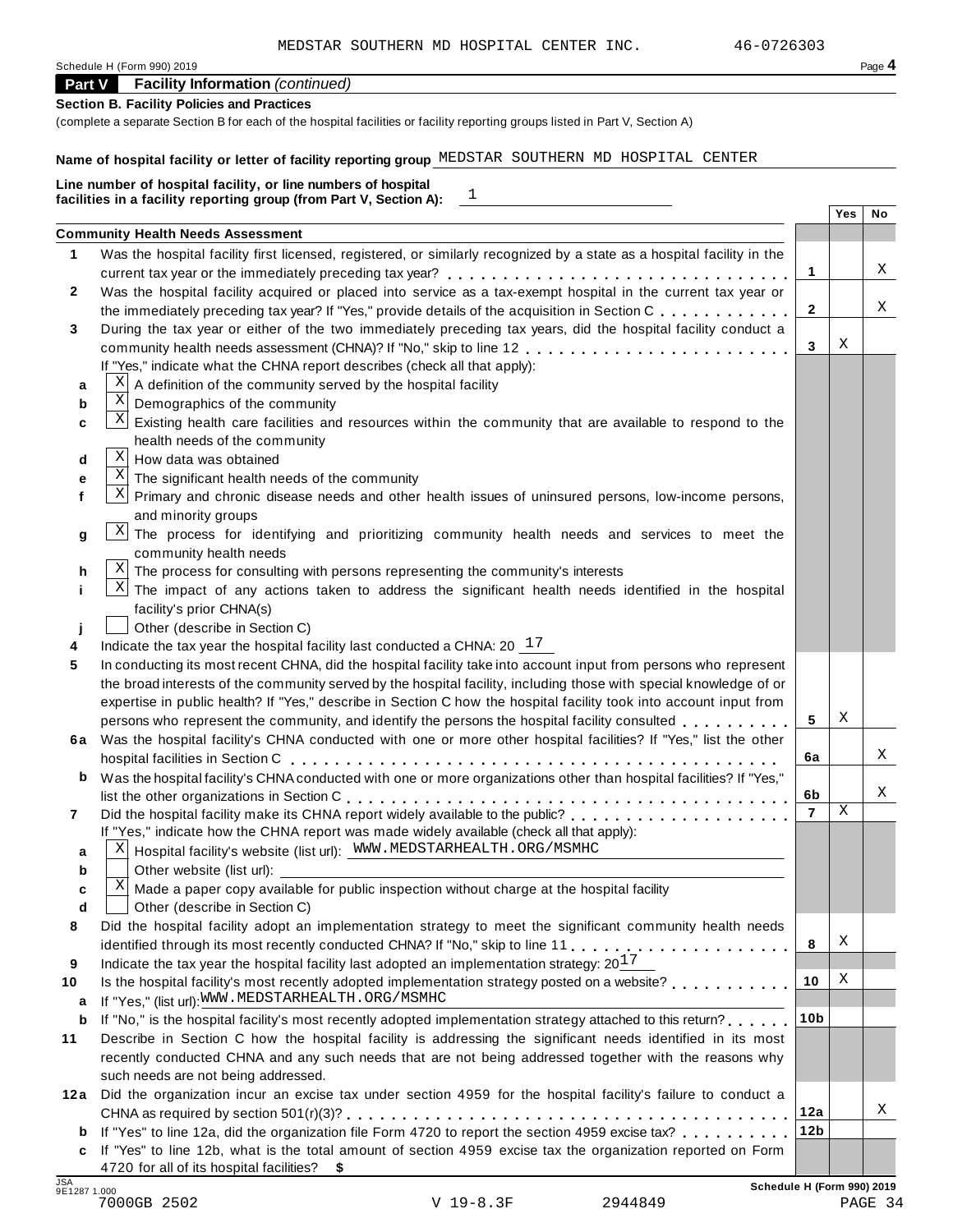| <b>Part V</b> |              | <b>Facility Information (continued)</b>                                                                                                                                                                                                                                                                               |    |        |    |
|---------------|--------------|-----------------------------------------------------------------------------------------------------------------------------------------------------------------------------------------------------------------------------------------------------------------------------------------------------------------------|----|--------|----|
|               |              | <b>Financial Assistance Policy (FAP)</b>                                                                                                                                                                                                                                                                              |    |        |    |
|               |              |                                                                                                                                                                                                                                                                                                                       |    |        |    |
|               |              | Name of hospital facility or letter of facility reporting group MEDSTAR SOUTHERN MD HOSPITAL CENTER                                                                                                                                                                                                                   |    |        |    |
|               |              |                                                                                                                                                                                                                                                                                                                       |    | Yes    | No |
|               |              | Did the hospital facility have in place during the tax year a written financial assistance policy that:                                                                                                                                                                                                               |    |        |    |
| 13            |              | Explained eligibility criteria for financial assistance, and whether such assistance included free or discounted care?                                                                                                                                                                                                | 13 | Х      |    |
|               |              | If "Yes," indicate the eligibility criteria explained in the FAP:                                                                                                                                                                                                                                                     |    |        |    |
| a             | Χ            | Federal poverty guidelines (FPG), with FPG family income limit for eligibility for free care of 200.0000 %                                                                                                                                                                                                            |    |        |    |
|               |              | and FPG family income limit for eligibility for discounted care of 400.0000 %                                                                                                                                                                                                                                         |    |        |    |
| b             | Χ            | Income level other than FPG (describe in Section C)                                                                                                                                                                                                                                                                   |    |        |    |
| с             | $\mathbf X$  | Asset level                                                                                                                                                                                                                                                                                                           |    |        |    |
| d             | $\mathbf X$  | Medical indigency                                                                                                                                                                                                                                                                                                     |    |        |    |
| е             | Χ            | Insurance status                                                                                                                                                                                                                                                                                                      |    |        |    |
| f             | Χ            | Underinsurance status                                                                                                                                                                                                                                                                                                 |    |        |    |
| g             |              | Residency                                                                                                                                                                                                                                                                                                             |    |        |    |
| h             |              | Other (describe in Section C)                                                                                                                                                                                                                                                                                         |    |        |    |
| 14            |              | Explained the basis for calculating amounts charged to patients?                                                                                                                                                                                                                                                      | 14 | X<br>Χ |    |
| 15            |              | Explained the method for applying for financial assistance?                                                                                                                                                                                                                                                           | 15 |        |    |
|               |              | If "Yes," indicate how the hospital facility's FAP or FAP application form (including accompanying<br>instructions) explained the method for applying for financial assistance (check all that apply):                                                                                                                |    |        |    |
| a             | X            | Described the information the hospital facility may require an individual to provide as part of his or her                                                                                                                                                                                                            |    |        |    |
|               |              | application                                                                                                                                                                                                                                                                                                           |    |        |    |
| b             | $\mathbf{x}$ | Described the supporting documentation the hospital facility may require an individual to submit as part                                                                                                                                                                                                              |    |        |    |
|               |              | of his or her application                                                                                                                                                                                                                                                                                             |    |        |    |
| с             | $\mathbf{x}$ | Provided the contact information of hospital facility staff who can provide an individual with information                                                                                                                                                                                                            |    |        |    |
|               |              | about the FAP and FAP application process                                                                                                                                                                                                                                                                             |    |        |    |
| d             | $\mathbf{x}$ | Provided the contact information of nonprofit organizations or government agencies that may be<br>sources of assistance with FAP applications                                                                                                                                                                         |    |        |    |
| е             |              | Other (describe in Section C)                                                                                                                                                                                                                                                                                         |    |        |    |
| 16            |              |                                                                                                                                                                                                                                                                                                                       | 16 | Χ      |    |
|               |              | If "Yes," indicate how the hospital facility publicized the policy (check all that apply):                                                                                                                                                                                                                            |    |        |    |
| а             | Χ            | The FAP was widely available on a website (list url): WWW. MEDSTARHEALTH. ORG/MSMHC                                                                                                                                                                                                                                   |    |        |    |
| b             | Χ            | The FAP application form was widely available on a website (list url): WWW.MEDSTARHEALTH.ORG/MSNHC                                                                                                                                                                                                                    |    |        |    |
| C             | Χ            | A plain language summary of the FAP was widely available on a website (list url): WWW.MEDSTARHEALTH.ORG/MSMHC                                                                                                                                                                                                         |    |        |    |
| d             | Χ            | The FAP was available upon request and without charge (in public locations in the hospital facility and                                                                                                                                                                                                               |    |        |    |
|               |              | by mail)                                                                                                                                                                                                                                                                                                              |    |        |    |
| е             | $\mathbf{x}$ | The FAP application form was available upon request and without charge (in public locations in the                                                                                                                                                                                                                    |    |        |    |
|               |              | hospital facility and by mail)                                                                                                                                                                                                                                                                                        |    |        |    |
| f             | $\mathbf{x}$ | A plain language summary of the FAP was available upon request and without charge (in public                                                                                                                                                                                                                          |    |        |    |
|               |              | locations in the hospital facility and by mail)                                                                                                                                                                                                                                                                       |    |        |    |
| g             | $\mathbf{x}$ | Individuals were notified about the FAP by being offered a paper copy of the plain language summary of<br>the FAP, by receiving a conspicuous written notice about the FAP on their billing statements, and via<br>conspicuous public displays or other measures reasonably calculated to attract patients' attention |    |        |    |
| h             | X            | Notified members of the community who are most likely to require financial assistance about availability<br>of the FAP                                                                                                                                                                                                |    |        |    |
|               | Χ            | The FAP, FAP application form, and plain language summary of the FAP were translated into the                                                                                                                                                                                                                         |    |        |    |

**Schedule H (Form 990) 2019**

**Other (describe in Section C)** 

primary language(s) spoken by Limited English Proficiency (LEP) populations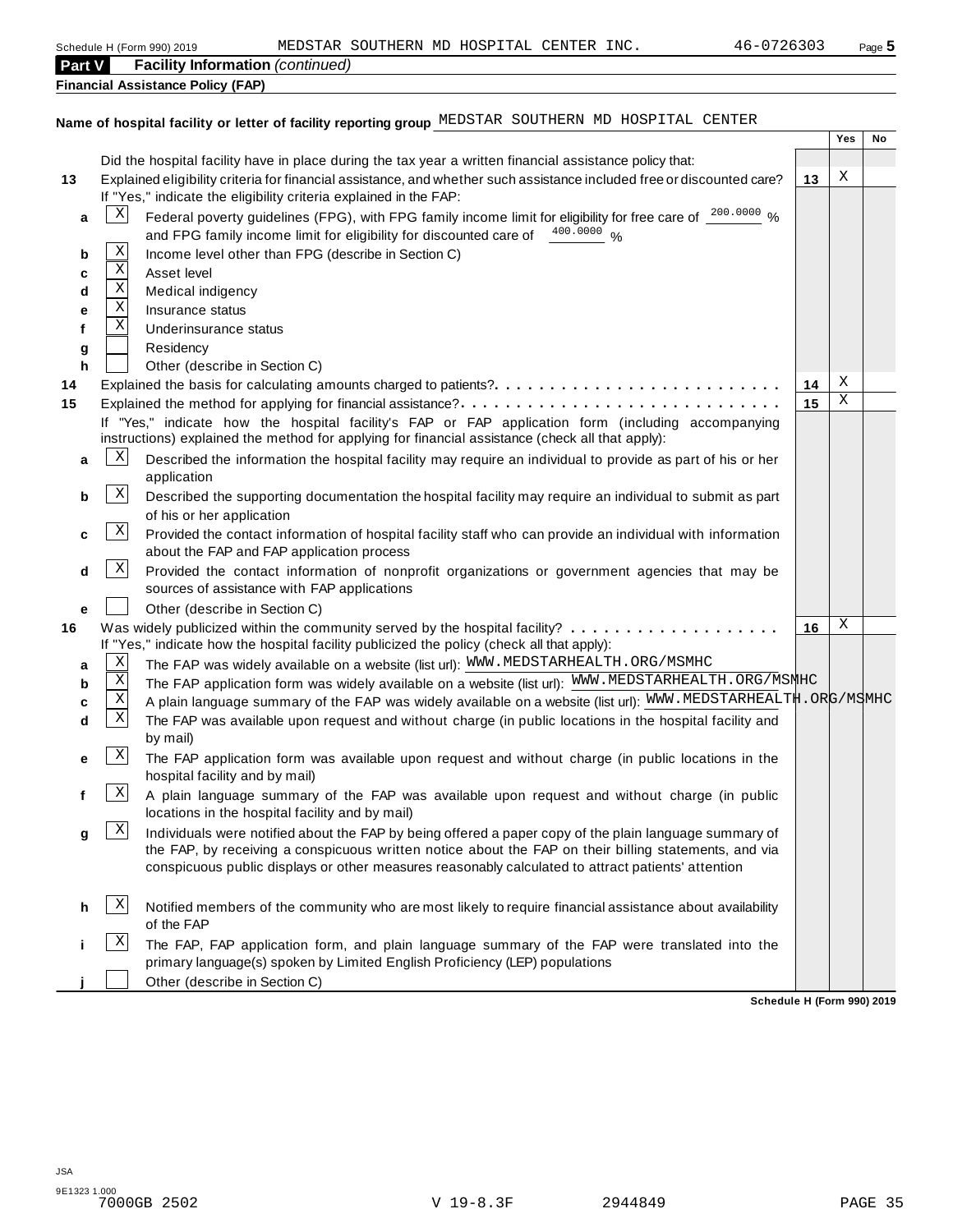| Schedule H (Form 990) 2019 | Page 6 |
|----------------------------|--------|
|----------------------------|--------|

| <b>Part V</b> |   | <b>Facility Information (continued)</b>                                                                                                                                                                                    |    |            | . ugo s |
|---------------|---|----------------------------------------------------------------------------------------------------------------------------------------------------------------------------------------------------------------------------|----|------------|---------|
|               |   | <b>Billing and Collections</b>                                                                                                                                                                                             |    |            |         |
|               |   | Name of hospital facility or letter of facility reporting group MEDSTAR SOUTHERN MD HOSPITAL CENTER                                                                                                                        |    |            |         |
| 17            |   | Did the hospital facility have in place during the tax year a separate billing and collections policy, or a written                                                                                                        |    | <b>Yes</b> | No      |
|               |   | financial assistance policy (FAP) that explained all of the actions the hospital facility or other authorized party                                                                                                        |    |            |         |
|               |   |                                                                                                                                                                                                                            | 17 | Χ          |         |
| 18            |   | Check all of the following actions against an individual that were permitted under the hospital facility's                                                                                                                 |    |            |         |
|               |   | policies during the tax year before making reasonable efforts to determine the individual's eligibility under the                                                                                                          |    |            |         |
|               |   | facility's FAP:                                                                                                                                                                                                            |    |            |         |
| a             |   | Reporting to credit agency(ies)                                                                                                                                                                                            |    |            |         |
| b             |   | Selling an individual's debt to another party<br>Deferring, denying, or requiring a payment before providing medically necessary care due to                                                                               |    |            |         |
| c             |   | nonpayment of a previous bill for care covered under the hospital facility's FAP                                                                                                                                           |    |            |         |
| d             |   | Actions that require a legal or judicial process                                                                                                                                                                           |    |            |         |
| е             |   | Other similar actions (describe in Section C)                                                                                                                                                                              |    |            |         |
| f             | Χ | None of these actions or other similar actions were permitted                                                                                                                                                              |    |            |         |
| 19            |   | Did the hospital facility or other authorized party perform any of the following actions during the tax year                                                                                                               |    |            |         |
|               |   | before making reasonable efforts to determine the individual's eligibility under the facility's FAP?                                                                                                                       | 19 |            | Χ       |
|               |   | If "Yes," check all actions in which the hospital facility or a third party engaged:                                                                                                                                       |    |            |         |
| a             |   | Reporting to credit agency(ies)                                                                                                                                                                                            |    |            |         |
| b             |   | Selling an individual's debt to another party                                                                                                                                                                              |    |            |         |
| c             |   | Deferring, denying, or requiring a payment before providing medically necessary care due to                                                                                                                                |    |            |         |
|               |   | nonpayment of a previous bill for care covered under the hospital facility's FAP                                                                                                                                           |    |            |         |
| d             |   | Actions that require a legal or judicial process                                                                                                                                                                           |    |            |         |
| е<br>20       |   | Other similar actions (describe in Section C)<br>Indicate which efforts the hospital facility or other authorized party made before initiating any of the actions listed (whether or                                       |    |            |         |
|               |   | not checked) in line 19 (check all that apply):                                                                                                                                                                            |    |            |         |
| а             | Χ | Provided a written notice about upcoming ECAs (Extraordinary Collection Action) and a plain language summary of the                                                                                                        |    |            |         |
|               |   | FAP at least 30 days before initiating those ECAs (if not, describe in Section C)                                                                                                                                          |    |            |         |
| b             | Χ | Made a reasonable effort to orally notify individuals about the FAP and FAP application process (if not, describe in Section C)                                                                                            |    |            |         |
| с             | Χ | Processed incomplete and complete FAP applications (if not, describe in Section C)                                                                                                                                         |    |            |         |
| d             | Χ | Made presumptive eligibility determinations (if not, describe in Section C)                                                                                                                                                |    |            |         |
| е             |   | Other (describe in Section C)                                                                                                                                                                                              |    |            |         |
|               |   | None of these efforts were made                                                                                                                                                                                            |    |            |         |
|               |   | <b>Policy Relating to Emergency Medical Care</b>                                                                                                                                                                           |    |            |         |
| 21            |   | Did the hospital facility have in place during the tax year a written policy relating to emergency medical care                                                                                                            |    |            |         |
|               |   | that required the hospital facility to provide, without discrimination, care for emergency medical conditions to<br>individuals regardless of their eligibility under the hospital facility's financial assistance policy? |    | Х          |         |
|               |   | If "No," indicate why:                                                                                                                                                                                                     | 21 |            |         |
|               |   | The hospital facility did not provide care for any emergency medical conditions                                                                                                                                            |    |            |         |
| а<br>b        |   | The hospital facility's policy was not in writing                                                                                                                                                                          |    |            |         |
| c             |   | The hospital facility limited who was eligible to receive care for emergency medical conditions (describe                                                                                                                  |    |            |         |
|               |   | in Section C)                                                                                                                                                                                                              |    |            |         |
| d             |   | Other (describe in Section C)                                                                                                                                                                                              |    |            |         |

**Schedule H (Form 990) 2019**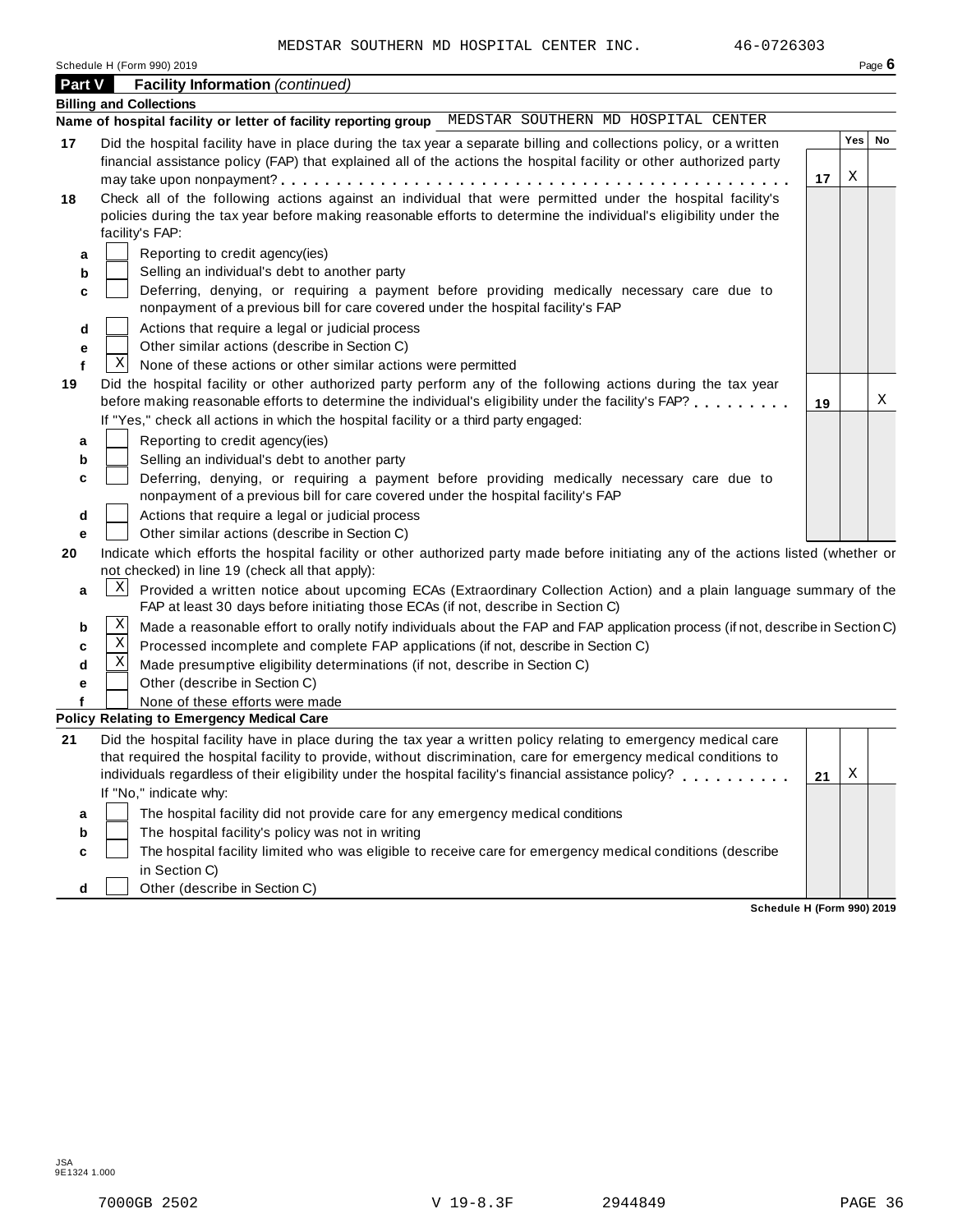|    | Charges to Individuals Eligible for Assistance Under the FAP (FAP-Eligible Individuals)                                                                                                                                                                       |    |     |           |
|----|---------------------------------------------------------------------------------------------------------------------------------------------------------------------------------------------------------------------------------------------------------------|----|-----|-----------|
|    |                                                                                                                                                                                                                                                               |    |     |           |
|    | Name of hospital facility or letter of facility reporting group MEDSTAR SOUTHERN MD HOSPITAL CENTER                                                                                                                                                           |    |     |           |
|    |                                                                                                                                                                                                                                                               |    | Yes | <b>No</b> |
| 22 | Indicate how the hospital facility determined, during the tax year, the maximum amounts that can be charged<br>to FAP-eligible individuals for emergency or other medically necessary care.                                                                   |    |     |           |
| a  | The hospital facility used a look-back method based on claims allowed by Medicare fee-for-service<br>during a prior 12-month period                                                                                                                           |    |     |           |
| b  | The hospital facility used a look-back method based on claims allowed by Medicare fee-for-service and<br>all private health insurers that pay claims to the hospital facility during a prior 12-month period                                                  |    |     |           |
| c  | The hospital facility used a look-back method based on claims allowed by Medicaid, either alone or in<br>combination with Medicare fee-for-service and all private health insurers that pay claims to the hospital<br>facility during a prior 12-month period |    |     |           |
| d  | -XI<br>The hospital facility used a prospective Medicare or Medicaid method                                                                                                                                                                                   |    |     |           |
| 23 | During the tax year, did the hospital facility charge any FAP-eligible individual to whom the hospital facility<br>provided emergency or other medically necessary services more than the amounts generally billed to                                         | 23 |     | X         |
|    | If "Yes," explain in Section C.                                                                                                                                                                                                                               |    |     |           |
| 24 | During the tax year, did the hospital facility charge any FAP-eligible individual an amount equal to the gross<br>If "Yes," explain in Section C.                                                                                                             | 24 |     | Χ         |

**Schedule H (Form 990) 2019**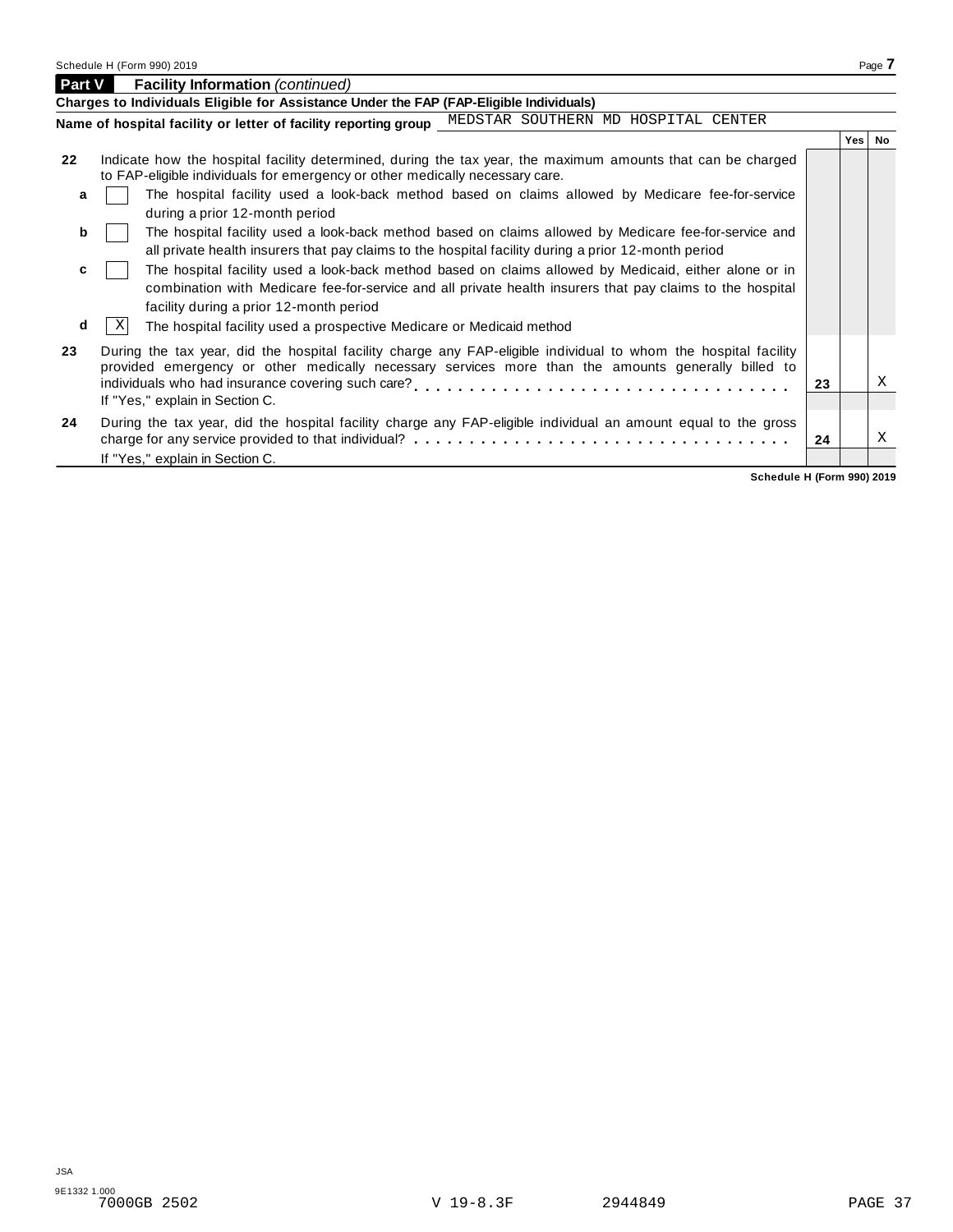**Part V Facility Information** *(continued)*

**Section C. Supplemental Information for Part V, Section B.** Provide descriptions required for Part V, Section B, lines 2, 3j, 5, 6a, 6b, 7d, 11, 13b, 13h, 15e, 16j, 18e, 19e, 20a, 20b, 20c, 20d, 20e, 21c, 21d, 23, and 24. If applicable, provide separate descriptions for each hospital facility in a facility reporting group, designated by facility reporting group letter and hospital facility line number from Part V, Section A ("A, 1," "A, 4," "B, 2," "B, 3," etc.) and name of hospital facility.

CHNA INPUT

PART V, SECTION B, LINE 5

HOSPITAL LEAD

ROLE DESCRIPTION

THE COMMUNITY HEALTH NEEDS ASSESSMENT (CHNA) HOSPITAL LEAD SERVES AS THE COORDINATOR OF ALL ASPECTS OF THE COMMUNITY HEALTH ASSESSMENT PROCESS. HE/SHE HELPS ESTABLISH AND COORDINATE THE ACTIVITIES OF THE ADVISORY TASK FORCE. THE LEAD ALSO HELPS PRODUCE THE HOSPITAL'S COMMUNITY HEALTH NEEDS ASSESSMENT AND IMPLEMENTATION STRATEGY. HE/SHE WORKS COLLABORATIVELY WITH REPRESENTATIVES FROM THE CORPORATE COMMUNITY HEALTH DEPARTMENT AND GEORGETOWN UNIVERSITY. THE LEAD ALSO WORKS CLOSELY WITH THE WRITER. HE/SHE REVIEWS ALL NARRATIVES PRIOR TO PUBLICATION.

NAME OF HOSPITAL LEAD: CHANTAL TUELL EXECUTIVE SPONSOR ROLE DESCRIPTION

THE EXECUTIVE SPONSOR SERVES AS THE CONDUIT BETWEEN THE ADVISORY TASK FORCE AND THE SENIOR MANAGEMENT TEAM. THE SPONSOR IS AN ACTIVE PARTICIPANT OF THE ADVISORY TASK FORCE AND HE/SHE COMMUNICATES THE HOSPITAL'S CLINICAL STRENGTHS AND PROGRAM PRIORITIES TO DIVERSE AUDIENCES.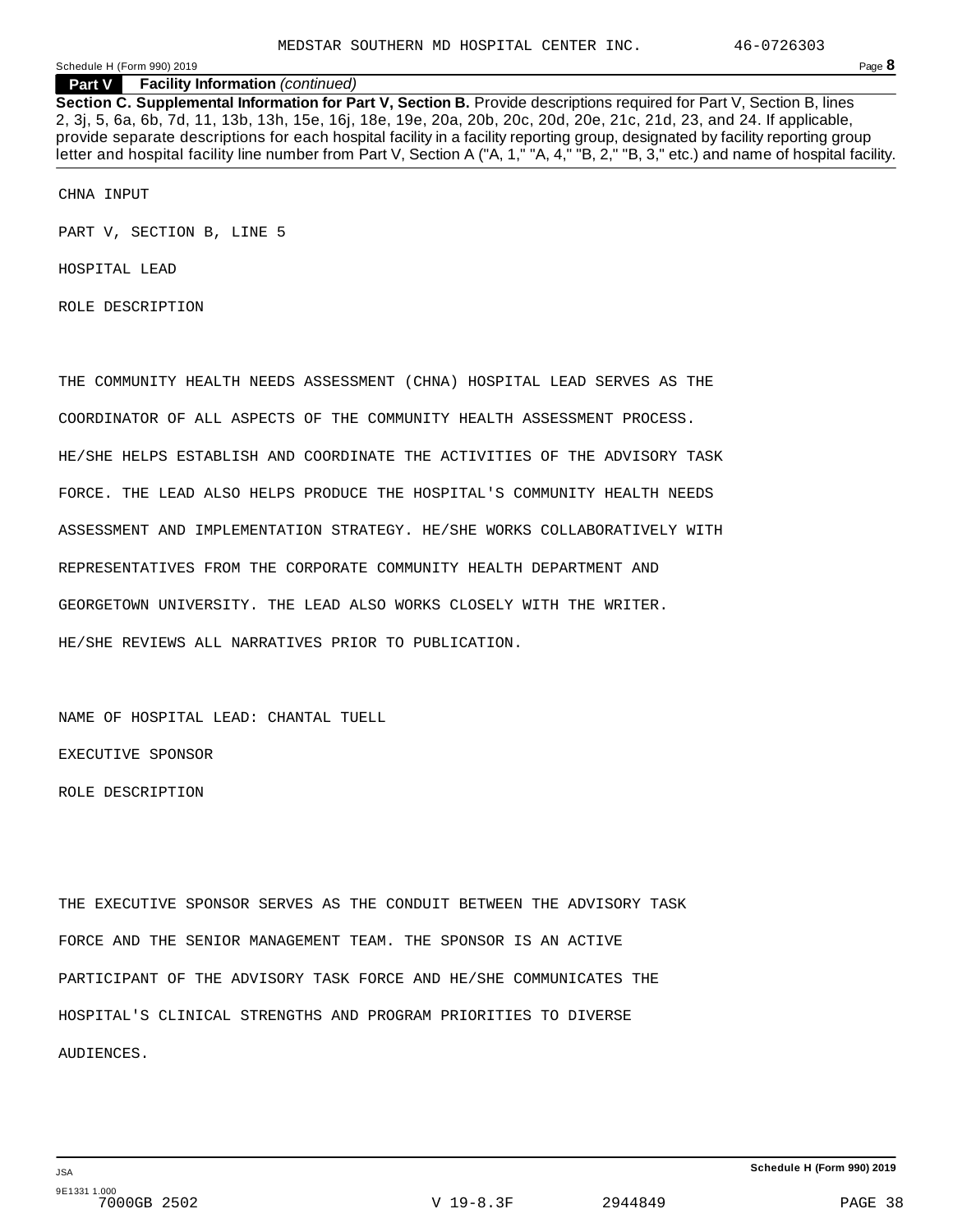**Part V Facility Information** *(continued)*

**Section C. Supplemental Information for Part V, Section B.** Provide descriptions required for Part V, Section B, lines 2, 3j, 5, 6a, 6b, 7d, 11, 13b, 13h, 15e, 16j, 18e, 19e, 20a, 20b, 20c, 20d, 20e, 21c, 21d, 23, and 24. If applicable, provide separate descriptions for each hospital facility in a facility reporting group, designated by facility reporting group letter and hospital facility line number from Part V, Section A ("A, 1," "A, 4," "B, 2," "B, 3," etc.) and name of hospital facility.

NAME OF EXECUTIVE SPONSOR: DR. CHILEDUM AHAGHOTU.

ROLE DESCRIPTION

THE ADVISORY TASK FORCE (ATF) REVIEWS PRIMARY/SECONDARY DATA AND LOCAL/STATE/FEDERAL COMMUNITY HEALTH GOALS. BASED ON FINDINGS, THE ATF PROVIDES INPUT INTO THE HOSPITAL'S THREE-YEAR IMPLEMENTATION STRATEGY.

AS AMBASSADORS FOR THE CHNA PROCESS, THE ATF MEMBERS SUPPORT EFFORTS TO OPTIMIZE COMMUNITY PARTICIPATION.

NOTE: THE ATF SHOULD BE A COMBINATION OF COMMUNITY REPRESENTATIVES AND STAFF. COMMUNITY REPRESENTATIVES SHOULD MAKEUP AT LEAST 50% OF TOTAL PARTICIPANTS.

| NAME         | TITLE/AFFILIATION NAME OF ORGANIZATION                  |                                                                    |
|--------------|---------------------------------------------------------|--------------------------------------------------------------------|
|              | WITH HOSPITAL                                           |                                                                    |
|              | BEATRICE TIGNOR, MUNICIPAL LIAISON OFFICE OF THE COUNTY |                                                                    |
| ED.D.        |                                                         | <b>EXECUTIVE</b>                                                   |
|              |                                                         | CARMEN SPENSER      HOUSE OF DELEGATES     MARYLAND STATE DELEGATE |
|              | <b>MEMBER</b>                                           |                                                                    |
|              | CAROLYN LOWE COORDINATOR                                | DISTRICT "V" COFFEE CLUB                                           |
| CHERYL BROWN | MEDICAL WELLNESS                                        | UNION BETHAL AME CHURCH,                                           |
|              | MINISTRY                                                | BRANDYWINE                                                         |
|              | CHILEDUM AHAGHOTU, EXECUTIVE SPONSOR, MSMHC             |                                                                    |
| MD           | VICE PRESIDENT OF                                       |                                                                    |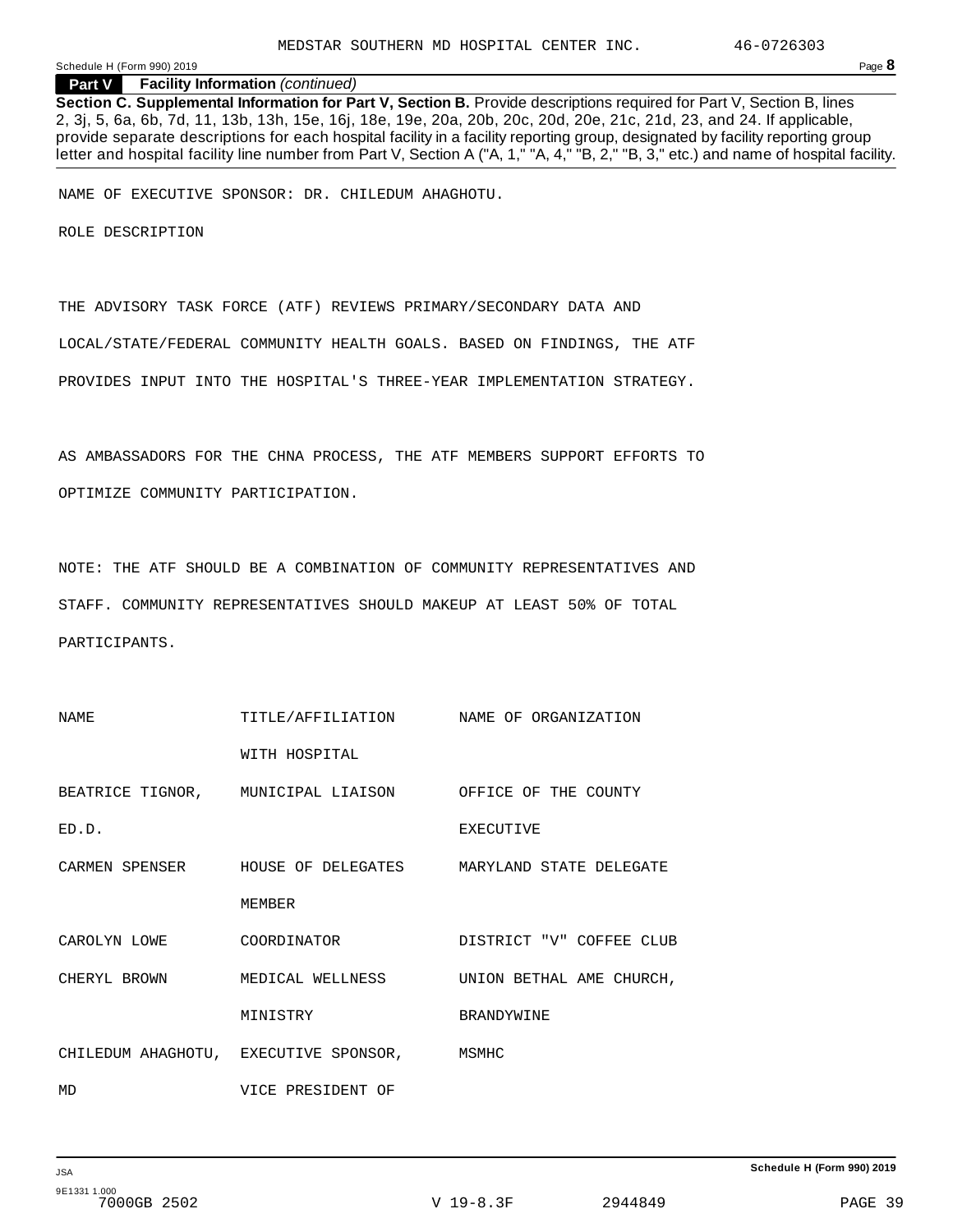#### **Part V Facility Information** *(continued)*

**Section C. Supplemental Information for Part V, Section B.** Provide descriptions required for Part V, Section B, lines 2, 3j, 5, 6a, 6b, 7d, 11, 13b, 13h, 15e, 16j, 18e, 19e, 20a, 20b, 20c, 20d, 20e, 21c, 21d, 23, and 24. If applicable, provide separate descriptions for each hospital facility in a facility reporting group, designated by facility reporting group letter and hospital facility line number from Part V, Section A ("A, 1," "A, 4," "B, 2," "B, 3," etc.) and name of hospital facility.

|                               | MEDICAL AFFAIRS                                              |                                                            |
|-------------------------------|--------------------------------------------------------------|------------------------------------------------------------|
|                               | CHRISIE MULCAHEY EXECUTIVE DIRECTOR HEALTH PARTNERS          |                                                            |
| CHRISTINE R. WRAY PRESIDENT   |                                                              | MSMHC                                                      |
|                               | GLORIA BROWN- DIRECTOR OF SOCIAL PRINCE GEORGE'S COUNTY      |                                                            |
| BURNETT                       | SERVICES                                                     | HEALTH DEPARTMENT                                          |
|                               |                                                              | JOHN O'BRIEN DIRECTOR OF COMMUNITY NEW BEGINNINGS RECOVERY |
|                               | HEALTH                                                       | CENTER                                                     |
| KEVIN REED, MD PHYSICIAN      |                                                              | MSMHC, ED                                                  |
|                               | MARY JOBSON-OLIVER STROKE COORDINATOR MSMHC                  |                                                            |
|                               | LORI WERRELL COMMUNITY HEALTH MSMHC                          |                                                            |
|                               | MANAGER                                                      |                                                            |
|                               | PAMELA CREEKMUR HEALTH OFFICER PRINCE GEORGE'S COUNTY        |                                                            |
|                               |                                                              | HEALTH DEPARTMENT                                          |
|                               | RONNIE BARNES-BEY LOCAL RESIDENT, STROKE FORT WASHINGTON, MD |                                                            |
|                               | SURVIVOR                                                     |                                                            |
| TARA SAGGAR, MD PHYSICIAN     |                                                              | MSMHC                                                      |
| VALARIE BARNES DIRECTOR, CASE |                                                              | MSMHC                                                      |
|                               | MANAGEMENT                                                   |                                                            |
|                               |                                                              | VEDA BELTON, RN COMMUNITY HEALTH COALITION OF METROPOLITAN |
|                               | COORDINATOR                                                  | MINISTER'S ALLIANCE                                        |
| WILLIE HUNT                   | REVEREND                                                     | COALITION OF METROPOLITAN                                  |
|                               |                                                              | MINISTER'S ALLIANCE                                        |
| IMPLEMENTATION STRATEGIES     |                                                              |                                                            |

PART V, SECTION B, LINE 11

THE IMPLEMENTATION STRATEGIES SERVE AS A ROADMAP FOR HOW COMMUNITY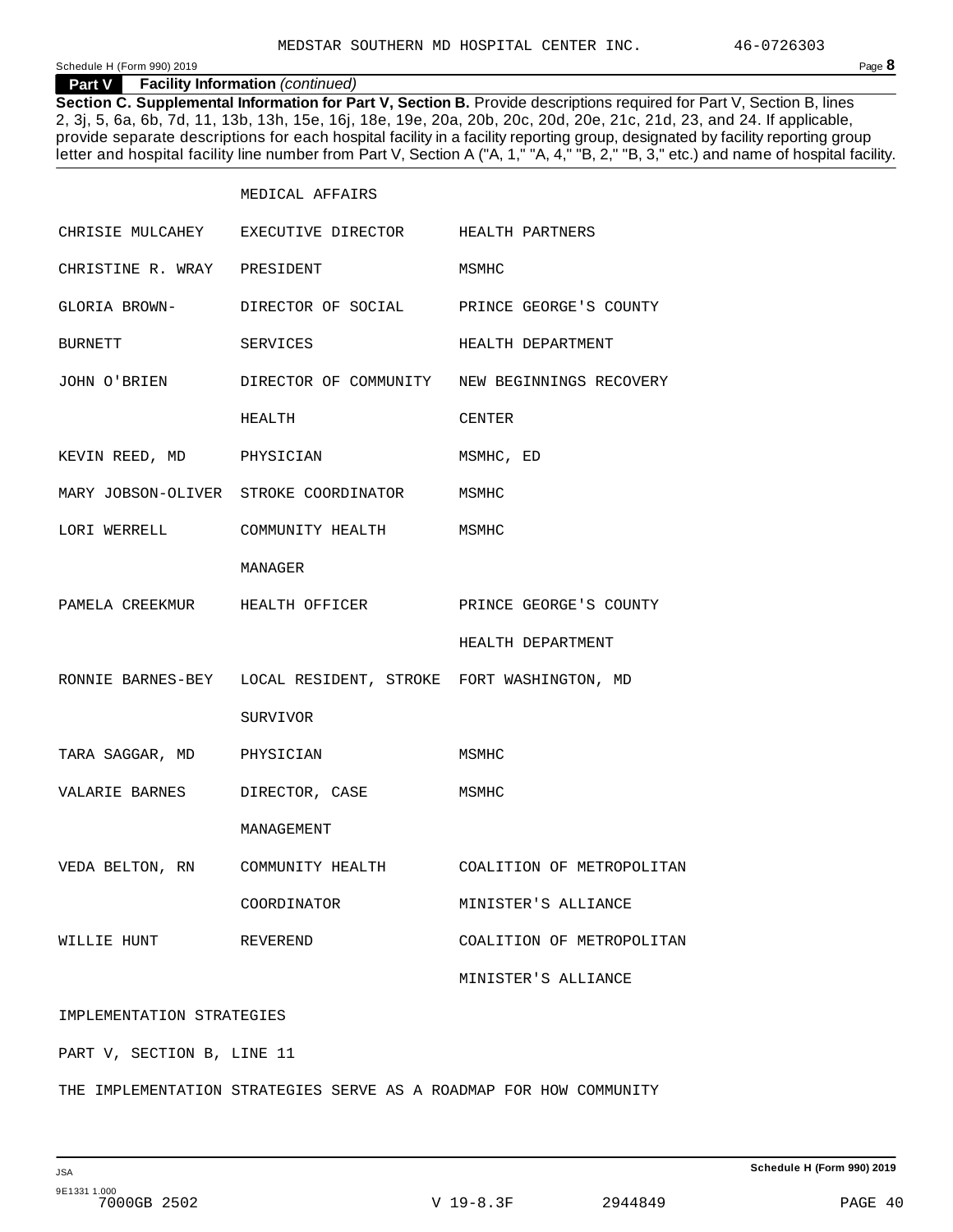#### **Part V Facility Information** *(continued)*

**Section C. Supplemental Information for Part V, Section B.** Provide descriptions required for Part V, Section B, lines 2, 3j, 5, 6a, 6b, 7d, 11, 13b, 13h, 15e, 16j, 18e, 19e, 20a, 20b, 20c, 20d, 20e, 21c, 21d, 23, and 24. If applicable, provide separate descriptions for each hospital facility in a facility reporting group, designated by facility reporting group letter and hospital facility line number from Part V, Section A ("A, 1," "A, 4," "B, 2," "B, 3," etc.) and name of hospital facility.

BENEFIT RESOURCES WILL BE ALLOCATED AND DEPLOYED. MEDSTAR'S HOSPITALS WILL BE ABLE TO MEASURE OUR CONTRIBUTION TO IMPROVING THE HEALTH OF UNDERSERVED AND VULNERABLE POPULATIONS IN THE REGIONS WE SERVE.

THREE-YEAR IMPLEMENTATION STRATEGIES WITH MEASURABLE OBJECTIVES WERE DEVELOPED FOR EACH HOSPITAL'S COMMUNITY BENEFIT SERVICE AREA - A SPECIFIC COMMUNITY OR TARGET POPULATION OF FOCUS. PRIORITIES WERE BASED ON COMMUNITY NEED AS DETERMINED BY QUANTITATIVE DATA AND COMMUNITY INPUT, AS WELL AS ON HOSPITAL EXPERTISE, RESOURCES, STRENGTHS OF EXISTING PROGRAMMING AND PARTNERSHIPS, AND ALIGNMENT WITH NATIONAL, STATE, AND LOCAL HEALTH GOALS. THE MEDSTAR HEALTH CORPORATE COMMUNITY HEALTH DEPARTMENT WILL PROVIDE SYSTEM-WIDE COORDINATION AND OVERSIGHT OF COMMUNITY BENEFIT PROGRAMMING.

HOSPITAL ADVISORY TASK FORCES CONVENE AT LEAST ANNUALLY TO MONITOR PROGRESS OF STRATEGY EXECUTION AND TO PROVIDE ONGOING RECOMMENDATIONS RELATED TO OUTCOMES ACHIEVEMENT, PROGRAM DEVELOPMENT, PARTNERSHIP APPROACHES, AND OVERALL IMPLEMENTATION IMPROVEMENT.

FOR SIGNIFICANT NEEDS IDENTIFIED IN THE CHNA THAT THE HOSPITAL HAS NOT PRIORITIZED AS FOCUS AREAS THROUGH ITS IMPLEMENTATION STRATEGY, THESE NEEDS WILL BE ADDRESSED BY COLLABORATING WITH OTHER LEADING ORGANIZATIONS, AND BY TAKING A SUPPORTER ROLE ON IDENTIFIED NEEDS THAT ARE BEYOND THE SCOPE OF THE HOSPITAL'S STRENGTHS.ARE BEYOND THE SCOPE OF THE HOSPITAL'S STRENGTHS.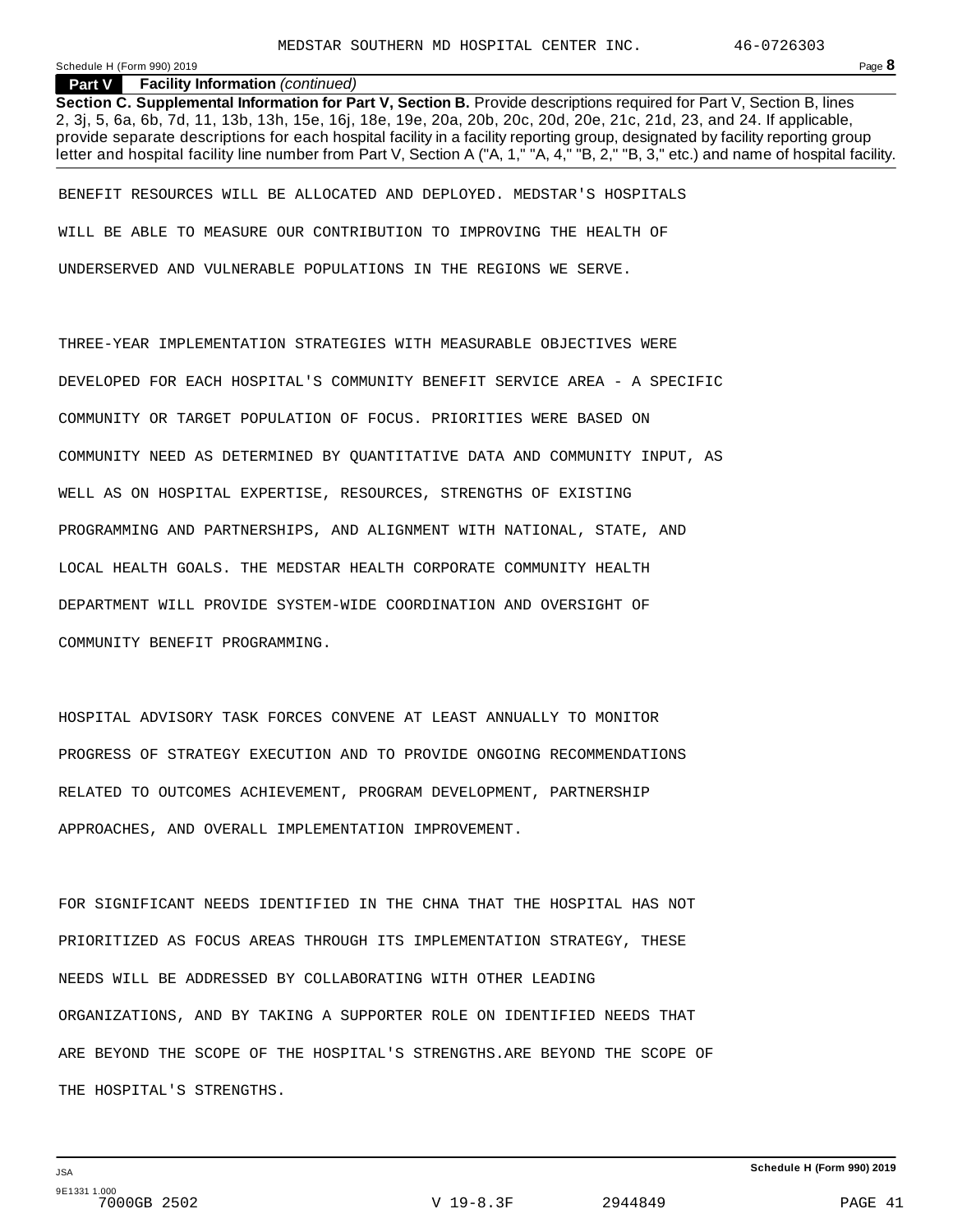## **Part V Facility Information** *(continued)*

|                                                   | Section D. Other Health Care Facilities That Are Not Licensed, Registered, or Similarly Recognized as a Hospital Facility |
|---------------------------------------------------|---------------------------------------------------------------------------------------------------------------------------|
| (list in order of size, from largest to smallest) |                                                                                                                           |

How many non-hospital health care facilities did the organization operate during the tax year? \_\_\_\_\_\_\_\_\_\_\_\_\_\_

| Name and address           | Type of Facility (describe) |
|----------------------------|-----------------------------|
| $\blacksquare$             |                             |
|                            |                             |
|                            |                             |
| $\overline{\phantom{0}2}$  |                             |
|                            |                             |
| $\overline{\mathbf{3}}$    |                             |
|                            |                             |
|                            |                             |
| $\overline{\mathbf{4}}$    |                             |
|                            |                             |
| $\overline{\phantom{0}}$   |                             |
|                            |                             |
|                            |                             |
| $\overline{\phantom{0}}$ 6 |                             |
|                            |                             |
|                            |                             |
| $\overline{7}$             |                             |
|                            |                             |
| $\overline{\mathbf{8}}$    |                             |
|                            |                             |
|                            |                             |
| $_{-9}$                    |                             |
|                            |                             |
| 10                         |                             |
|                            |                             |
|                            |                             |

**Schedule H (Form 990) 2019**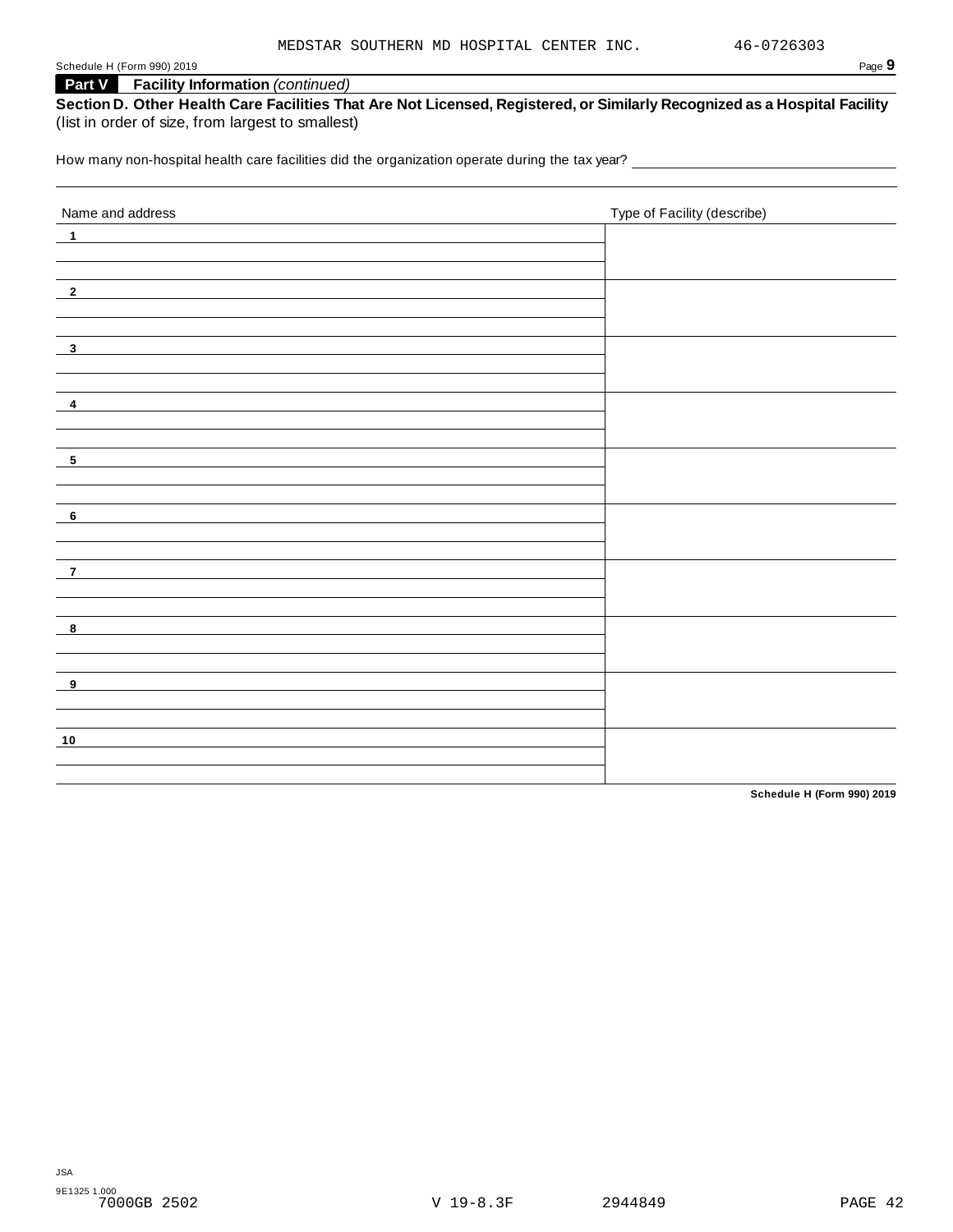Provide the following information.

- **1 Required descriptions.** Provide the descriptions required for Part I, lines 3c, 6a, and 7; Part II and Part III, lines 2, 3, 4, 8 and 9b.
- **2 Needs assessment.** Describe how the organization assesses the health care needs of the communities it serves, in addition to any CHNAs reported in Part V, Section B.
- **3 Patient education of eligibility for assistance.** Describe how the organization informs and educates patients and persons who may be billed for patient care about their eligibility for assistance under federal, state, or local government programs or under the organization's financial assistance policy.
- **4 Community information.** Describe the community the organization serves, taking into account the geographic area and demographic constituents it serves.
- **5 Promotion of community health.** Provide any other information important to describing how the organization's hospital facilities or other health care facilities further its exempt purpose by promoting the health of the community (e.g., open medical staff, community board, use of surplus funds, etc.).
- **6 Affiliated health care system.** If the organization is part of an affiliated health care system, describe the respective roles of the organization and its affiliates in promoting the health of the communities served.
- **7 State filing of community benefit report.** If applicable, identify all states with which the organization, or a related organization, files a community benefit report.

CHARITY CARE AND CERTAIN OTHER BENEFITS AT COST

PART I, LINE 7

MEDICARE COST REPORT DATA AS WELL AS COST-TO-CHARGE RATIO WERE USED TO

CALCULATE FIGURES REPORTED (WHERE APPLICABLE). THE COST-TO-CHARGE RATIO

WAS DERIVED FROM WORKSHEET 2 RATIO OF PATIENT CARE COST-TO-CHARGES.

BAD DEBT

PART III, LINES 2 & 4

MEDSTAR HEALTH AND ITS AFFILIATED ORGANIZATIONS REPORT BAD DEBT EXPENSE

IN ACCORDANCE WITH ASU 2011-07, WHICH REQUIRES CERTAIN

HEALTHCARE ENTITIES TO CHANGE THE PRESENTATION OF THEIR STATEMENT OF OPERATIONS BY RECLASSIFYING THE PROVISION FOR BAD DEBTS ASSOCIATED WITH PATIENT SERVICE REVENUE FROM AN OPERATING EXPENSE TO A DEDUCTION FROM PATIENT SERVICE REVENUE (NET OF CONTRACTUAL ALLOWANCES AND DISCOUNTS). HOWEVER, MEDSTAR AND ITS AFFILIATED ENTITIES DO NOT MAKE A DETERMINATION AS TO WHETHER SELF PAY AMOUNTS ARE COLLECTIBLE IN DETERMINING REVENUE RECOGNITION. RESERVE MODELS, WHICH HAVE BEEN DEVELOPED BASED ON HISTORICAL COLLECTION RESULTS AND WHICH ARE ADJUSTED PERIODICALLY BASED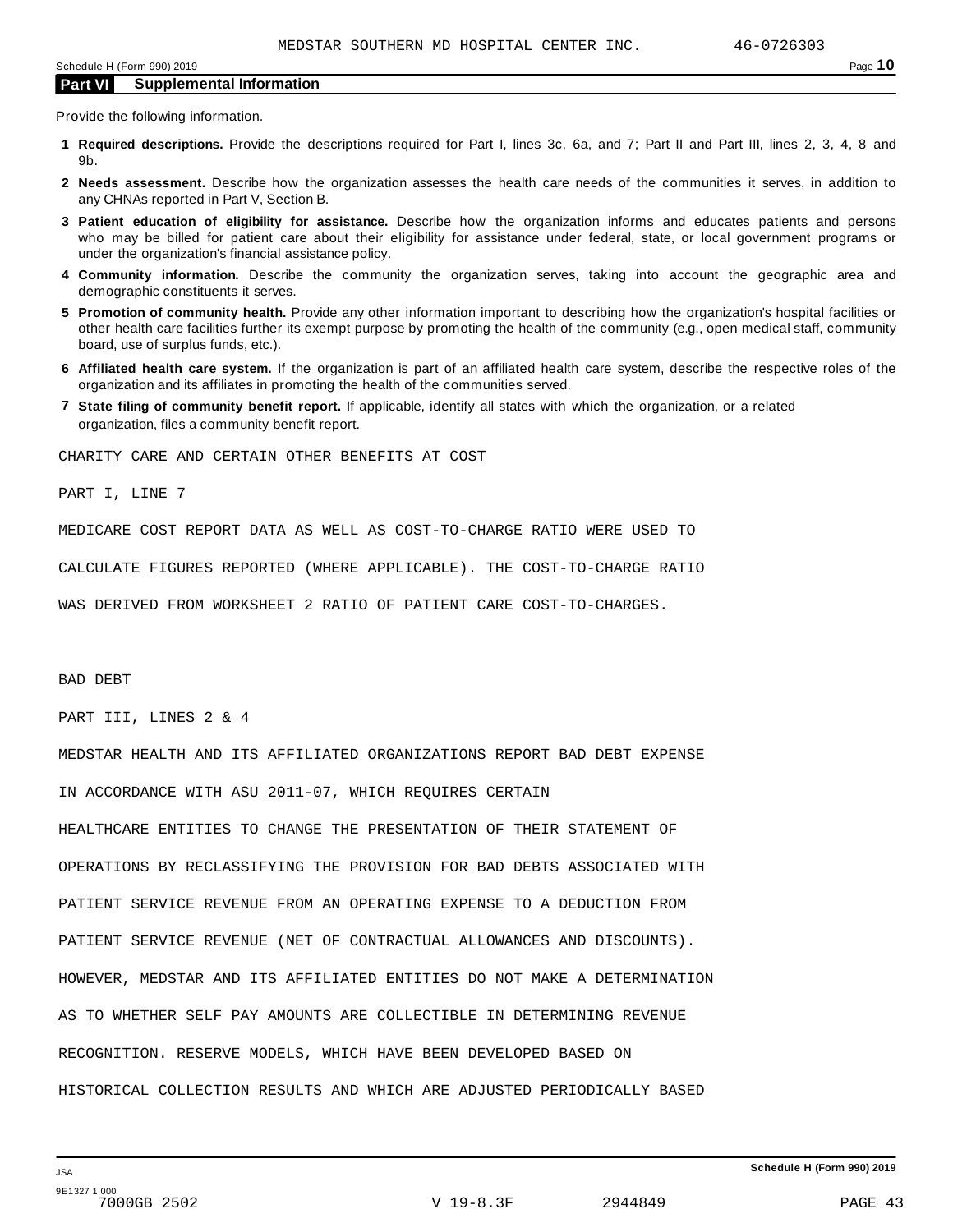Provide the following information.

- **1 Required descriptions.** Provide the descriptions required for Part I, lines 3c, 6a, and 7; Part II and Part III, lines 2, 3, 4, 8 and 9b.
- **2 Needs assessment.** Describe how the organization assesses the health care needs of the communities it serves, in addition to any CHNAs reported in Part V, Section B.
- **3 Patient education of eligibility for assistance.** Describe how the organization informs and educates patients and persons who may be billed for patient care about their eligibility for assistance under federal, state, or local government programs or under the organization's financial assistance policy.
- **4 Community information.** Describe the community the organization serves, taking into account the geographic area and demographic constituents it serves.
- **5 Promotion of community health.** Provide any other information important to describing how the organization's hospital facilities or other health care facilities further its exempt purpose by promoting the health of the community (e.g., open medical staff, community board, use of surplus funds, etc.).
- **6 Affiliated health care system.** If the organization is part of an affiliated health care system, describe the respective roles of the organization and its affiliates in promoting the health of the communities served.
- **7 State filing of community benefit report.** If applicable, identify all states with which the organization, or a related organization, files a community benefit report.

ON ACTUAL COLLECTIONS EXPERIENCE, ARE USED TO ESTIMATE UNCOLLECTIBLE

AMOUNTS ACROSS ALL PAYORS INCLUDING SELF PAY. BAD DEBT DETERMINATIONS ARE

MADE ONLY AFTER SUFFICIENT EVIDENCE IS OBTAINED TO SUPPORT THAT AN AMOUNT

IS NOT COLLECTIBLE.

DEBT COLLECTION POLICY

PART III, LINE 8

MARYLAND'S REGULATORY SYSTEM CREATES A UNIQUE PROCESS FOR HOSPITAL PAYMENT THAT DIFFERS FROM THE REST OF THE NATION. THE HEALTH SERVICES COST REVIEW COMMISSION (HSCRC) DETERMINES PAYMENT THROUGH A RATE-SETTING PROCESS AND ALL PAYORS, INCLUDING GOVERNMENTAL PAYORS, PAY THE SAME AMOUNT FOR THE SAME SERVICES DELIVERED AT THE SAME HOSPITAL. MARYLAND'S UNIQUE ALL-PAYOR SYSTEM INCLUDES A METHOD FOR REFERENCING UNCOMPENSATED CARE IN EACH PAYORS' RATES, WHICH DOES NOT ENABLE MARYLAND HOSPITALS TO BREAKOUT ANY OFFSETTING REVENUE RELATED TO UNCOMPENSATED CARE. AS SUCH, THE NET EFFECT FOR MEDICARE EXPENSES AND REVENUES IN MARYLAND IS ZERO.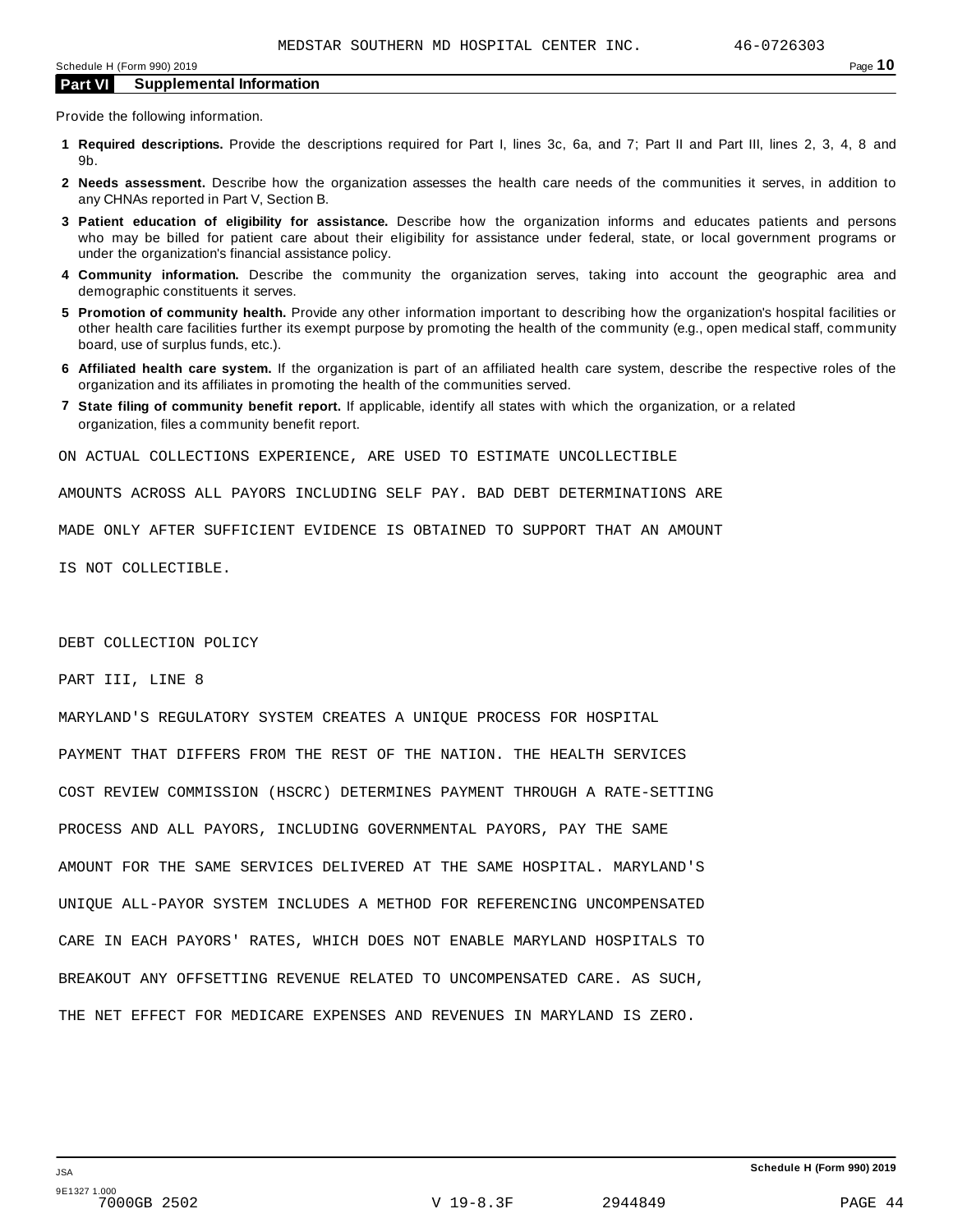Provide the following information.

- **1 Required descriptions.** Provide the descriptions required for Part I, lines 3c, 6a, and 7; Part II and Part III, lines 2, 3, 4, 8 and 9b.
- **2 Needs assessment.** Describe how the organization assesses the health care needs of the communities it serves, in addition to any CHNAs reported in Part V, Section B.
- **3 Patient education of eligibility for assistance.** Describe how the organization informs and educates patients and persons who may be billed for patient care about their eligibility for assistance under federal, state, or local government programs or under the organization's financial assistance policy.
- **4 Community information.** Describe the community the organization serves, taking into account the geographic area and demographic constituents it serves.
- **5 Promotion of community health.** Provide any other information important to describing how the organization's hospital facilities or other health care facilities further its exempt purpose by promoting the health of the community (e.g., open medical staff, community board, use of surplus funds, etc.).
- **6 Affiliated health care system.** If the organization is part of an affiliated health care system, describe the respective roles of the organization and its affiliates in promoting the health of the communities served.
- **7 State filing of community benefit report.** If applicable, identify all states with which the organization, or a related organization, files a community benefit report.

PART III, LINE 9B

IF IT IS DETERMINED THAT A PATIENT MAY POTENTIALLY QUALIFY FOR A

CHARITABLE/FINANCIAL PROGRAM, A HOLD IS PLACED ON THE ACCOUNT TO PREVENT

IT FROM BEING REPORTED AS BAD DEBT UNTIL PROGRAM APPROVALS HAVE BEEN

OBTAINED. IF IT IS APPROVED, THE ACCOUNT IS DOCUMENTED AND THE NECESSARY

ADJUSTMENTS ARE MADE TO CLOSE THE ACCOUNT.

NEEDS ASSESSMENT

PART VI, LINE 2

IN FY18, MEDSTAR SOUTHERN MARYLAND HOSPITAL CENTER (MSMHC) CONDUCTED A COMMUNITY HEALTH NEEDS ASSESSMENT (CHNA) IN ACCORDANCE WITH THE GUIDELINES ESTABLISHED BY THE PATIENT PROTECTION AND AFFORDABLE CARE ACT AND THE INTERNAL REVENUE SERVICE. THE HOSPITAL'S FY18 CHNA AND THREE-YEAR IMPLEMENTATION STRATEGIES WERE ENDORSED BY MSMHC'S BOARD OF DIRECTORS AND APPROVED BY THE MEDSTAR HEALTH BOARD OF DIRECTORS. THE DOCUMENT BECAME AVAILABLE ON THE HOSPITAL'S WEBSITE ON JUNE 30, 2018.

DURING FY19, KEY REVISIONS WERE MADE ACROSS MEDSTAR HEALTH TO MORE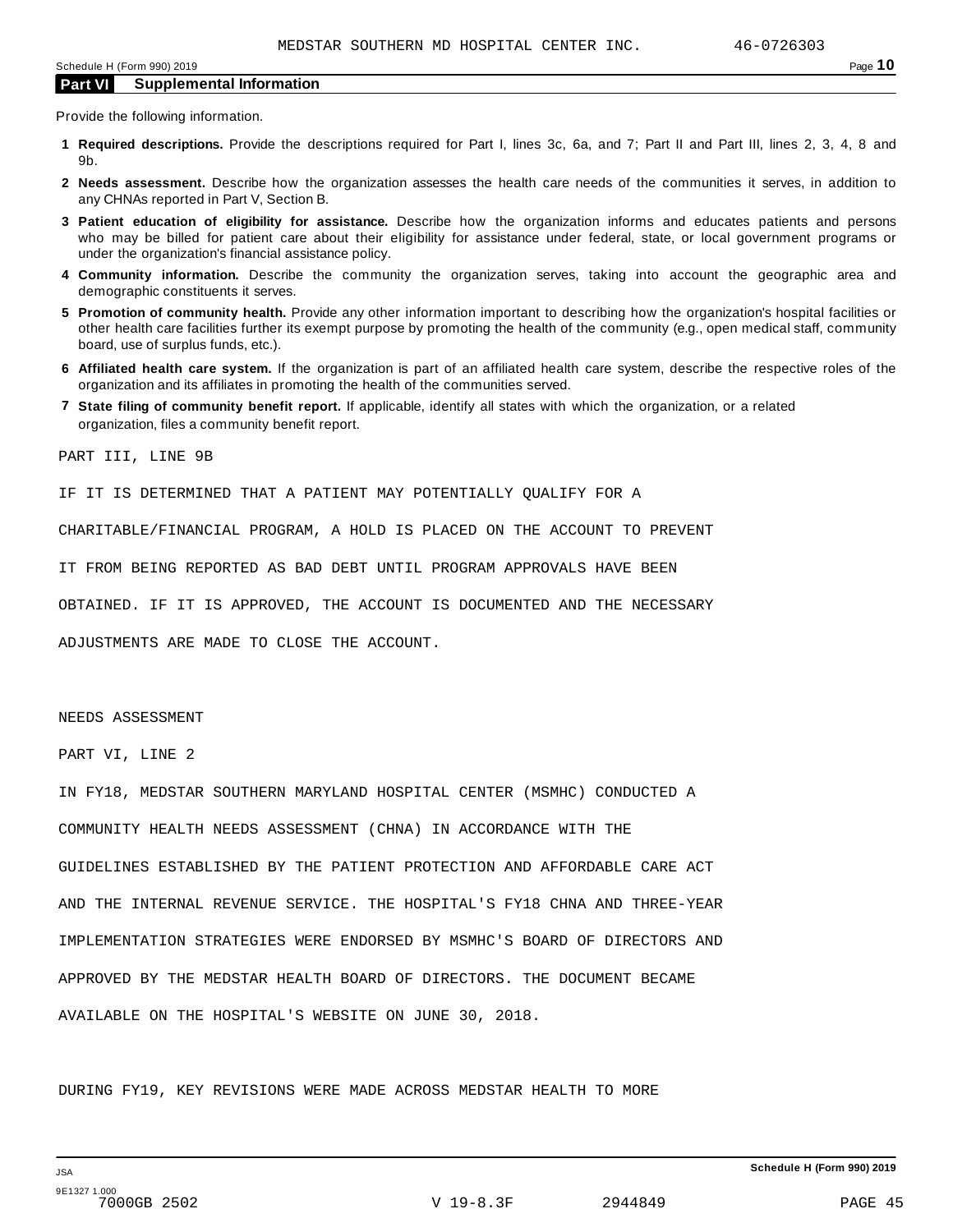Provide the following information.

- **1 Required descriptions.** Provide the descriptions required for Part I, lines 3c, 6a, and 7; Part II and Part III, lines 2, 3, 4, 8 and 9b.
- **2 Needs assessment.** Describe how the organization assesses the health care needs of the communities it serves, in addition to any CHNAs reported in Part V, Section B.
- **3 Patient education of eligibility for assistance.** Describe how the organization informs and educates patients and persons who may be billed for patient care about their eligibility for assistance under federal, state, or local government programs or under the organization's financial assistance policy.
- **4 Community information.** Describe the community the organization serves, taking into account the geographic area and demographic constituents it serves.
- **5 Promotion of community health.** Provide any other information important to describing how the organization's hospital facilities or other health care facilities further its exempt purpose by promoting the health of the community (e.g., open medical staff, community board, use of surplus funds, etc.).
- **6 Affiliated health care system.** If the organization is part of an affiliated health care system, describe the respective roles of the organization and its affiliates in promoting the health of the communities served.
- **7 State filing of community benefit report.** If applicable, identify all states with which the organization, or a related organization, files a community benefit report.

EFFECTIVELY IMPACT THE COMMUNITIES SERVED THROUGHOUT MARYLAND AND

WASHINGTON, DC. SEVERAL INTERNAL MEETINGS WERE CONVENED WITH LEADERSHIP

FROM EACH MEDSTAR HEALTH HOSPITAL TO REVIEW CURRENT PRACTICES AND

STRATEGIES. AS A RESULT OF THESE MEETINGS, THE APPROACH TO THE CURRENT

CHNA FOR THE REMAINDER OF THE THREE-YEAR CYCLE (FY19-FY21) WAS REVISED.

A KEY REVISION TO THE CHNA IS A GREATER FOCUS ON HOSPITAL AREA STRATEGIES THAT ARE MOST APPROPRIATE FOR THE LOCAL COMMUNITIES SERVED. THE NUMBER OF STRATEGIES EACH HOSPITAL IS ACCOUNTABLE FOR EXECUTING WAS REDUCED TO ENCOURAGE MORE MEANINGFUL REACH WITHIN KEY AREAS CONTRASTED WITH BROADER REACH WITH REDUCED IMPACT.

USING THE STANDARD CATEGORIES, HEALTH AND WELLNESS, ACCESS TO CARE AND SOCIAL DETERMINANTS OF HEALTH TO DETERMINE WHAT TO PRIORITIZE FOR THE CHNA IRS REQUIREMENTS, EACH HOSPITAL AGREED TO SELECT TWO TO THREE STRATEGIES AS PRIORITIES THAT HAVE SIZE AND SCALE IMPACT AND MEASURABLE OUTCOMES. ALL OTHER PROGRAMMING WAS INTEGRATED AS PART OF THE HOSPITAL'S OVERALL COMMUNITY HEALTH PORTFOLIO. THESE ADDITIONAL PROGRAMS WERE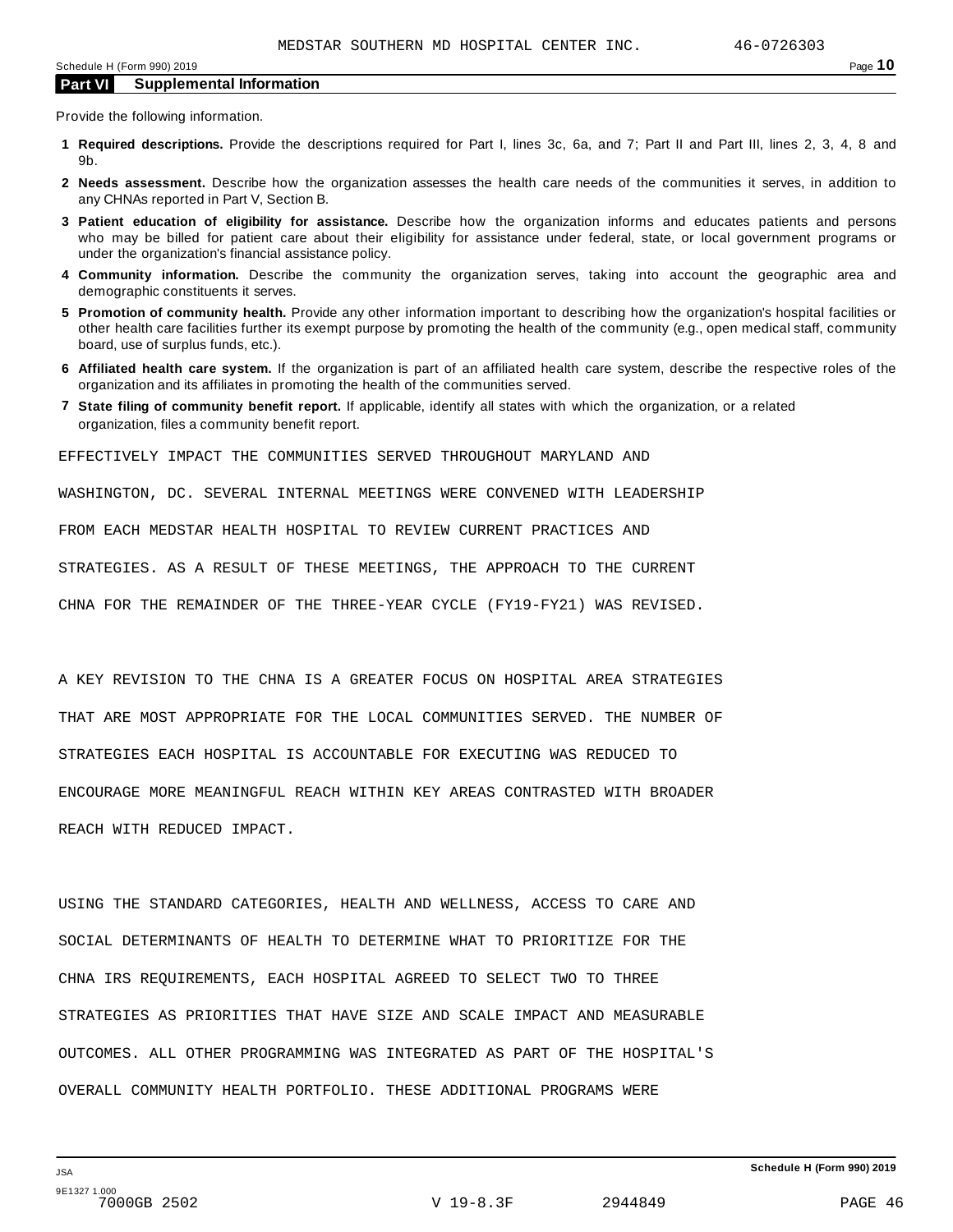Provide the following information.

- **1 Required descriptions.** Provide the descriptions required for Part I, lines 3c, 6a, and 7; Part II and Part III, lines 2, 3, 4, 8 and 9b.
- **2 Needs assessment.** Describe how the organization assesses the health care needs of the communities it serves, in addition to any CHNAs reported in Part V, Section B.
- **3 Patient education of eligibility for assistance.** Describe how the organization informs and educates patients and persons who may be billed for patient care about their eligibility for assistance under federal, state, or local government programs or under the organization's financial assistance policy.
- **4 Community information.** Describe the community the organization serves, taking into account the geographic area and demographic constituents it serves.
- **5 Promotion of community health.** Provide any other information important to describing how the organization's hospital facilities or other health care facilities further its exempt purpose by promoting the health of the community (e.g., open medical staff, community board, use of surplus funds, etc.).
- **6 Affiliated health care system.** If the organization is part of an affiliated health care system, describe the respective roles of the organization and its affiliates in promoting the health of the communities served.
- **7 State filing of community benefit report.** If applicable, identify all states with which the organization, or a related organization, files a community benefit report.

CAPTURED IN THE INVENTORY FOR THE WHOLE PICTURE OF CONTRIBUTING TO THE

HEALTH OF THE COMMUNITIES SERVED AS WELL AS SORTED FOR WHAT COUNTS AS

COMMUNITY BENEFIT FOR REGULATORY REPORTING.

THE HOSPITAL'S COMMUNITY BENEFIT SERVICE AREA (CBSA) REMAINS THE SAME, BASED ON THE ADVISORY TASK FORCE (ATF) RECOMMENDATION. THE HOSPITAL IDENTIFIED SOUTHERN PRINCE GEORGES COUNTY AS ITS CBSA, WHICH INCLUDES ALL RESIDENTS LIVING IN ZIP CODES 20735 AND 20747. THE HOSPITAL SELECTED THIS GEOGRAPHIC AREA BASED ON HOSPITAL UTILIZATION DATA AND SECONDARY PUBLIC HEALTH DATA AS WELL AS ITS PROXIMITY TO THE HOSPITAL. THE ATF INCLUDED A DIVERSE GROUP OF INDIVIDUALS, INCLUDING HOSPITAL LEADERS, GRASSROOTS ACTIVISTS, COMMUNITY RESIDENTS, FAITH-BASED LEADERS, HOSPITAL REPRESENTATIVES, PUBLIC HEALTH LEADERS AND OTHER STAKEHOLDER ORGANIZATIONS, SUCH AS REPRESENTATIVES FROM LOCAL HEALTH DEPARTMENTS.

MSMHC'S HEALTH PRIORITIES FOR THE CBSA INCLUDE HEALTH AND WELLNESS (CHRONIC DISEASE PREVENTION AND MANAGEMENT, BEHAVIORAL HEALTH, MATERNAL AND CHILD HEALTH PROGRAMMING) AND SOCIAL DETERMINANTS OF HEALTH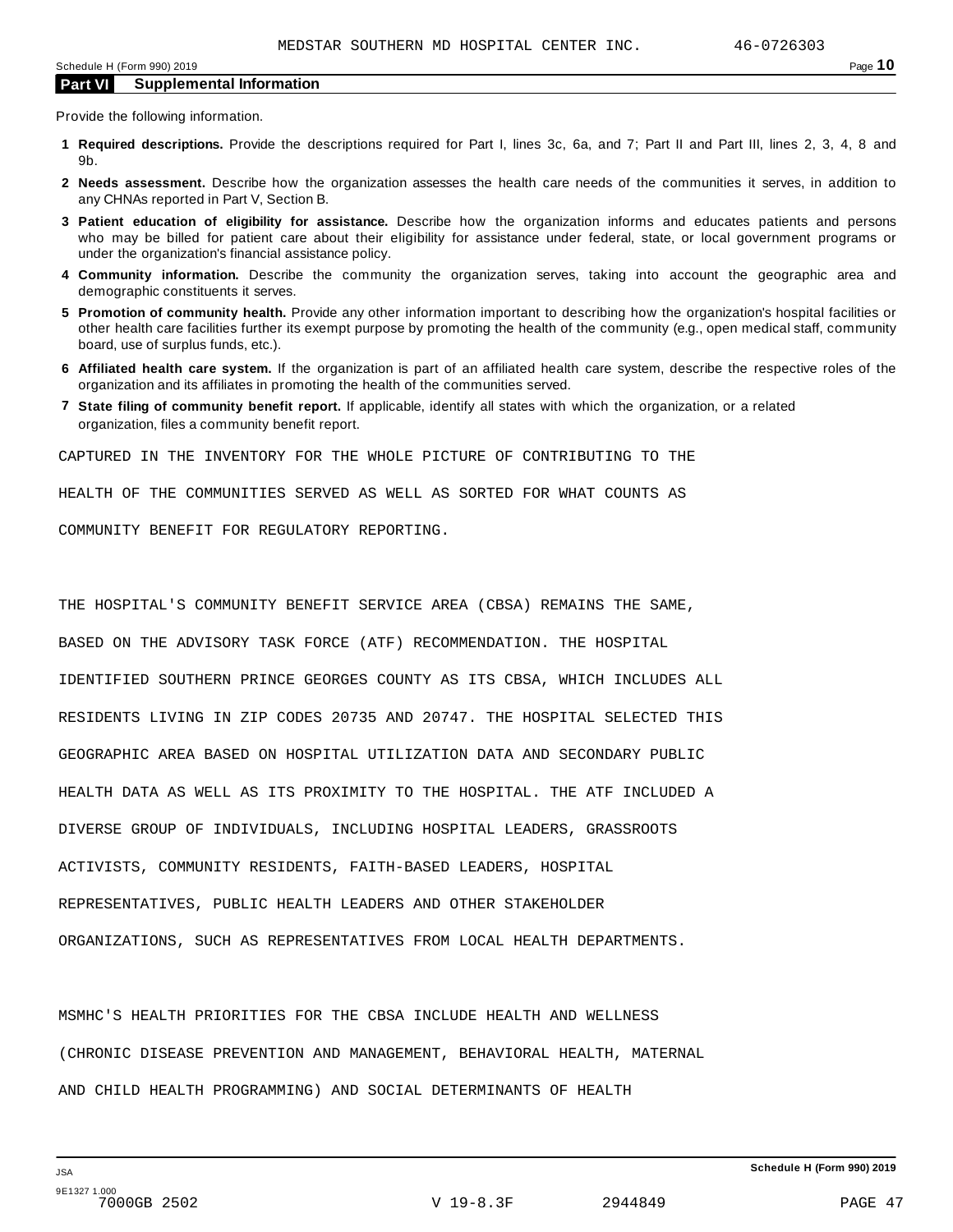Provide the following information.

- **1 Required descriptions.** Provide the descriptions required for Part I, lines 3c, 6a, and 7; Part II and Part III, lines 2, 3, 4, 8 and 9b.
- **2 Needs assessment.** Describe how the organization assesses the health care needs of the communities it serves, in addition to any CHNAs reported in Part V, Section B.
- **3 Patient education of eligibility for assistance.** Describe how the organization informs and educates patients and persons who may be billed for patient care about their eligibility for assistance under federal, state, or local government programs or under the organization's financial assistance policy.
- **4 Community information.** Describe the community the organization serves, taking into account the geographic area and demographic constituents it serves.
- **5 Promotion of community health.** Provide any other information important to describing how the organization's hospital facilities or other health care facilities further its exempt purpose by promoting the health of the community (e.g., open medical staff, community board, use of surplus funds, etc.).
- **6 Affiliated health care system.** If the organization is part of an affiliated health care system, describe the respective roles of the organization and its affiliates in promoting the health of the communities served.
- **7 State filing of community benefit report.** If applicable, identify all states with which the organization, or a related organization, files a community benefit report.

(COMMUNITY HEALTH WORKER PROGRAM).

AS A PROUD MEMBER OF MEDSTAR HEALTH, REPRESENTATIVES FROM MSMHC ROUTINELY PARTICIPATE IN THE MEDSTAR HEALTH COMMUNITY HEALTH WORKGROUP. THE WORKGROUP IS COMPRISED OF COMMUNITY HEALTH PROFESSIONALS WHO REPRESENT ALL TEN MEDSTAR HOSPITALS. THE TEAM ANALYZES LOCAL AND REGIONAL COMMUNITY HEALTH DATA, ESTABLISHES SYSTEM-WIDE COMMUNITY HEALTH PROGRAMMING PERFORMANCE AND EVALUATION MEASURES AND SHARES BEST PRACTICES.

PATIENT EDUCATION OF ELIGIBILITY FOR ASSISTANCE

PART VI, LINE 3

AS ONE OF THE REGION'S LEADING NOT-FOR-PROFIT HEALTHCARE SYSTEMS, MEDSTAR HEALTH IS COMMITTED TO ENSURING THAT UNINSURED PATIENTS; UNDERINSURED PATIENTS MEETING MEDICAL HARDSHIP CRITERIA; AND PATIENTS DETERMINED ELIGIBLE FOR PRESUMPTIVE ELIGIBILITY WITHIN THE COMMUNITIES WE SERVE WHO LACK FINANCIAL RESOURCES HAVE ACCESS TO EMERGENCY AND MEDICALLY NECESSARY HOSPITAL SERVICES. MEDSTAR HOSPITALS AND HOSPITAL BASED-PHYSICIAN PRACTICES WILL: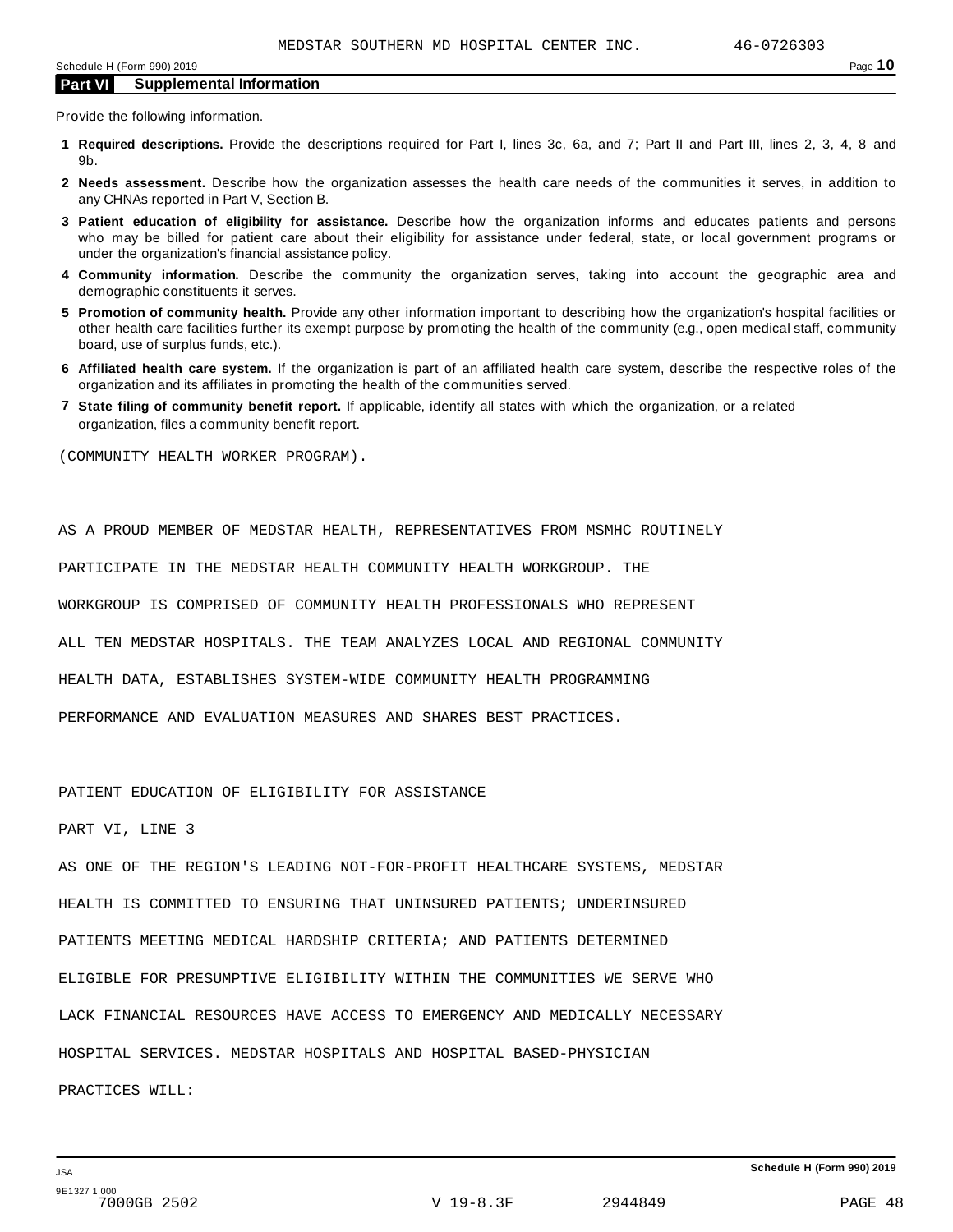Provide the following information.

- **1 Required descriptions.** Provide the descriptions required for Part I, lines 3c, 6a, and 7; Part II and Part III, lines 2, 3, 4, 8 and 9b.
- **2 Needs assessment.** Describe how the organization assesses the health care needs of the communities it serves, in addition to any CHNAs reported in Part V, Section B.
- **3 Patient education of eligibility for assistance.** Describe how the organization informs and educates patients and persons who may be billed for patient care about their eligibility for assistance under federal, state, or local government programs or under the organization's financial assistance policy.
- **4 Community information.** Describe the community the organization serves, taking into account the geographic area and demographic constituents it serves.
- **5 Promotion of community health.** Provide any other information important to describing how the organization's hospital facilities or other health care facilities further its exempt purpose by promoting the health of the community (e.g., open medical staff, community board, use of surplus funds, etc.).
- **6 Affiliated health care system.** If the organization is part of an affiliated health care system, describe the respective roles of the organization and its affiliates in promoting the health of the communities served.
- **7 State filing of community benefit report.** If applicable, identify all states with which the organization, or a related organization, files a community benefit report.

. TREAT ALL PATIENTS EQUITABLY, WITH DIGNITY, RESPECT, AND COMPASSION.

. SERVE THE EMERGENCY HEALTH CARE NEEDS OF EVERYONE WHO PRESENTS TO OUR

MEDSTAR HOSPITALS AND HOSPITAL-BASED PHYSICIAN PRACTICES REGARDLESS OF A

PATIENT'S ABILITY TO PAY FOR CARE.

. ASSIST THOSE PATIENTS WHO ARE ADMITTED THROUGH OUR ADMISSION PROCESS

FOR NON-URGENT, MEDICALLY NECESSARY CARE WHO CANNOT PAY FOR THE CARE THEY

RECEIVE.

. BALANCE NEEDED FINANCIAL ASSISTANCE FOR SOME PATIENTS WITH BROADER

FISCAL RESPONSIBILITIES IN ORDER TO KEEP ITS HOSPITALS' DOORS OPEN FOR

ALL WHO MAY NEED CARE IN THE COMMUNITY.

IN MEETING ITS COMMITMENTS, MEDSTAR HOSPITALS AND HOSPITAL-BASED PHYSICIAN PRACTICES WILL WORK WITH THEIR UNINSURED PATIENTS SEEKING EMERGENCY AND MEDICALLY NECESSARY CARE TO GAIN AN UNDERSTANDING OF EACH PATIENT'S FINANCIAL RESOURCES. BASED ON THIS INFORMATION AND ELIGIBILITY DETERMINATION, MEDSTAR HOSPITALS AND HOSPITAL-BASED PHYSICIAN PRACTICES WILL PROVIDE FINANCIAL ASSISTANCE TO UNINSURED PATIENTS WHO RESIDE WITHIN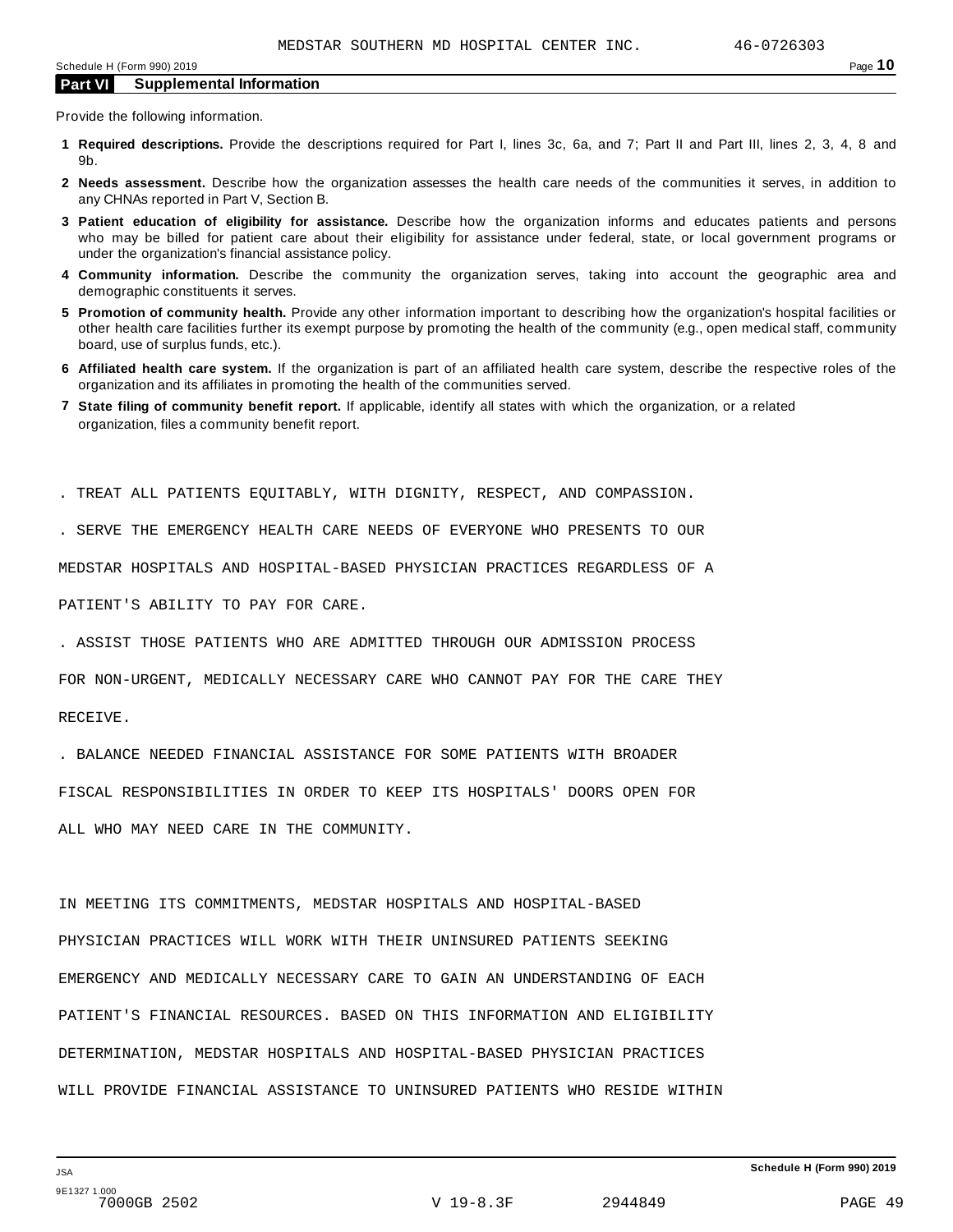Provide the following information.

- **1 Required descriptions.** Provide the descriptions required for Part I, lines 3c, 6a, and 7; Part II and Part III, lines 2, 3, 4, 8 and 9b.
- **2 Needs assessment.** Describe how the organization assesses the health care needs of the communities it serves, in addition to any CHNAs reported in Part V, Section B.
- **3 Patient education of eligibility for assistance.** Describe how the organization informs and educates patients and persons who may be billed for patient care about their eligibility for assistance under federal, state, or local government programs or under the organization's financial assistance policy.
- **4 Community information.** Describe the community the organization serves, taking into account the geographic area and demographic constituents it serves.
- **5 Promotion of community health.** Provide any other information important to describing how the organization's hospital facilities or other health care facilities further its exempt purpose by promoting the health of the community (e.g., open medical staff, community board, use of surplus funds, etc.).
- **6 Affiliated health care system.** If the organization is part of an affiliated health care system, describe the respective roles of the organization and its affiliates in promoting the health of the communities served.
- **7 State filing of community benefit report.** If applicable, identify all states with which the organization, or a related organization, files a community benefit report.

THE COMMUNITIES WE SERVE IN ONE OR MORE OF THE FOLLOWING WAYS:

. ASSIST WITH ENROLLMENT IN PUBLICLY-FUNDED ENTITLEMENT PROGRAMS (E.G.,

MEDICAID).

. REFER PATIENTS TO STATE OR FEDERAL INSURANCE EXCHANGE NAVIGATOR

RESOURCES.

. ASSIST WITH CONSIDERATION OF FUNDING THAT MAY BE AVAILABLE FROM OTHER

CHARITABLE ORGANIZATIONS.

- . PROVIDE FINANCIAL ASSISTANCE ACCORDING TO APPLICABLE POLICY GUIDELINES
- . PROVIDE FINANCIAL ASSISTANCE FOR PAYMENT OF MEDSTAR HOSPITAL AND

HOSPITAL-BASED PHYSICIAN PRACTICE CHARGES USING A SLIDING-SCALE BASED ON

THE PATIENT'S HOUSEHOLD INCOME AND FINANCIAL RESOURCES.

. OFFER PERIODIC PAYMENT PLANS TO ASSIST PATIENTS WITH FINANCING THEIR

HEALTHCARE SERVICES.

MEDSTAR HEALTH WILL WIDELY PUBLICIZE THE MEDSTAR FINANCIAL ASSISTANCE

POLICY BY:

. PROVIDING ACCESS TO THE MEDSTAR FINANCIAL ASSISTANCE POLICY, FINANCIAL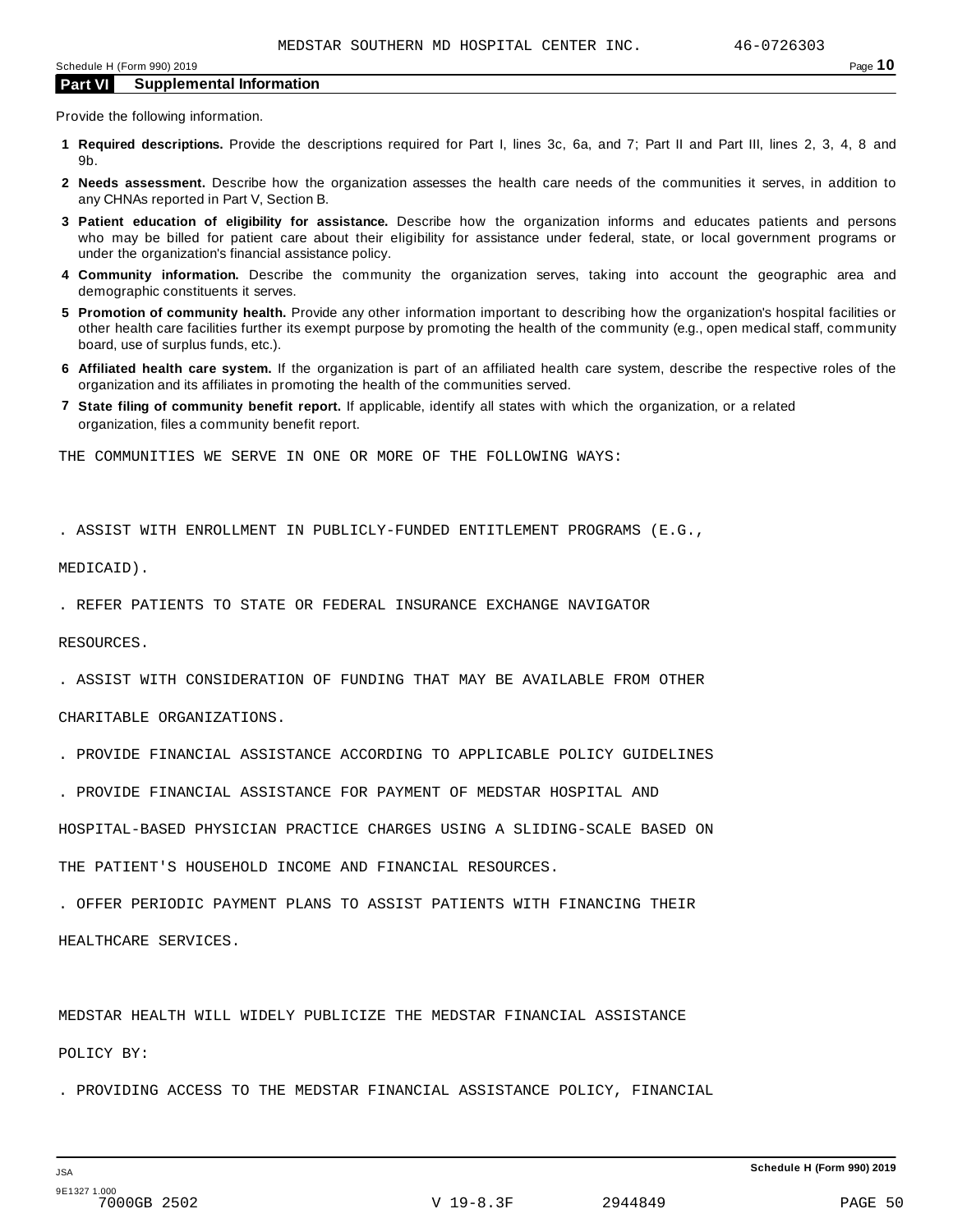Provide the following information.

- **1 Required descriptions.** Provide the descriptions required for Part I, lines 3c, 6a, and 7; Part II and Part III, lines 2, 3, 4, 8 and 9b.
- **2 Needs assessment.** Describe how the organization assesses the health care needs of the communities it serves, in addition to any CHNAs reported in Part V, Section B.
- **3 Patient education of eligibility for assistance.** Describe how the organization informs and educates patients and persons who may be billed for patient care about their eligibility for assistance under federal, state, or local government programs or under the organization's financial assistance policy.
- **4 Community information.** Describe the community the organization serves, taking into account the geographic area and demographic constituents it serves.
- **5 Promotion of community health.** Provide any other information important to describing how the organization's hospital facilities or other health care facilities further its exempt purpose by promoting the health of the community (e.g., open medical staff, community board, use of surplus funds, etc.).
- **6 Affiliated health care system.** If the organization is part of an affiliated health care system, describe the respective roles of the organization and its affiliates in promoting the health of the communities served.
- **7 State filing of community benefit report.** If applicable, identify all states with which the organization, or a related organization, files a community benefit report.

ASSISTANCE APPLICATIONS, AND MEDSTAR PATIENT INFORMATION SHEET ON ALL

HOSPITAL WEBSITES AND PATIENT PORTALS.

. PROVIDING HARD COPIES OF THE MEDSTAR FINANCIAL ASSISTANCE POLICY,

MEDSTAR UNIFORM FINANCIAL ASSISTANCE APPLICATION, AND MEDSTAR PATIENT

INFORMATION SHEET TO PATIENTS UPON REQUEST.

. PROVIDING HARD COPIES OF THE MEDSTAR FINANCIAL ASSISTANCE POLICY,

MEDSTAR UNIFORM FINANCIAL ASSISTANCE APPLICATION, AND MEDSTAR PATIENT

INFORMATION SHEET TO PATIENTS UPON REQUEST BY MAIL AND WITHOUT CHARGE.

. PROVIDING NOTIFICATION AND INFORMATION ABOUT THE MEDSTAR FINANCIAL

ASSISTANCE POLICY BY:

. OFFERING COPIES AS PART OF ALL REGISTRATION OR DISCHARGES PROCESSES,

AND ANSWERING QUESTIONS ON HOW TO APPLY FOR ASSISTANCE.

. PROVIDING WRITTEN NOTICES ON BILLING STATEMENTS.

. DISPLAYING MEDSTAR FINANCIAL ASSISTANCE POLICY INFORMATION AT ALL HOSPITAL REGISTRATION POINTS.

. TRANSLATING THE MEDSTAR FINANCIAL ASSISTANCE POLICY, MEDSTAR UNIFORM FINANCIAL ASSISTANCE APPLICATION, AND THE MEDSTAR PATIENT INFORMATION SHEET INTO PRIMARY LANGUAGES OF ALL SIGNIFICANT POPULATIONS WITH LIMITED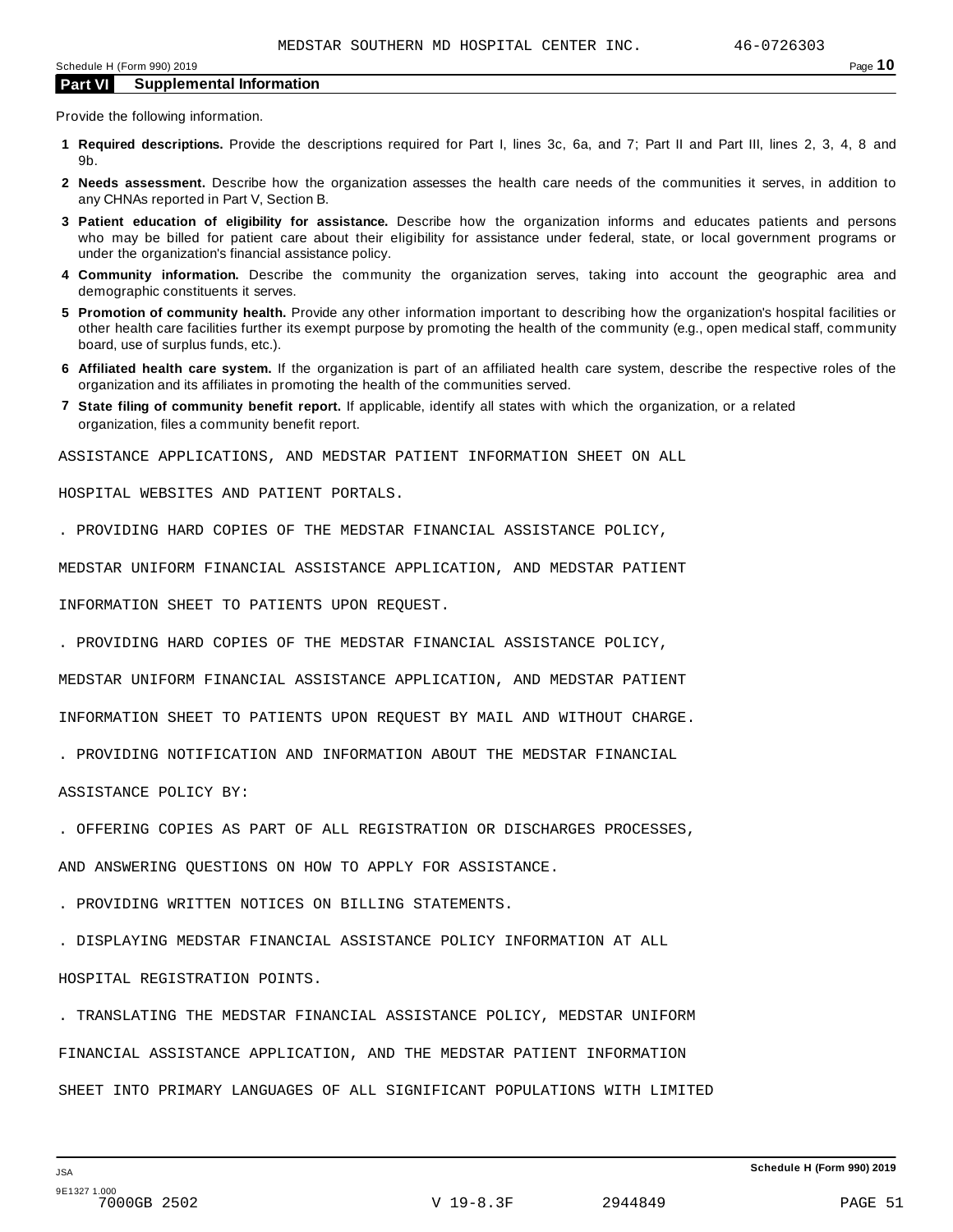Provide the following information.

- **1 Required descriptions.** Provide the descriptions required for Part I, lines 3c, 6a, and 7; Part II and Part III, lines 2, 3, 4, 8 and 9b.
- **2 Needs assessment.** Describe how the organization assesses the health care needs of the communities it serves, in addition to any CHNAs reported in Part V, Section B.
- **3 Patient education of eligibility for assistance.** Describe how the organization informs and educates patients and persons who may be billed for patient care about their eligibility for assistance under federal, state, or local government programs or under the organization's financial assistance policy.
- **4 Community information.** Describe the community the organization serves, taking into account the geographic area and demographic constituents it serves.
- **5 Promotion of community health.** Provide any other information important to describing how the organization's hospital facilities or other health care facilities further its exempt purpose by promoting the health of the community (e.g., open medical staff, community board, use of surplus funds, etc.).
- **6 Affiliated health care system.** If the organization is part of an affiliated health care system, describe the respective roles of the organization and its affiliates in promoting the health of the communities served.
- **7 State filing of community benefit report.** If applicable, identify all states with which the organization, or a related organization, files a community benefit report.

ENGLISH PROFICIENCY.

MEDSTAR HEALTH WILL PROVIDE PUBLIC NOTICES YEARLY IN LOCAL NEWSPAPERS

SERVING ALL HOSPITAL TARGET POPULATIONS.

MEDSTAR HEALTH PROVIDES A FINANCIAL ASSISTANCE PROBABLE AND LIKELY

ELIGIBILITY DETERMINATION TO THE PATIENT WITHIN TWO BUSINESS DAYS FROM

RECEIPT OF THE INITIAL FINANCIAL ASSISTANCE APPLICATION. FINAL

ELIGIBILITY DETERMINATIONS ARE MADE AND COMMUNICATED TO THE PATIENT BASED

ON RECEIPT AND REVIEW OF A COMPLETED APPLICATION.

MEDSTAR HEALTH BELIEVES THAT ITS PATIENTS HAVE PERSONAL RESPONSIBILITIES RELATED TO THE FINANCIAL ASPECTS OF THEIR HEALTHCARE NEEDS. FINANCIAL ASSISTANCE AND PERIODIC PAYMENT PLANS AVAILABLE UNDER THIS POLICY WILL NOT BE AVAILABLE TO THOSE PATIENTS WHO FAIL TO FULFILL THEIR RESPONSIBILITIES. FOR PURPOSES OF THIS POLICY, PATIENT RESPONSIBILITIES INCLUDE: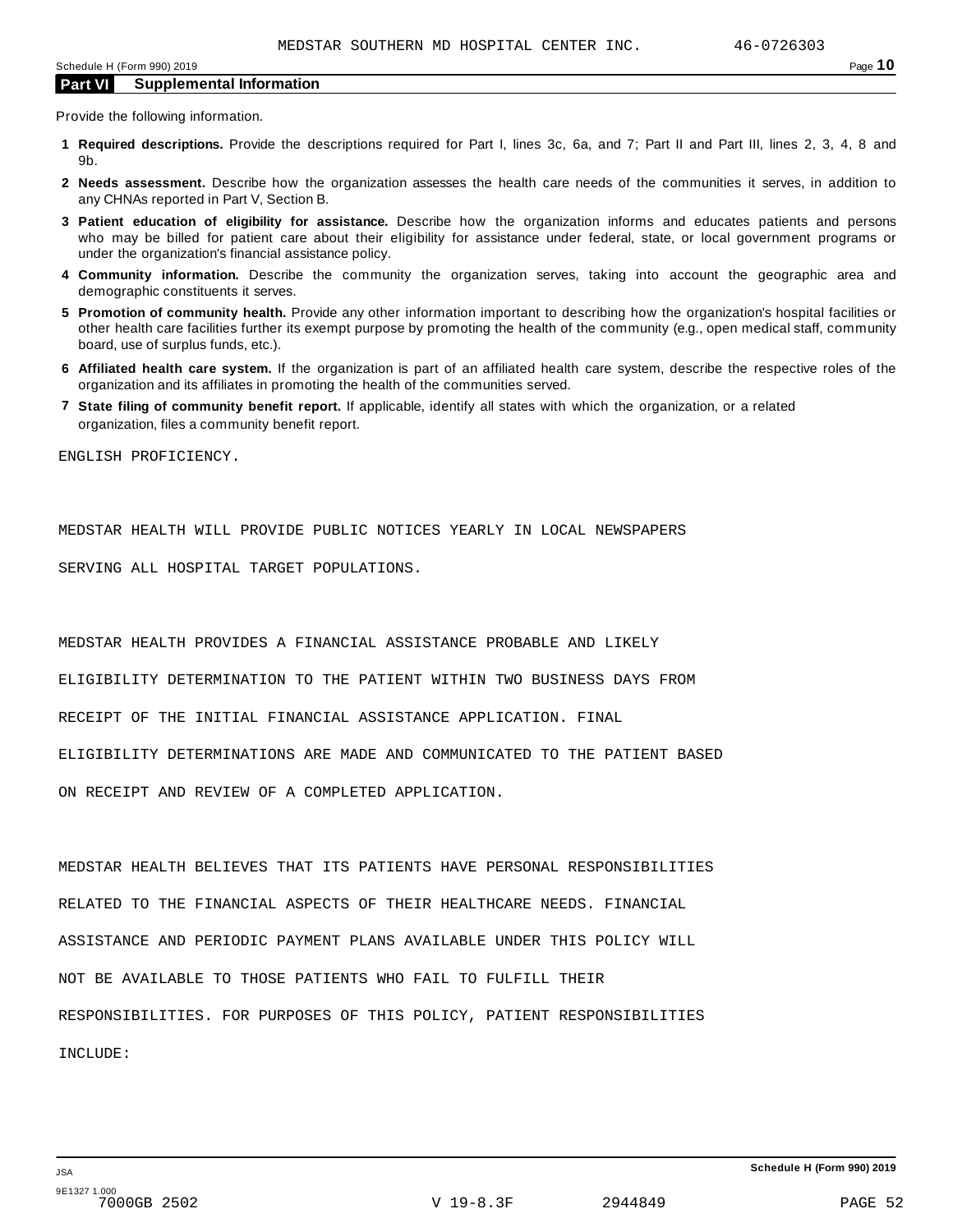Provide the following information.

- **1 Required descriptions.** Provide the descriptions required for Part I, lines 3c, 6a, and 7; Part II and Part III, lines 2, 3, 4, 8 and 9b.
- **2 Needs assessment.** Describe how the organization assesses the health care needs of the communities it serves, in addition to any CHNAs reported in Part V, Section B.
- **3 Patient education of eligibility for assistance.** Describe how the organization informs and educates patients and persons who may be billed for patient care about their eligibility for assistance under federal, state, or local government programs or under the organization's financial assistance policy.
- **4 Community information.** Describe the community the organization serves, taking into account the geographic area and demographic constituents it serves.
- **5 Promotion of community health.** Provide any other information important to describing how the organization's hospital facilities or other health care facilities further its exempt purpose by promoting the health of the community (e.g., open medical staff, community board, use of surplus funds, etc.).
- **6 Affiliated health care system.** If the organization is part of an affiliated health care system, describe the respective roles of the organization and its affiliates in promoting the health of the communities served.
- **7 State filing of community benefit report.** If applicable, identify all states with which the organization, or a related organization, files a community benefit report.
- . COMPLY WITH PROVIDING THE NECESSARY FINANCIAL DISCLOSURE FORMS TO

EVALUATE THEIR ELIGIBILITY FOR PUBLICLY-FUNDED HEALTHCARE PROGRAMS,

CHARITY CARE PROGRAMS, AND OTHER FORMS OF FINANCIAL ASSISTANCE. THESE

DISCLOSURE FORMS MUST BE COMPLETED ACCURATELY, TRUTHFULLY, AND TIMELY TO

ALLOW MEDSTAR HEALTH'S FACILITIES TO PROPERLY COUNSEL PATIENTS CONCERNING

THE AVAILABILITY OF FINANCIAL ASSISTANCE.

. WORKING WITH MEDSTAR HOSPITAL PATIENT ADVOCATES AND PATIENT FINANCIAL

SERVICES STAFF TO ENSURE THERE IS A COMPLETE UNDERSTANDING OF THE

PATIENT'S FINANCIAL SITUATION AND CONSTRAINTS.

. MAKING APPLICABLE PAYMENTS FOR SERVICES IN A TIMELY FASHION, INCLUDING

ANY PAYMENTS MADE PURSUANT TO DEFERRED AND PERIODIC PAYMENT SCHEDULES.

. PROVIDING UPDATED FINANCIAL INFORMATION TO MEDSTAR HOSPITAL PATIENT

ADVOCATES OR CUSTOMER SERVICE REPRESENTATIVES ON A TIMELY BASIS AS THE

PATIENT'S FINANCIAL CIRCUMSTANCES MAY CHANGE.

. IT IS A PATIENT'S RESPONSIBILITY, DURING THEIR 12-MONTH ELIGIBILITY PERIOD, TO NOTIFY MEDSTAR HEALTH OF THEIR EXISTING HOUSEHOLD ELIGIBILITY FOR FREE CARE, REDUCED COST-CARE, AND/OR ELIGIBILITY UNDER MEDICAL HARDSHIP PROVISIONS FOR MEDICAL NECESSARY CARE RECEIVED DURING THE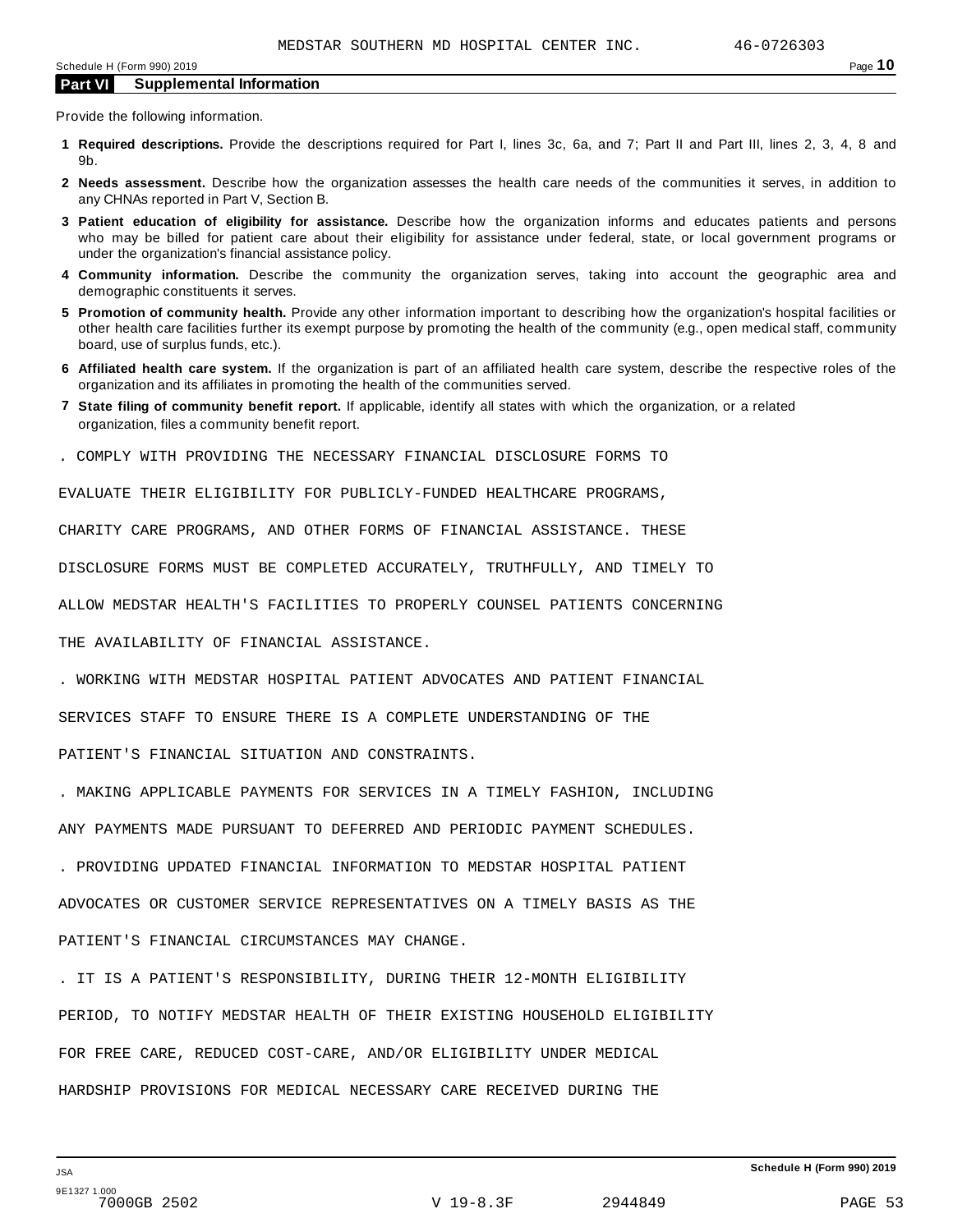Provide the following information.

- **1 Required descriptions.** Provide the descriptions required for Part I, lines 3c, 6a, and 7; Part II and Part III, lines 2, 3, 4, 8 and 9b.
- **2 Needs assessment.** Describe how the organization assesses the health care needs of the communities it serves, in addition to any CHNAs reported in Part V, Section B.
- **3 Patient education of eligibility for assistance.** Describe how the organization informs and educates patients and persons who may be billed for patient care about their eligibility for assistance under federal, state, or local government programs or under the organization's financial assistance policy.
- **4 Community information.** Describe the community the organization serves, taking into account the geographic area and demographic constituents it serves.
- **5 Promotion of community health.** Provide any other information important to describing how the organization's hospital facilities or other health care facilities further its exempt purpose by promoting the health of the community (e.g., open medical staff, community board, use of surplus funds, etc.).
- **6 Affiliated health care system.** If the organization is part of an affiliated health care system, describe the respective roles of the organization and its affiliates in promoting the health of the communities served.
- **7 State filing of community benefit report.** If applicable, identify all states with which the organization, or a related organization, files a community benefit report.

12-MONTH ELIGIBILITY PERIOD.

. IN THE EVENT A PATIENT FAILS TO MEET THESE RESPONSIBILITIES, MEDSTAR

RESERVES THE RIGHT TO PURSUE ADDITIONAL BILLING AND COLLECTION EFFORTS.

IN THE EVENT OF NON-PAYMENT BILLING, AND COLLECTION EFFORTS ARE DEFINED

IN THE MEDSTAR BILLING AND COLLECTION POLICY. A FREE COPY IS AVAILABLE ON

ALL HOSPITAL WEBSITES AND PATIENT PORTALS VIA THE FOLLOWING URL:

WWW.MEDSTARHEALTH.ORG/FINANCIALASSISTANCE , OR BY CALL CUSTOMER SERVICE

AT 1-800-280-9006.

UNINSURED PATIENTS OF MEDSTAR HEALTH'S FACILITIES MAY BE ELIGIBLE FOR FULL FINANCIAL ASSISTANCE OR PARTIAL SLIDING-SCALE FINANCIAL ASSISTANCE UNDER THIS POLICY. THE PATIENT ADVOCATE AND PATIENT FINANCIAL SERVICES STAFF WILL DETERMINE ELIGIBILITY FOR FULL FINANCIAL ASSISTANCE AND PARTIAL SLIDING-SCALE FINANCIAL ASSISTANCE BASED ON REVIEW OF INCOME FOR THE PATIENT AND THEIR FAMILY (HOUSEHOLD), OTHER FINANCIAL RESOURCES AVAILABLE TO THE PATIENT'S FAMILY, FAMILY SIZE, AND THE EXTENT OF THE MEDICAL COSTS TO BE INCURRED BY THE PATIENT.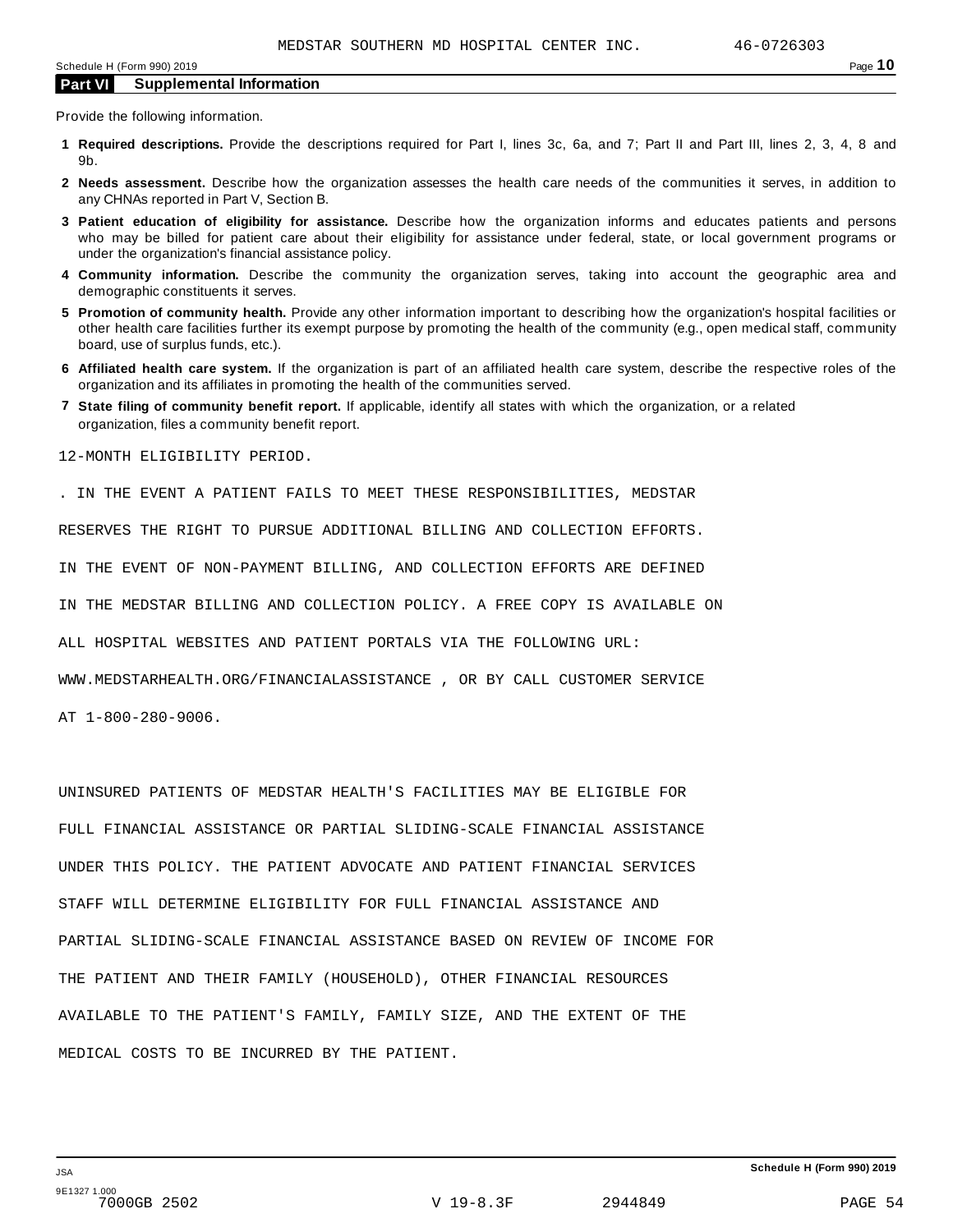Provide the following information.

- **1 Required descriptions.** Provide the descriptions required for Part I, lines 3c, 6a, and 7; Part II and Part III, lines 2, 3, 4, 8 and 9b.
- **2 Needs assessment.** Describe how the organization assesses the health care needs of the communities it serves, in addition to any CHNAs reported in Part V, Section B.
- **3 Patient education of eligibility for assistance.** Describe how the organization informs and educates patients and persons who may be billed for patient care about their eligibility for assistance under federal, state, or local government programs or under the organization's financial assistance policy.
- **4 Community information.** Describe the community the organization serves, taking into account the geographic area and demographic constituents it serves.
- **5 Promotion of community health.** Provide any other information important to describing how the organization's hospital facilities or other health care facilities further its exempt purpose by promoting the health of the community (e.g., open medical staff, community board, use of surplus funds, etc.).
- **6 Affiliated health care system.** If the organization is part of an affiliated health care system, describe the respective roles of the organization and its affiliates in promoting the health of the communities served.
- **7 State filing of community benefit report.** If applicable, identify all states with which the organization, or a related organization, files a community benefit report.

COMMUNITY INFORMATION

PART VI, LINE 4

GEOGRAPHIC:

MSMHC'S CBSA INCLUDES RESIDENTS OF PRINCE GEORGE'S COUNTY, SPECIFICALLY

CLINTON, MARYLAND (ZIP CODE 20735) AND DISTRICT HEIGHTS, MARYLAND (ZIP

CODE 20747). THE COMMUNITY WAS SELECTED BASED ON ITS PROXIMITY TO THE

HOSPITAL, AND THE AVAILABILITY OF PRE-EXISTING PROGRAMS AND SERVICES.

#### DEMOGRAPHICS:

PRINCE GEORGE'S COUNTY WAS ESTABLISHED IN THE 17TH CENTURY AND ENCOMPASSES A MIX OF URBAN, SUBURBAN, AND RURAL COMMUNITIES. THE COUNTY IS PREDOMINATELY AFRICAN AMERICAN WITH AN INCREASING HISPANIC, IMMIGRANT, AND NON-ENGLISH SPEAKING POPULATION. THE COUNTY'S ONCE RURAL GEOGRAPHY IS RAPIDLY EVOLVING INTO A SUBURBAN AREA, WITH AN INCREASED PRESENCE OF COMMERCIAL AND RESIDENTIAL DWELLINGS.

PRINCE GEORGE'S COUNTY, MD HAS A POPULATION OF 909,327 PEOPLE WITH A MEDIAN AGE OF 37.2 AND A MEDIAN HOUSEHOLD INCOME OF \$81,969. THE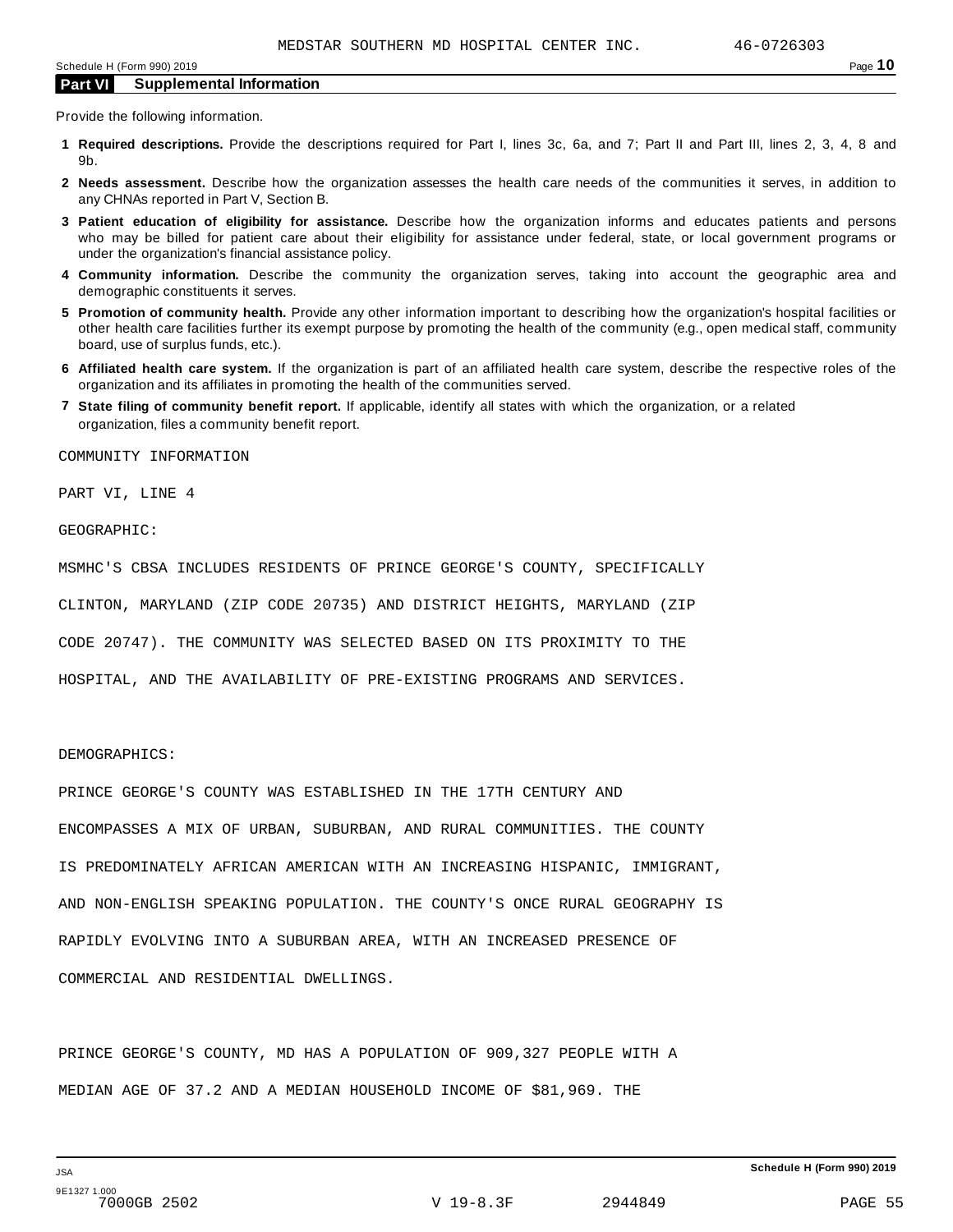Provide the following information.

- **1 Required descriptions.** Provide the descriptions required for Part I, lines 3c, 6a, and 7; Part II and Part III, lines 2, 3, 4, 8 and 9b.
- **2 Needs assessment.** Describe how the organization assesses the health care needs of the communities it serves, in addition to any CHNAs reported in Part V, Section B.
- **3 Patient education of eligibility for assistance.** Describe how the organization informs and educates patients and persons who may be billed for patient care about their eligibility for assistance under federal, state, or local government programs or under the organization's financial assistance policy.
- **4 Community information.** Describe the community the organization serves, taking into account the geographic area and demographic constituents it serves.
- **5 Promotion of community health.** Provide any other information important to describing how the organization's hospital facilities or other health care facilities further its exempt purpose by promoting the health of the community (e.g., open medical staff, community board, use of surplus funds, etc.).
- **6 Affiliated health care system.** If the organization is part of an affiliated health care system, describe the respective roles of the organization and its affiliates in promoting the health of the communities served.
- **7 State filing of community benefit report.** If applicable, identify all states with which the organization, or a related organization, files a community benefit report.

POPULATION OF PRINCE GEORGE'S COUNTY, MD HAS GROWN 5.2% FROM 864,029 IN

2010 AND ITS MEDIAN HOUSEHOLD INCOME GREW FROM \$79,184 TO \$81,969, A 3.5%

INCREASE.

THE POPULATION OF PRINCE GEORGE'S COUNTY, MD IS 64.4% BLACK OR AFRICAN AMERICAN, 19.5% HISPANIC OR LATINO, AND 27.1% WHITE. 27.1% OF THE PEOPLE IN PRINCE GEORGE'S COUNTY, MD SPEAK A NON-ENGLISH LANGUAGE, AND 87.7% ARE U.S. CITIZENS.

PRINCE GEORGE'S COUNTY, MD BORDERS FAIRFAX COUNTY, VA, MONTGOMERY COUNTY, MD, DISTRICT OF COLUMBIA, DC, ANNE ARUNDEL COUNTY, MD, CHARLES COUNTY, MD, ALEXANDRIA CITY, VA, CALVERT COUNTY, MD, AND HOWARD COUNTY, MD. THE ECONOMY OF PRINCE GEORGE'S COUNTY, MD EMPLOYS 491K PEOPLE. THE LARGEST INDUSTRIES IN PRINCE GEORGE'S COUNTY, MD ARE TRADE, TRANSPORTATION AND UTILITIES (19.4%), LOCAL GOVERNMENT (13.7%), PROFESSIONAL AND BUSINESS SERVICES (12.6%), AND EDUCATION AND HEALTH SERVICES (10.6%).

DISTRICT HEIGHTS (ZIP CODE 20747) HAS AN APPROXIMATE POPULATION OF 5,800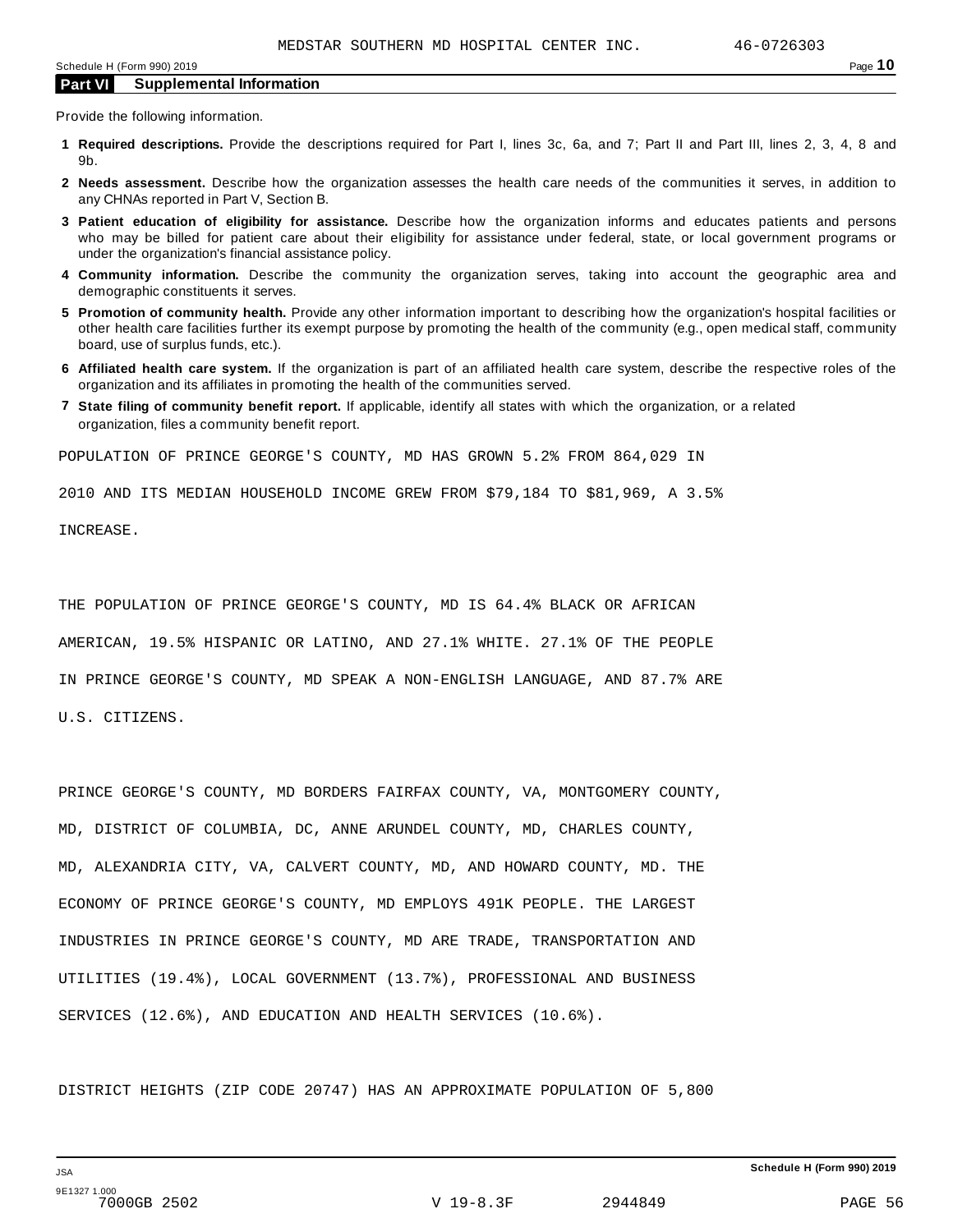Provide the following information.

- **1 Required descriptions.** Provide the descriptions required for Part I, lines 3c, 6a, and 7; Part II and Part III, lines 2, 3, 4, 8 and 9b.
- **2 Needs assessment.** Describe how the organization assesses the health care needs of the communities it serves, in addition to any CHNAs reported in Part V, Section B.
- **3 Patient education of eligibility for assistance.** Describe how the organization informs and educates patients and persons who may be billed for patient care about their eligibility for assistance under federal, state, or local government programs or under the organization's financial assistance policy.
- **4 Community information.** Describe the community the organization serves, taking into account the geographic area and demographic constituents it serves.
- **5 Promotion of community health.** Provide any other information important to describing how the organization's hospital facilities or other health care facilities further its exempt purpose by promoting the health of the community (e.g., open medical staff, community board, use of surplus funds, etc.).
- **6 Affiliated health care system.** If the organization is part of an affiliated health care system, describe the respective roles of the organization and its affiliates in promoting the health of the communities served.
- **7 State filing of community benefit report.** If applicable, identify all states with which the organization, or a related organization, files a community benefit report.

WITH A MEDIAN AGE OF 34. THE MEDIAN HOUSEHOLD INCOME IS \$70,382. THE

POPULATION OF DISTRICT HEIGHTS, MD IS 90.2% BLACK OR AFRICAN AMERICAN,

7.2% HISPANIC OR LATINO, AND 2.05% TWO OR MORE RACES. 14.9% OF THE

POPULATION FOR WHOM POVERTY STATUS IS DETERMINED IN DISTRICT HEIGHTS, MD

(864 OUT OF 5.8K PEOPLE) LIVE BELOW THE POVERTY LINE, A NUMBER THAT IS

LOWER THAN THE NATIONAL AVERAGE OF 10.5%. THE LARGEST DEMOGRAPHIC LIVING

IN POVERTY IS FEMALES 12 - 14, FOLLOWED BY FEMALES 35 - 44 AND THEN

FEMALES 6 - 11.

AS FOR CLINTON, MD (ZIP CODE 20735), THERE ARE APPROXIMATELY 38,000 RESIDENTS LIVING IN THIS CBSA WITH A MEDIAN AGE OF 42 AND A MEDIAN HOUSEHOLD INCOME OF \$108,622. THE PERCENTAGE OF INDIVIDUALS IN CLINTON, MD LIVING BELOW POVERTY LEVEL IS 4.9%. THE POPULATION OF CLINTON, MD IS 84.5% BLACK OR AFRICAN AMERICAN, 8.4% WHITE, AND 6.9% HISPANIC OR LATINO. 7.1% OF CLINTON, MD RESIDENTS ARE FOREIGN BORN. OF THE EMPLOYED POPULATION, 73.1% COMMUTE TO WORK ALONE, 14.4% UTILIZE PUBLIC TRANSPORTATION (EXCLUDING TAXICAB) AND 7.4% CARPOOL.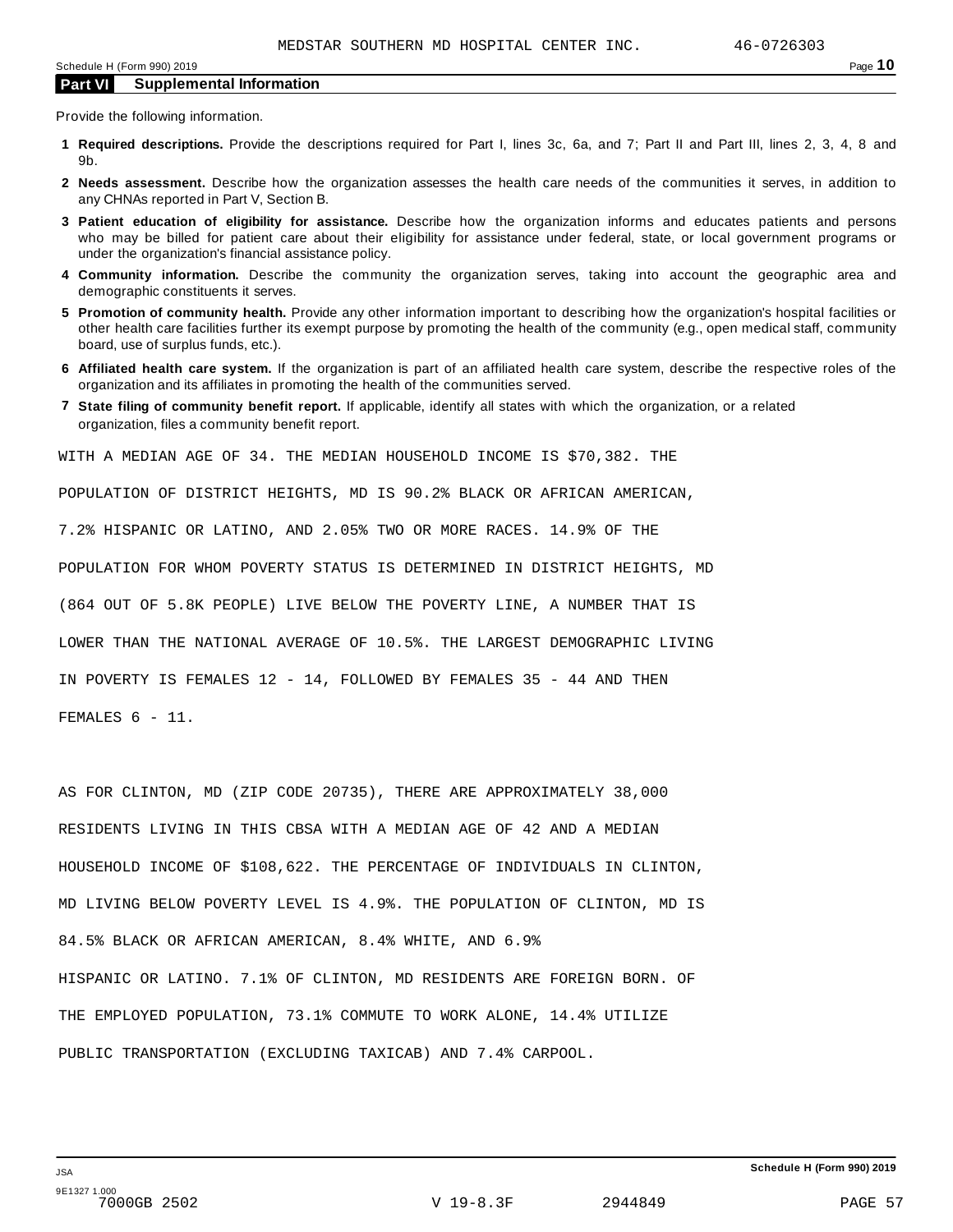Provide the following information.

- **1 Required descriptions.** Provide the descriptions required for Part I, lines 3c, 6a, and 7; Part II and Part III, lines 2, 3, 4, 8 and 9b.
- **2 Needs assessment.** Describe how the organization assesses the health care needs of the communities it serves, in addition to any CHNAs reported in Part V, Section B.
- **3 Patient education of eligibility for assistance.** Describe how the organization informs and educates patients and persons who may be billed for patient care about their eligibility for assistance under federal, state, or local government programs or under the organization's financial assistance policy.
- **4 Community information.** Describe the community the organization serves, taking into account the geographic area and demographic constituents it serves.
- **5 Promotion of community health.** Provide any other information important to describing how the organization's hospital facilities or other health care facilities further its exempt purpose by promoting the health of the community (e.g., open medical staff, community board, use of surplus funds, etc.).
- **6 Affiliated health care system.** If the organization is part of an affiliated health care system, describe the respective roles of the organization and its affiliates in promoting the health of the communities served.
- **7 State filing of community benefit report.** If applicable, identify all states with which the organization, or a related organization, files a community benefit report.

FAITH BASED ORGANIZATIONS HAVE A PROMINENT PRESENCE IN THE CBSA. THERE

ARE APPROXIMATELY 19 FAITH-BASED ORGANIZATIONS OF VARIOUS DENOMINATIONS

LOCATED WITHIN THE ZIP CODE.

PROMOTION OF COMMUNITY HEALTH

PART VI, LINE 5

AS A COMMUNITY PARTNER, MSMHC ENGAGES IN SEVERAL COMMUNITY BENEFIT ACTIVITIES TO IMPROVE AND PROMOTE THE HEALTH AND WELLBEING OF THE COMMUNITY. PRIORITY AREAS, AS DETERMINED BY THE 2018 CHNA, FALL UNDER THREE AREAS OF FOCUS INCLUDING HEALTH AND WELLNESS, ACCESS TO CARE, AND SOCIAL DETERMINANTS OF HEALTH. PROGRAMS INCLUDE (BUT ARE NOT LIMITED

TO):

#### HEALTH AND WELLNESS

SENIOR WELLNESS PROGRAMS FOCUS ON CHRONIC DISEASE PREVENTION AND MANAGEMENT AMONG HIGH-RISK POPULATIONS. EXERCISE IS A KEY FACTOR IN MANAGING CHRONIC ILLNESSES AND IMPROVING QUALITY OF LIFE. COMMUNITY MEMBERS AGED 65 AND BETTER CAN PARTICIPATE IN THE WALK WITH EASE PROGRAM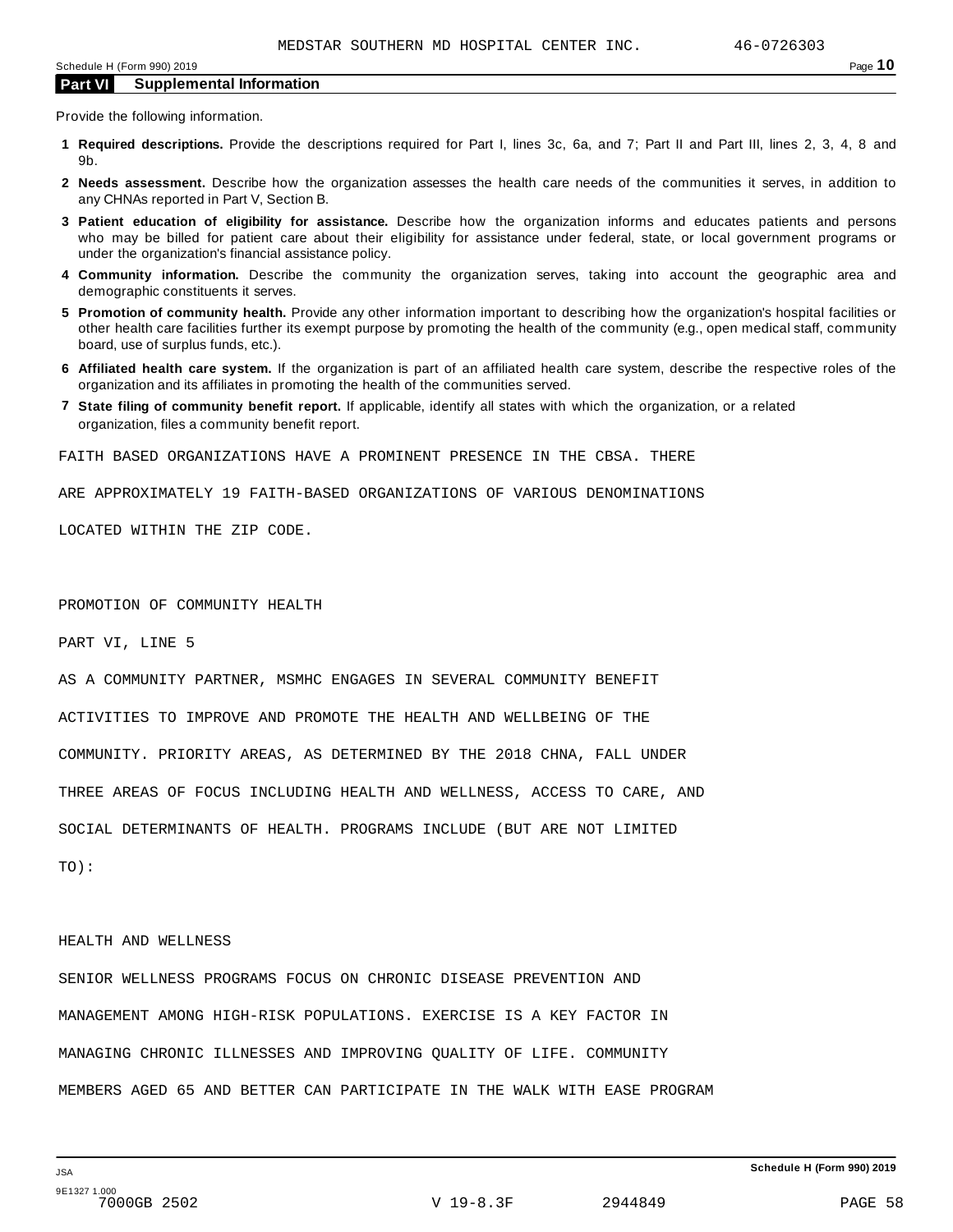Provide the following information.

- **1 Required descriptions.** Provide the descriptions required for Part I, lines 3c, 6a, and 7; Part II and Part III, lines 2, 3, 4, 8 and 9b.
- **2 Needs assessment.** Describe how the organization assesses the health care needs of the communities it serves, in addition to any CHNAs reported in Part V, Section B.
- **3 Patient education of eligibility for assistance.** Describe how the organization informs and educates patients and persons who may be billed for patient care about their eligibility for assistance under federal, state, or local government programs or under the organization's financial assistance policy.
- **4 Community information.** Describe the community the organization serves, taking into account the geographic area and demographic constituents it serves.
- **5 Promotion of community health.** Provide any other information important to describing how the organization's hospital facilities or other health care facilities further its exempt purpose by promoting the health of the community (e.g., open medical staff, community board, use of surplus funds, etc.).
- **6 Affiliated health care system.** If the organization is part of an affiliated health care system, describe the respective roles of the organization and its affiliates in promoting the health of the communities served.
- **7 State filing of community benefit report.** If applicable, identify all states with which the organization, or a related organization, files a community benefit report.

TO INCREASE FLEXIBILITY, BALANCE, COORDINATION AND CARDIOVASCULAR

ENDURANCE.

EDUCATIONAL PROGRAMS ARE OFFERED WITH THE GOAL OF IMPROVING COMMUNITY HEALTH AND WELL-BEING. FOR EXAMPLE, THE NATIONAL DIABETES PREVENTION PROGRAM IS A FREE YEAR-LONG PROGRAM THAT IS DELIVERED IN PERSON, ONLINE, OR THROUGH A COMBINATION APPROACH THE GOAL IS FOR PARTICIPANTS TO MAKE LIFESTYLE CHANGES SUCH AS EATING HEALTHIER, REDUCING STRESS, AND GETTING MORE PHYSICAL ACTIVITY TO REDUCE THE RISK OF DEVELOPING TYPE 2 DIABETES. THE SMOKING CESSATION PROGRAM IS ALSO OFFERED BOTH VIRTUALLY AND IN-PERSON TO PRINCE GEORGE'S COUNTY RESIDENTS IN AND AROUND THE CBSA. THIS IS AN 8-WEEK PROGRAM DESIGNED TO HELP PARTICIPANTS QUIT TOBACCO USE.

SUPPORT GROUPS ARE OFFERED TO COMMUNITY MEMBERS FOR A VARIETY OF TOPICS INCLUDING MENTAL HEALTH, PROSTATE CANCER, MULTIPLE SCLEROSIS, DIABETES, BREASTFEEDING, CANCER, AND STROKE.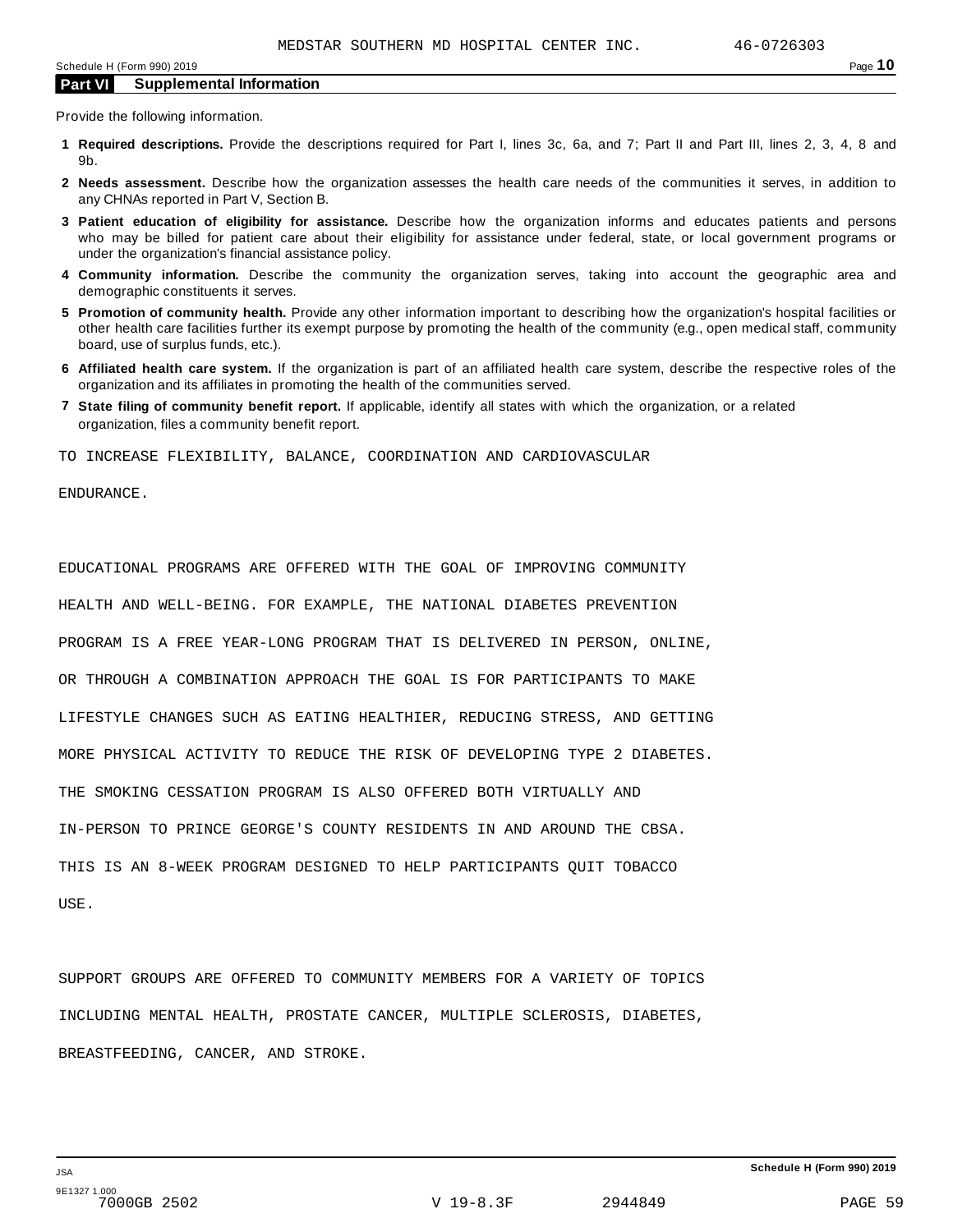Provide the following information.

- **1 Required descriptions.** Provide the descriptions required for Part I, lines 3c, 6a, and 7; Part II and Part III, lines 2, 3, 4, 8 and 9b.
- **2 Needs assessment.** Describe how the organization assesses the health care needs of the communities it serves, in addition to any CHNAs reported in Part V, Section B.
- **3 Patient education of eligibility for assistance.** Describe how the organization informs and educates patients and persons who may be billed for patient care about their eligibility for assistance under federal, state, or local government programs or under the organization's financial assistance policy.
- **4 Community information.** Describe the community the organization serves, taking into account the geographic area and demographic constituents it serves.
- **5 Promotion of community health.** Provide any other information important to describing how the organization's hospital facilities or other health care facilities further its exempt purpose by promoting the health of the community (e.g., open medical staff, community board, use of surplus funds, etc.).
- **6 Affiliated health care system.** If the organization is part of an affiliated health care system, describe the respective roles of the organization and its affiliates in promoting the health of the communities served.
- **7 State filing of community benefit report.** If applicable, identify all states with which the organization, or a related organization, files a community benefit report.

STAFF PARTICIPATE IN COMMUNITY HEALTH EVENTS SUCH AS HEALTH FAIRS,

FESTIVALS AND EXPOSITIONS WHERE SCREENINGS ARE PERFORMED, AND HEALTH

INFORMATION IS SHARED. OUTREACH IS ALSO PROVIDED IN-PERSON AND VIRTUALLY,

HOSPITAL STAFF SHARE THEIR KNOWLEDGE WITH THE COMMUNITY THROUGH ENGAGING

INTERVIEWS, SEMINARS, BLOGS AND VIDEOS.

#### ACCESS TO CARE

PHYSICIANS ASSIST AT SAFETY-NET CLINICS AND SCHOOL-BASED HEALTH CENTERS. THE WHOLE SCHOOL, WHOLE COMMUNITY, WHOLE CHILD MODEL IS IMPLEMENTED BY ENSURING ACCESS TO ADOLESCENT HEALTH, PRIMARY CARE, MENTAL HEALTH SCREENINGS AND HEALTH EDUCATION.

PATIENT FINANCIAL SERVICES PROVIDES FINANCIAL ASSISTANCE TO UNINSURED PATIENTS WHO RESIDE WITHIN THE COMMUNITY BY ASSISTING WITH ENROLLMENT IN PUBLICLY-FUNDED ENTITLEMENT PROGRAMS, REFERRING PATIENTS TO STATE OR FEDERAL INSURANCE EXCHANGE NAVIGATOR RESOURCES AND ASSISTING WITH CONSIDERATION OF FUNDING THAT MAY BE AVAILABLE FROM OTHER CHARITABLE ORGANIZATIONS.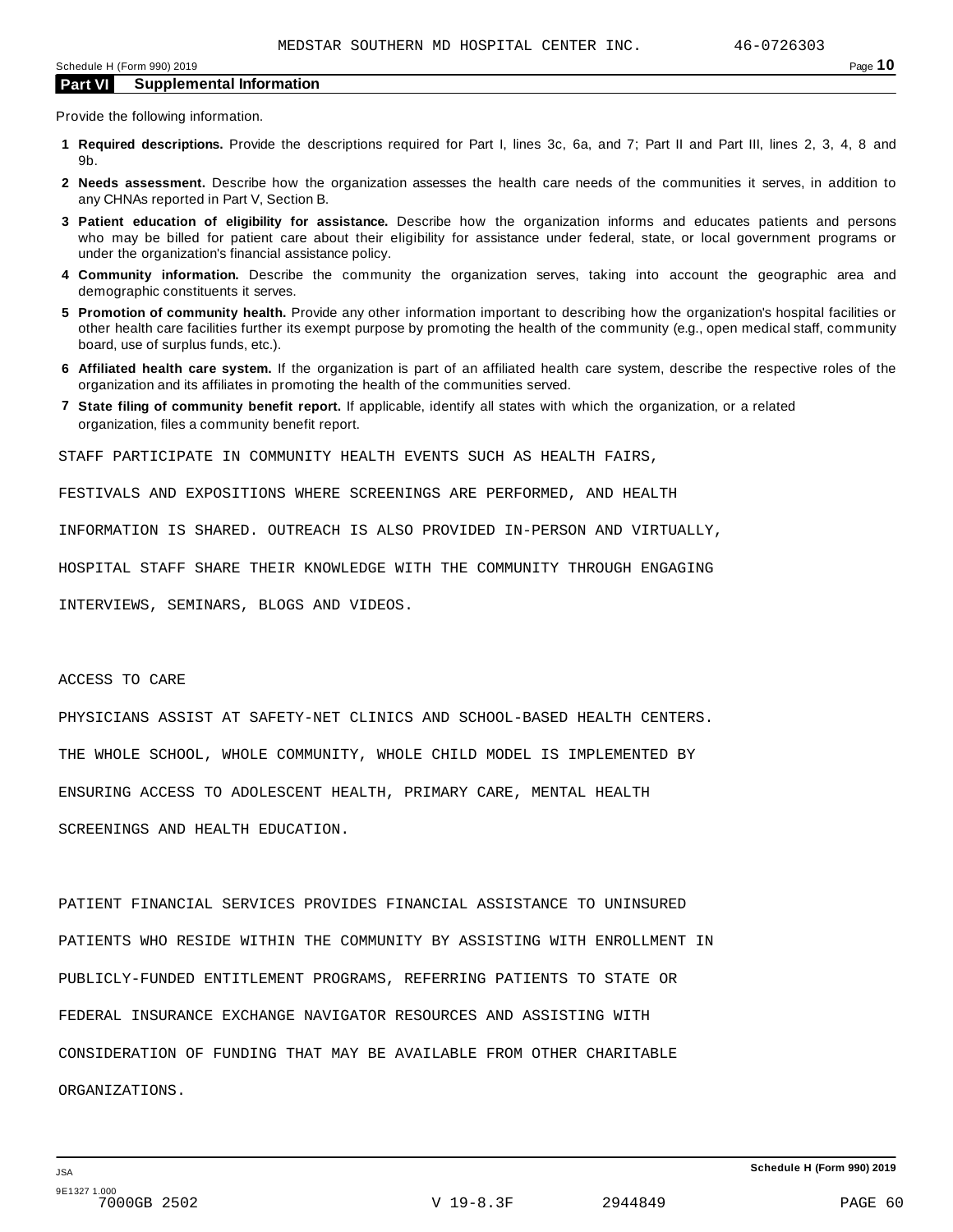Provide the following information.

- **1 Required descriptions.** Provide the descriptions required for Part I, lines 3c, 6a, and 7; Part II and Part III, lines 2, 3, 4, 8 and 9b.
- **2 Needs assessment.** Describe how the organization assesses the health care needs of the communities it serves, in addition to any CHNAs reported in Part V, Section B.
- **3 Patient education of eligibility for assistance.** Describe how the organization informs and educates patients and persons who may be billed for patient care about their eligibility for assistance under federal, state, or local government programs or under the organization's financial assistance policy.
- **4 Community information.** Describe the community the organization serves, taking into account the geographic area and demographic constituents it serves.
- **5 Promotion of community health.** Provide any other information important to describing how the organization's hospital facilities or other health care facilities further its exempt purpose by promoting the health of the community (e.g., open medical staff, community board, use of surplus funds, etc.).
- **6 Affiliated health care system.** If the organization is part of an affiliated health care system, describe the respective roles of the organization and its affiliates in promoting the health of the communities served.
- **7 State filing of community benefit report.** If applicable, identify all states with which the organization, or a related organization, files a community benefit report.

#### SOCIAL DETERMINANTS OF HEALTH

THE SCREENING, BRIEF INTERVENTION, AND REFERRAL TO TREATMENT (SBIRT) PROGRAM IS PROVIDED TO SUPPORT SUBSTANCE ABUSE RECOVERY IN THE COMMUNITY AND PROMOTE ACCESS TO BEHAVIORAL HEALTH PROGRAMS. THIS PROGRAM INCLUDES THREE MAIN COMPONENTS: SCREENING, BRIEF INTERVENTION, AND REFERRAL TO TREATMENT. THOSE WHO SCREEN POSITIVE FOR HIGH-RISK BEHAVIORS ARE CONNECTED TO PEER RECOVERY COACHES WHO CONDUCT A BRIEF INTERVENTION AND REFER TO TREATMENT IF APPROPRIATE. OPIOID OVERDOSE SURVIVOR OUTREACH COACHES LINK COMMUNITY MEMBERS WITH A HISTORY OF SUBSTANCE ABUSE TREATMENT WITH THE RESOURCES THEY NEED TO PREVENT A FUTURE OVERDOSE.

COMMUNITY HEALTH ADVOCATES IMPROVE THE HEALTH OF THEIR COMMUNITIES BY EDUCATING OTHERS ON DISEASE AND INJURY PREVENTION AND LINKING COMMUNITY MEMBERS TO HEALTHCARE AND SOCIAL SERVICES, INCLUDING FOOD ACCESS, TRANSPORTATION, HOUSING, AND UTILITY ASSISTANCE.

SOCIAL NEEDS SCREENINGS ARE PROVIDED TO SCREEN FOR FOOD AND HOUSING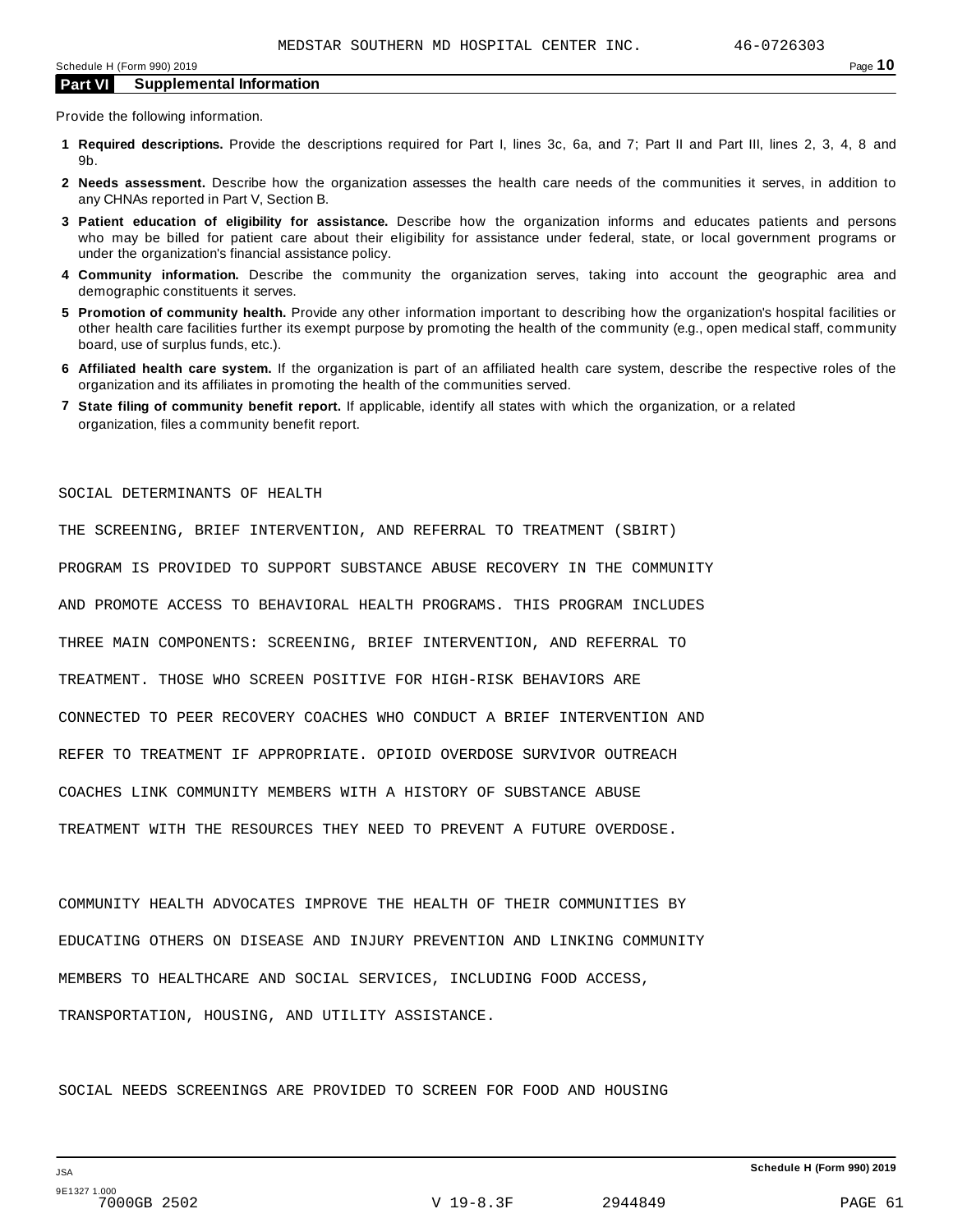Provide the following information.

- **1 Required descriptions.** Provide the descriptions required for Part I, lines 3c, 6a, and 7; Part II and Part III, lines 2, 3, 4, 8 and 9b.
- **2 Needs assessment.** Describe how the organization assesses the health care needs of the communities it serves, in addition to any CHNAs reported in Part V, Section B.
- **3 Patient education of eligibility for assistance.** Describe how the organization informs and educates patients and persons who may be billed for patient care about their eligibility for assistance under federal, state, or local government programs or under the organization's financial assistance policy.
- **4 Community information.** Describe the community the organization serves, taking into account the geographic area and demographic constituents it serves.
- **5 Promotion of community health.** Provide any other information important to describing how the organization's hospital facilities or other health care facilities further its exempt purpose by promoting the health of the community (e.g., open medical staff, community board, use of surplus funds, etc.).
- **6 Affiliated health care system.** If the organization is part of an affiliated health care system, describe the respective roles of the organization and its affiliates in promoting the health of the communities served.
- **7 State filing of community benefit report.** If applicable, identify all states with which the organization, or a related organization, files a community benefit report.

INSECURITY, AND BARRIERS RELATED TO TRANSPORTATION, EMPLOYMENT, AND

UTILITIES. IDENTIFIED NEEDS ARE ADDRESSED BY CONNECTING THE PARTICIPANT

TO SOCIAL SERVICES AND OTHER RESOURCES IN THE COMMUNITY. OUR COMMUNITY

PARTNER, AUNT BERTHA, PROVIDES AN ONLINE PLATFORM THAT ALLOWS STAFF TO

TRACK AND MANAGE REFERRALS WITH LOCAL NONPROFIT GROUPS.

#### DISASTER READINESS

THE HOSPITAL STRENGTHENED THE COMMUNITY HEALTH RESILIENCE BY IMPROVING THE ABILITY OF THE COMMUNITY TO WITHSTAND AND RECOVER FROM CORONAVIRUS, A PUBLIC HEALTH EMERGENCY THAT SURFACED IN MARCH 2020. LEADERSHIP PARTICIPATED IN COMMUNITY-WIDE TASK FORCES AND STAFF IMPLEMENTED PROGRAMS ASSOCIATED WITH ADDRESSING HEALTH NEEDS ARISING FROM CORONAVIRUS.

#### AFFILIATED HEALTH CARE SYSTEM

PART VI, LINE 6

AS A PROUD MEMBER OF MEDSTAR HEALTH, MSMHC IS ABLE TO EXPAND ITS CAPACITY TO MEET THE NEEDS OF THE COMMUNITY BY PARTNERING WITH OTHER MEDSTAR HOSPITALS AND ASSOCIATED ENTITIES. MEDSTAR HEALTH RESOURCES ASSIST THE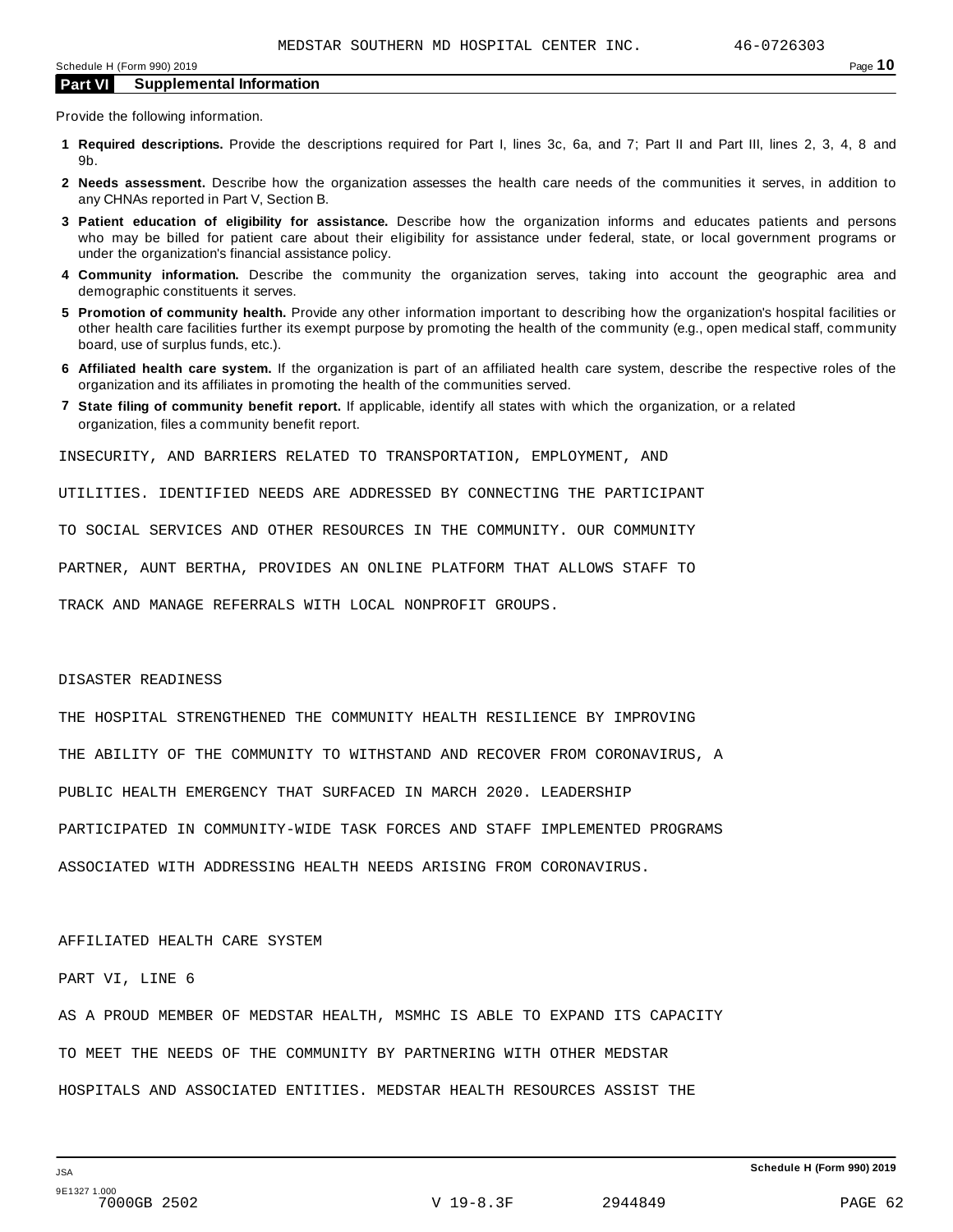Provide the following information.

- **1 Required descriptions.** Provide the descriptions required for Part I, lines 3c, 6a, and 7; Part II and Part III, lines 2, 3, 4, 8 and 9b.
- **2 Needs assessment.** Describe how the organization assesses the health care needs of the communities it serves, in addition to any CHNAs reported in Part V, Section B.
- **3 Patient education of eligibility for assistance.** Describe how the organization informs and educates patients and persons who may be billed for patient care about their eligibility for assistance under federal, state, or local government programs or under the organization's financial assistance policy.
- **4 Community information.** Describe the community the organization serves, taking into account the geographic area and demographic constituents it serves.
- **5 Promotion of community health.** Provide any other information important to describing how the organization's hospital facilities or other health care facilities further its exempt purpose by promoting the health of the community (e.g., open medical staff, community board, use of surplus funds, etc.).
- **6 Affiliated health care system.** If the organization is part of an affiliated health care system, describe the respective roles of the organization and its affiliates in promoting the health of the communities served.
- **7 State filing of community benefit report.** If applicable, identify all states with which the organization, or a related organization, files a community benefit report.

HOSPITAL IN COMMUNITY HEALTH PLANNING TO MEET THE NEEDS OF THE UNINSURED

AND OTHER VULNERABLE POPULATIONS. THROUGH ITS COMMUNITY HEALTH FUNCTION,

MEDSTAR HEALTH PROVIDES MSMHC WITH TECHNICAL SUPPORT TO ENHANCE COMMUNITY

HEALTH PROGRAMMING AND EVALUATION. MEDSTAR'S CORPORATE PHILANTHROPY

DEPARTMENT IDENTIFIES AND SEEKS PUBLIC AND PRIVATE FUNDING SOURCES TO

ENSURE THE AVAILABILITY OF HIGH QUALITY HEALTH SERVICES, REGARDLESS OF

ABILITY TO PAY.

STATE FILING OF COMMUNITY BENEFIT REPORT

PART VI, LINE 7

THE COMMUNITY BENEFIT REPORT FOR MSMHC IS FILED IN THE STATE OF MARYLAND.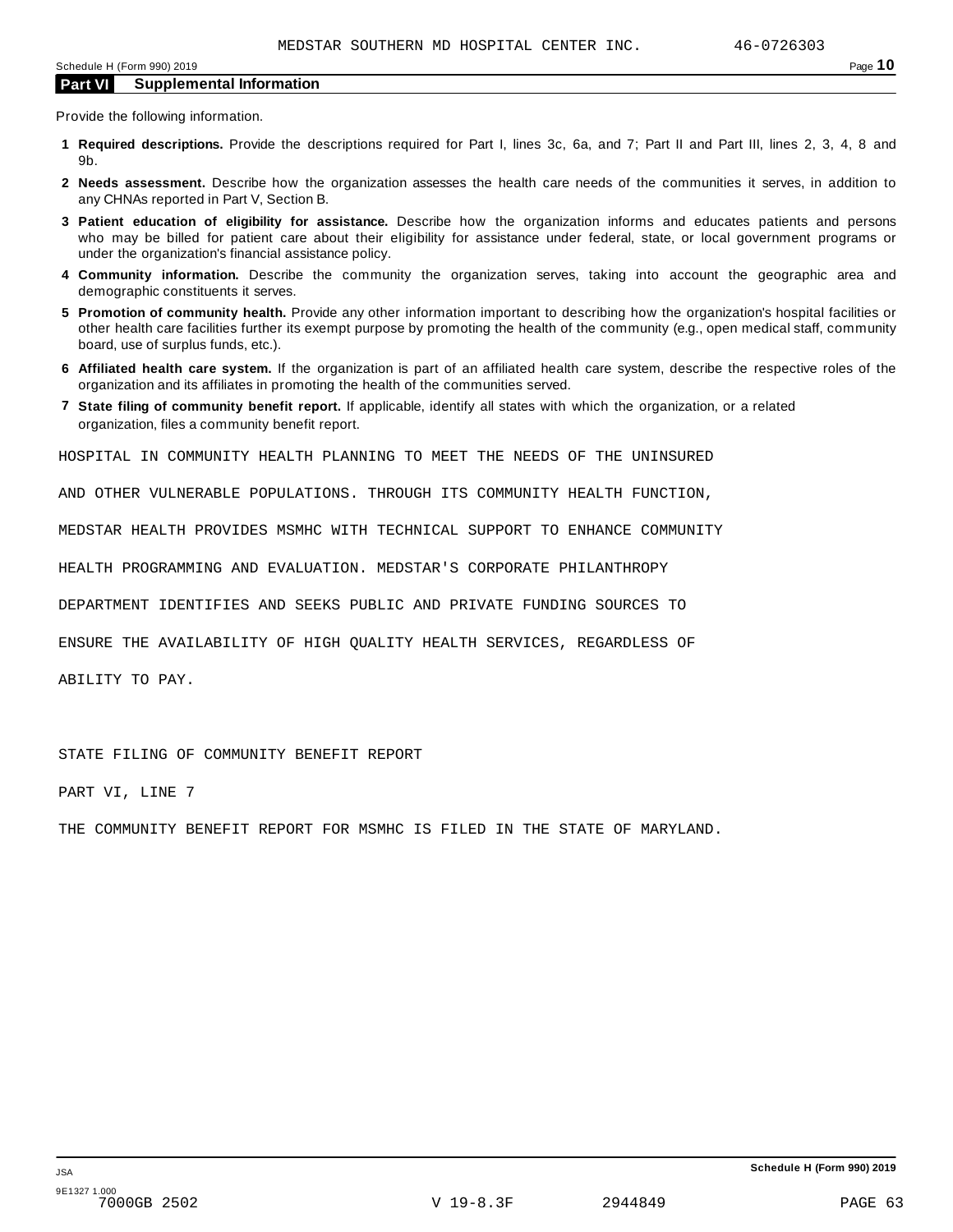|              | <b>SCHEDULE J</b>                                           | <b>Compensation Information</b>                                                                                                                                                                                     | OMB No. 1545-0047                                   |                         |
|--------------|-------------------------------------------------------------|---------------------------------------------------------------------------------------------------------------------------------------------------------------------------------------------------------------------|-----------------------------------------------------|-------------------------|
|              | (Form 990)                                                  | For certain Officers, Directors, Trustees, Key Employees, and Highest<br><b>Compensated Employees</b>                                                                                                               |                                                     | 19                      |
|              |                                                             | Complete if the organization answered "Yes" on Form 990, Part IV, line 23.                                                                                                                                          |                                                     |                         |
|              | Department of the Treasury                                  | Attach to Form 990.<br>Go to www.irs.gov/Form990 for instructions and the latest information.                                                                                                                       | <b>Open to Public</b>                               |                         |
|              | <b>Internal Revenue Service</b><br>Name of the organization |                                                                                                                                                                                                                     | Inspection<br><b>Employer identification number</b> |                         |
|              |                                                             | MEDSTAR SOUTHERN MD HOSPITAL CENTER INC.                                                                                                                                                                            | 46-0726303                                          |                         |
| Part I       |                                                             | <b>Questions Regarding Compensation</b>                                                                                                                                                                             |                                                     |                         |
|              |                                                             |                                                                                                                                                                                                                     |                                                     | Yes<br>No               |
|              |                                                             | 1a Check the appropriate box(es) if the organization provided any of the following to or for a person listed on Form                                                                                                |                                                     |                         |
|              |                                                             | 990, Part VII, Section A, line 1a. Complete Part III to provide any relevant information regarding these items.                                                                                                     |                                                     |                         |
|              |                                                             | First-class or charter travel                                                                                                                                                                                       | Housing allowance or residence for personal use     |                         |
|              |                                                             | Travel for companions                                                                                                                                                                                               | Payments for business use of personal residence     |                         |
|              |                                                             | Tax indemnification and gross-up payments                                                                                                                                                                           | Health or social club dues or initiation fees       |                         |
|              |                                                             | Discretionary spending account                                                                                                                                                                                      | Personal services (such as maid, chauffeur, chef)   |                         |
|              |                                                             |                                                                                                                                                                                                                     |                                                     |                         |
| b            |                                                             | If any of the boxes on line 1a are checked, did the organization follow a written policy regarding payment<br>or reimbursement or provision of all of the expenses described above? If "No," complete Part III to   |                                                     |                         |
|              |                                                             |                                                                                                                                                                                                                     | 1 <sub>b</sub>                                      |                         |
| $\mathbf{2}$ |                                                             | Did the organization require substantiation prior to reimbursing or allowing expenses incurred by all                                                                                                               |                                                     |                         |
|              |                                                             | directors, trustees, and officers, including the CEO/Executive Director, regarding the items checked on line                                                                                                        |                                                     |                         |
|              |                                                             |                                                                                                                                                                                                                     | $\mathbf{2}$                                        |                         |
| 3            |                                                             | Indicate which, if any, of the following the organization used to establish the compensation of the                                                                                                                 |                                                     |                         |
|              |                                                             | organization's CEO/Executive Director. Check all that apply. Do not check any boxes for methods used by a<br>related organization to establish compensation of the CEO/Executive Director, but explain in Part III. |                                                     |                         |
|              | Χ                                                           |                                                                                                                                                                                                                     |                                                     |                         |
|              | $\overline{\mathbf{X}}$                                     | X<br>Compensation committee<br>Written employment contract<br>$\overline{X}$                                                                                                                                        |                                                     |                         |
|              | $\overline{\text{X}}$                                       | Independent compensation consultant<br>Compensation survey or study<br>$\overline{\mathbf{x}}$                                                                                                                      |                                                     |                         |
|              |                                                             | Form 990 of other organizations                                                                                                                                                                                     | Approval by the board or compensation committee     |                         |
| 4            |                                                             | During the year, did any person listed on Form 990, Part VII, Section A, line 1a, with respect to the filing                                                                                                        |                                                     |                         |
| a            |                                                             | organization or a related organization:<br>Receive a severance payment or change-of-control payment?                                                                                                                | 4a                                                  | Χ                       |
| b            |                                                             | Participate in, or receive payment from, a supplemental nonqualified retirement plan?                                                                                                                               | 4b                                                  | $\overline{\text{X}}$   |
| c            |                                                             |                                                                                                                                                                                                                     | 4c                                                  | $\overline{\textbf{x}}$ |
|              |                                                             | If "Yes" to any of lines 4a-c, list the persons and provide the applicable amounts for each item in Part III.                                                                                                       |                                                     |                         |
|              |                                                             | Only section $501(c)(3)$ , $501(c)(4)$ , and $501(c)(29)$ organizations must complete lines 5-9.                                                                                                                    |                                                     |                         |
| 5            |                                                             | For persons listed on Form 990, Part VII, Section A, line 1a, did the organization pay or accrue any                                                                                                                |                                                     |                         |
|              |                                                             | compensation contingent on the revenues of:                                                                                                                                                                         |                                                     |                         |
|              |                                                             |                                                                                                                                                                                                                     | 5a                                                  | Χ                       |
| b            |                                                             |                                                                                                                                                                                                                     | 5b                                                  | Χ                       |
|              |                                                             | If "Yes" on line 5a or 5b, describe in Part III.                                                                                                                                                                    |                                                     |                         |
| 6            |                                                             | For persons listed on Form 990, Part VII, Section A, line 1a, did the organization pay or accrue any<br>compensation contingent on the net earnings of:                                                             |                                                     |                         |
| а            |                                                             |                                                                                                                                                                                                                     | 6a                                                  | Χ                       |
| b            |                                                             |                                                                                                                                                                                                                     | 6b                                                  | Χ                       |
|              |                                                             | If "Yes" on line 6a or 6b, describe in Part III.                                                                                                                                                                    |                                                     |                         |
| 7            |                                                             | For persons listed on Form 990, Part VII, Section A, line 1a, did the organization provide any nonfixed                                                                                                             |                                                     |                         |
|              |                                                             | payments not described on lines 5 and 6? If "Yes," describe in Part III.                                                                                                                                            | 7                                                   | X                       |
| 8            |                                                             | Were any amounts reported on Form 990, Part VII, paid or accrued pursuant to a contract that was subject                                                                                                            |                                                     |                         |
|              |                                                             | to the initial contract exception described in Regulations section 53.4958-4(a)(3)? If "Yes," describe                                                                                                              |                                                     |                         |
|              |                                                             |                                                                                                                                                                                                                     | 8                                                   | х                       |
| 9            |                                                             | If "Yes" on line 8, did the organization also follow the rebuttable presumption procedure described in                                                                                                              |                                                     |                         |
|              |                                                             |                                                                                                                                                                                                                     | 9                                                   |                         |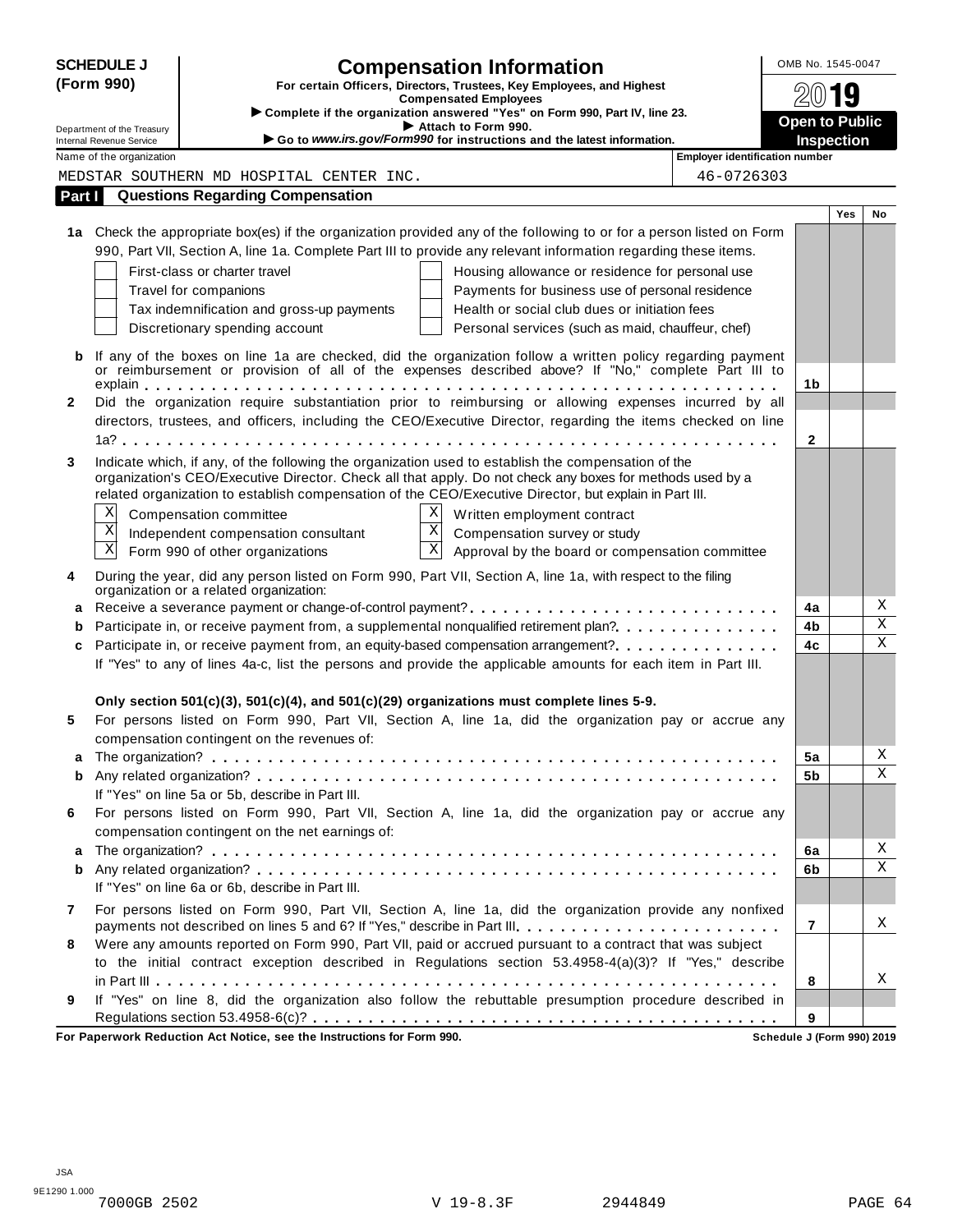#### **Part II** Officers, Directors, Trustees, Key Employees, and Highest Compensated Employees. Use duplicate copies if additional space is needed.

For each individual whose compensation must be reported on Schedule J, report compensation from the organization on row (i) and from related organizations, described in the instructions, on row (ii). Do not list any individuals that aren't listed on Form 990, Part VII.

Note: The sum of columns (B)(i)-(iii) for each listed individual must equal the total amount of Form 990, Part VII, Section A, line 1a, applicable column (D) and (E) amounts for that individual.

| (A) Name and Title                          |      |                          | (B) Breakdown of W-2 and/or 1099-MISC compensation |                                           | (C) Retirement and             | (D) Nontaxable | (E) Total of columns | (F) Compensation                                           |
|---------------------------------------------|------|--------------------------|----------------------------------------------------|-------------------------------------------|--------------------------------|----------------|----------------------|------------------------------------------------------------|
|                                             |      | (i) Base<br>compensation | (ii) Bonus & incentive<br>compensation             | (iii) Other<br>reportable<br>compensation | other deferred<br>compensation | benefits       | $(B)(i)-(D)$         | in column (B) reported<br>as deferred on prior<br>Form 990 |
| KENNETH A. SAMET                            | (i)  | $\Omega$ .               | $\Omega$ .                                         | 0.                                        | $\Omega$ .                     | $0$ .          | $\Omega$ .           | $0$ .                                                      |
| DIRECTOR                                    | (ii) | 1,965,427.               | 5,633,373.                                         | $\mathbf{0}$ .                            | 54,494                         | 36,202.        | 7,689,496.           | $0$ .                                                      |
| LOUIS MAVROMATIS, M.D.                      | (i)  | 273,751.                 | 65,637.                                            | $\mathbf{0}$ .                            | 8,400                          | 28,290.        | 376,078.             | $0$ .                                                      |
| $2^{\text{VP}}$ - IT                        | (i)  | $\Omega$ .               | $\Omega$ .                                         | $\mathbf 0$ .                             | $\Omega$                       | $\Omega$ .     | $\Omega$ .           | $\overline{0}$ .                                           |
| WILLIAM TANNER, M.D.                        | (i)  | 277,712                  | 203,148                                            | 582                                       | 0                              | 19,846.        | 501,288              | $\overline{0}$ .                                           |
| $3^{\text{DIFFOR}}$                         | (i)  | $\Omega$                 | 0.                                                 | $\mathbf 0$ .                             | 0                              | 0.             | $\Omega$             | $\overline{0}$ .                                           |
| WILLIAM O. SUDDATH, M.D                     | (i)  | 599,643                  | $\mathbf{0}$ .                                     | $\mathbf{0}$ .                            | 8,400                          | 19,945.        | 627,988              | $0$ .                                                      |
| $4^{\text{DIFFOTOR}}$                       | (ii) | $\Omega$                 | $\Omega$ .                                         | $\mathbf{0}$ .                            | $\Omega$                       | 0.             | $\Omega$ .           | $0$ .                                                      |
| CLYDE PRAY                                  | (i)  | 660,809                  | 58,750                                             | $\mathsf{O}$                              | 8,400                          | 16,503.        | 744, 462             | $\overline{0}$ .                                           |
| $5^{\text{DIFFOR}}$                         | (i)  | $\Omega$                 | $0$ .                                              | $\mathbf 0$                               | $\Omega$                       | $0$ .          | $0$ .                | $0$ .                                                      |
| CHRISTINE R. WRAY                           | (i)  | 293,881.                 | 290, 444.                                          | $\mathsf{O}$                              | 4,200                          | 14,042.        | 602,567.             | $\overline{0}$ .                                           |
| 6 <sup>PRESIDENT/DIRECTOR</sup>             | (i)  | 293,881                  | 290,444.                                           | $\mathbf{0}$ .                            | 4,200                          | 14,041.        | 602,566.             | $\overline{0}$ .                                           |
| DAVID HAVRILLA                              | (i)  | 72,347.                  | 31,421.                                            | 2,400.                                    | 4,159                          | 5,051.         | 115,378.             | $\overline{0}$ .                                           |
| $7CFO$ (UNTIL 2/2020)                       | (i)  | 217,040.                 | 94, 262.                                           | 7,201.                                    | 12,478.                        | 15, 155.       | 346,136.             | $\overline{0}$ .                                           |
| ANNETTE BRONER                              | (i)  | 101,796.                 | 25,433.                                            | $\mathbf{0}$ .                            | 4,592.                         | 12,852.        | 144,673.             | $\overline{0}$ .                                           |
| $8^{\text{SECRETARY}}$                      | (i)  | 101,795.                 | 25,433.                                            | $\mathbf{0}$ .                            | 4,592.                         | 12,853.        | 144,673.             | $\overline{0}$ .                                           |
| PATRICIA SCALFARI                           | (i)  | 257,563.                 | 51,364.                                            | $\mathbf{0}$ .                            | 8,400                          | 11,008.        | 328, 335.            | $0$ .                                                      |
| $9^{\text{CNO}}$                            | (i)  | $\Omega$                 | $\overline{0}$ .                                   | $\mathsf{O}$                              | $\Omega$                       | 0.             | $\Omega$ .           | $\overline{0}$ .                                           |
| GRANT MCCLURE                               | (i)  | 236,278                  | 52,493.                                            | 0                                         | 0                              | 20,033.        | 308,804.             | $\overline{0}$ .                                           |
| 10 <sup>VP, PROF SVCS &amp; PLANT OPS</sup> | (i)  | $\Omega$                 | $\Omega$ .                                         | $\mathbf{0}$                              | $\Omega$                       | 0.             | $\Omega$ .           | $\overline{0}$ .                                           |
| CHILEDUM AHAGHOTU                           | (i)  | 398,932.                 | 276,749                                            | $\mathbf{0}$ .                            | 1,532                          | 28,831.        | 706,044.             | $0$ .                                                      |
| 11 <sup>VP, MEDICAL AFFAIRS</sup>           | (i)  | $\Omega$ .               | $\Omega$ .                                         | $\mathbf{0}$ .                            | $\Omega$                       | $0$ .          | $\Omega$             | $0$ .                                                      |
| SALLU MUNU                                  | (i)  | 201, 305                 | 4,350                                              | $\mathbf{0}$                              | 6,170                          | 304.           | 212, 129             | $\overline{0}$ .                                           |
| $12^{\text{NURSE}}$ II                      | (i)  | $\mathbf{0}$ .           | 0.                                                 | $\mathbf{0}$ .                            | 0                              | 0.             | $0$ .                | $0$ .                                                      |
| DANIEL FEELEY                               | (i)  | $\Omega$                 | $\Omega$ .                                         | $\mathsf{O}$ .                            | $\Omega$                       | 0.             | $\Omega$ .           | $0$ .                                                      |
| 13 <sup>FORMER</sup> OFFICER                | (ii) | 227,696.                 | 53,676                                             | $\mathbf{0}$ .                            | 8,400                          | 25,650.        | 315, 422.            | $\overline{0}$ .                                           |
| CARRIE JENNISON                             | (i)  | 72,397.                  | 0.                                                 | 7,679.                                    | 0                              | 6,381.         | 86,457.              | $\overline{0}$ .                                           |
| 14 <sup>FORMER</sup> CFO                    | (i)  | 72,396.                  | 0.                                                 | 7,680                                     | 0                              | 6,381.         | 86, 457.             | $\overline{0}$ .                                           |
| ROBERT LALLY                                | (i)  | $\Omega$ .               | $\Omega$ .                                         | $\mathbf 0$ .                             | $\Omega$                       | $0$ .          | $\Omega$ .           | $\overline{0}$ .                                           |
| $15^{\text{CFO}}$ (2/2020 - 5/2020)         | (i)  | 314,629.                 | 127, 173.                                          | $\Omega$ .                                | 34,576.                        | 26,185.        | 502,563.             | 0.                                                         |
|                                             | (i)  |                          |                                                    |                                           |                                |                |                      |                                                            |
| 16                                          | (i)  |                          |                                                    |                                           |                                |                |                      |                                                            |

**Schedule J (Form 990) 2019**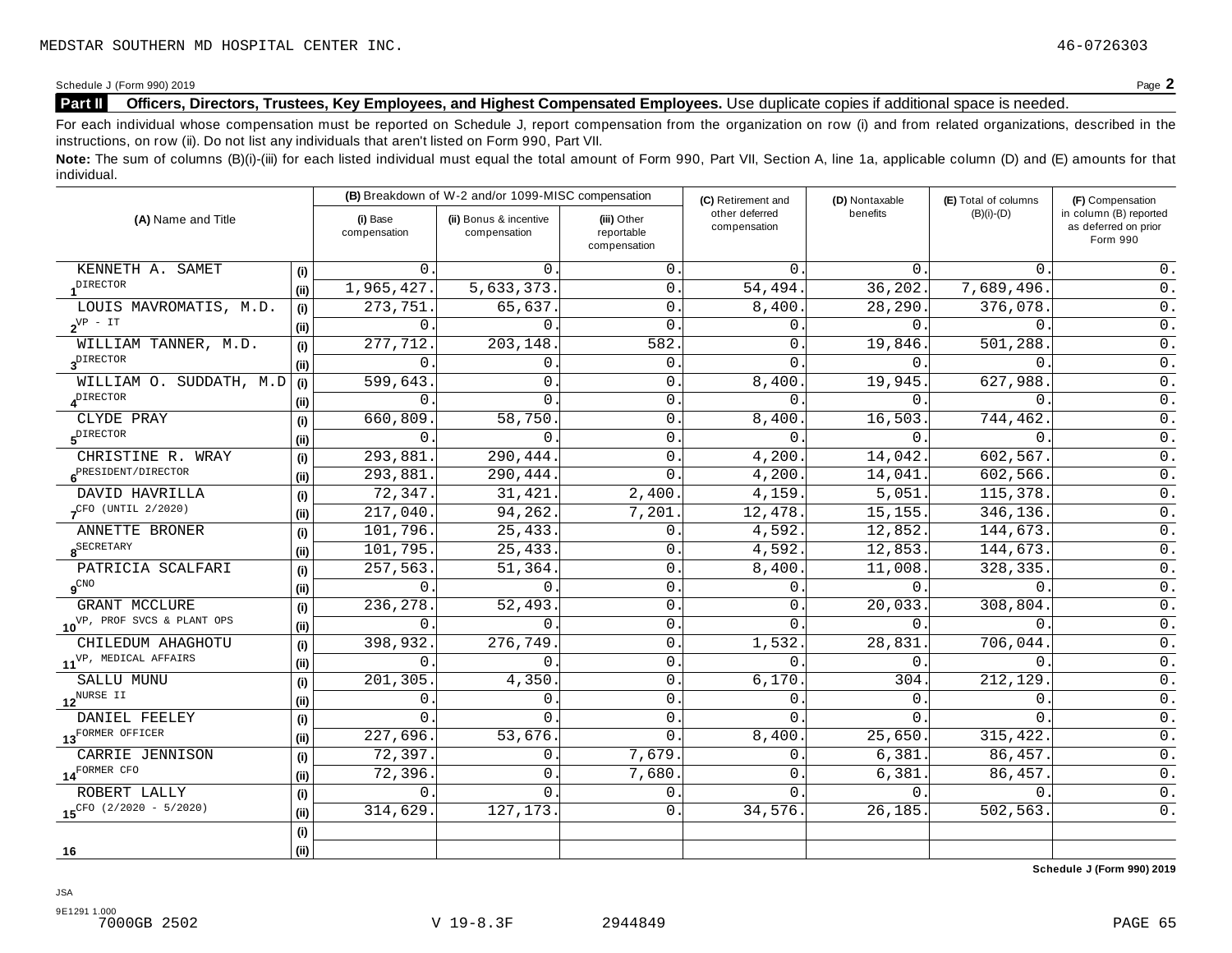#### **Part III Supplemental Information**

Provide the information, explanation, or descriptions required for Part I, lines 1a, 1b, 3, 4a, 4b, 4c, 5a, 5b, 6a, 6b, 7, and 8, and for Part II. Also complete this part for any additional information.

SCHEDULE J, PART III

MR. SAMET'S COMPENSATION IN PART II, COLUMN (B) INCLUDES \$2,636,097,

REPRESENTING BENEFITS RECEIVED FROM EXECUTIVE RETIREMENT PLANS THAT ARE

COMPRISED OF TARGET BENEFITS DETERMINED ANNUALLY BASED ON COMPENSATION

AND YEARS OF SERVICE AND LONG-TERM RETENTION ARRANGEMENTS.

CHRISTINE WRAY'S COMPENSATION IS FOR SERVICES PROVIDED AS PRESIDENT TO

BOTH MEDSTAR SOUTHERN MARYLAND HOSPITAL CENTER AND MEDSTAR ST. MARY'S

HOSPITAL.

DAVID HAVRILLA'S COMPENSATION IS FOR SERVICES PROVIDED AS CFO TO MEDSTAR MONTGOMERY MEDICAL CENTER, MEDSTAR ST. MARY'S HOSPITAL, AND MEDSTAR SOUTHERN MARYLAND HOSPITAL CENTER.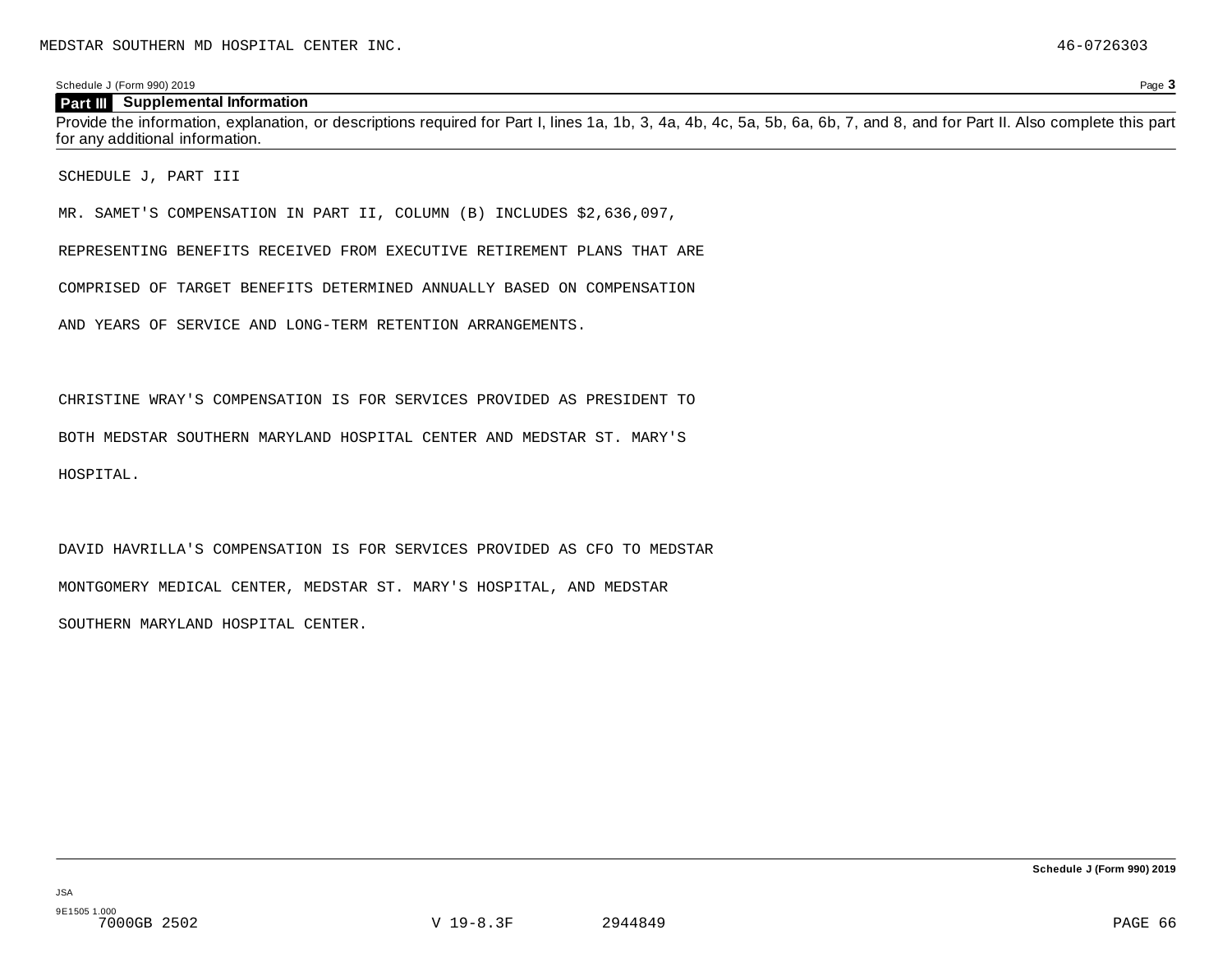|  |  | <b>SCHEDULE L</b> |  |
|--|--|-------------------|--|
|  |  |                   |  |

## **SCHEDULE L Transactions With Interested Persons** SCHEDULE L **DOMB No. 1545-0047**<br>(Form 990 or 990-EZ) Complete if the organization answered "Yes" on Form 990. Part IV, line 25a. 25b, 26, 27, 28a.

**SCHEDULE L**<br>
(Form 990 or 990-EZ) Complete if the organization answered "Yes" on Form 990, Part IV, line 25a, 25b, 26, 27, 28a, <u>28b, 26, 27, 28a,</u> 28b, 280, 28b, 28b, 26, 27, 28a, 25b, 28a, 25b, 28a, 25b, 28c, or Form 9

I 2Bc, or Form 990-EZ, Part V, line 38a or 40b.<br>
Attach to Form 990 or Form 990-EZ.<br> **Open To Public and the latest information 1 Inspection 390 Section 1990 1 Inspection Inspection 1990 instructions and the latest information. Inspection inspection** 

Department of the Treasury Internal Revenue Service Name of the organization **Employer identification number Employer identification number** 

**Part I** 

MEDSTAR SOUTHERN MD HOSPITAL CENTER INC.  $\vert$  46-0726303

| MEDSTAR SOUTHERN MD HOSPITAL CENTER INC. |  |  |
|------------------------------------------|--|--|
|                                          |  |  |

**Excess Benefit Transactions** (section 501(c)(3), section 501(c)(4), and 501(c)(29) organizations only). Complete if the organization answered "Yes" on Form 990, Part IV, line 25a or 25b, or Form 990-EZ, Part V, line 40b.

|              | (b) Relationship between disqualified person and<br>(a) Name of disqualified person                               | (c) Description of transaction | (d) Corrected? |
|--------------|-------------------------------------------------------------------------------------------------------------------|--------------------------------|----------------|
|              | organization                                                                                                      |                                | Yes No         |
| (1)          |                                                                                                                   |                                |                |
| (2)          |                                                                                                                   |                                |                |
| (3)          |                                                                                                                   |                                |                |
| (4)          |                                                                                                                   |                                |                |
| (5)          |                                                                                                                   |                                |                |
| (6)          |                                                                                                                   |                                |                |
| $\mathbf{2}$ | Enter the amount of tax incurred by the organization managers or disqualified persons during the year             |                                |                |
|              |                                                                                                                   |                                |                |
| 3            | Enter the amount of tax, if any, on line 2, above, reimbursed by the organization. $\ldots$ , $\ldots$ , $\ldots$ |                                |                |
|              |                                                                                                                   |                                |                |

| 3 Enter the amount of tax, if any, on line 2, above, reimbursed by the organization |
|-------------------------------------------------------------------------------------|

**Part II** 

#### **Loans to and/or From Interested Persons.**

Complete if the organization answered "Yes" on Form 990-EZ, Part V, line 38a or Form 990, Part IV, line 26; or if the organization reported an amount on Form 990, Part X, line 5, 6, or 22.

| (a) Name of interested person                                          | (b) Relationship<br>with organization | (c) Purpose of<br>loan |    | (d) Loan to or<br>from the<br>organization? | (e) Original<br>principal amount                                           | (f) Balance due | $ {\bf (g)}\rangle$ In default? $ {\bf (h)}\rangle$ Approved |    | by board or<br>committee? |    | (i) Written<br>agreement? |    |
|------------------------------------------------------------------------|---------------------------------------|------------------------|----|---------------------------------------------|----------------------------------------------------------------------------|-----------------|--------------------------------------------------------------|----|---------------------------|----|---------------------------|----|
|                                                                        |                                       |                        | To | From                                        |                                                                            |                 | Yes                                                          | No | Yes                       | No | Yes                       | No |
| (1)                                                                    |                                       |                        |    |                                             |                                                                            |                 |                                                              |    |                           |    |                           |    |
| (2)                                                                    |                                       |                        |    |                                             |                                                                            |                 |                                                              |    |                           |    |                           |    |
| (3)                                                                    |                                       |                        |    |                                             |                                                                            |                 |                                                              |    |                           |    |                           |    |
| (4)                                                                    |                                       |                        |    |                                             |                                                                            |                 |                                                              |    |                           |    |                           |    |
| (5)                                                                    |                                       |                        |    |                                             |                                                                            |                 |                                                              |    |                           |    |                           |    |
| (6)                                                                    |                                       |                        |    |                                             |                                                                            |                 |                                                              |    |                           |    |                           |    |
| (7)                                                                    |                                       |                        |    |                                             |                                                                            |                 |                                                              |    |                           |    |                           |    |
| (8)                                                                    |                                       |                        |    |                                             |                                                                            |                 |                                                              |    |                           |    |                           |    |
| (9)                                                                    |                                       |                        |    |                                             |                                                                            |                 |                                                              |    |                           |    |                           |    |
| (10)                                                                   |                                       |                        |    |                                             |                                                                            |                 |                                                              |    |                           |    |                           |    |
| <b>Total</b>                                                           |                                       |                        |    |                                             |                                                                            | \$              |                                                              |    |                           |    |                           |    |
| Part III<br><b>Grants or Assistance Benefiting Interested Persons.</b> |                                       |                        |    |                                             | Complete if the organization appurered "Vee" on Form 000, Dort IV, line 27 |                 |                                                              |    |                           |    |                           |    |

Complete if the organization answered "Yes" on Form 990, Part IV, line 27.

| (a) Name of interested person | (b) Relationship between interested (c) Amount of assistance<br>person and the organization | (d) Type of assistance | (e) Purpose of assistance |
|-------------------------------|---------------------------------------------------------------------------------------------|------------------------|---------------------------|
| (1)                           |                                                                                             |                        |                           |
| (2)                           |                                                                                             |                        |                           |
| (3)                           |                                                                                             |                        |                           |
| (4)                           |                                                                                             |                        |                           |
| (5)                           |                                                                                             |                        |                           |
| (6)                           |                                                                                             |                        |                           |
| (7)                           |                                                                                             |                        |                           |
| (8)                           |                                                                                             |                        |                           |
| (9)                           |                                                                                             |                        |                           |
| (10)                          |                                                                                             |                        |                           |

**For Paperwork Reduction Act Notice, see the Instructions for Form 990 or 990-EZ. Schedule L (Form 990 or 990-EZ) 2019**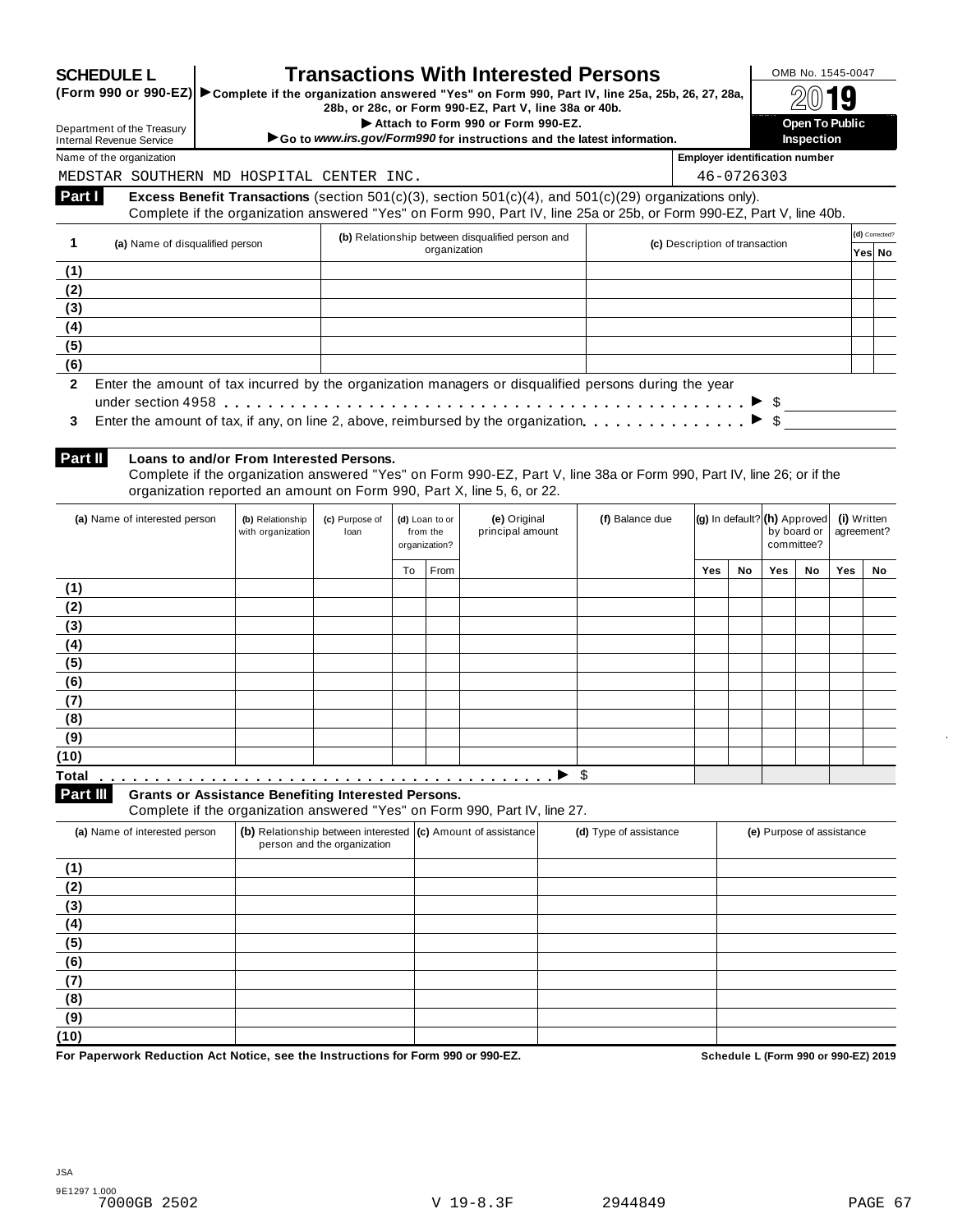### Schedule L (Form 990 or 990-EZ) 2019 Page **2**

**Part IV Business Transactions Involving Interested Persons.** Complete if the organization answered "Yes" on Form 990, Part IV, line 28a, 28b, or 28c.

| (a) Name of interested person                       | (b) Relationship between<br>interested person and the<br>organization | (c) Amount of<br>transaction | (d) Description of transaction | (e) Sharing of<br>organization's<br>revenues? |    |
|-----------------------------------------------------|-----------------------------------------------------------------------|------------------------------|--------------------------------|-----------------------------------------------|----|
|                                                     |                                                                       |                              |                                | <b>Yes</b>                                    | No |
| (1)<br>WHITING-TURNER CONTRACTING COMPANY           | SEE PART V                                                            | 6,317,387.                   | CONTRACTING COMPANY            |                                               | Χ  |
| (2)                                                 |                                                                       |                              |                                |                                               |    |
| (3)                                                 |                                                                       |                              |                                |                                               |    |
| (4)                                                 |                                                                       |                              |                                |                                               |    |
| (5)                                                 |                                                                       |                              |                                |                                               |    |
| (6)                                                 |                                                                       |                              |                                |                                               |    |
| (7)                                                 |                                                                       |                              |                                |                                               |    |
| (8)                                                 |                                                                       |                              |                                |                                               |    |
| (9)                                                 |                                                                       |                              |                                |                                               |    |
| (10)                                                |                                                                       |                              |                                |                                               |    |
| $D = 4M$<br>Original and a mated that a non-ast and |                                                                       |                              |                                |                                               |    |

#### **Supplemental Information Part V**

Provide additional information for responses to questions on Schedule L (see instructions).

BUSINESS TRANSACTIONS INVOLVING INTERESTED PERSONS

SCHEDULE L, PART V

THE WHITING-TURNER CONTRACTING COMPANY WAS A SUBSTANTIAL CONTRIBUTOR (IN

EXCESS OF \$5,000) THAT ALSO PROVIDED SERVICES TO MEDSTAR SOUTHERN

MARYLAND HOSPITAL VALUED IN EXCESS OF \$100,000.

PER MEDSTAR'S CONFLICT OF INTEREST POLICY, THESE TRANSACTIONS ARE AT

ARMS-LENGTH FOR FAIR MARKET VALUE.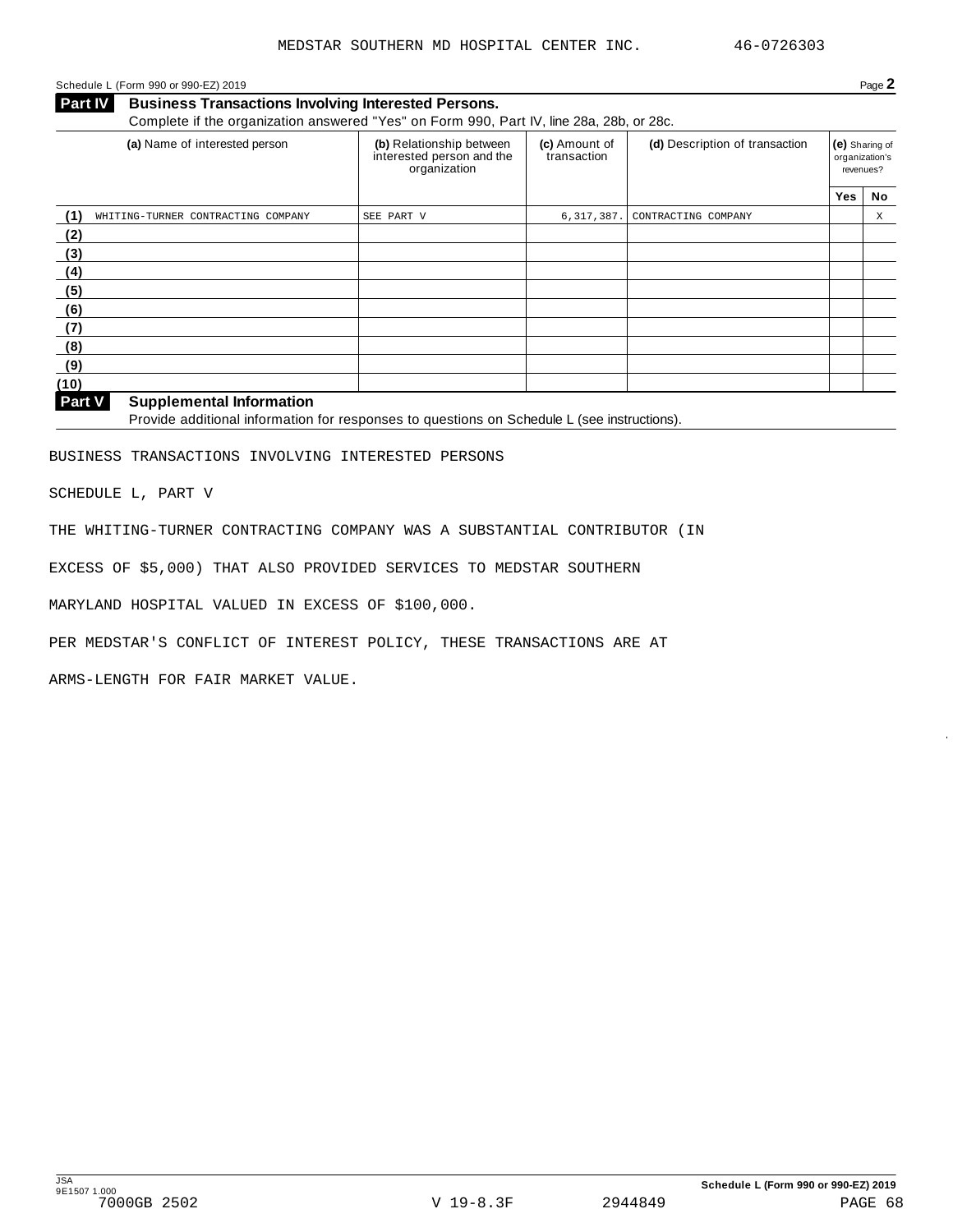# SCHEDULE M<br>
(Form 990) **Supplementary of the organizations answered** "Yes" on Form 990 Part IV lines 29 or 30

| Department of the Treasury |
|----------------------------|
|                            |
| Internal Revenue Service   |
|                            |

▶ Complete if the organizations answered "Yes" on Form 990, Part IV, lines 29 or 30. Attach to Form 990.

 **Open to Public**  ▶ Go to *www.irs.gov/Form990* for instructions and the latest information. **INSPECTION** 

Name of the organization **Employer identification number Employer identification number** 

|              | MEDSTAR SOUTHERN MD HOSPITAL CENTER INC.                                                                                                                                                                                       | 46-0726303                                                                                                                                                                                                                                                                                                                                                                                                                                             |                                                                                                                               |                                                                                    |                                                              |  |
|--------------|--------------------------------------------------------------------------------------------------------------------------------------------------------------------------------------------------------------------------------|--------------------------------------------------------------------------------------------------------------------------------------------------------------------------------------------------------------------------------------------------------------------------------------------------------------------------------------------------------------------------------------------------------------------------------------------------------|-------------------------------------------------------------------------------------------------------------------------------|------------------------------------------------------------------------------------|--------------------------------------------------------------|--|
| Part I       | <b>Types of Property</b>                                                                                                                                                                                                       |                                                                                                                                                                                                                                                                                                                                                                                                                                                        |                                                                                                                               |                                                                                    |                                                              |  |
|              |                                                                                                                                                                                                                                | (a)<br>Check if<br>applicable                                                                                                                                                                                                                                                                                                                                                                                                                          | (b)<br>Number of contributions or<br>items contributed                                                                        | (c)<br>Noncash contribution<br>amounts reported on<br>Form 990, Part VIII, line 1g | (d)<br>Method of determining<br>noncash contribution amounts |  |
| 1            | Art - Works of art [19]                                                                                                                                                                                                        | $\label{eq:2.1} \frac{1}{\sqrt{2}}\left(\frac{1}{\sqrt{2}}\right)^{2} \left(\frac{1}{\sqrt{2}}\right)^{2} \left(\frac{1}{\sqrt{2}}\right)^{2} \left(\frac{1}{\sqrt{2}}\right)^{2} \left(\frac{1}{\sqrt{2}}\right)^{2} \left(\frac{1}{\sqrt{2}}\right)^{2} \left(\frac{1}{\sqrt{2}}\right)^{2} \left(\frac{1}{\sqrt{2}}\right)^{2} \left(\frac{1}{\sqrt{2}}\right)^{2} \left(\frac{1}{\sqrt{2}}\right)^{2} \left(\frac{1}{\sqrt{2}}\right)^{2} \left(\$ |                                                                                                                               |                                                                                    |                                                              |  |
| $\mathbf{2}$ | Art - Historical treasures                                                                                                                                                                                                     |                                                                                                                                                                                                                                                                                                                                                                                                                                                        |                                                                                                                               |                                                                                    |                                                              |  |
| 3            | Art - Fractional interests                                                                                                                                                                                                     |                                                                                                                                                                                                                                                                                                                                                                                                                                                        | <u> 1989 - John Harry Harry Harry Harry Harry Harry Harry Harry Harry Harry Harry Harry Harry Harry Harry Harry H</u>         |                                                                                    |                                                              |  |
| 4            | Books and publications                                                                                                                                                                                                         |                                                                                                                                                                                                                                                                                                                                                                                                                                                        |                                                                                                                               |                                                                                    |                                                              |  |
| 5            | Clothing and household                                                                                                                                                                                                         |                                                                                                                                                                                                                                                                                                                                                                                                                                                        |                                                                                                                               |                                                                                    |                                                              |  |
|              | $\mathsf{goods}\qquad\qquad \ldots \ldots \ldots \ldots \qquad \qquad \qquad \qquad \qquad$                                                                                                                                    |                                                                                                                                                                                                                                                                                                                                                                                                                                                        |                                                                                                                               |                                                                                    |                                                              |  |
| 6            | Cars and other vehicles                                                                                                                                                                                                        |                                                                                                                                                                                                                                                                                                                                                                                                                                                        | the contract of the contract of the contract of the contract of the contract of                                               |                                                                                    |                                                              |  |
| 7            | Boats and planes [19]                                                                                                                                                                                                          |                                                                                                                                                                                                                                                                                                                                                                                                                                                        | <u> 1989 - John Harry Harry Harry Harry Harry Harry Harry Harry Harry Harry Harry Harry Harry Harry Harry Harry H</u>         |                                                                                    |                                                              |  |
| 8            | Intellectual property [                                                                                                                                                                                                        | <b>Contract Contract Contract</b>                                                                                                                                                                                                                                                                                                                                                                                                                      | the control of the control of the control of the control of the control of                                                    |                                                                                    |                                                              |  |
| 9            | Securities - Publicly traded                                                                                                                                                                                                   |                                                                                                                                                                                                                                                                                                                                                                                                                                                        |                                                                                                                               |                                                                                    |                                                              |  |
| 10           | Securities - Closely held stock                                                                                                                                                                                                | X                                                                                                                                                                                                                                                                                                                                                                                                                                                      | $1$ .                                                                                                                         | 29,985.                                                                            | FMV                                                          |  |
| 11           | Securities - Partnership, LLC,                                                                                                                                                                                                 |                                                                                                                                                                                                                                                                                                                                                                                                                                                        |                                                                                                                               |                                                                                    |                                                              |  |
|              |                                                                                                                                                                                                                                |                                                                                                                                                                                                                                                                                                                                                                                                                                                        |                                                                                                                               |                                                                                    |                                                              |  |
| 12           | Securities - Miscellaneous                                                                                                                                                                                                     |                                                                                                                                                                                                                                                                                                                                                                                                                                                        |                                                                                                                               |                                                                                    |                                                              |  |
| 13           | Qualified conservation                                                                                                                                                                                                         |                                                                                                                                                                                                                                                                                                                                                                                                                                                        |                                                                                                                               |                                                                                    |                                                              |  |
|              | contribution - Historic                                                                                                                                                                                                        |                                                                                                                                                                                                                                                                                                                                                                                                                                                        |                                                                                                                               |                                                                                    |                                                              |  |
|              | structures and the structures of the structure of the structure of the structure of the structure of the structure of the structure of the structure of the structure of the structure of the structure of the structure of th |                                                                                                                                                                                                                                                                                                                                                                                                                                                        |                                                                                                                               |                                                                                    |                                                              |  |
| 14           | Qualified conservation                                                                                                                                                                                                         |                                                                                                                                                                                                                                                                                                                                                                                                                                                        |                                                                                                                               |                                                                                    |                                                              |  |
|              |                                                                                                                                                                                                                                |                                                                                                                                                                                                                                                                                                                                                                                                                                                        |                                                                                                                               |                                                                                    |                                                              |  |
| 15           | Real estate - Residential                                                                                                                                                                                                      |                                                                                                                                                                                                                                                                                                                                                                                                                                                        | the control of the control of the control of the control of the control of the control of                                     |                                                                                    |                                                              |  |
| 16           | Real estate - Commercial                                                                                                                                                                                                       |                                                                                                                                                                                                                                                                                                                                                                                                                                                        | <u> 1989 - Johann John Stone, mars et al. 1989 - John Stone, mars et al. 1989 - John Stone, mars et al. 1989 - Joh</u>        |                                                                                    |                                                              |  |
| 17           | Real estate - Other [19]                                                                                                                                                                                                       |                                                                                                                                                                                                                                                                                                                                                                                                                                                        | <u> 1989 - Johann John Stone, mars eta biztanleria (</u>                                                                      |                                                                                    |                                                              |  |
| 18           | Collectibles [19]                                                                                                                                                                                                              |                                                                                                                                                                                                                                                                                                                                                                                                                                                        |                                                                                                                               |                                                                                    |                                                              |  |
| 19           |                                                                                                                                                                                                                                |                                                                                                                                                                                                                                                                                                                                                                                                                                                        | <u> 1989 - Johann John Stone, mars eta biztanleria (</u>                                                                      |                                                                                    |                                                              |  |
| 20           | Drugs and medical supplies                                                                                                                                                                                                     |                                                                                                                                                                                                                                                                                                                                                                                                                                                        |                                                                                                                               |                                                                                    |                                                              |  |
| 21           |                                                                                                                                                                                                                                |                                                                                                                                                                                                                                                                                                                                                                                                                                                        |                                                                                                                               |                                                                                    |                                                              |  |
| 22           | Historical artifacts [19]                                                                                                                                                                                                      |                                                                                                                                                                                                                                                                                                                                                                                                                                                        | <u> 1989 - Johann John Stein, markin fan it ferstjer fan it ferstjer fan it ferstjer fan it ferstjer fan it fers</u>          |                                                                                    |                                                              |  |
| 23           | Scientific specimens [1994]                                                                                                                                                                                                    |                                                                                                                                                                                                                                                                                                                                                                                                                                                        | <u> 1989 - Johann John Stone, mars et al. 1989 - John Stone, mars et al. 1989 - John Stone, mars et al. 1989 - John Stone</u> |                                                                                    |                                                              |  |
| 24           | Archeological artifacts [1995]                                                                                                                                                                                                 |                                                                                                                                                                                                                                                                                                                                                                                                                                                        | the control of the control of the control of the control of the control of the control of                                     |                                                                                    |                                                              |  |
| 25           | Other $\blacktriangleright$ ( $\_\_\_\_\_\_\_\_$ )                                                                                                                                                                             |                                                                                                                                                                                                                                                                                                                                                                                                                                                        |                                                                                                                               |                                                                                    |                                                              |  |
| 26           | Other $\blacktriangleright$ ( $\_\_\_\_\_\_\_\_\_$ )                                                                                                                                                                           |                                                                                                                                                                                                                                                                                                                                                                                                                                                        |                                                                                                                               |                                                                                    |                                                              |  |
| 27           | Other $\blacktriangleright$ (                                                                                                                                                                                                  |                                                                                                                                                                                                                                                                                                                                                                                                                                                        |                                                                                                                               |                                                                                    |                                                              |  |
| 28           | Other $\blacktriangleright$ (                                                                                                                                                                                                  |                                                                                                                                                                                                                                                                                                                                                                                                                                                        |                                                                                                                               |                                                                                    |                                                              |  |
| 29           | Number of Forms 8283 received by the organization during the tax year for contributions for                                                                                                                                    |                                                                                                                                                                                                                                                                                                                                                                                                                                                        |                                                                                                                               |                                                                                    | 29                                                           |  |
|              | which the organization completed Form 8283, Part IV, Donee Acknowledgement                                                                                                                                                     |                                                                                                                                                                                                                                                                                                                                                                                                                                                        |                                                                                                                               |                                                                                    | Yes   No                                                     |  |
|              | 30a During the year, did the organization receive by contribution any property reported in Part I, lines 1 through                                                                                                             |                                                                                                                                                                                                                                                                                                                                                                                                                                                        |                                                                                                                               |                                                                                    |                                                              |  |
|              | 28, that it must hold for at least three years from the date of the initial contribution, and which isn't required                                                                                                             |                                                                                                                                                                                                                                                                                                                                                                                                                                                        |                                                                                                                               |                                                                                    |                                                              |  |
|              |                                                                                                                                                                                                                                |                                                                                                                                                                                                                                                                                                                                                                                                                                                        |                                                                                                                               |                                                                                    | Χ<br>30a                                                     |  |
|              | <b>b</b> If "Yes," describe the arrangement in Part II.                                                                                                                                                                        |                                                                                                                                                                                                                                                                                                                                                                                                                                                        |                                                                                                                               |                                                                                    |                                                              |  |
| 31           | Does the organization have a gift acceptance policy that requires the review of any nonstandard                                                                                                                                |                                                                                                                                                                                                                                                                                                                                                                                                                                                        |                                                                                                                               |                                                                                    |                                                              |  |
|              |                                                                                                                                                                                                                                |                                                                                                                                                                                                                                                                                                                                                                                                                                                        |                                                                                                                               |                                                                                    | Χ<br>31                                                      |  |
|              | 32a Does the organization hire or use third parties or related organizations to solicit, process, or sell noncash                                                                                                              |                                                                                                                                                                                                                                                                                                                                                                                                                                                        |                                                                                                                               |                                                                                    |                                                              |  |
|              |                                                                                                                                                                                                                                |                                                                                                                                                                                                                                                                                                                                                                                                                                                        |                                                                                                                               |                                                                                    | Χ<br>32a                                                     |  |
|              | <b>b</b> If "Yes," describe in Part II.                                                                                                                                                                                        |                                                                                                                                                                                                                                                                                                                                                                                                                                                        |                                                                                                                               |                                                                                    |                                                              |  |
| 33           | If the organization didn't report an amount in column (c) for a type of property for which column (a) is checked,                                                                                                              |                                                                                                                                                                                                                                                                                                                                                                                                                                                        |                                                                                                                               |                                                                                    |                                                              |  |
|              | describe in Part II.                                                                                                                                                                                                           |                                                                                                                                                                                                                                                                                                                                                                                                                                                        |                                                                                                                               |                                                                                    |                                                              |  |

**For Paperwork Reduction Act Notice, see the Instructions for Form 990. Schedule M (Form 990) 2019**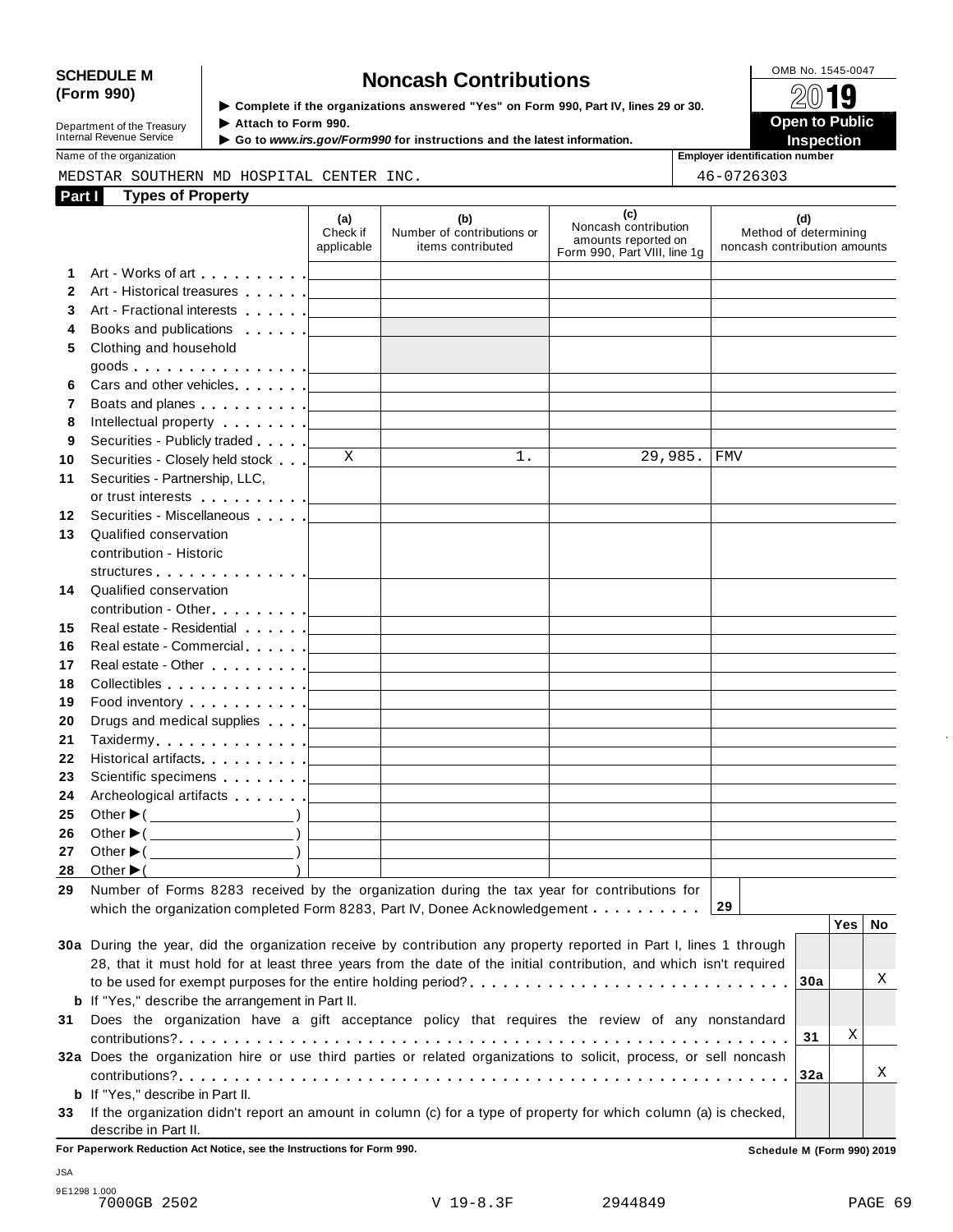**Supplemental Information.** Provide the information required by Part I, lines 30b, 32b, and 33, and whether the organization is reporting in Part I, column (b), the number of contributions, the number of items received, or a combination of both. Also complete this part for any additional information. **Part II**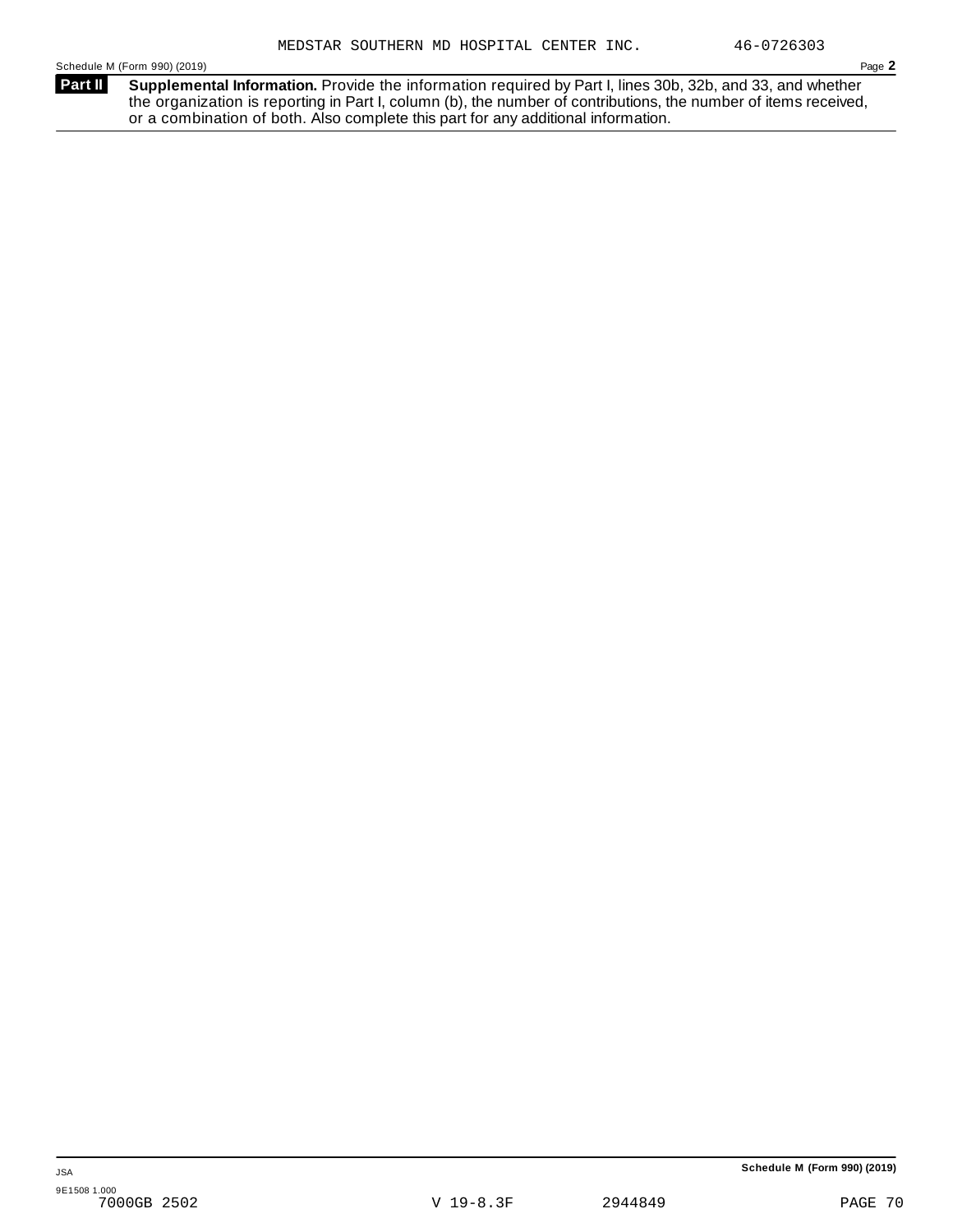## **SCHEDULE O** Supplemental Information to Form 990 or 990-EZ MB No. 1545-0047

**(Form 990 or 990-EZ) Complete to provide information for responses to specific questions on** plete to provide information for responses to specific questions on  $\mathbb{Z} \setminus \mathbb{R}$ **I Attach to Form 990 or 990-EZ.**<br>
Attach to Form 990 or 990-EZ.<br>
and a contract of Public and a contract of Public and a contract of the COP of Density of the COP of Density of A **Department of the Treasury III Department of the Treasury III Department of the Treasury III Department of the Treasury III Department of Pullishers in the Treasury III Department of Pu<br>Internal Revenue Service III Depar** 

MEDSTAR SOUTHERN MD HOSPITAL CENTER INC.  $\vert$  46-0726303

Name of the organization **Employer identification number Employer identification number** 

ORGANIZATION MEMBERS

PART VI, LINE 6

THE ORGANIZATION IS AN AFFILIATE AND SUBSIDIARY OF MEDSTAR HEALTH, INC.,

A TAX-EXEMPT MARYLAND NON-STOCK CORPORATION. MEDSTAR HEALTH, INC., OR ONE

OF ITS AFFILIATES AND SUBSIDIARIES, IS THE SOLE MEMBER OF THE

ORGANIZATION.

DESCRIPTION OF MEMBERS

PART VI, LINE 7A

AS AN AFFILIATE AND SUBSIDIARY OF MEDSTAR HEALTH, INC., A TAX-EXEMPT MARYLAND NON-STOCK CORPORATION, THE ORGANIZATION MAY RECOMMEND PERSON(S) FOR MEMBERSHIP ON THE ORGANIZATION'S GOVERNING BODY. ANY SUCH RECOMMENDATION BY THE ORGANIZATION IS SUBJECT TO APPROVAL BY THE GOVERNANCE COMMITTEE OF THE BOARD OF DIRECTORS OF MEDSTAR HEALTH, INC. THE BOARD OF MEDSTAR HEALTH, INC. HAS DELEGATED CERTAIN APPROVAL AUTHORITY TO THE GOVERNANCE COMMITTEE AND THE PRESIDENT & CEO OF MEDSTAR HEALTH, INC.

#### DECISIONS OF GOVERNING BODY

PART VI, LINE 7B

AS AN AFFILIATE AND SUBSIDIARY OF MEDSTAR HEALTH, INC., A TAX-EXEMPT MARYLAND NON-STOCK CORPORATION, THE BYLAWS OF THE ORGANIZATION ARE SUBJECT TO CERTAIN RESERVED POWERS, WHICH PROVIDE THAT THE SOLE MEMBER OF THE ORGANIZATION MUST APPROVE CERTAIN DECISIONS, INCLUDING BUT NOT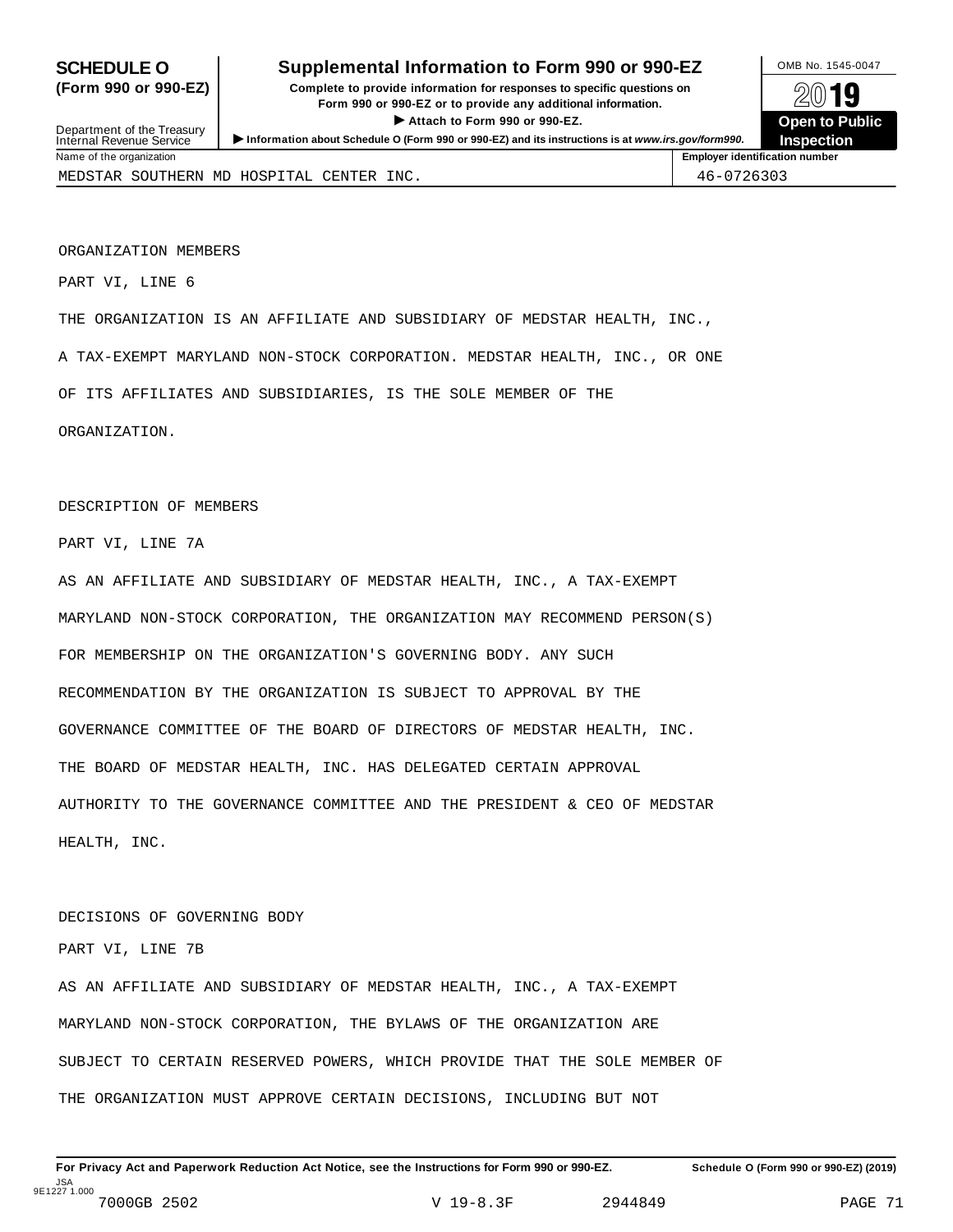| Schedule O (Form 990 or 990-EZ) 2019     |                                       | Page $\blacktriangle$ |
|------------------------------------------|---------------------------------------|-----------------------|
| Name of the organization                 | <b>Employer identification number</b> |                       |
| MEDSTAR SOUTHERN MD HOSPITAL CENTER INC. | 46-0726303                            |                       |

LIMITED TO MATTERS CONCERNING THE SALE OR PURCHASE OF REAL OR PERSONAL PROPERTY, CAPITAL BUDGETS, STRATEGIC PLANNING, INVESTMENTS, AND CORPORATE GOVERNANCE.

PROCESS FOR REVIEWING FORM 990

PART VI, LINE 11B

THE PROCESS FOR REVIEWING THE FORM 990 INCLUDED EDUCATION AND TRANSPARENCY. SENIOR FINANCIAL EXECUTIVES, WORKING WITH INDEPENDENT OUTSIDE EXPERTS, THOROUGHLY REVIEWED FORM 990 AND ACCOMPANYING INSTRUCTIONS. IN ADDITION, SENIOR EXECUTIVES REVIEWED THE RELEVANT SECTIONS OF THE FORM 990 WITH THE FOLLOWING COMMITTEES OF THE ORGANIZATION'S GOVERNING BODY: FINANCE, AUDIT, GOVERNANCE, STRATEGIC PLANNING, AND EXECUTIVE COMPENSATION. FOLLOWING THESE MEETINGS, THE GOVERNING BODY WAS PROVIDED A COPY OF THE FORM 990 IN ITS FINAL FORM AND GIVEN AN OPPORTUNITY TO PROVIDE ANY INPUT OR COMMENTS RELATING TO THE FORM 990 PRIOR TO ITS FILING.

CONFLICT OF INTEREST POLICY

### PART VI, LINE 12C

APPOINTMENT OF BOARDS OF DIRECTORS MEDSTAR HEALTH (AND ITS SUBSIDIARIES) REQUIRE ALL NOMINATED DIRECTORS, PRIOR TO THEIR APPOINTMENT OR ELECTION, TO DISCLOSE THE EXISTENCE OF (OR POTENTIAL EXISTENCE OF) ANY TRANSACTION WITH MEDSTAR THAT WOULD RESULT IN A CONFLICT OF INTEREST. SUCH DISCLOSURES (IF ANY) ARE REVIEWED BY THE GOVERNANCE COMMITTEE OF THE MEDSTAR HEALTH BOARD OF DIRECTORS WHICH DETERMINES HOW THE MATTER SHOULD BE RESOLVED.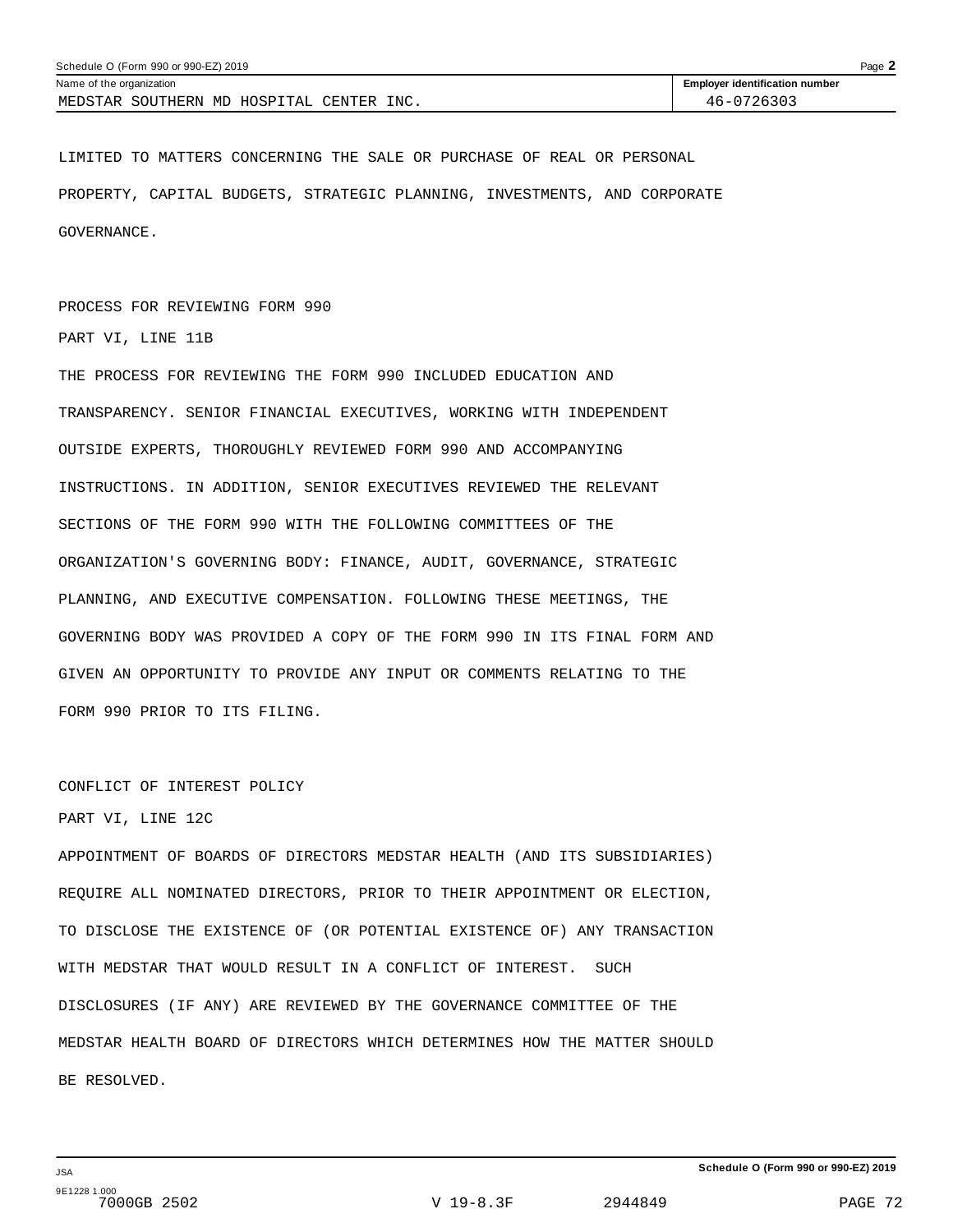| Schedule O (Form 990 or 990-EZ) 2019     |                                       | Page $\blacktriangle$ |
|------------------------------------------|---------------------------------------|-----------------------|
| Name of the organization                 | <b>Employer identification number</b> |                       |
| MEDSTAR SOUTHERN MD HOSPITAL CENTER INC. | 46-0726303                            |                       |

ANNUAL DISCLOSURES - ALL OFFICERS, DIRECTORS, AND SENIOR MANAGERS ALL OFFICERS, DIRECTORS AND SENIOR MANAGERS ARE REQUIRED, NOT LESS THAN ANNUALLY, TO COMPLETE A SURVEY OF QUESTIONS CONCERNING ANY TRANSACTIONS OR RELATIONSHIPS WHICH WOULD OR COULD REPRESENT A CONFLICT OF INTEREST. SUCH DISCLOSURES (IF ANY) ARE REVIEWED BY THE GOVERNANCE COMMITTEE OF THE MEDSTAR HEALTH BOARD OF DIRECTORS WHICH DETERMINES HOW THE MATTER SHOULD BE RESOLVED. IN ADDITION, OFFICERS AND DIRECTORS OF MARYLAND HOSPITALS AND NURSING CENTERS ARE REQUIRED TO ANNUALLY DISCLOSE ADDITIONAL INFORMATION RELATING TO POTENTIAL CONFLICTS OF INTEREST AND SUCH DISCLOSURES ARE REPORTED TO THE MARYLAND HEALTH SERVICES COST REVIEW COMMISSION (HSCRC).

## DESCRIPTION OF EXECUTIVE COMPENSATION PART VI, LINE 15

THE EXECUTIVE COMPENSATION COMMITTEE OF THE BOARD OF DIRECTORS OF MEDSTAR HEALTH, INC. (THE "COMMITTEE") HAS OVERSIGHT OVER THE EXECUTIVE COMPENSATION PROGRAM (THE "PROGRAM") OF MEDSTAR HEALTH, INC. AND ITS AFFILIATES. TOTAL COMPENSATION FOR THE TOP MANAGEMENT OFFICIALS, OFFICERS AND KEY EMPLOYEES OF MEDSTAR HEALTH, INC. AND ITS AFFILIATES ARE REVIEWED AND APPROVED BY THE COMMITTEE WITH ASSISTANCE AND GUIDANCE FROM AN INDEPENDENT THIRD PARTY ADVISOR. THE MEMBERS OF THE COMMITTEE ARE INDEPENDENT FROM ALL OF THE PARTICIPANTS IN THE PROGRAM.

THE MAIN OBJECTIVE OF THE PROGRAM IS TO PROVIDE MARKET COMPETITIVE TOTAL COMPENSATION THAT IS INTERNALLY EQUITABLE AND HAS A STRONG PAY-FOR-PERFORMANCE LINKAGE. PERFORMANCE IS EVALUATED AT THE SYSTEM,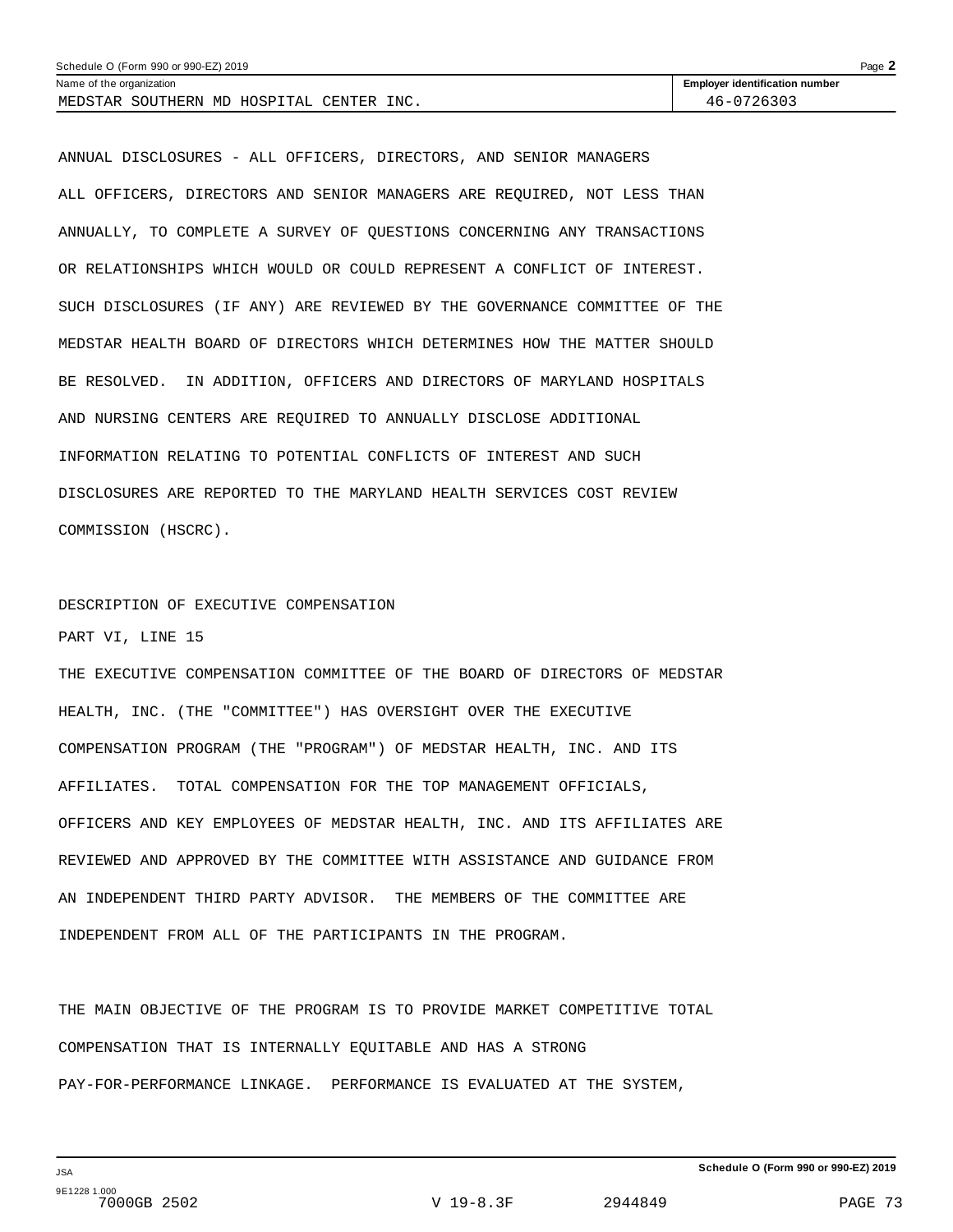| Schedule O (Form 990 or 990-EZ) 2019<br>Page $\blacktriangle$ |                                       |  |  |
|---------------------------------------------------------------|---------------------------------------|--|--|
| Name of the organization                                      | <b>Employer identification number</b> |  |  |
| MEDSTAR SOUTHERN MD HOSPITAL CENTER INC.                      | 46-0726303                            |  |  |

OPERATING UNIT, AND INDIVIDUAL LEVELS. THE OVERALL TOTAL COMPENSATION PHILOSOPHY IS MANAGED AT THE 75TH PERCENTILE OF THE COMPETITIVE MARKET FOR COMPARABLE SIZE (NET REVENUE) AND TYPE (TAX-EXEMPT HEALTHCARE ORGANIZATIONS). WHERE APPROPRIATE, ADDITIONAL INDUSTRY DATA IS CONSIDERED (GENERAL BUSINESS AND/OR TAXABLE HEALTHCARE) FOR SELECTED POSITIONS THAT CAN BE RECRUITED FROM OR POTENTIALLY LOST TO THESE INDUSTRIES (E.G., INFORMATION TECHNOLOGY, FINANCE, ETC.).

THE COMMITTEE HAS ENGAGED ERNST & YOUNG LLP ("E&Y") TO SERVE AS AN ADVISOR ON THE REASONABLENESS AND COMPETITIVENESS OF THE PROGRAM. IN DETERMINING REASONABLENESS AND COMPETITIVENESS, E&Y REVIEWS MARKET PRACTICES AND TRENDS, AND MAKES RECOMMENDATIONS RELATED TO THE PROGRAM. E&Y UTILIZES INFORMATION FROM CUSTOM SURVEYS, NATIONAL COMPENSATION SURVEYS, PROPRIETARY DATABASES, AND CLIENT EXPERIENCES TO DETERMINE ITS FINAL RECOMMENDATIONS. E&Y PRESENTS THEIR FINDINGS AND RECOMMENDATIONS TO THE COMMITTEE. THE COMMITTEE MAKES THE FINAL DECISIONS ON ALL OF THE COMPENSATION DETERMINATIONS OF THE PROGRAM. ALL DECISIONS MADE BY THE COMMITTEE ARE CONTEMPORANEOUSLY DOCUMENTED.

### FINANCIAL STATEMENT AVAILABILITY

### PART VI, LINE 19

MEDSTAR HEALTH POSTS ITS ANNUAL FINANCIAL AUDIT AND QUARTERLY FINANCIAL REPORTS TO THE ELECTRONIC MUNICIPAL MARKET ACCESS (EMMA) SYSTEM. THE ORGANIZATION ALSO E-MAILS ITS ANNUAL AND QUARTERLY DISCLOSURES TO HOLDERS OF THE COMPANY'S PUBLICLY TRADED DEBT. THE COMPANY'S GOVERNANCE DOCUMENTS AND CONFLICTS OF INTEREST POLICIES ARE AVAILABLE UPON REQUEST THROUGH ITS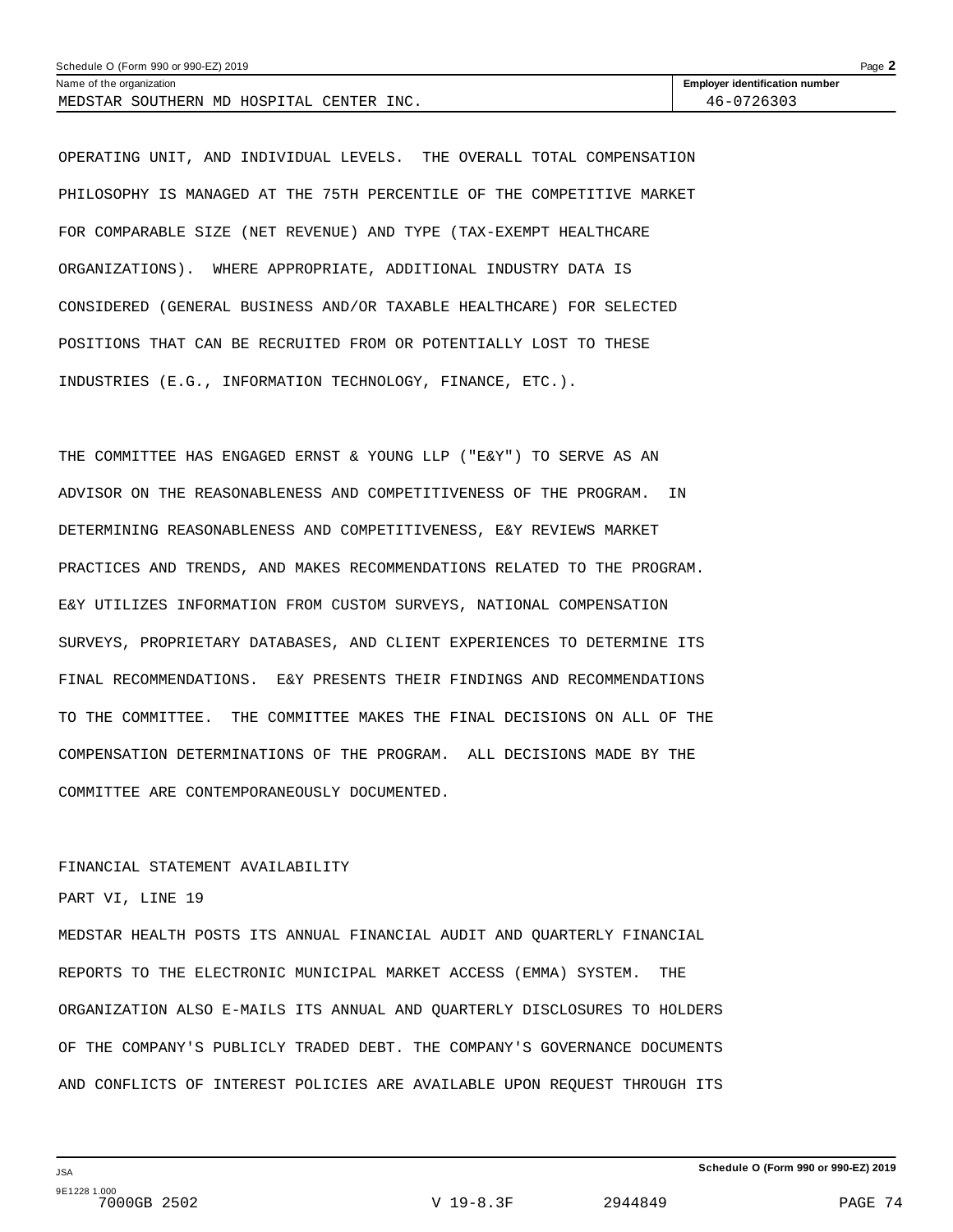| Schedule O (Form 990 or 990-EZ) 2019                                  | Page 2                                |
|-----------------------------------------------------------------------|---------------------------------------|
| Name of the organization                                              | <b>Employer identification number</b> |
| MEDSTAR SOUTHERN MD HOSPITAL CENTER INC.                              | 46-0726303                            |
|                                                                       |                                       |
| CORPORATE (OR AS APPLICABLE ENTITY) PUBLIC INFORMATION OFFICES.       |                                       |
|                                                                       |                                       |
|                                                                       |                                       |
| OTHER CHANGES IN NET ASSETS                                           |                                       |
| PART XI, LINE 9                                                       |                                       |
| EQUITY TRANSFERS\$(45,561,633)                                        |                                       |
| INCOME TAX PROVISION-FEDERAL \$ 23,604                                |                                       |
|                                                                       |                                       |
| . _ _ _ _ _ _ _ _ _ _ _ _                                             |                                       |
| \$(45, 538, 029)<br>TOTAL                                             |                                       |
| FORM 990, PART III, LINE 1 - ORGANIZATION'S MISSION                   | ATTACHMENT 1                          |
|                                                                       |                                       |
| AS A PROUD MEMBER OF MEDSTAR HEALTH, MEDSTAR SOUTHERN MARYLAND        |                                       |
| HOSPITAL CENTER'S (MEDSTAR SOUTHERN MARYLAND) MISSION IS TO UPHOLD    |                                       |
| ITS COMMITMENT TO THE COMMUNITY BY CONTINUOUSLY PROMOTING,            |                                       |
|                                                                       |                                       |
| MAINTAINING, AND IMPROVING HEALTH THROUGH EDUCATION AND SERVICE WHILE |                                       |
| ASSURING FISCAL INTEGRITY. MEDSTAR SOUTHERN MARYLAND IS LOCATED IN    |                                       |
| SOUTHERN PRINCE GEORGE'S COUNTY, MARYLAND. IN FISCAL YEAR 2020, MSMHC |                                       |
|                                                                       |                                       |
| HAD APPROXIMATELY 10,805 INPATIENT ADMISSIONS AND APPROXIMATELY       |                                       |

ATTACHMENT 2

### FORM 990, PART III - PROGRAM SERVICE, LINE 4A

88,071 OUTPATIENT VISITS INCLUDING 44,763 EMERGENCY VISITS.

MEDSTAR SOUTHERN MARYLAND'S LARGEST PROGRAM IS ACCESS TO AND THE PROVISION OF ACUTE HOSPITAL SERVICES TO THE COMMUNITIES OF PRINCE GEORGE'S, CHARLES AND CALVERT COUNTY, MARYLAND AND THE SURROUNDING AREAS. IN ADDITION TO THE PROGRAM SERVICE EXPENSES LISTED ABOVE, MEDSTAR SOUTHERN MARYLAND INCURRED \$78.2M OF MANAGEMENT AND GENERAL EXPENSES IN PROVIDING SERVICES TO ITS COMMUNITIES. THE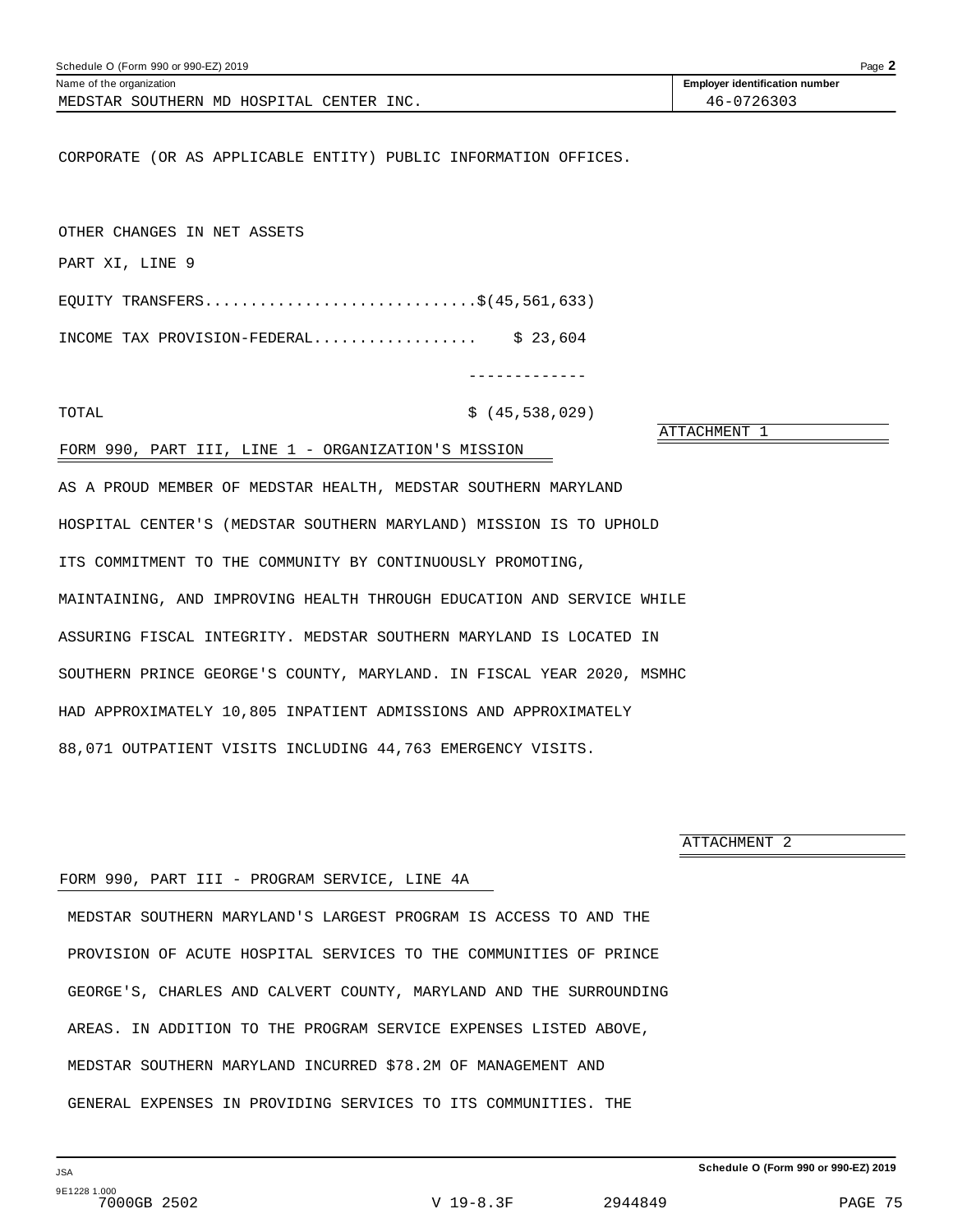| 2019<br>$990$ or 99<br>Schedule<br>nnn.<br>(Form<br>.<br>,,,,,, | Page |
|-----------------------------------------------------------------|------|
|                                                                 |      |

MEDSTAR SOUTHERN MD HOSPITAL CENTER INC.  $\vert$  46-0726303

Name of the organization **Employer identification number Employer identification number** 

ATTACHMENT 2 (CONT'D)

HOSPITAL OFFERS A FULL RANGE OF SERVICES AND IS KNOWN FOR ITS CARDIOVASCULAR AND ORTHOPAEDIC PROGRAMS. THE HOSPITAL ALSO HAS THE WOMEN & NEWBORNS CENTER, WHICH INCLUDES AN OBSTETRICS AND GYNECOLOGY PROGRAM WITH A LEVEL 2 SPECIAL CARE NURSERY AND PRIVATE PATIENT ROOMS. OTHER SPECIALTY SERVICES INCLUDE AN EMERGENCY DEPARTMENT AND CRITICAL CARE UNIT, BREAST HEALTH PROGRAM, SURGICAL CENTER, SLEEP DISORDERS LAB, INPATIENT AND OUTPATIENT BEHAVIORAL HEALTH PROGRAMS, REHABILITATIVE MEDICINE, AND MEDSTAR SOUTHERN MARYLAND IS A PRIMARY STROKE CENTER.

AS ONE OF THE LARGEST HEALTHCARE SYSTEMS IN MARYLAND AND THE WASHINGTON, D.C., REGION, MEDSTAR HEALTH AND ITS AFFILIATED ENTITIES CARED FOR ONE IN FOUR COVID-19 PATIENTS IN THE REGION SINCE MARCH 2020. OPERATING AS ONE MEDSTAR AND ALIGNING WITH GUIDANCE FROM THE CENTERS FOR DISEASE CONTROL AND PREVENTION (CDC) AND LOCAL DEPARTMENTS OF HEALTH, MEDSTAR HEALTH'S COVID-19 PREPARATIONS AND RESPONSE WERE GUIDED BY TWO CRITICAL DRIVERS: PROVIDING A SAFE CARE ENVIRONMENT FOR PATIENTS AND ASSOCIATES AND ENSURING OPERATIONAL CONTINUITY TO FULFILL OUR CORE MISSION OF CARING FOR OUR COMMUNITIES. THESE EFFORTS INCLUDED ADDING HOSPITAL BEDS IN PREPARATION FOR PATIENT SURGES; BALANCING HOSPITAL ADMISSIONS BY USING URGENT CARE SITES AS FRONTLINE PROVIDERS AND FACILITATING TELEHEALTH INTERACTIONS FOR VIRTUAL CARE AND REFERRALS; UTILIZING HOME HEALTH SERVICES TO TRANSITION CARE FROM INPATIENT SETTINGS, AMBULATORY FACILITIES, AND A CONVENTION CENTER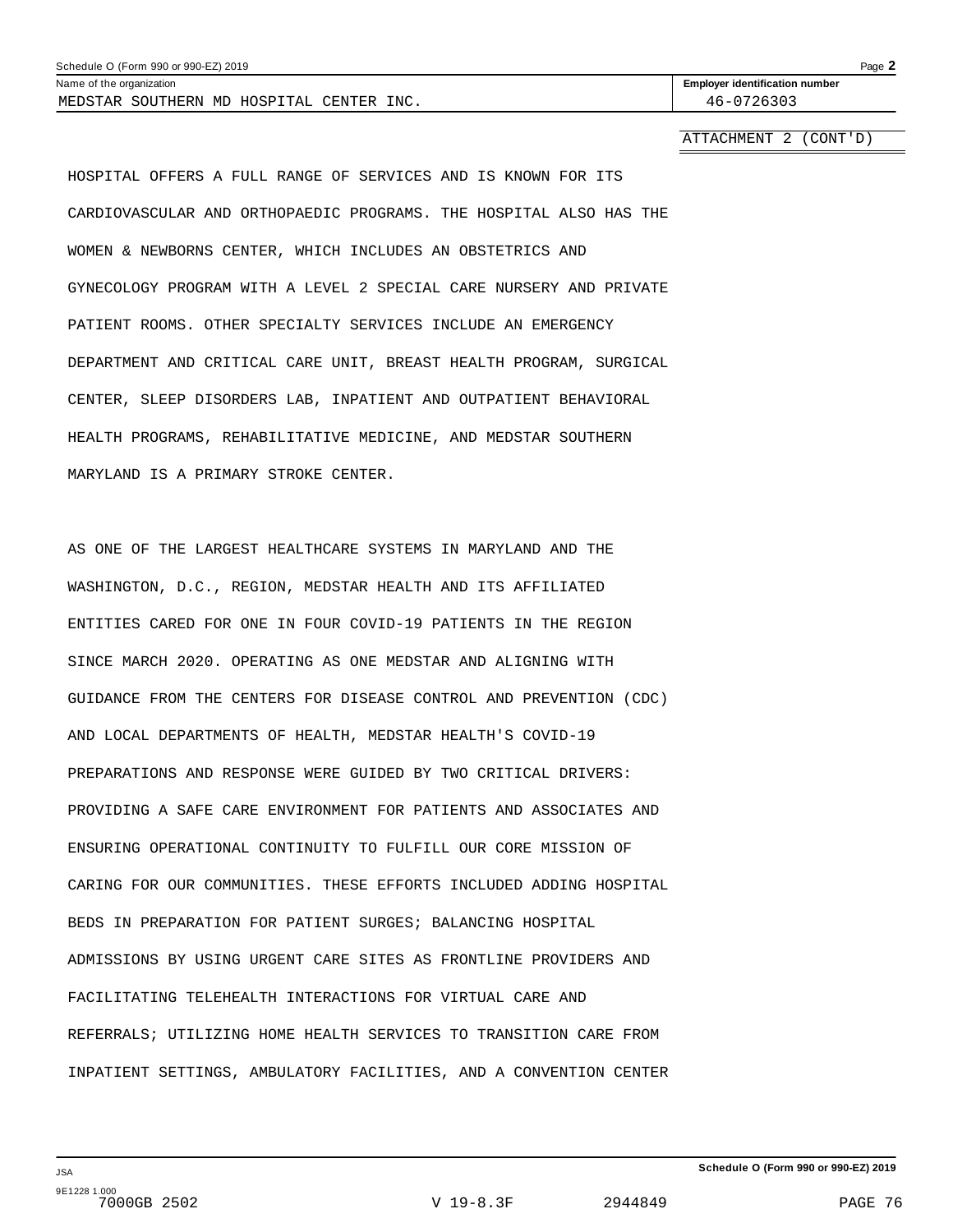| Schedule O (Form 990 or 990-EZ) 2019     |                                       | Page 2 |
|------------------------------------------|---------------------------------------|--------|
| Name of the organization                 | <b>Employer identification number</b> |        |
| MEDSTAR SOUTHERN MD HOSPITAL CENTER INC. | 46-0726303                            |        |
|                                          |                                       |        |

ATTACHMENT 2 (CONT'D)

FIELD HOSPITAL; AND STANDING UP MORE THAN 40 COVID-19 TESTING LOCATIONS. UNDERLYING THESE ACTIONS IS MEDSTAR HEALTH'S COMMITMENT TO THE HIGHEST LEVELS OF QUALITY AND SAFETY, REFLECTED BY THE SYSTEMWIDE IMPLEMENTATION OF UNIVERSAL FACE MASKING FOR PATIENTS AND ASSOCIATES, AND ACQUISITION OF PERSONAL PROTECTIVE EQUIPMENT AT USAGE LEVELS 10 TIMES NORMAL USE.

ATTACHMENT 3

### 990, PART VII- COMPENSATION OF THE FIVE HIGHEST PAID IND. CONTRACTORS

| NAME AND ADDRESS                                                                          | DESCRIPTION OF SERVICES | COMPENSATION |
|-------------------------------------------------------------------------------------------|-------------------------|--------------|
| AMN HEALTHCARE INC<br>12400 HIGH BLUFF DR<br>SANDIAGO, CA 92130                           | MEDICAL STAFFING        | 18,753,812.  |
| DIAMOND HEALTHCARE OF NORTHERN VIRGINIA<br>701 E BYRD ST 15TH FLOOR<br>RICHMOND, VA 23219 | HEALTHCARE MGT SVCS     | 4,010,170.   |
| SODEXO INC & AFFILIATES<br>9801 WASHINGTONIAN BLVD.<br>GAITHERSBURG, MD 20878             | FOOD&FACILITIES MGMT    | 1,804,172.   |
| CALLISON RTKL INC.<br>233 BROADWAY STE 16<br>NEWYORK, NY 10279                            | PROFESSIONAL SVCS       | 1,579,731.   |
| DIAMOND HEALTHCARE CORPORATION<br>701 E BRYD ST FL 15<br>RICHMOND, VA 23219               | HEALTHCARE MGT SVCS     | 1,330,970.   |

ATTACHMENT 4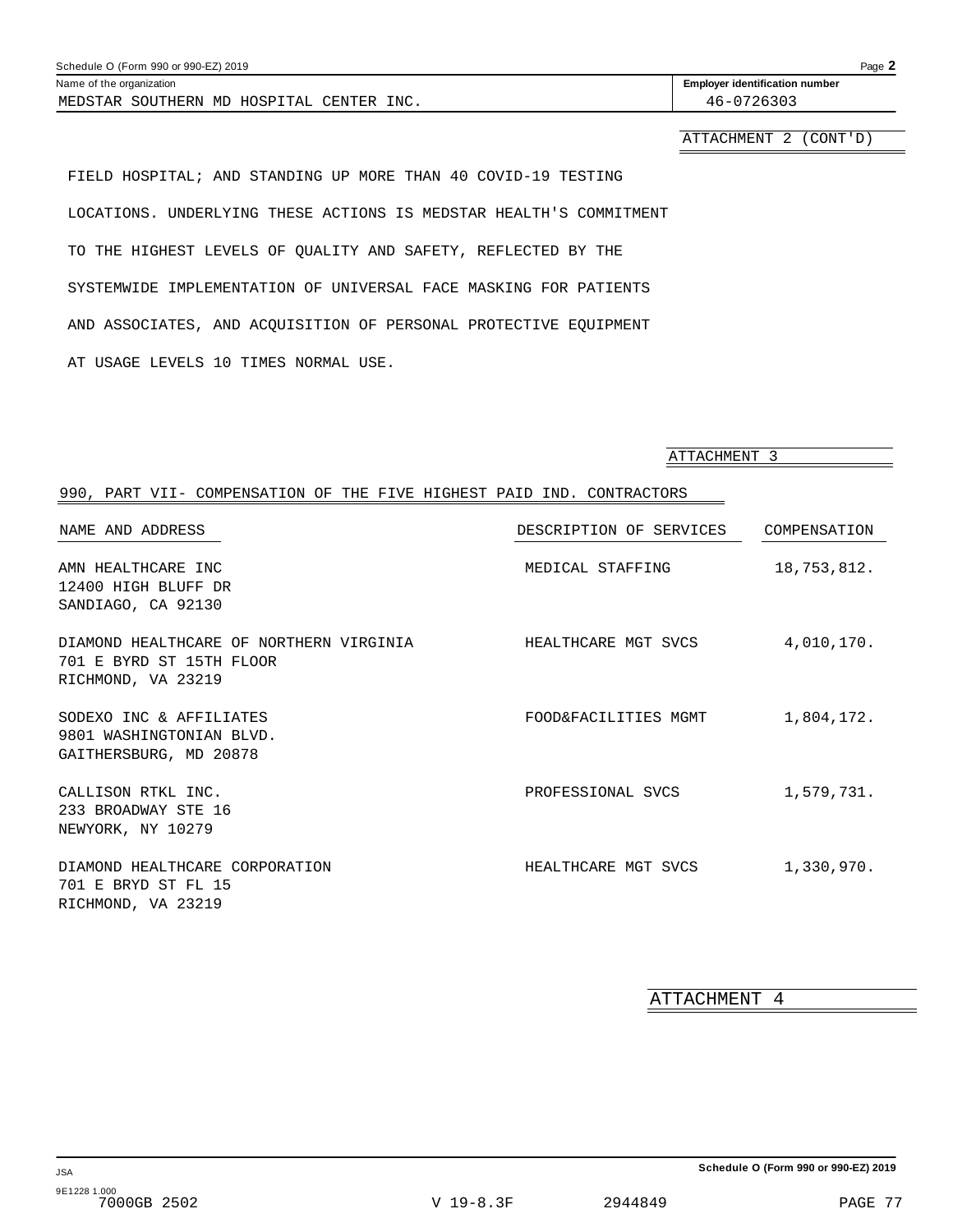| Schedule O (Form 990 or 990-EZ) 2019                                 |                      |                           |                                                     | Page 2                         |
|----------------------------------------------------------------------|----------------------|---------------------------|-----------------------------------------------------|--------------------------------|
| Name of the organization<br>MEDSTAR SOUTHERN MD HOSPITAL CENTER INC. |                      |                           | <b>Employer identification number</b><br>46-0726303 |                                |
|                                                                      |                      |                           | ATTACHMENT 4                                        | (CONT' D)                      |
| FORM 990, PART IX - OTHER FEES                                       |                      |                           |                                                     |                                |
| DESCRIPTION                                                          | (A)<br>TOTAL<br>FEES | (B)<br>PROGRAM            | (C)<br>MANAGEMENT<br>SERVICE EXP. AND GENERAL       | (D)<br>FUNDRAISING<br>EXPENSES |
| PURCHASED PROFESSIONAL SERVICE                                       |                      |                           | $9, 124, 457.$ $9, 333, 931.$ $-209, 474.$          |                                |
| SUBSIDY EXPENSE - INTERCOMPANY                                       |                      | 8, 238, 728. 8, 238, 728. |                                                     |                                |
| PHYSICIAN SERVICES                                                   |                      | $3,897,548.$ $3,897,548.$ |                                                     |                                |
| NON-PHYS INTERCO PURCH                                               |                      | 2,300,385. 2,300,385.     |                                                     |                                |
| MISC PURCHASED SERVICES                                              | 1,521,186.           | 562,305.                  | 958,881.                                            |                                |
| COMMERCIAL LAUNDRY                                                   | 400,386.             | 396,388.                  | 3,998.                                              |                                |
| PROTECTION SERVICES                                                  | 378,430.             |                           | 289,380. 89,050.                                    |                                |
| PRINTING SERVICES                                                    | 317, 121.            |                           | 632.<br>316,489.                                    |                                |
| LAB SERVICES                                                         | 311,351.             | 268,244.                  | 43,107.                                             |                                |
| PATIENT TRANSPORTATION                                               | 109,174.             | 109,174.                  |                                                     |                                |
| COMPUTER SERVICES                                                    | 97,823.              | 97,823.                   |                                                     |                                |
| BANK FEES                                                            | 96,620.              |                           | 96,620.                                             |                                |
| MISCELLANEOUS FEES FOR SVCS                                          | 282,788.             | 164,236.                  | 118,552.                                            |                                |
| TOTALS                                                               | 27,075,997.          | 25,658,774.               | 1, 417, 223.                                        |                                |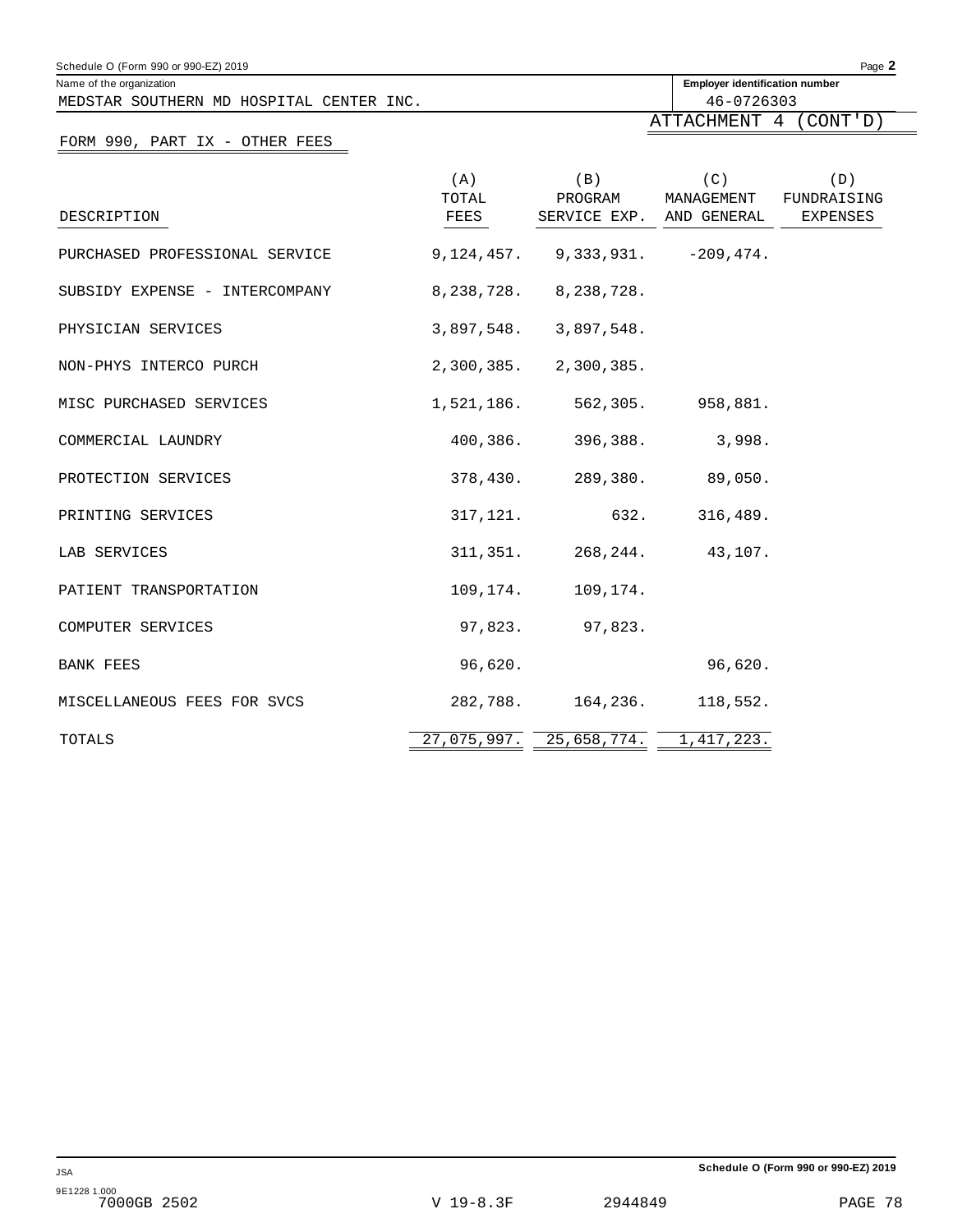INCIALCU OF GATIZATIONS AND ON CIALCUT AFTIC STIPS<br>► Complete if the organization answered "Yes" on Form 990, Part IV, line 33, 34, 35b, 36, or 37. △ △ △ △ △



Name of the organization **Employer identification number Employer identification number** 

MEDSTAR SOUTHERN MD HOSPITAL CENTER INC. 46-0726303

### **Part I** Identification of Disregarded Entities. Complete if the organization answered "Yes" on Form 990, Part IV, line 33.

| (a)<br>Name, address, and EIN (if applicable) of disregarded entity | (b)<br>Primary activity | (c)<br>Legal domicile (state<br>or foreign country) | (d)<br>Total income | (e)<br>End-of-year assets | (f)<br>Direct controlling<br>entity |
|---------------------------------------------------------------------|-------------------------|-----------------------------------------------------|---------------------|---------------------------|-------------------------------------|
| (1)                                                                 |                         |                                                     |                     |                           |                                     |
| (2)                                                                 |                         |                                                     |                     |                           |                                     |
| (3)                                                                 |                         |                                                     |                     |                           |                                     |
| (4)                                                                 |                         |                                                     |                     |                           |                                     |
| (5)                                                                 |                         |                                                     |                     |                           |                                     |
| (6)                                                                 |                         |                                                     |                     |                           |                                     |

**Identification of Related Tax-Exempt Organizations.** Complete if the organization answered "Yes" on Form 990, Part IV, line 34, because it had **Part II one or more related tax-exempt organizations during the tax year. Part II one or more related tax-exempt organizations during the tax year.** 

| (a)<br>Name, address, and EIN of related organization         | (b)<br>Primary activity | (c)<br>Legal domicile (state<br>or foreign country) | (d)<br><b>Exempt Code section</b> | (e)<br>Public charity status<br>(if section $501(c)(3)$ ) | (f)<br>Direct controlling<br>entity | (g)<br>Section 512(b)(13)<br>controlled<br>entity? |           |
|---------------------------------------------------------------|-------------------------|-----------------------------------------------------|-----------------------------------|-----------------------------------------------------------|-------------------------------------|----------------------------------------------------|-----------|
|                                                               |                         |                                                     |                                   |                                                           |                                     | Yes                                                | <b>No</b> |
| CHURCH HOME CORPORATION<br>23-7374724<br>(1)                  |                         |                                                     |                                   |                                                           |                                     |                                                    |           |
| COLUMBIA, MD 21044<br>10980 GRANTCHESTER WAY                  | MEDICAL FUND            | MD                                                  | 501(C)(3)                         | PF                                                        | N/A                                 | Χ                                                  |           |
| FRANKLIN SQUARE HOSPITAL CENTER, INC.<br>52-0608007<br>(2)    |                         |                                                     |                                   |                                                           |                                     |                                                    |           |
| BALTIMORE, MD 21237<br>9000 FRANKLIN SQUARE DRIVE             | HOSPITAL                | MD                                                  | 501(C)(3)                         | 3                                                         | N/A                                 | Χ                                                  |           |
| HARBOR HOSPITAL, INC.<br>52-0491660<br>(3)                    |                         |                                                     |                                   |                                                           |                                     |                                                    |           |
| 3001 SOUTH HANOVER STREET<br>BALTIMORE, MD 21225              | HOSPITAL                | MD                                                  | 501(C)(3)                         | 3                                                         | N/A                                 | Χ                                                  |           |
| MEDSTAR HEALTH, INC.<br>52-2087445<br>(4)                     |                         |                                                     |                                   |                                                           |                                     |                                                    |           |
| 10980 GRANTCHESTER WAY<br>COLUMBIA, MD 21044                  | MEDICAL SVCS            | MD                                                  | 501(C)(3)                         | 12C III                                                   | N/A                                 |                                                    | Χ         |
| MONTGOMERY GENERAL HOSPITAL<br>52-0646893<br>(5)              |                         |                                                     |                                   |                                                           |                                     |                                                    |           |
| 18101 PRINCE PHILIP DRIVE<br>OLNEY, MD 20832                  | HOSPITAL                | MD                                                  | 501(C)(3)                         | 3                                                         | N/A                                 | Χ                                                  |           |
| THE GOOD SAMARITAN HOSPITAL OF MARYLAND,<br>52-0591607<br>(6) |                         |                                                     |                                   |                                                           |                                     |                                                    |           |
| 5601 LOCH RAVEN BLVD<br>BALTIMORE, MD 21239                   | HOSPITAL                | MD                                                  | 501(C)(3)                         | 3                                                         | N/A                                 | Χ                                                  |           |
| THE UNION MEMORIAL HOSPITAL<br>52-0591685<br>(7)              |                         |                                                     |                                   |                                                           |                                     |                                                    |           |
| BALTIMORE, MD 21218<br>201 EAST UNIVERSITY PARKWAY            | HOSPITAL                | MD                                                  | 501(C)(3)                         | 3                                                         | N/A                                 | X                                                  |           |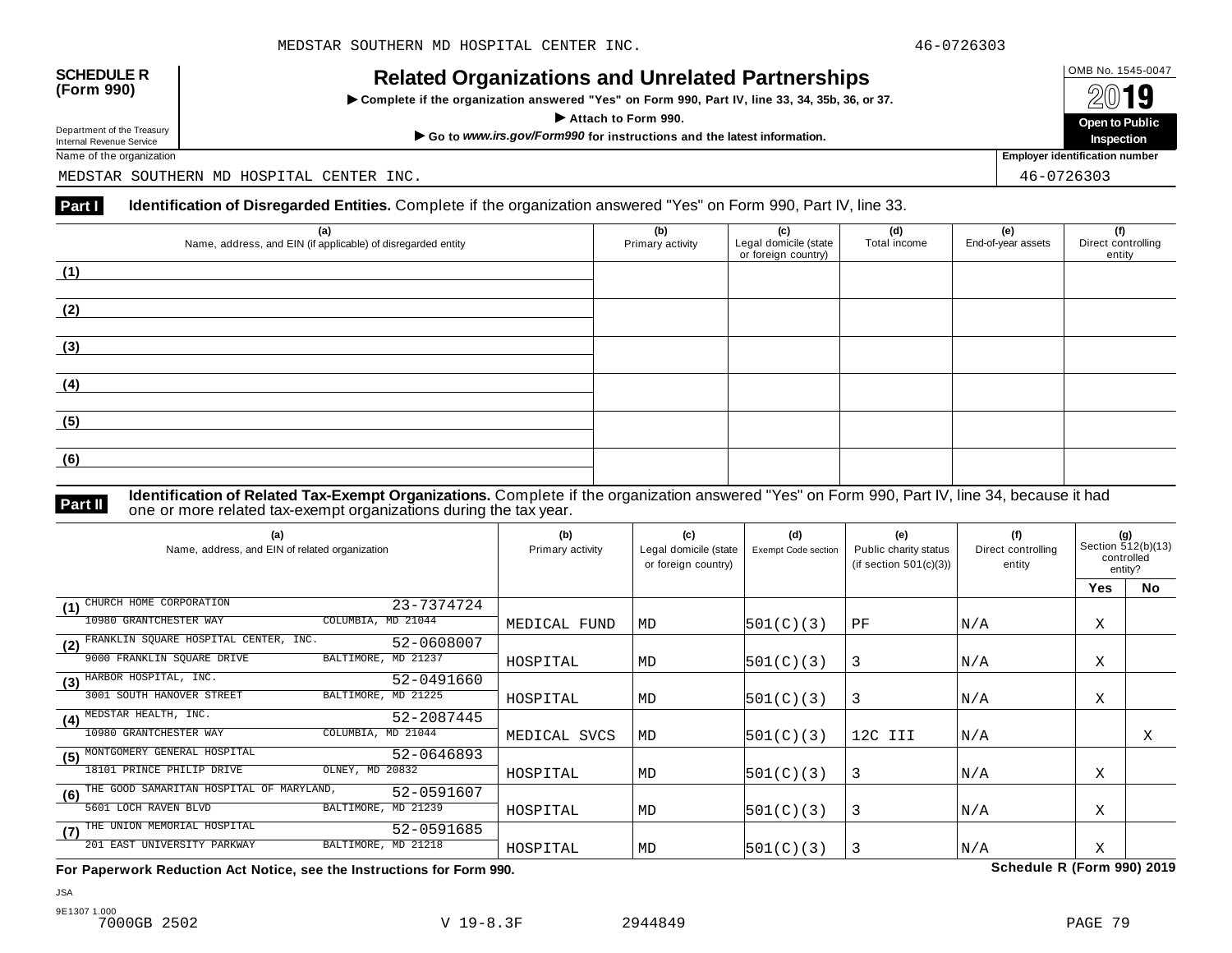INCIALCU OF GATIZATIONS AND ON CIALCUT AFTIC STIPS<br>► Complete if the organization answered "Yes" on Form 990, Part IV, line 33, 34, 35b, 36, or 37. △ △ △ △ △



Name of the organization **Employer identification number Employer identification number** 

MEDSTAR SOUTHERN MD HOSPITAL CENTER INC. 46-0726303

### **Part I** Identification of Disregarded Entities. Complete if the organization answered "Yes" on Form 990, Part IV, line 33.

| (a)<br>Name, address, and EIN (if applicable) of disregarded entity | (b)<br>Primary activity | (c)<br>Legal domicile (state<br>or foreign country) | (d)<br>Total income | (e)<br>End-of-year assets | (f)<br>Direct controlling<br>entity |
|---------------------------------------------------------------------|-------------------------|-----------------------------------------------------|---------------------|---------------------------|-------------------------------------|
| (1)                                                                 |                         |                                                     |                     |                           |                                     |
| (2)                                                                 |                         |                                                     |                     |                           |                                     |
| (3)                                                                 |                         |                                                     |                     |                           |                                     |
| (4)                                                                 |                         |                                                     |                     |                           |                                     |
| (5)                                                                 |                         |                                                     |                     |                           |                                     |
| (6)                                                                 |                         |                                                     |                     |                           |                                     |

**Identification of Related Tax-Exempt Organizations.** Complete if the organization answered "Yes" on Form 990, Part IV, line 34, because it had **Part II one or more related tax-exempt organizations during the tax year. Part II one or more related tax-exempt organizations during the tax year.** 

| (a)<br>Name, address, and EIN of related organization         | (b)<br>Primary activity | (c)<br>Legal domicile (state<br>or foreign country) | (d)<br><b>Exempt Code section</b> | (e)<br>Public charity status<br>(if section $501(c)(3)$ ) | (f)<br>Direct controlling<br>entity | (g)<br>Section 512(b)(13)<br>controlled<br>entity? |           |
|---------------------------------------------------------------|-------------------------|-----------------------------------------------------|-----------------------------------|-----------------------------------------------------------|-------------------------------------|----------------------------------------------------|-----------|
|                                                               |                         |                                                     |                                   |                                                           |                                     | Yes                                                | <b>No</b> |
| MEDSTAR HEALTH RESEARCH INSTITUTE<br>52-6056274<br>(1)        |                         |                                                     |                                   |                                                           |                                     |                                                    |           |
| WASHINGTON, DC 20010<br>108 IRVING STREET NW                  | HOSPITAL                | DC                                                  | 501(C)(3)                         | 4                                                         | N/A                                 | Χ                                                  |           |
| THE MEDSTAR-GEORGETOWN MEDICAL CENTER, I<br>52-2218584<br>(2) |                         |                                                     |                                   |                                                           |                                     |                                                    |           |
| WASHINGTON, DC 20007<br>HOPSITAL ADMIN, 1 MAIN BLDG           | HOSPITAL                | DC.                                                 | 501(C)(3)                         | 3                                                         | N/A                                 | Χ                                                  |           |
| HH MEDSTAR HEALTH, INC.<br>52-1542230<br>(3)                  |                         |                                                     |                                   |                                                           |                                     |                                                    |           |
| 10980 GRANTCHESTER WAY<br>COLUMBIA, MD 21044                  | MEDICAL SVCS            | MD                                                  | 501(C)(3)                         | 12C III                                                   | N/A                                 | Χ                                                  |           |
| MEDSTAR AMBULATORY SERVICES INC.<br>52-1132992<br>(4)         |                         |                                                     |                                   |                                                           |                                     |                                                    |           |
| 10980 GRANTCHESTER WAY<br>COLUMBIA, MD 21044                  | ADMIN SVCS              | MD                                                  | 501(C)(3)                         | 12C III                                                   | N/A                                 | Χ                                                  |           |
| BAY LIFE SERVICES, INC.<br>52-1496539<br>(5)                  |                         |                                                     |                                   |                                                           |                                     |                                                    |           |
| 10980 GRANTCHESTER WAY<br>COLUMBIA, MD 21044                  | MENTAL HEALTH           | MD                                                  | 501(C)(3)                         | 10                                                        | N/A                                 | Χ                                                  |           |
| MEDSTAR SURGERY CENTER, INC.<br>52-1061679<br>(6)             |                         |                                                     |                                   |                                                           |                                     |                                                    |           |
| 4061 POWDERMILL ROAD, SUITE 21<br>CALVERTON, MD 20705         | MEDICAL SVCS            | MD                                                  | 501(C)(3)                         | 10                                                        | N/A                                 | Χ                                                  |           |
| CHURCH HOME AND HOSPITAL OF THE CITY OF<br>52-0591600<br>(7)  |                         |                                                     |                                   |                                                           |                                     |                                                    |           |
| COLUMBIA, MD 21044<br>10980 GRANTCHESTER WAY                  | MEDICAL FUND            | MD                                                  | 501(C)(3)                         | 12A I                                                     | N/A                                 | Χ                                                  |           |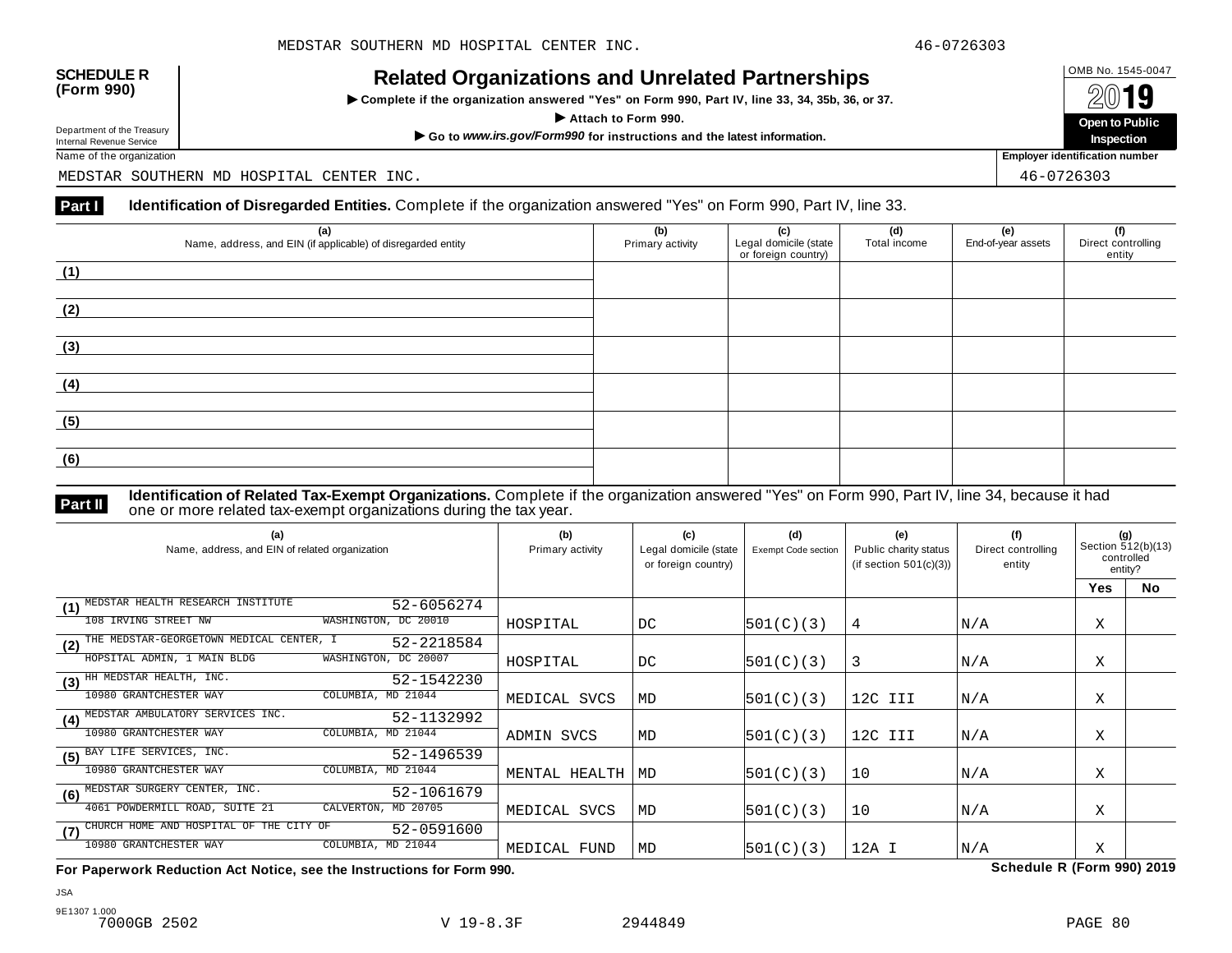INCIALCU OF GATIZATIONS AND ON CIALCUT AFTIC STIPS<br>► Complete if the organization answered "Yes" on Form 990, Part IV, line 33, 34, 35b, 36, or 37. △ △ △ △ △



Name of the organization **Employer identification number Employer identification number** 

MEDSTAR SOUTHERN MD HOSPITAL CENTER INC. 46-0726303

### **Part I** Identification of Disregarded Entities. Complete if the organization answered "Yes" on Form 990, Part IV, line 33.

| (a)<br>Name, address, and EIN (if applicable) of disregarded entity | (b)<br>Primary activity | (c)<br>Legal domicile (state<br>or foreign country) | (d)<br>Total income | (e)<br>End-of-year assets | (f)<br>Direct controlling<br>entity |
|---------------------------------------------------------------------|-------------------------|-----------------------------------------------------|---------------------|---------------------------|-------------------------------------|
| (1)                                                                 |                         |                                                     |                     |                           |                                     |
| (2)                                                                 |                         |                                                     |                     |                           |                                     |
| (3)                                                                 |                         |                                                     |                     |                           |                                     |
| (4)                                                                 |                         |                                                     |                     |                           |                                     |
| (5)                                                                 |                         |                                                     |                     |                           |                                     |
| (6)                                                                 |                         |                                                     |                     |                           |                                     |

**Identification of Related Tax-Exempt Organizations.** Complete if the organization answered "Yes" on Form 990, Part IV, line 34, because it had **Part II one or more related tax-exempt organizations during the tax year. Part II one or more related tax-exempt organizations during the tax year.** 

| (a)<br>Name, address, and EIN of related organization         | (b)<br>Primary activity | (c)<br>Legal domicile (state<br>or foreign country) | (d)<br>Exempt Code section | (e)<br>Public charity status<br>(if section $501(c)(3)$ ) | (f)<br>Direct controlling<br>entity | (g)<br>Section 512(b)(13)<br>controlled<br>entity? |           |
|---------------------------------------------------------------|-------------------------|-----------------------------------------------------|----------------------------|-----------------------------------------------------------|-------------------------------------|----------------------------------------------------|-----------|
|                                                               |                         |                                                     |                            |                                                           |                                     | <b>Yes</b>                                         | <b>No</b> |
| GOOD SAMARITAN NURSING CENTER, INC.<br>52-1672866<br>(1)      |                         |                                                     |                            |                                                           |                                     |                                                    |           |
| BALTIMORE, MD 21239<br>5601 LOCH RAVEN BLVD                   | MEDICAL SVCS            | MD                                                  | 501(C)(3)                  | 10                                                        | N/A                                 | Χ                                                  |           |
| $(2)$ $\overline{\text{GS HOUSING, INC.}}$<br>52-1481656      |                         |                                                     |                            |                                                           |                                     |                                                    |           |
| BALTIMORE, MD 21239<br>5601 LOCH RAVEN BLVD                   | ELDER HOUSING           | MD                                                  | 501(C)(3)                  | 10                                                        | N/A                                 | Χ                                                  |           |
| (3) GS PROPERTIES, INC.<br>52-1429853                         |                         |                                                     |                            |                                                           |                                     |                                                    |           |
| BALTIMORE, MD 21239<br>5601 LOCH RAVEN BLVD                   | ADMIN SVCS              | MD                                                  | 501(C)(3)                  | 12A I                                                     | N/A                                 | Χ                                                  |           |
| MEDSTAR HEALTH INFUSION, INC.<br>52-1980510<br>(4)            |                         |                                                     |                            |                                                           |                                     |                                                    |           |
| 4061 POWDERMILL ROAD, SUITE 21<br>CALVERTON,<br>MD 20705      | MEDICAL SVCS            | MD                                                  | 501(C)(3)                  | 10                                                        | N/A                                 | Χ                                                  |           |
| MEDSTAR HEALTH VISITING NURSES ASSOCIATI<br>53-0196597<br>(5) |                         |                                                     |                            |                                                           |                                     |                                                    |           |
| 4061 POWDERMILL ROAD<br>CALVERTON, MD 20705                   | MEDICAL SVCS            | MD                                                  | 501(C)(3)                  | 10                                                        | N/A                                 | Χ                                                  |           |
| MEDSTAR VNA HEALTHCARE<br>52-1458516<br>(6)                   |                         |                                                     |                            |                                                           |                                     |                                                    |           |
| 4061 POWDERMILL ROAD, SUITE 21<br>CALVERTON, MD 20705         | MEDICAL SVCS            | MD                                                  | 501(C)(3)                  | 10                                                        | N/A                                 | Χ                                                  |           |
| (7) MGH COMMUNITY HEALTH, INC.<br>52-1372467                  |                         |                                                     |                            |                                                           |                                     |                                                    |           |
| OLNEY, MD 20832<br>18101 PRINCE PHILIP DRIVE                  | MEDICAL SVCS            | MD                                                  | 501(C)(3)                  | 10                                                        | N/A                                 | X                                                  |           |

**For Paperwork Reduction Act Notice, see the Instructions for Form 990. Schedule R (Form 990) 2019**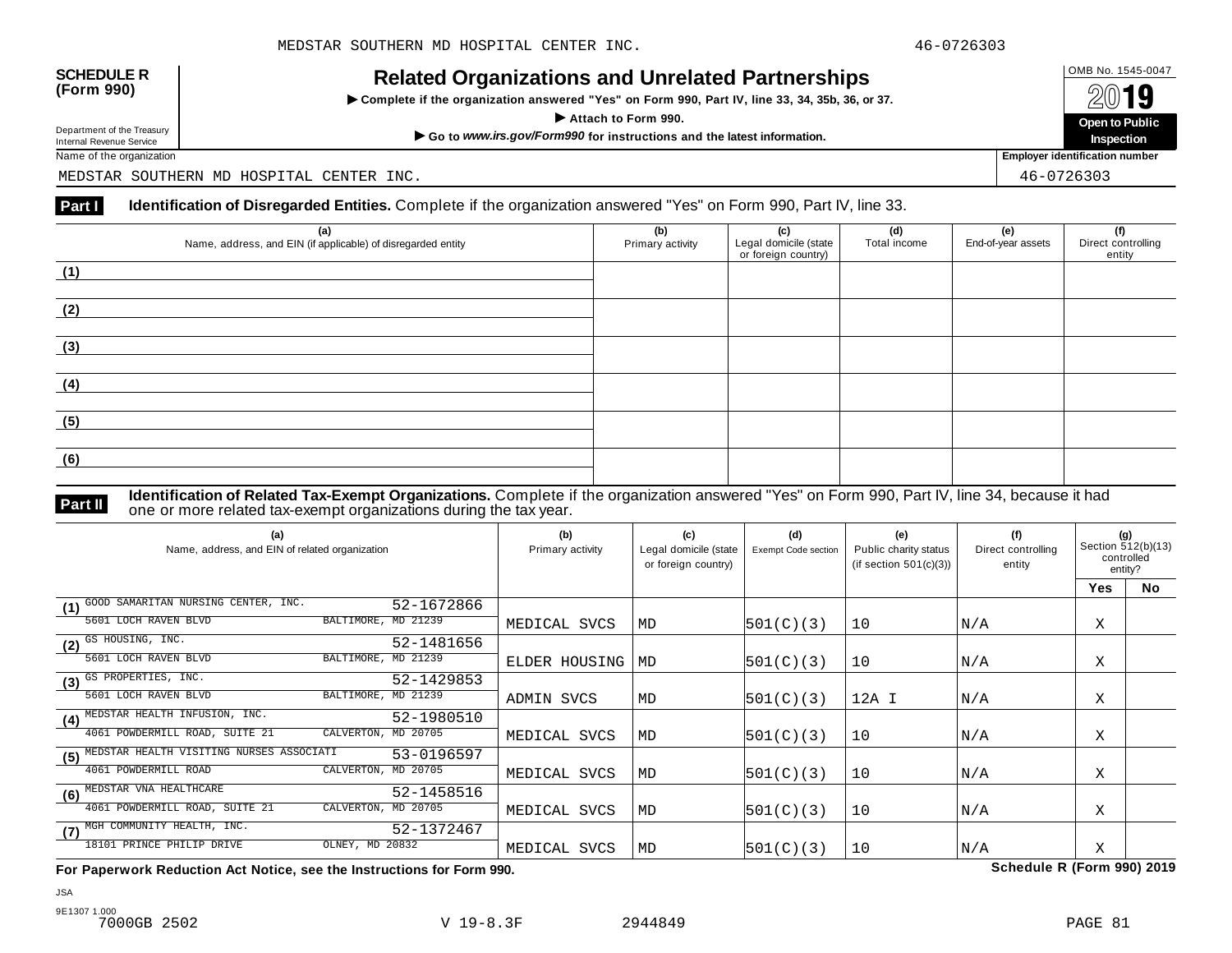INCIALCU OF GATIZATIONS AND ON CIALCUT AFTIC STIPS<br>► Complete if the organization answered "Yes" on Form 990, Part IV, line 33, 34, 35b, 36, or 37. △ △ △ △ △



Name of the organization **Employer identification number Employer identification number** 

MEDSTAR SOUTHERN MD HOSPITAL CENTER INC. 46-0726303

### **Part I** Identification of Disregarded Entities. Complete if the organization answered "Yes" on Form 990, Part IV, line 33.

| (a)<br>Name, address, and EIN (if applicable) of disregarded entity | (b)<br>Primary activity | (c)<br>Legal domicile (state<br>or foreign country) | (d)<br>Total income | (e)<br>End-of-year assets | (f)<br>Direct controlling<br>entity |
|---------------------------------------------------------------------|-------------------------|-----------------------------------------------------|---------------------|---------------------------|-------------------------------------|
| (1)                                                                 |                         |                                                     |                     |                           |                                     |
| (2)                                                                 |                         |                                                     |                     |                           |                                     |
| (3)                                                                 |                         |                                                     |                     |                           |                                     |
| (4)                                                                 |                         |                                                     |                     |                           |                                     |
| (5)                                                                 |                         |                                                     |                     |                           |                                     |
| (6)                                                                 |                         |                                                     |                     |                           |                                     |

**Identification of Related Tax-Exempt Organizations.** Complete if the organization answered "Yes" on Form 990, Part IV, line 34, because it had **Part II one or more related tax-exempt organizations during the tax year. Part II one or more related tax-exempt organizations during the tax year.** 

| (a)<br>Name, address, and EIN of related organization          | (b)<br>Primary activity | (c)<br>Legal domicile (state<br>or foreign country) | (d)<br>Exempt Code section | (e)<br>Public charity status<br>(if section $501(c)(3)$ ) | (f)<br>Direct controlling<br>entity | (g)<br>Section 512(b)(13)<br>controlled<br>entity? |    |
|----------------------------------------------------------------|-------------------------|-----------------------------------------------------|----------------------------|-----------------------------------------------------------|-------------------------------------|----------------------------------------------------|----|
|                                                                |                         |                                                     |                            |                                                           |                                     | Yes                                                | No |
| MGH HEALTH SERVICES, INC.<br>52-1366812<br>(1)                 |                         |                                                     |                            |                                                           |                                     |                                                    |    |
| OLNEY, MD 20832<br>18101 PRINCE PHILIP DRIVE                   | FOUNDATION              | MD                                                  | 501(C)(3)                  | 12B II                                                    | N/A                                 | Χ                                                  |    |
| MGH WOMEN'S BOARD<br>52-6039600<br>(2)                         |                         |                                                     |                            |                                                           |                                     |                                                    |    |
| OLNEY, MD 20832<br>18101 PRINCE PHILIP DRIVE                   | FOUNDATION              | MD                                                  | 501(C)(3)                  | 12C III                                                   | N/A                                 | Χ                                                  |    |
| NATIONAL REHABILITATION HOSPITAL<br>52-1369749<br>(3)          |                         |                                                     |                            |                                                           |                                     |                                                    |    |
| 102 IRVING STREET NW<br>WASHINGTON, DC 20010                   | HOSPITAL                | DC                                                  | 501(C)(3)                  | 3                                                         | N/A                                 | Χ                                                  |    |
| (4) NRH REGIONAL REHAB AT OLNEY, INC.<br>52-2310902            |                         |                                                     |                            |                                                           |                                     |                                                    |    |
| 18101 PRINCE PHILIP DRIVE<br>OLNEY, MD 20832                   | MEDICAL SVCS            | MD                                                  | 501(C)(3)                  | 3                                                         | N/A                                 | Χ                                                  |    |
| NRH MEDICAL REHABILITATION, I<br>SUBURBAN<br>52-1931151<br>(5) |                         |                                                     |                            |                                                           |                                     |                                                    |    |
| 102 IRVING STREET NW<br>WASHINGTON, DC 20010                   | MEDICAL SVCS            | DC                                                  | 501(C)(3)                  | 3                                                         | N/A                                 | Χ                                                  |    |
| THE THOMAS O'NEIL CATHOLIC HEALTH CARE F<br>52-1104382<br>(6)  |                         |                                                     |                            |                                                           |                                     |                                                    |    |
| BALTIMORE, MD 21239<br>5601 LOCH RAVEN BLVD                    | FOUNDATION              | MD                                                  | 501(C)(3)                  | 12D III                                                   | N/A                                 | X                                                  |    |
| VNA, INC.<br>52-1332411<br>(7)                                 |                         |                                                     |                            |                                                           |                                     |                                                    |    |
| 4061 POWDERMILL ROAD, SUITE 21<br>CALVERTON, MD 20705          | ADMIN SVCS              | MD                                                  | 501(C)(3)                  | $12A$ I                                                   | N/A                                 | Χ                                                  |    |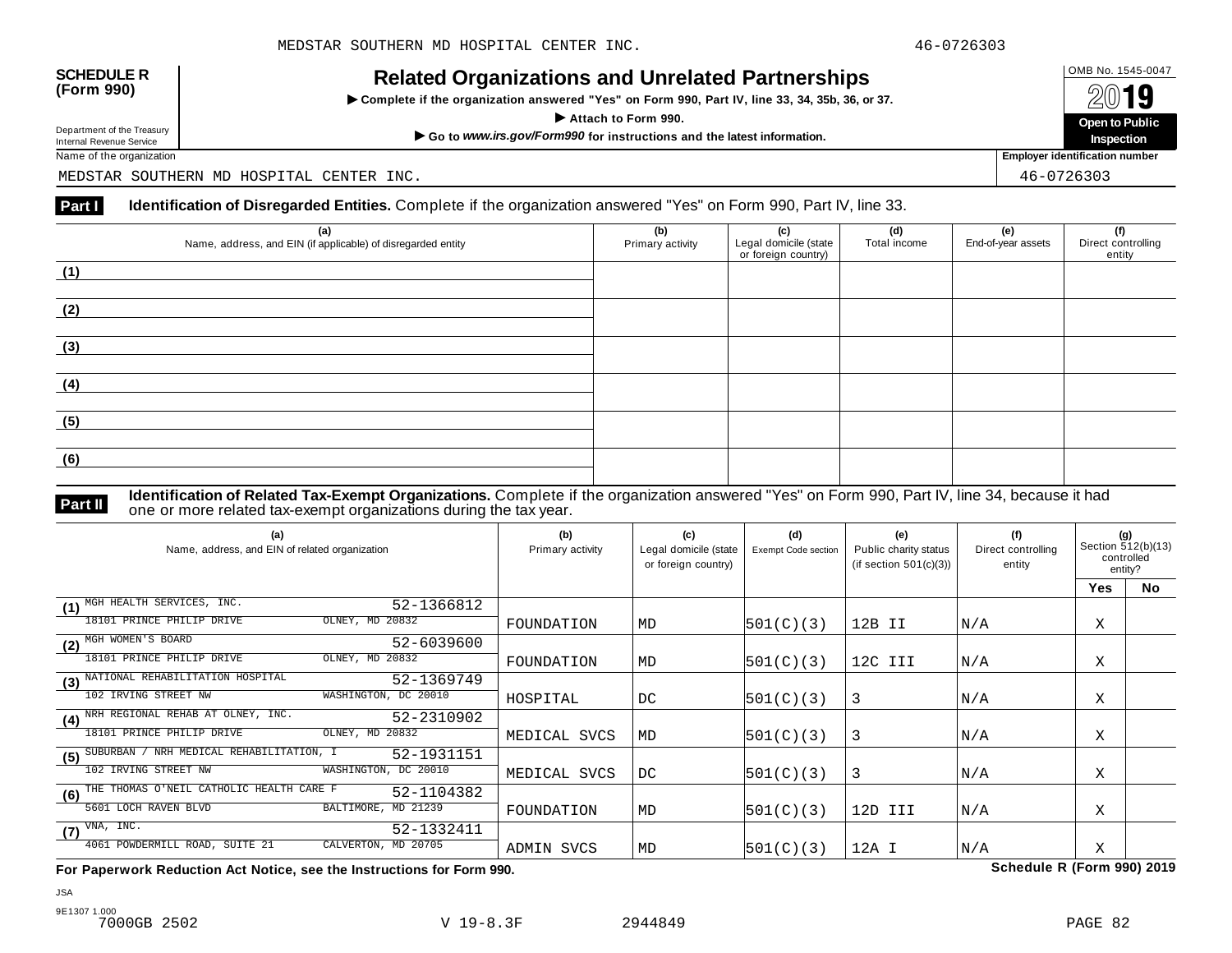| <b>SCHEDULE R</b> |  |
|-------------------|--|
| (Form 990)        |  |

INCIALCU OF GATIZATIONS AND ON CIALCUT AFTIC STIPS<br>► Complete if the organization answered "Yes" on Form 990, Part IV, line 33, 34, 35b, 36, or 37. △ △ △ △ △



Name of the organization **Employer identification number Employer identification number** 

MEDSTAR SOUTHERN MD HOSPITAL CENTER INC. 46-0726303

### **Part I** Identification of Disregarded Entities. Complete if the organization answered "Yes" on Form 990, Part IV, line 33.

| (a)                                                          | (b)              | (c)                                          | (d)          | (e)                | (f)                          |
|--------------------------------------------------------------|------------------|----------------------------------------------|--------------|--------------------|------------------------------|
| Name, address, and EIN (if applicable) of disregarded entity | Primary activity | Legal domicile (state<br>or foreign country) | Total income | End-of-year assets | Direct controlling<br>entity |
| (1)                                                          |                  |                                              |              |                    |                              |
|                                                              |                  |                                              |              |                    |                              |
| (2)                                                          |                  |                                              |              |                    |                              |
|                                                              |                  |                                              |              |                    |                              |
| (3)                                                          |                  |                                              |              |                    |                              |
|                                                              |                  |                                              |              |                    |                              |
| (4)                                                          |                  |                                              |              |                    |                              |
|                                                              |                  |                                              |              |                    |                              |
| (5)                                                          |                  |                                              |              |                    |                              |
| (6)                                                          |                  |                                              |              |                    |                              |
|                                                              |                  |                                              |              |                    |                              |

**Identification of Related Tax-Exempt Organizations.** Complete if the organization answered "Yes" on Form 990, Part IV, line 34, because it had **Part II** one or more related tax-exempt organizations during the tax year.

| (a)<br>Name, address, and EIN of related organization         | (b)<br>Primary activity | (c)<br>Legal domicile (state<br>or foreign country) | (d)<br>Exempt Code section | (e)<br>Public charity status<br>(if section $501(c)(3)$ ) | (f)<br>Direct controlling<br>entity | (g)<br>Section 512(b)(13)<br>controlled<br>entity? |    |
|---------------------------------------------------------------|-------------------------|-----------------------------------------------------|----------------------------|-----------------------------------------------------------|-------------------------------------|----------------------------------------------------|----|
|                                                               |                         |                                                     |                            |                                                           |                                     | <b>Yes</b>                                         | No |
| WOODBOURNE WOODS, INC.<br>52-2299070<br>(1)                   |                         |                                                     |                            |                                                           |                                     |                                                    |    |
| BALTIMORE, MD 21239<br>5601 LOCH RAVEN BLVD                   | ELDER HOUSING           | MD                                                  | 501(C)(3)                  | 10                                                        | N/A                                 | X                                                  |    |
| (2) HOSPICE OF ST. MARY'S, INC.<br>52-2153926                 |                         |                                                     |                            |                                                           |                                     |                                                    |    |
| PO BOX 527<br>LEONARDTOWN, MD 20650                           | SUPPORT ORG             | MD                                                  | 501(C)(3)                  | 12A                                                       | N/A                                 | Χ                                                  |    |
| (3) ST. MARY'S HOSPITAL OF ST. MARY'S COUNTY<br>52-0619006    |                         |                                                     |                            |                                                           |                                     |                                                    |    |
| LEONARDTOWN, MD 20650<br>25500 POINT LOOKOUT ROAD             | HOSPITAL                | MD                                                  | 501(C)(3)                  | 3                                                         | N/A                                 | Χ                                                  |    |
| WASHINGTON HOSPITAL CENTER CORPORATION<br>52-1272129<br>(4)   |                         |                                                     |                            |                                                           |                                     |                                                    |    |
| 110 IRVING STREET, N.W.<br>WASHINGTON, DC 20010               | HOSPITAL                | DC                                                  | 501(C)(3)                  | 3                                                         | N/A                                 | X                                                  |    |
| MEDSTAR HEALTH INC AND AFFILIATES MASTER<br>46-7454613<br>(5) |                         |                                                     |                            |                                                           |                                     |                                                    |    |
| 10980 GRANTCHESTER WAY<br>COLUMBIA, MD 21044                  | RET. TRUST              | MD                                                  | 501(A)                     | N/A                                                       | N/A                                 | Χ                                                  |    |
| (6)                                                           |                         |                                                     |                            |                                                           |                                     |                                                    |    |
|                                                               |                         |                                                     |                            |                                                           |                                     |                                                    |    |
| (7)                                                           |                         |                                                     |                            |                                                           |                                     |                                                    |    |
|                                                               |                         |                                                     |                            |                                                           |                                     |                                                    |    |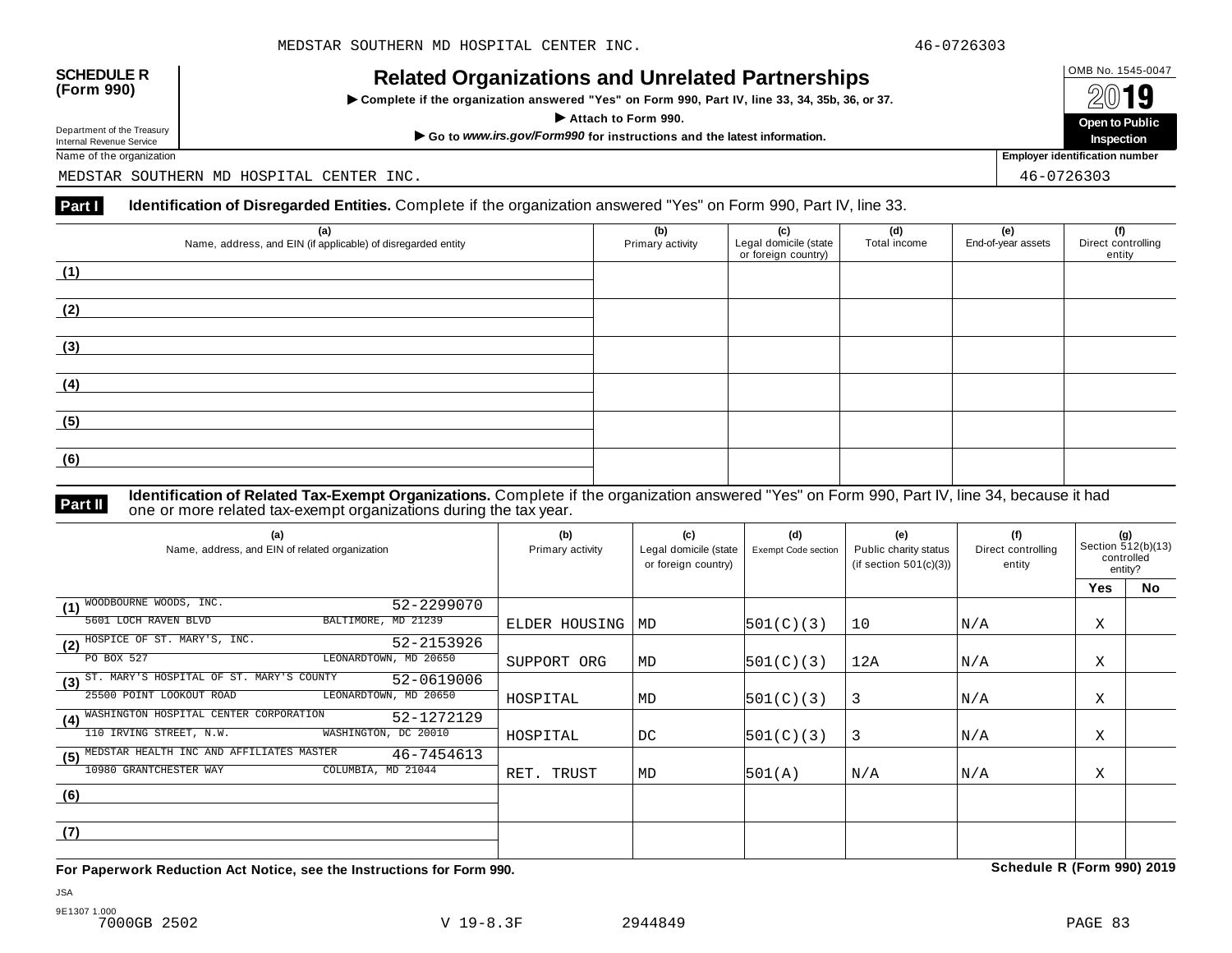**Identification of Related Organizations Taxable as a Partnership.** Complete if the organization answered "Yes" on Form 990, Part IV, line 34, **because it had one or more related organizations Taxable as a Partnership.** Complete if the organization of Related organizations treated as a partnership during the tax year.

| (a)<br>Name, address, and EIN of<br>related organization | (b)<br>Primary activity | (c)<br>Legal<br>domicile<br>(state or<br>foreign<br>country) | (d)<br>Direct controlling<br>entity | (e)<br>Predominant<br>income (related,<br>unrelated,<br>excluded from<br>tax under<br>sections 512 - 514) | (f)<br>Share of total<br>income | (q)<br>Share of end-of-<br>year assets | (h)<br>Disproportionate<br>allocations? | (i)<br>Code V - UBI<br>amount in box 20<br>of Schedule K-1<br>(Form 1065) | partner? | (i)<br>General or<br>managing | (k)<br>Percentage<br>ownership |
|----------------------------------------------------------|-------------------------|--------------------------------------------------------------|-------------------------------------|-----------------------------------------------------------------------------------------------------------|---------------------------------|----------------------------------------|-----------------------------------------|---------------------------------------------------------------------------|----------|-------------------------------|--------------------------------|
|                                                          |                         |                                                              |                                     |                                                                                                           |                                 |                                        | Yes No                                  |                                                                           |          | Yes No                        |                                |
| $(1)$ MEDSTAR SHAH MSO, LLC 46-27005                     |                         |                                                              |                                     |                                                                                                           |                                 |                                        |                                         |                                                                           |          |                               |                                |
| 10980 GRANTCHESTER WAY COLUMBI                           | MGMT SVCS               | MD                                                           | N/A                                 | N/A                                                                                                       |                                 |                                        |                                         |                                                                           |          |                               |                                |
| (2) 22590 SHADY COURT, LLC 47-3361                       |                         |                                                              |                                     |                                                                                                           |                                 |                                        |                                         |                                                                           |          |                               |                                |
| 24035 THREE NOTCH ROAD HOLLYWO                           | REAL ESTATE             | MD                                                           | N/A                                 | N/A                                                                                                       |                                 |                                        |                                         |                                                                           |          |                               |                                |
| $(3)$ 24035 THREE NOTCH ROAD, LLC 47                     |                         |                                                              |                                     |                                                                                                           |                                 |                                        |                                         |                                                                           |          |                               |                                |
| 24035 THREE NOTCH ROAD, HOLLYW REAL ESTATE               |                         | MD                                                           | N/A                                 | N/A                                                                                                       |                                 |                                        |                                         |                                                                           |          |                               |                                |
| $(4)$ 37767 MARKET DRIVE, LLC                            |                         |                                                              |                                     |                                                                                                           |                                 |                                        |                                         |                                                                           |          |                               |                                |
| 37767 MARKET DRIVE, CHARLOTTE                            | REAL ESTATE             | MD                                                           | N/A                                 | N/A                                                                                                       |                                 |                                        |                                         |                                                                           |          |                               |                                |
| $(5)$ 26840 POINT LOOKOUT ROAD, LLC                      |                         |                                                              |                                     |                                                                                                           |                                 |                                        |                                         |                                                                           |          |                               |                                |
| 24035 THREE NOTCH ROAD HOLLYWO                           | REAL ESTATE             | MD                                                           | N/A                                 | N/A                                                                                                       |                                 |                                        |                                         |                                                                           |          |                               |                                |
| (6) MONTGOMERY COMMUNITY MRI LP 52                       |                         |                                                              |                                     |                                                                                                           |                                 |                                        |                                         |                                                                           |          |                               |                                |
| 4110 ASPEN HILL RD. ROCKVILLE,                           | MRI SCREENING           | MD                                                           | N/A                                 | N/A                                                                                                       |                                 |                                        |                                         |                                                                           |          |                               |                                |
| (7) PHYSIOTHERAPY ASSOCIATES NRH R                       |                         |                                                              |                                     |                                                                                                           |                                 |                                        |                                         |                                                                           |          |                               |                                |
| 4714 GETTYSBURG ROAD MECHANICS   PHYSIOTHERAPY           |                         | PA                                                           | N/A                                 | N/A                                                                                                       |                                 |                                        |                                         |                                                                           |          |                               |                                |

**Identification of Related Organizations Taxable as a Corporation or Trust.** Complete if the organization answered "Yes" on Form 990, Part IV, **Part IV** dentification of Related Organizations Taxable as a Corporation or Trust. Complete if the organization answer line 34, because it had one or more related organizations treated as a corporation or trust during the

| (a)<br>Name, address, and EIN of related organization |            | (b)<br>Primary activity | (c)<br>Legal domicile<br>(state or foreign<br>country) | (d)<br>Direct controlling<br>entity | (e)<br>Type of entity<br>(C corp, S corp, or trust) | (f)<br>Share of total<br>income | (g)<br>Share of<br>end-of-year assets   ownership | (h)<br>Percentage | (i)<br>Section<br>1512(b)(13)<br>controlled<br>entity? |  |
|-------------------------------------------------------|------------|-------------------------|--------------------------------------------------------|-------------------------------------|-----------------------------------------------------|---------------------------------|---------------------------------------------------|-------------------|--------------------------------------------------------|--|
|                                                       |            |                         |                                                        |                                     |                                                     |                                 |                                                   |                   | Yes No                                                 |  |
| (1) MEDSTAR PHARMACIES, INC.                          | 52-1513056 |                         |                                                        |                                     |                                                     |                                 |                                                   |                   |                                                        |  |
| 10980 GRANTCHESTER WAY COLUMBIA, MD 21044             |            | DRUG SALES              | MD                                                     | N/A                                 | C CORP                                              |                                 |                                                   |                   |                                                        |  |
| $(2)$ EXTENCARE, INC.                                 | 52-1556228 |                         |                                                        |                                     |                                                     |                                 |                                                   |                   |                                                        |  |
| 10980 GRANTCHESTER WAY COLUMBIA, MD 21044             |            | MEDICAL SCVS            | MD                                                     | N/A                                 | C CORP                                              |                                 |                                                   |                   |                                                        |  |
| (3) HELIX RESOURCES MANAGEMENT, INC.                  | 52-1913070 |                         |                                                        |                                     |                                                     |                                 |                                                   |                   |                                                        |  |
| 10980 GRANTCHESTER WAY COLUMBIA, MD 21044             |            | ADMIN SERVICE           | MD                                                     | N/A                                 | C CORP                                              |                                 |                                                   |                   |                                                        |  |
| (4) HELIXCARE MEDICAL GROUP, LLC                      | 52-1955580 |                         |                                                        |                                     |                                                     |                                 |                                                   |                   |                                                        |  |
| 10980 GRANTCHESTER WAY COLUMBIA, MD 21044             |            | MEDICAL SCVS            | MD                                                     | N/A                                 | C CORP                                              |                                 |                                                   |                   |                                                        |  |
| (5) HELIXCARE PROPERTIES, LLC                         | 52-1966695 |                         |                                                        |                                     |                                                     |                                 |                                                   |                   |                                                        |  |
| 10980 GRANTCHESTER WAY COLUMBIA, MD 21044             |            | MEDICAL SCVS            | MD                                                     | N/A                                 | C CORP                                              |                                 |                                                   |                   |                                                        |  |
| (6) PARKWAY VENTURES, INC.                            | 52-1893569 |                         |                                                        |                                     |                                                     |                                 |                                                   |                   |                                                        |  |
| 10980 GRANTCHESTER WAY COLUMBIA, MD 21044             |            | HOLDING CO.             | MD                                                     | N/A                                 | C CORP                                              |                                 |                                                   |                   |                                                        |  |
| PHYSICIANS ADMINISTRATIVE SERVICES, INC.              | 23-7042074 |                         |                                                        |                                     |                                                     |                                 |                                                   |                   |                                                        |  |
| 10980 GRANTCHESTER WAY COLUMBIA, MD 21044             |            | <b>BILLING SCVS</b>     | MD                                                     | N/A                                 | C CORP                                              |                                 |                                                   |                   |                                                        |  |

**Schedule R (Form 990) 2019**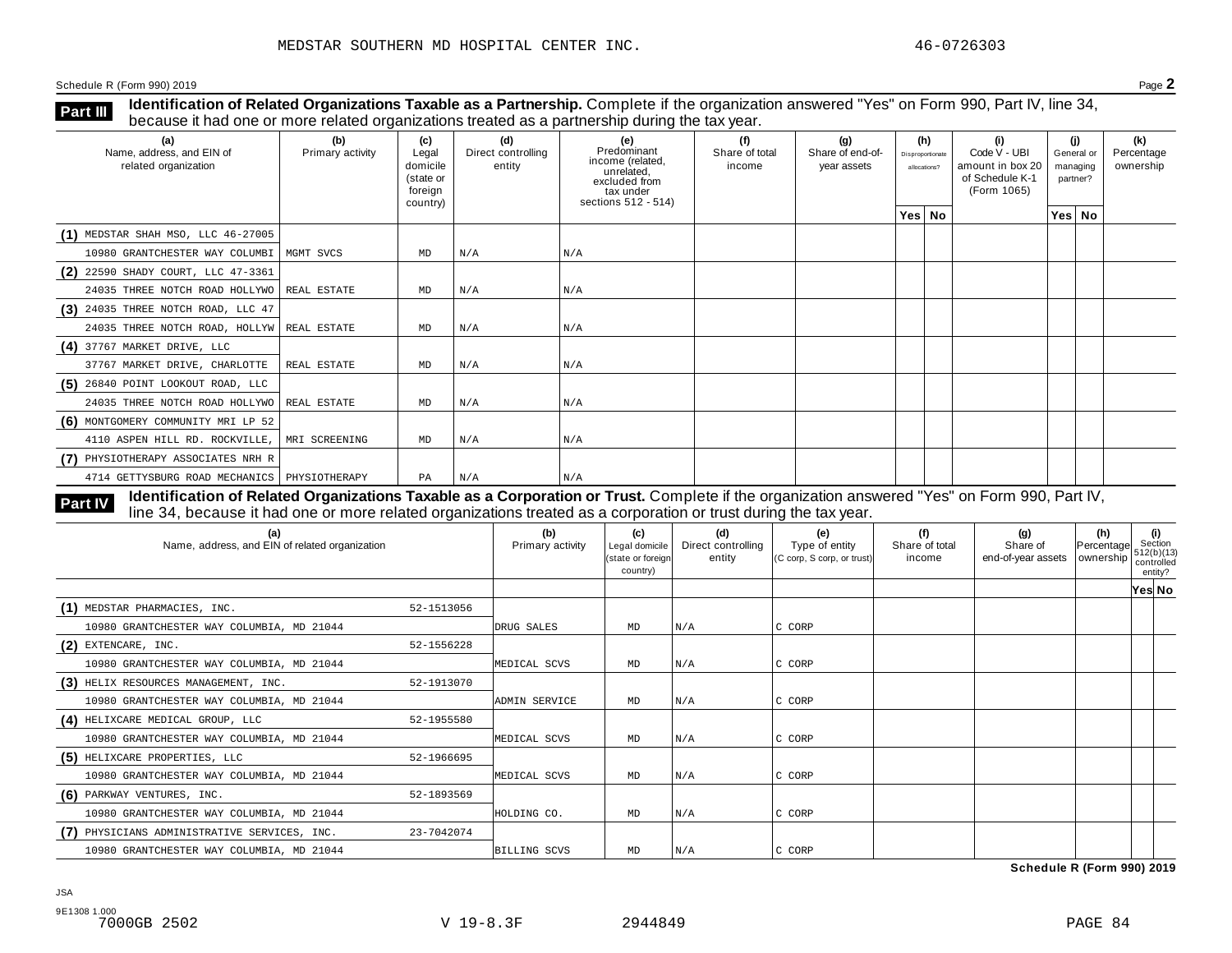**Identification of Related Organizations Taxable as a Partnership.** Complete if the organization answered "Yes" on Form 990, Part IV, line 34, **because it had one or more related organizations Taxable as a Partnership.** Complete if the organization of Related organizations treated as a partnership during the tax year.

| (a)<br>Name, address, and EIN of<br>related organization | (b)<br>Primary activity | (c)<br>Legal<br>domicile<br>(state or<br>foreign<br>country) | (d)<br>Direct controlling<br>entity | (e)<br>Predominant<br>income (related,<br>unrelated,<br>excluded from<br>tax under<br>sections 512 - 514) | (f)<br>Share of total<br>income | (q)<br>Share of end-of-<br>year assets | (h)<br>Disproportionate<br>allocations? | (i)<br>Code V - UBI<br>amount in box 20<br>of Schedule K-1<br>(Form 1065) | (i)<br>General or<br>managing<br>partner? | (k)<br>Percentage<br>ownership |
|----------------------------------------------------------|-------------------------|--------------------------------------------------------------|-------------------------------------|-----------------------------------------------------------------------------------------------------------|---------------------------------|----------------------------------------|-----------------------------------------|---------------------------------------------------------------------------|-------------------------------------------|--------------------------------|
|                                                          |                         |                                                              |                                     |                                                                                                           |                                 |                                        | Yes   No                                |                                                                           | Yes   No                                  |                                |
| (1) PHYSICIAN IMAGING OF WASHINGTO                       |                         |                                                              |                                     |                                                                                                           |                                 |                                        |                                         |                                                                           |                                           |                                |
| 840 CRESCENT CENTRE DR., FRANK   RADIOLOGY SVC           |                         | TN                                                           | N/A                                 | N/A                                                                                                       |                                 |                                        |                                         |                                                                           |                                           |                                |
| $(2)$ FRANKLIN IMAGING, LLC 52-15886                     |                         |                                                              |                                     |                                                                                                           |                                 |                                        |                                         |                                                                           |                                           |                                |
| 7253 AMBASSADOR RD. BALTIMORE,                           | IMAGING                 | MD                                                           | N/A                                 | N/A                                                                                                       |                                 |                                        |                                         |                                                                           |                                           |                                |
| (3) MEDSTAR HEALTHSURGCENTER DEVEL                       |                         |                                                              |                                     |                                                                                                           |                                 |                                        |                                         |                                                                           |                                           |                                |
| 10980 GRANTCHESTER WAY COLUMBI SURGERY                   |                         | MD                                                           | N/A                                 | N/A                                                                                                       |                                 |                                        |                                         |                                                                           |                                           |                                |
| (4) 10 ST. PATRICK'S DRIVE, LLC 83                       |                         |                                                              |                                     |                                                                                                           |                                 |                                        |                                         |                                                                           |                                           |                                |
| 10 ST. PATRICK'S DRIVE WALDORF                           | REAL ESTATE             | MD                                                           | N/A                                 | N/A                                                                                                       |                                 |                                        |                                         |                                                                           |                                           |                                |
| (5) MEDSTAR ENDOSCOPY CTR AT LUTHE                       |                         |                                                              |                                     |                                                                                                           |                                 |                                        |                                         |                                                                           |                                           |                                |
| 1300 BELLONA AVE LUTHERVILLE,                            | SURGERY                 | MD                                                           | N/A                                 | N/A                                                                                                       |                                 |                                        |                                         |                                                                           |                                           |                                |
| $(6)$ CAPITAL ENDOSCOPY, LLC 13-4244                     |                         |                                                              |                                     |                                                                                                           |                                 |                                        |                                         |                                                                           |                                           |                                |
| 6475 NEW HAMPSHIRE AVE HYATTSV                           | SURGERY                 | MD                                                           | N/A                                 | N/A                                                                                                       |                                 |                                        |                                         |                                                                           |                                           |                                |
| (7) GREATER CHESAPEAKE SURGERY CEN                       |                         |                                                              |                                     |                                                                                                           |                                 |                                        |                                         |                                                                           |                                           |                                |
| 1212 YORK ROAD LUTHERVILLE, MD   SURGERY                 |                         | MD                                                           | N/A                                 | N/A                                                                                                       |                                 |                                        |                                         |                                                                           |                                           |                                |

**Identification of Related Organizations Taxable as a Corporation or Trust.** Complete if the organization answered "Yes" on Form 990, Part IV, **Part IV** dentification of Related Organizations Taxable as a Corporation or Trust. Complete if the organization answer line 34, because it had one or more related organizations treated as a corporation or trust during the

| (a)<br>Name, address, and EIN of related organization      | (b)<br>Primary activity | (c)<br>Legal domicile<br>(state or foreign<br>country) | (d)<br>Direct controlling<br>entity | (e)<br>Type of entity<br>(C corp, S corp, or trust) | (f)<br>Share of total<br>income | (g)<br>Share of<br>end-of-year assets   ownership | (h)<br>Percentage | (i)<br>Section<br>1512(b)(13)<br>controlled<br>entity? |
|------------------------------------------------------------|-------------------------|--------------------------------------------------------|-------------------------------------|-----------------------------------------------------|---------------------------------|---------------------------------------------------|-------------------|--------------------------------------------------------|
|                                                            |                         |                                                        |                                     |                                                     |                                 |                                                   |                   | Yes∣ No                                                |
| (1) MEDSTAR FAMILY CHOICE, INC.<br>52-1995521              |                         |                                                        |                                     |                                                     |                                 |                                                   |                   |                                                        |
| 10980 GRANTCHESTER WAY COLUMBIA, MD 21044                  | MANAGED CARE            | MD                                                     | N/A                                 | C CORP                                              |                                 |                                                   |                   |                                                        |
| (2) MEDSTAR ENTERPRISES, INC.<br>52-2139841                |                         |                                                        |                                     |                                                     |                                 |                                                   |                   |                                                        |
| 4061 POWDERMILL ROAD, SUITE 210 CALVERTON, MD 20705        | ADMIN SCVS              | MD                                                     | N/A                                 | C CORP                                              |                                 |                                                   |                   |                                                        |
| $(3)$ SITEL, INC.<br>90-0753340                            |                         |                                                        |                                     |                                                     |                                 |                                                   |                   |                                                        |
| 10980 GRANTCHESTER WAY COLUMBIA, MD 21044                  | EDUCATIONAL SVCS        | MD                                                     | N/A                                 | C CORP                                              |                                 |                                                   |                   |                                                        |
| $(4)$ STAR BILLING, INC.<br>52-1850113                     |                         |                                                        |                                     |                                                     |                                 |                                                   |                   |                                                        |
| 4061 POWDERMILL ROAD, SUITE 210 CALVERTON, MD 20705        | BILLING SCVS            | MD                                                     | N/A                                 | C CORP                                              |                                 |                                                   |                   |                                                        |
| (5) WASHINGTON RISK NETWORK MANAGEMENT, INC.<br>52-2132677 |                         |                                                        |                                     |                                                     |                                 |                                                   |                   |                                                        |
| 4061 POWDERMILL ROAD, SUITE 210 CALVERTON, MD 20705        | MEDICAL SCVS            | MD                                                     | N/A                                 | C CORP                                              |                                 |                                                   |                   |                                                        |
| (6) WASHINGTON HOSPITAL CENTER PHYSICIAN HOS<br>52-1931000 |                         |                                                        |                                     |                                                     |                                 |                                                   |                   |                                                        |
| 100 IRVING STREET NW WASHINGTON, DC 20010                  | MEDICAL SCVS            | MD                                                     | N/A                                 | C CORP                                              |                                 |                                                   |                   |                                                        |
| (7) MEDSTAR PHYSICIAN PARTNERS, INC.<br>52-2030809         |                         |                                                        |                                     |                                                     |                                 |                                                   |                   |                                                        |
| 4061 POWDERMILL ROAD, SUITE 210 CALVERTON, MD 20705        | MEDICAL SCVS            | MD                                                     | N/A                                 | C CORP                                              |                                 |                                                   |                   |                                                        |

**Schedule R (Form 990) 2019**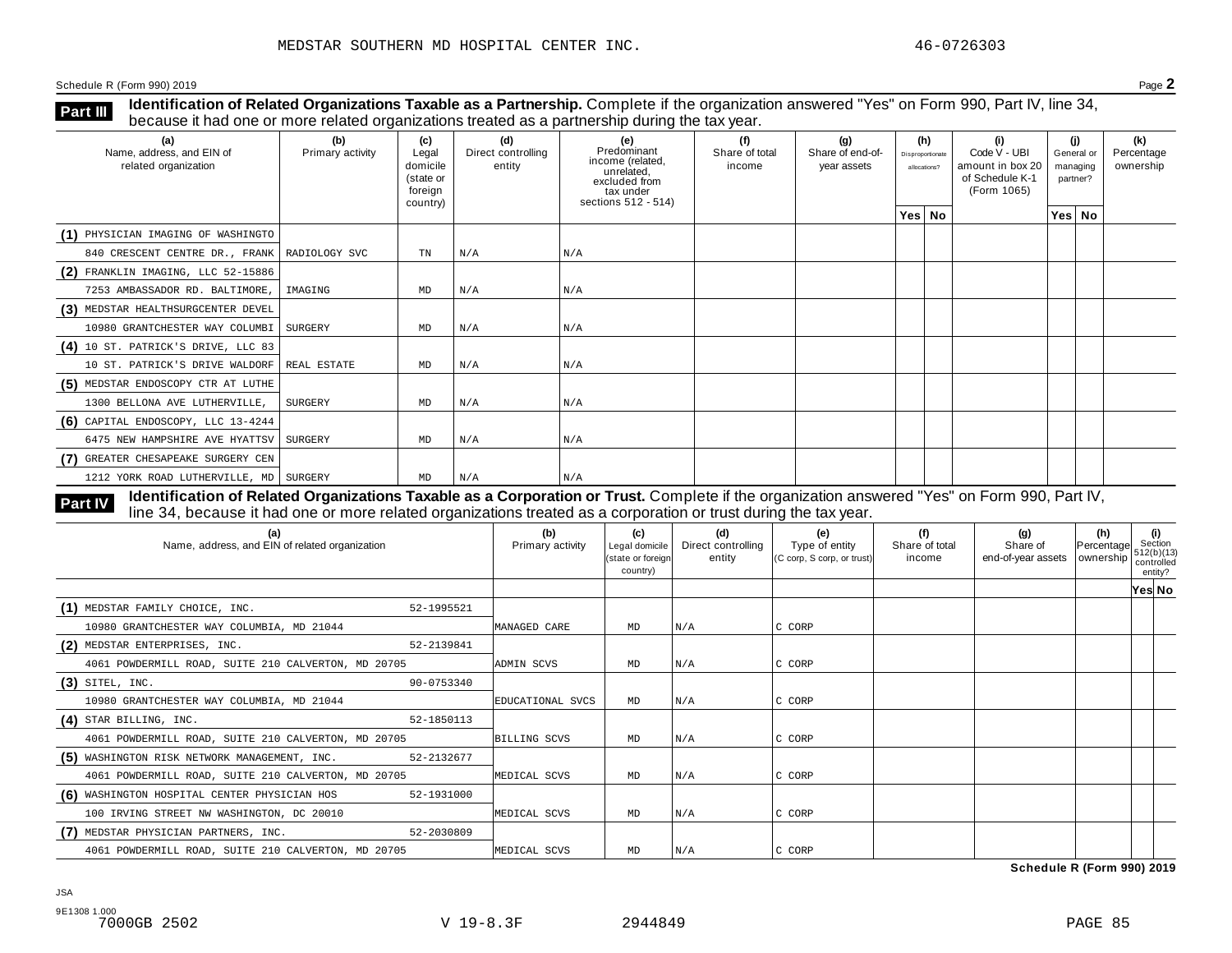**Identification of Related Organizations Taxable as a Partnership.** Complete if the organization answered "Yes" on Form 990, Part IV, line 34, **because it had one or more related organizations Taxable as a Partnership.** Complete if the organization of Related organizations treated as a partnership during the tax year.

| (a)<br>Name, address, and EIN of<br>related organization | ◡<br>(b)<br>Primary activity | (c)<br>Legal<br>domicile<br>(state or<br>foreign<br>country) | (d)<br>Direct controlling<br>entity | ັ<br>(e)<br>Predominant<br>income (related,<br>unrelated,<br>excluded from<br>tax under<br>sections 512 - 514) | (f)<br>Share of total<br>income | (g)<br>Share of end-of-<br>year assets | (h)<br>Disproportionate<br>allocations? | (i)<br>Code V - UBI<br>amount in box 20<br>of Schedule K-1<br>(Form 1065) | (i)<br>General or<br>managing<br>partner? | (k)<br>Percentage<br>ownership |
|----------------------------------------------------------|------------------------------|--------------------------------------------------------------|-------------------------------------|----------------------------------------------------------------------------------------------------------------|---------------------------------|----------------------------------------|-----------------------------------------|---------------------------------------------------------------------------|-------------------------------------------|--------------------------------|
|                                                          |                              |                                                              |                                     |                                                                                                                |                                 |                                        | Yes No                                  |                                                                           | Yes No                                    |                                |
| (1) NRH CPT REGIONAL REHAB, LLC 52                       |                              |                                                              |                                     |                                                                                                                |                                 |                                        |                                         |                                                                           |                                           |                                |
| 10980 GRANTCHESTER WAY COLUMBI   REHAB SERVICES          |                              | MD                                                           | N/A                                 | N/A                                                                                                            |                                 |                                        |                                         |                                                                           |                                           |                                |
| (2)                                                      |                              |                                                              |                                     |                                                                                                                |                                 |                                        |                                         |                                                                           |                                           |                                |
| (3)                                                      |                              |                                                              |                                     |                                                                                                                |                                 |                                        |                                         |                                                                           |                                           |                                |
| (4)                                                      |                              |                                                              |                                     |                                                                                                                |                                 |                                        |                                         |                                                                           |                                           |                                |
| (5)                                                      |                              |                                                              |                                     |                                                                                                                |                                 |                                        |                                         |                                                                           |                                           |                                |
| (6)                                                      |                              |                                                              |                                     |                                                                                                                |                                 |                                        |                                         |                                                                           |                                           |                                |
| (7)                                                      |                              |                                                              |                                     |                                                                                                                |                                 |                                        |                                         |                                                                           |                                           |                                |

# **Part IV** Identification of Related Organizations Taxable as a Corporation or Trust. Complete if the organization answered "Yes" on Form 990, Part IV,<br>line 34, because it had one or more related organizations treated as a

| (a)<br>Name, address, and EIN of related organization      | (b)<br>Primary activity | (c)<br>Legal domicile<br>(state or foreign)<br>country) | (d)<br>Direct controlling<br>entity | (e)<br>Type of entity<br>(C corp, S corp, or trust) | (f)<br>Share of total<br>income | (g)<br>Share of<br>end-of-year assets | (h)<br>Percentage<br>  ownership | (i)<br>Section<br>512(b)(13)<br>controlled<br>entity? |
|------------------------------------------------------------|-------------------------|---------------------------------------------------------|-------------------------------------|-----------------------------------------------------|---------------------------------|---------------------------------------|----------------------------------|-------------------------------------------------------|
|                                                            |                         |                                                         |                                     |                                                     |                                 |                                       |                                  | Yes No                                                |
| (1) FRANKLIN SQUARE DRIVE LAND CONDO ASSOCIA<br>76-0756352 |                         |                                                         |                                     |                                                     |                                 |                                       |                                  |                                                       |
| 10980 GRANTCHESTER WAY COLUMBIA, MD 21044                  | CONDOMINIUMS            | MD                                                      | N/A                                 | C CORP                                              |                                 |                                       |                                  |                                                       |
| (2) MGH DIVERSIFIED SERVICES, INC.<br>52-1943602           |                         |                                                         |                                     |                                                     |                                 |                                       |                                  |                                                       |
| 18101 PRINCE PHILIP DRIVE OLNEY, MD 20832                  | MEDICAL SCVS            | MD                                                      | N/A                                 | C CORP                                              |                                 |                                       |                                  |                                                       |
| (3) ST. MARY'S HEALTH ALLIANCE, INC.<br>52-1930331         |                         |                                                         |                                     |                                                     |                                 |                                       |                                  |                                                       |
| 25500 POINT LOOKOUT ROAD LEONARDTOWN, MD 20650             | MEDICAL SCVS            | MD                                                      | N/A                                 | C CORP                                              |                                 |                                       |                                  |                                                       |
| (4) GREENSPRING FINANCIAL INSURANCE LIMITED<br>98-0188617  |                         |                                                         |                                     |                                                     |                                 |                                       |                                  |                                                       |
| 878 WEST BAY RD., PO BOX 1159, GRAND CAYMAN, CJ KY1-1102   | INSURANCE               | CJ                                                      | N/A                                 | C CORP                                              |                                 |                                       |                                  |                                                       |
| (5) ST MARY'S CONDO ASSOCIATION<br>27-3377216              |                         |                                                         |                                     |                                                     |                                 |                                       |                                  |                                                       |
| 25500 POINT LOOKOUT RD LEONARDTOWN, MD 20650               | CONDOMINIUMS            | MD                                                      | N/A                                 | C CORP                                              |                                 |                                       |                                  |                                                       |
| (6) MEDSTAR HEALTH MASTER RETIREMENT TRUST<br>98-1371657   |                         |                                                         |                                     |                                                     |                                 |                                       |                                  |                                                       |
| 103 SOUTH CHURCH ST. GRAND CAYMAN, CJ KY1-1002             | <b>INVESTMENTS</b>      | CJ                                                      | N/A                                 | C CORP                                              |                                 |                                       |                                  |                                                       |
| (7) MEDSTAR HEALTH, INC. - INVESTMENT FUND I<br>98-1310273 |                         |                                                         |                                     |                                                     |                                 |                                       |                                  |                                                       |
| 103 SOUTH CHURCH ST. GRAND CAYMAN, CJ KY1-1002             | INVESTMENTS             | СJ                                                      | N/A                                 | C CORP                                              |                                 |                                       |                                  |                                                       |

**Schedule R (Form 990) 2019**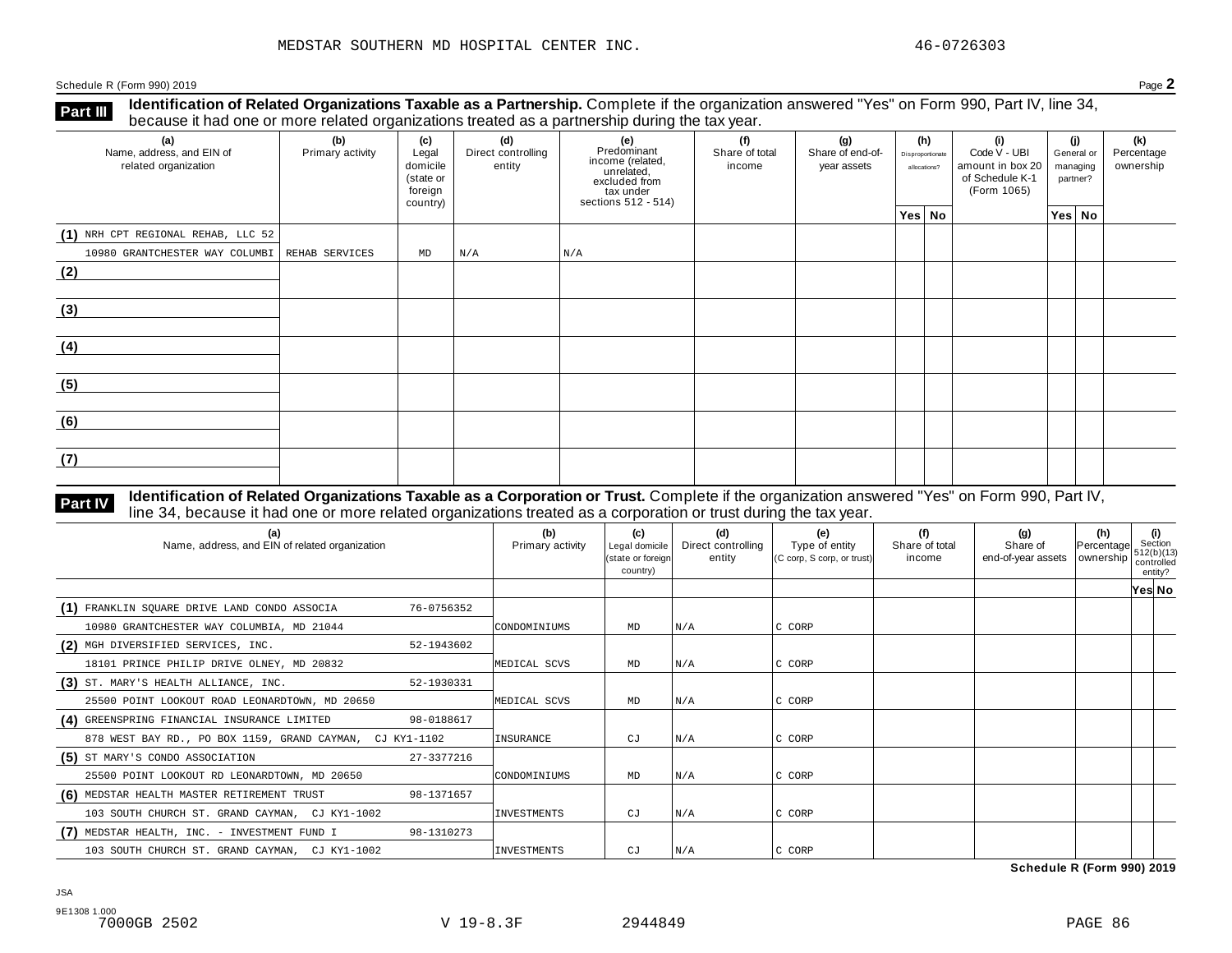MEDSTAR SOUTHERN MD HOSPITAL CENTER INC.  $46-0726303$ 

|               | Schedule R (Form 990) 2019                                                                                                                                                   |                            |                 |                            |                                          | Page 3                    |
|---------------|------------------------------------------------------------------------------------------------------------------------------------------------------------------------------|----------------------------|-----------------|----------------------------|------------------------------------------|---------------------------|
| <b>Part V</b> | Transactions With Related Organizations. Complete if the organization answered "Yes" on Form 990, Part IV, line 34, 35b, or 36.                                              |                            |                 |                            |                                          |                           |
|               | Note: Complete line 1 if any entity is listed in Parts II, III, or IV of this schedule.                                                                                      |                            |                 |                            |                                          | Yes No                    |
|               | During the tax year, did the organization engage in any of the following transactions with one or more related organizations listed in Parts II-IV?                          |                            |                 |                            |                                          |                           |
| a             |                                                                                                                                                                              |                            |                 |                            | 1a                                       | Χ                         |
|               |                                                                                                                                                                              |                            |                 |                            | 1b                                       | $\overline{\mathbf{x}}$   |
|               |                                                                                                                                                                              |                            |                 |                            | 1c                                       | X                         |
|               |                                                                                                                                                                              |                            |                 |                            | 1 <sub>d</sub>                           | $\mathbf X$               |
|               |                                                                                                                                                                              |                            |                 |                            | 1е                                       | $\mathbf X$               |
| f             |                                                                                                                                                                              |                            |                 |                            | 1f                                       | X                         |
|               |                                                                                                                                                                              |                            |                 |                            | 1g                                       | $\mathbf X$               |
|               |                                                                                                                                                                              |                            |                 |                            | 1h                                       | $\mathbf X$               |
|               |                                                                                                                                                                              |                            |                 |                            | 1i                                       | $\mathbf X$               |
|               |                                                                                                                                                                              |                            |                 |                            | 1j                                       | X                         |
|               |                                                                                                                                                                              |                            |                 |                            | 1 k                                      | X                         |
|               |                                                                                                                                                                              |                            |                 |                            | 11                                       | $\mathbf X$               |
|               |                                                                                                                                                                              |                            |                 |                            | 1m                                       | $\mathbf{X}$              |
|               |                                                                                                                                                                              |                            |                 |                            | 1n                                       | X                         |
|               |                                                                                                                                                                              |                            |                 |                            | 1o                                       | $\mathbf X$               |
|               |                                                                                                                                                                              |                            |                 |                            |                                          |                           |
|               |                                                                                                                                                                              |                            |                 |                            | 1p                                       | X                         |
|               |                                                                                                                                                                              |                            |                 |                            | 1q                                       | $\boldsymbol{\mathrm{X}}$ |
|               |                                                                                                                                                                              |                            |                 |                            | 1r                                       | X                         |
|               |                                                                                                                                                                              |                            |                 |                            | 1s                                       | X                         |
| $\mathbf{2}$  | If the answer to any of the above is "Yes," see the instructions for information on who must complete this line, including covered relationships and transaction thresholds. |                            |                 |                            |                                          |                           |
|               |                                                                                                                                                                              | (b)                        | (c)             |                            | (d)                                      |                           |
|               | Name of related organization                                                                                                                                                 | Transaction<br>$type(a-s)$ | Amount involved |                            | Method of determining<br>amount involved |                           |
| (1)           | MEDSTAR HEALTH, INC.                                                                                                                                                         | Ρ                          | 439,902.        | FMV                        |                                          |                           |
| (2)           |                                                                                                                                                                              |                            |                 |                            |                                          |                           |
|               |                                                                                                                                                                              |                            |                 |                            |                                          |                           |
| (3)           |                                                                                                                                                                              |                            |                 |                            |                                          |                           |
| (4)           |                                                                                                                                                                              |                            |                 |                            |                                          |                           |
| (5)           |                                                                                                                                                                              |                            |                 |                            |                                          |                           |
| (6)           |                                                                                                                                                                              |                            |                 |                            |                                          |                           |
| JSA           |                                                                                                                                                                              |                            |                 | Schedule R (Form 990) 2019 |                                          |                           |
| 9E1309 1.000  | 7000GB 2502<br>V 19-8.3F<br>2944849                                                                                                                                          |                            |                 |                            | PAGE 87                                  |                           |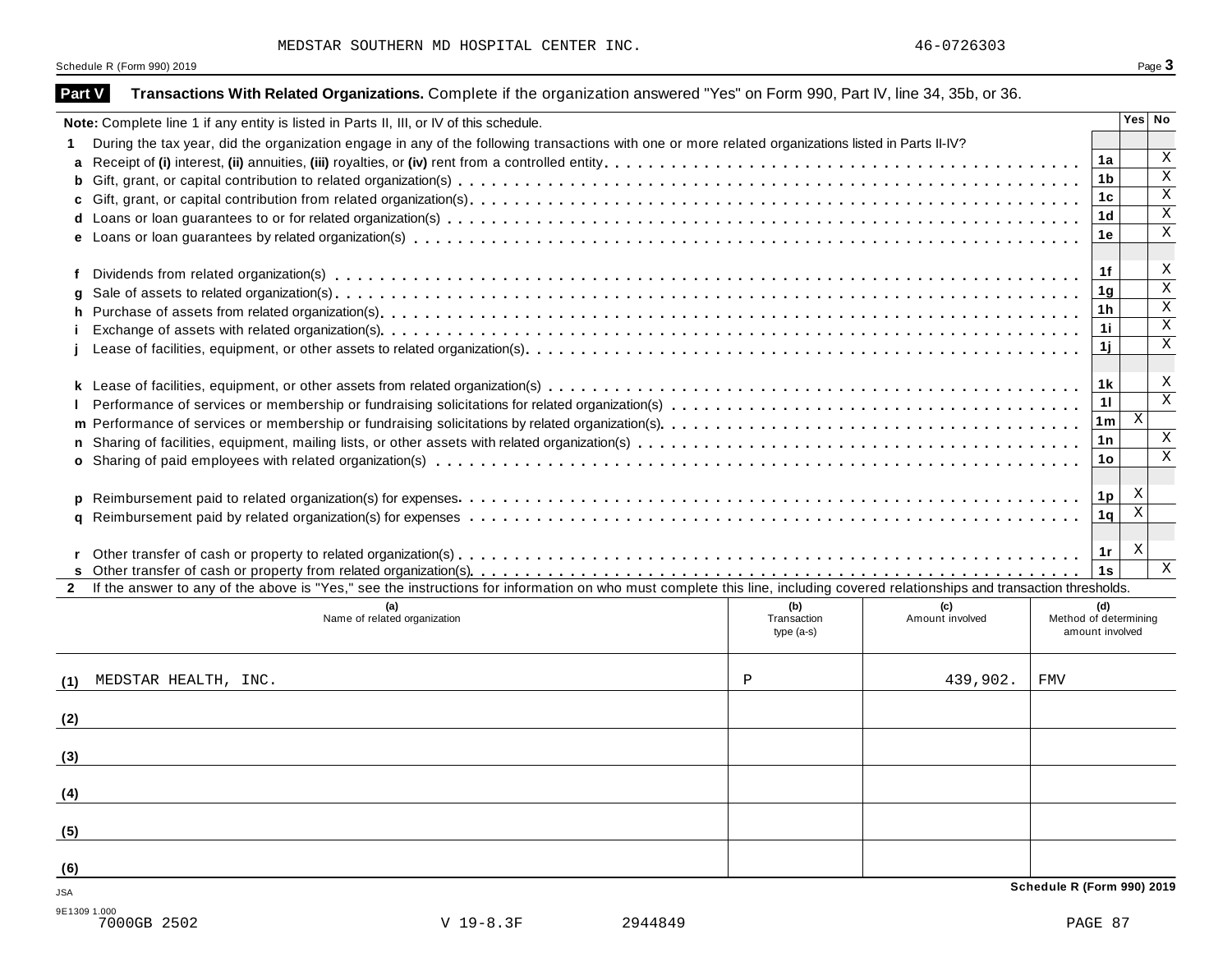### Part VI Unrelated Organizations Taxable as a Partnership. Complete if the organization answered "Yes" on Form 990, Part IV, line 37.

Provide the following information for each entity taxed as a partnership through which the organization conducted more than five percent of its activities (measured by total assets or gross revenue) that was not a related organization. See instructions regarding exclusion for certain investment partnerships.

| $\mathbf{z}$<br>(a)<br>Name, address, and EIN of entity | ╰<br>(b)<br>Primary activity | ັ<br>(c)<br>Legal domicile<br>(state or foreign<br>country) |  | $\begin{tabular}{ c c } \hline & \multicolumn{1}{ c }{\textbf{(d)}} & \multicolumn{1}{ c }{\textbf{(e)}} \\ \hline \multicolumn{1}{ c }{\textbf{Predominant}} & \multicolumn{1}{ c }{\textbf{(related)}} & \multicolumn{1}{ c }{\textbf{(e)}} \\ \hline \multicolumn{1}{ c }{\textbf{unculated}} & \multicolumn{1}{ c }{\textbf{(c)}} & \multicolumn{1}{ c }{\textbf{(c)}} \\ \hline \multicolumn{1}{ c }{\textbf{unculated}} & \multicolumn{1}{ c }{\textbf{(c)}} & \multicolumn{1}{ c }{$<br>Are all partners<br>section<br>$501(c)(3)$<br>organizations? |    | (f)<br>Share of<br>total income | . .<br>(g)<br>Share of<br>end-of-year<br>assets | (h)<br>Disproportionate<br>allocations? |               | (i)<br>Code $V$ - UBI<br>amount in box 20<br>of Schedule K-1<br>(Form 1065) | managing<br>partner? |               | (i)<br>General or Percentage<br>managing ownership |
|---------------------------------------------------------|------------------------------|-------------------------------------------------------------|--|-------------------------------------------------------------------------------------------------------------------------------------------------------------------------------------------------------------------------------------------------------------------------------------------------------------------------------------------------------------------------------------------------------------------------------------------------------------------------------------------------------------------------------------------------------------|----|---------------------------------|-------------------------------------------------|-----------------------------------------|---------------|-----------------------------------------------------------------------------|----------------------|---------------|----------------------------------------------------|
|                                                         |                              |                                                             |  |                                                                                                                                                                                                                                                                                                                                                                                                                                                                                                                                                             | No |                                 |                                                 |                                         | $Yes \mid No$ |                                                                             |                      | $Yes \mid No$ |                                                    |
| (1)                                                     |                              |                                                             |  |                                                                                                                                                                                                                                                                                                                                                                                                                                                                                                                                                             |    |                                 |                                                 |                                         |               |                                                                             |                      |               |                                                    |
| (2)                                                     |                              |                                                             |  |                                                                                                                                                                                                                                                                                                                                                                                                                                                                                                                                                             |    |                                 |                                                 |                                         |               |                                                                             |                      |               |                                                    |
| (3)                                                     |                              |                                                             |  |                                                                                                                                                                                                                                                                                                                                                                                                                                                                                                                                                             |    |                                 |                                                 |                                         |               |                                                                             |                      |               |                                                    |
| (4)                                                     |                              |                                                             |  |                                                                                                                                                                                                                                                                                                                                                                                                                                                                                                                                                             |    |                                 |                                                 |                                         |               |                                                                             |                      |               |                                                    |
| (5)                                                     |                              |                                                             |  |                                                                                                                                                                                                                                                                                                                                                                                                                                                                                                                                                             |    |                                 |                                                 |                                         |               |                                                                             |                      |               |                                                    |
| (6)                                                     |                              |                                                             |  |                                                                                                                                                                                                                                                                                                                                                                                                                                                                                                                                                             |    |                                 |                                                 |                                         |               |                                                                             |                      |               |                                                    |
| (7)                                                     |                              |                                                             |  |                                                                                                                                                                                                                                                                                                                                                                                                                                                                                                                                                             |    |                                 |                                                 |                                         |               |                                                                             |                      |               |                                                    |
| (8)                                                     |                              |                                                             |  |                                                                                                                                                                                                                                                                                                                                                                                                                                                                                                                                                             |    |                                 |                                                 |                                         |               |                                                                             |                      |               |                                                    |
| (9)                                                     |                              |                                                             |  |                                                                                                                                                                                                                                                                                                                                                                                                                                                                                                                                                             |    |                                 |                                                 |                                         |               |                                                                             |                      |               |                                                    |
| (10)                                                    |                              |                                                             |  |                                                                                                                                                                                                                                                                                                                                                                                                                                                                                                                                                             |    |                                 |                                                 |                                         |               |                                                                             |                      |               |                                                    |
| (11)                                                    |                              |                                                             |  |                                                                                                                                                                                                                                                                                                                                                                                                                                                                                                                                                             |    |                                 |                                                 |                                         |               |                                                                             |                      |               |                                                    |
| (12)                                                    |                              |                                                             |  |                                                                                                                                                                                                                                                                                                                                                                                                                                                                                                                                                             |    |                                 |                                                 |                                         |               |                                                                             |                      |               |                                                    |
| (13)                                                    |                              |                                                             |  |                                                                                                                                                                                                                                                                                                                                                                                                                                                                                                                                                             |    |                                 |                                                 |                                         |               |                                                                             |                      |               |                                                    |
| (14)                                                    |                              |                                                             |  |                                                                                                                                                                                                                                                                                                                                                                                                                                                                                                                                                             |    |                                 |                                                 |                                         |               |                                                                             |                      |               |                                                    |
| (15)                                                    |                              |                                                             |  |                                                                                                                                                                                                                                                                                                                                                                                                                                                                                                                                                             |    |                                 |                                                 |                                         |               |                                                                             |                      |               |                                                    |
|                                                         |                              |                                                             |  |                                                                                                                                                                                                                                                                                                                                                                                                                                                                                                                                                             |    |                                 |                                                 |                                         |               |                                                                             |                      |               |                                                    |
| (16)                                                    |                              |                                                             |  |                                                                                                                                                                                                                                                                                                                                                                                                                                                                                                                                                             |    |                                 |                                                 |                                         |               |                                                                             |                      |               |                                                    |

**Schedule R (Form 990) 2019**